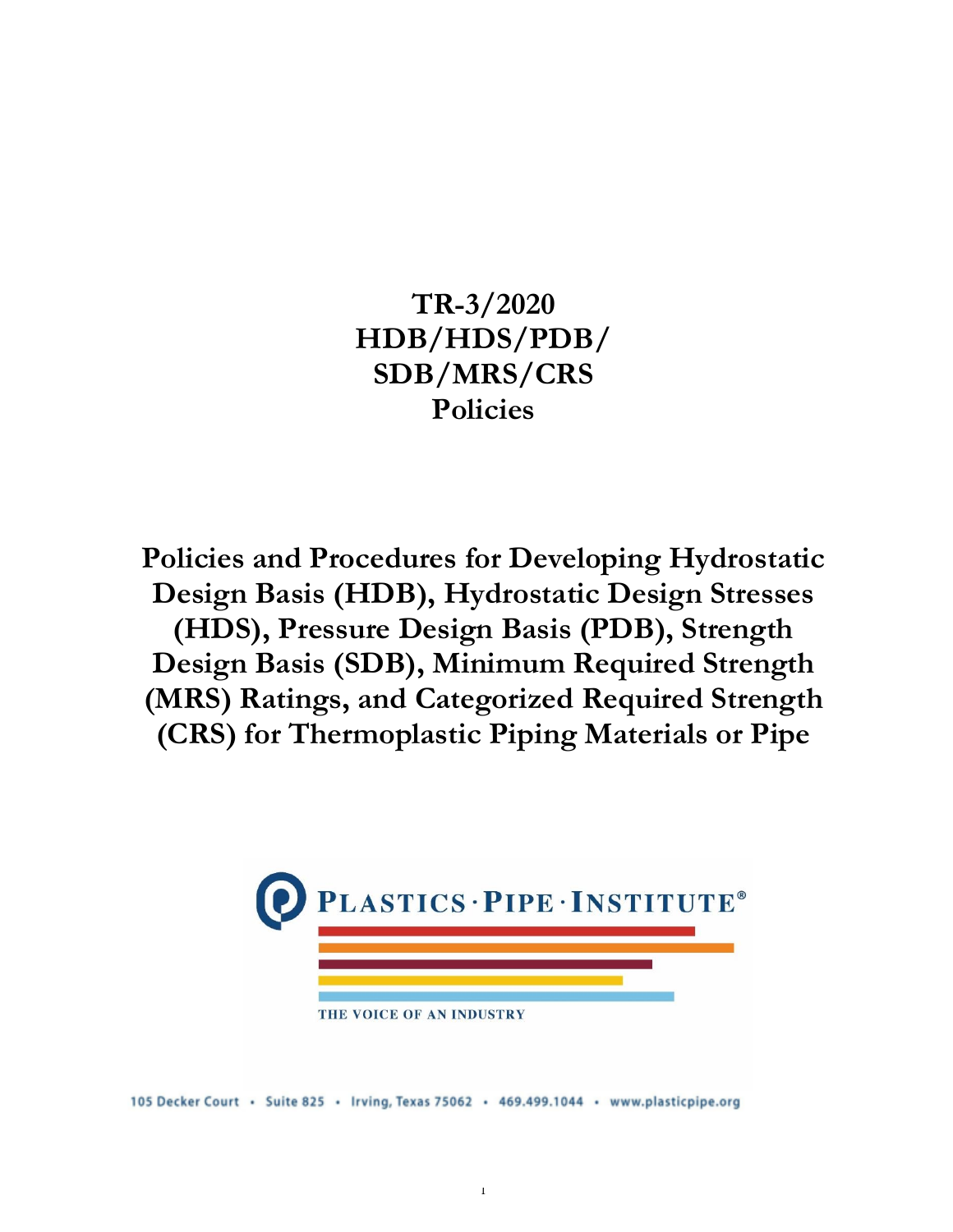# TABLE OF CONTENTS

<span id="page-1-0"></span>

| PART A. GRADES OF RECOMMENDATIONS AND DATA REQUIREMENTS FOR HDB and PDB 19               |  |
|------------------------------------------------------------------------------------------|--|
|                                                                                          |  |
|                                                                                          |  |
|                                                                                          |  |
|                                                                                          |  |
|                                                                                          |  |
|                                                                                          |  |
|                                                                                          |  |
|                                                                                          |  |
|                                                                                          |  |
|                                                                                          |  |
|                                                                                          |  |
|                                                                                          |  |
|                                                                                          |  |
|                                                                                          |  |
|                                                                                          |  |
|                                                                                          |  |
|                                                                                          |  |
|                                                                                          |  |
| A.8 PRESSURE RATING OF THERMOPLASTIC PIPES WITH BARRIER LAYERS31                         |  |
| A.9 SUBSTITUTION OF INGREDIENTS IN POLYOLEFIN/ALUMINUM/POLYOLEFIN COMPOSITE              |  |
|                                                                                          |  |
| PART B. GRADES OF RECOMMENDATIONS AND DATA REQUIREMENTS FOR MRS AND $CRS_{\theta, t}$ 34 |  |
|                                                                                          |  |
|                                                                                          |  |
| PART C. GRADES OF RECOMMENDATIONS AND DATA REQUIREMENTS FOR SDB 36                       |  |
|                                                                                          |  |
|                                                                                          |  |
|                                                                                          |  |
|                                                                                          |  |
|                                                                                          |  |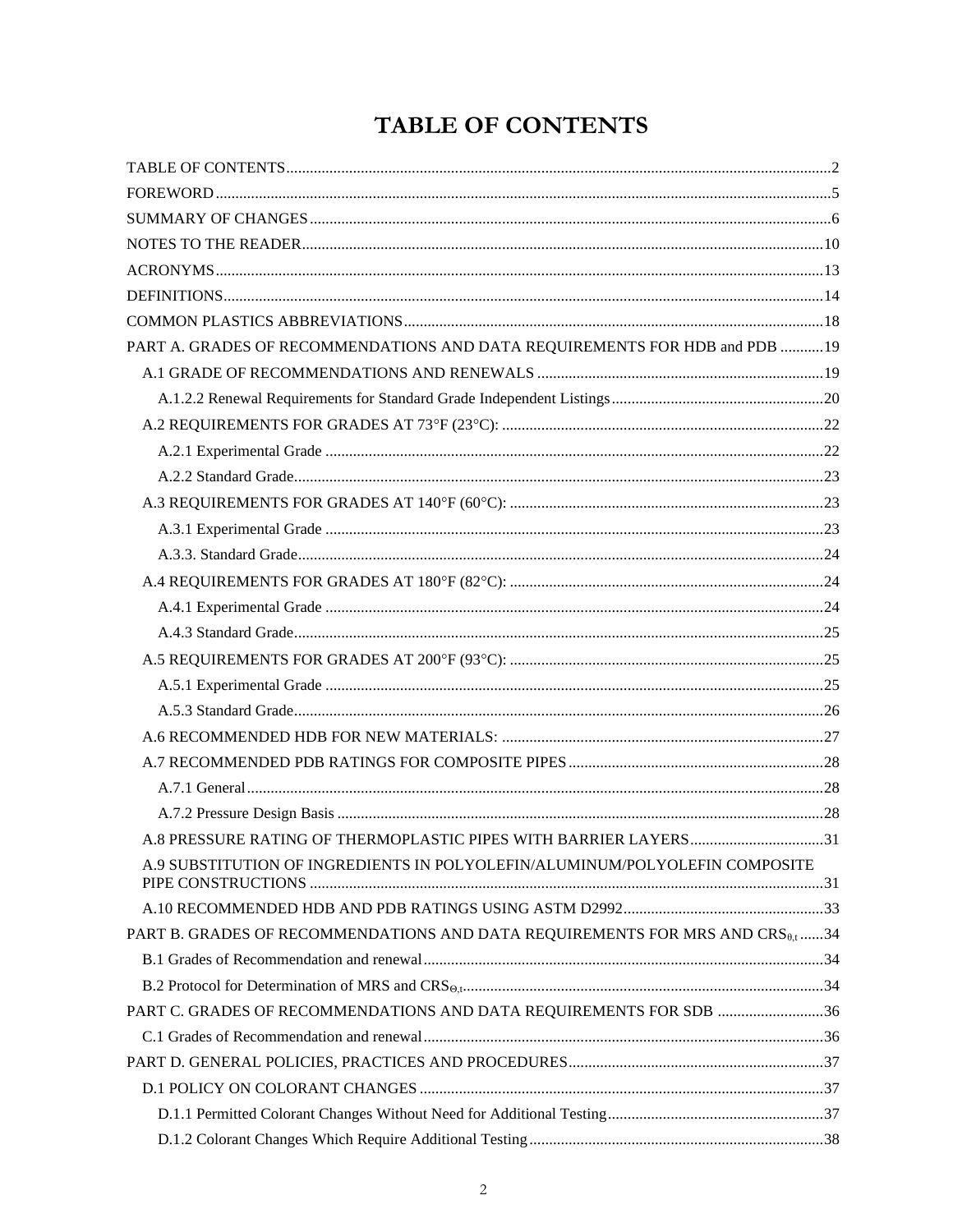| D.2 POLICY FOR DETERMINING LONG-TERM STRENGTH (LTHS) BY TEMPERATURE                               |  |
|---------------------------------------------------------------------------------------------------|--|
|                                                                                                   |  |
|                                                                                                   |  |
|                                                                                                   |  |
|                                                                                                   |  |
| D.4 CHANGES BETWEEN TWO PERCENTAGES OF A COMPOUNDING INGREDIENT 43                                |  |
|                                                                                                   |  |
|                                                                                                   |  |
| D.7 ESTABLISHING THE HYDROSTATIC DESIGN STRESS FOR A MATERIAL44                                   |  |
|                                                                                                   |  |
| E.1 STANDARD INDUSTRY PRACTICE OF HIGH INTENSITY MIXING OF PVC PIPE COMPOUNDS 45                  |  |
|                                                                                                   |  |
|                                                                                                   |  |
|                                                                                                   |  |
| E.2 POLICY ON SUBSTITUTION OF AN APPARENTLY IDENTICAL INGREDIENT IN A PVC                         |  |
| E.3 FULFILLING CERTAIN PPI TR-3 REQUIREMENTS BY UTILIZING AN ALTERNATE METHOD OF                  |  |
| E.4 SUBSTITUTION OF RESIN IN POLY (VINYL CHLORIDE) PVC PLASTIC PIPE FORMULATIONS49                |  |
| E.5 ALLOWABLE FORMULATION VARIABILITY FOR PVC PIPE AND FITTINGS COMPOUNDS 51                      |  |
|                                                                                                   |  |
|                                                                                                   |  |
| E.6 SUBSTITUTION OF THERMAL STABILIZERS IN PVC PIPE COMPOSITIONS 53                               |  |
| PART F. POLYETHYLENE SPECIFIC POLICES, PRACTICES AND PROCEDURES 54                                |  |
| F.1 SUBSTITUTION OF THERMAL STABILIZERS IN PE PLASTICS PIPE COMPOUNDS 54                          |  |
|                                                                                                   |  |
|                                                                                                   |  |
| F.2. VARIATION IN AMOUNT OF STABILIZER IN POLYETHYLENE PIPE COMPOUNDS 55                          |  |
|                                                                                                   |  |
|                                                                                                   |  |
| F.3 SUBSTITUTION OF ULTRAVIOLET LIGHT STABILIZERS IN NON-BLACK POLYETHYLENE                       |  |
|                                                                                                   |  |
|                                                                                                   |  |
| F.4 DETERMINATION AND VALIDATION OF THE HYDROSTATIC DESIGN BASIS (HDB) FOR                        |  |
|                                                                                                   |  |
|                                                                                                   |  |
|                                                                                                   |  |
| F.4.4 Determination of Elevated Temperature HDB When Brittle Failures Occur Before 10,000 hours60 |  |
|                                                                                                   |  |
|                                                                                                   |  |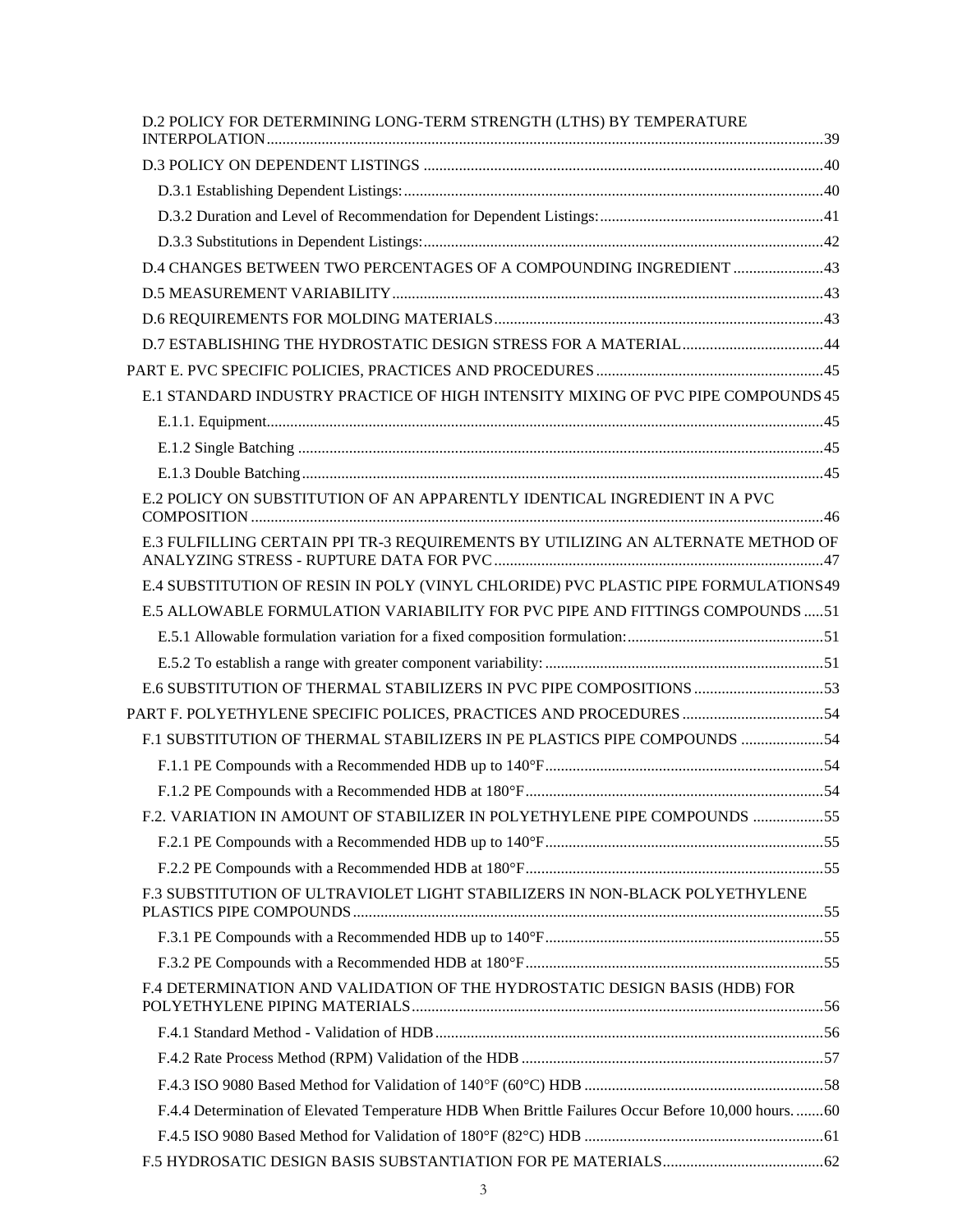| F.6 POLICY ON ESTABLISHING EQUIVALENCE OF MODIFIED PE PIPE COMPOSITIONS  63       |  |
|-----------------------------------------------------------------------------------|--|
|                                                                                   |  |
|                                                                                   |  |
|                                                                                   |  |
| F.7 REQUIREMENTS FOR POLYETHYLENE (pe MATERIALS) TO QUALIFY FOR A HIGHER DESIGN   |  |
|                                                                                   |  |
|                                                                                   |  |
|                                                                                   |  |
|                                                                                   |  |
|                                                                                   |  |
|                                                                                   |  |
|                                                                                   |  |
|                                                                                   |  |
|                                                                                   |  |
| G.3 POLICY ON ESTABLISHING EQUIVALENCE OF MODIFIED PEX PIPE COMPOSITIONS 68       |  |
| PART H. CHLORINATED POLY (Vinyl Chloride) (CPVC) SPECIFIC POLICIES, PRACTICES AND |  |
| H.1 POLICY FOR OBTAINING A HYDROSTATIC DESIGN BASIS (HDB) FOR A NEW CPVC          |  |
|                                                                                   |  |
|                                                                                   |  |
|                                                                                   |  |
| H.2 POLICY ON SUBSTITUTION OF AN APPARENTLY IDENTICAL INGREDIENT IN A CPVC        |  |
| H.4 SUBSTITUTION OF RESIN IN CHLORINATED POLY(VINYL CHLORIDE) (CPVC) PLASTIC PIPE |  |
| H.5 ALLOWABLE FORMULATION VARIABILITY FOR CPVC PIPE AND FITTINGS COMPOUNDS75      |  |
|                                                                                   |  |
|                                                                                   |  |
| H.6 SUBSTITUTION OF THERMAL STABILIZERS IN CPVC PIPE COMPOSITIONS 77              |  |
|                                                                                   |  |
|                                                                                   |  |
|                                                                                   |  |
|                                                                                   |  |
|                                                                                   |  |
|                                                                                   |  |
|                                                                                   |  |
|                                                                                   |  |
|                                                                                   |  |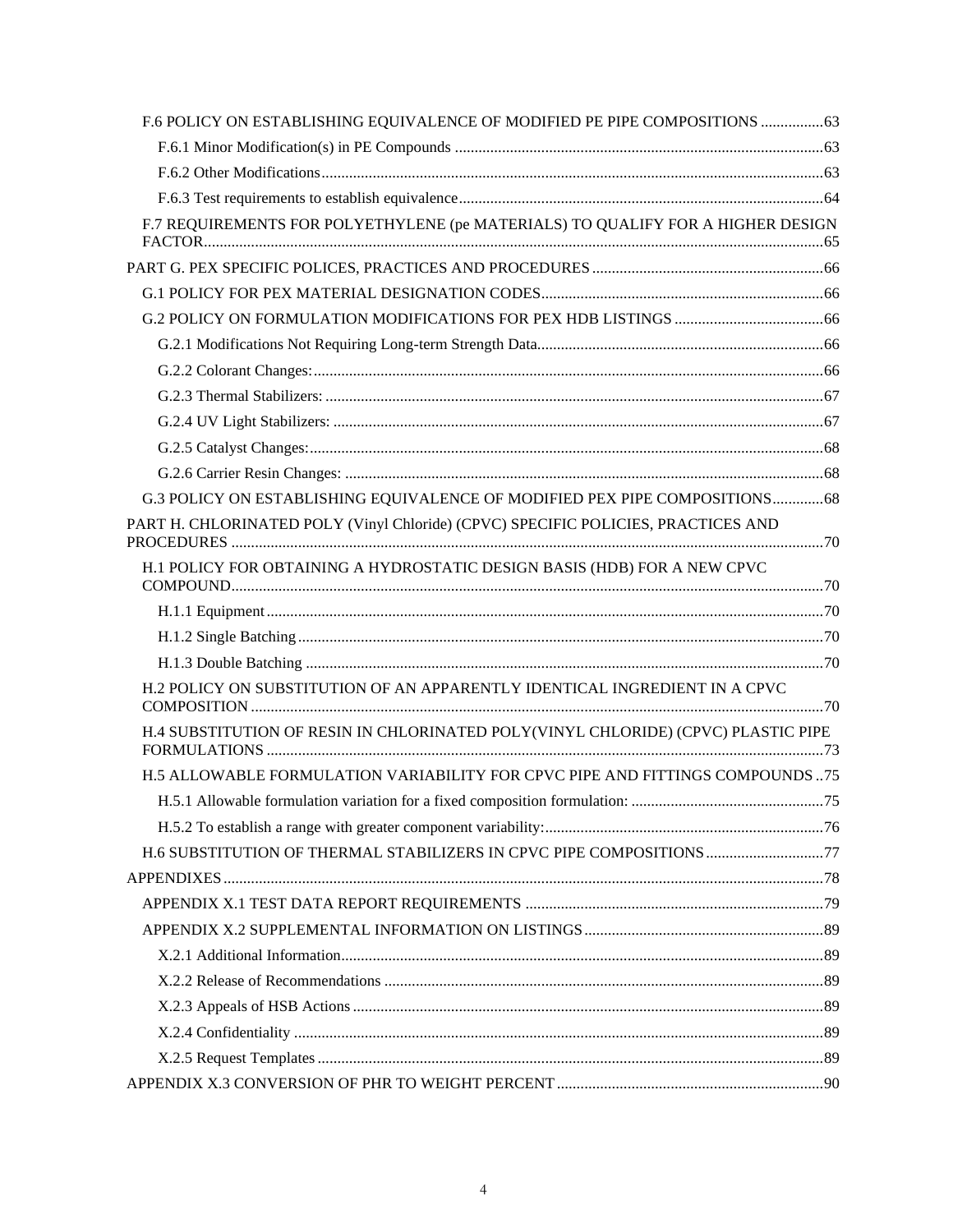## **FOREWORD**

<span id="page-4-0"></span>This report presents the policies and procedures used by the HSB (Hydrostatic Stress Board) of PPI (Plastics Pipe Institute, Inc.) to develop recommendations of long-term strength ratings for commercial thermoplastic piping materials or pipe. Recommendations are published in PPI TR-4, "PPI Listing of Hydrostatic Design Basis (HDB), Pressure Design Basis (PDB), Strength Design Basis (SDB) and Minimum Required Strength MRS) Ratings for Thermoplastic Piping Materials or Pipe", a regularly updated document.

PPI is a trade association dedicated to promoting the effective use of plastics piping systems. Since the 1950s, the PPI HSB has worked as a volunteer group under PPI's auspices to issue listings and continually evaluate and update procedures for long-term strength forecasting.

Listings are developed from stress rupture data submitted to the PPI HSB by the manufacturer. The general method used to evaluate the data is given in ASTM D2837, "Standard Test Method for Obtaining Hydrostatic Design Basis for Thermoplastic Pipe Materials," for HDB, SDB and PDB listings. For MRS listings, the data is evaluated using ISO 9080 Plastics piping and ducting systems – Determination of the long-term hydrostatic strength of thermoplastics materials in pipe form by extrapolation and classification is in accordance with ISO 12162 Thermoplastics materials for pipes and fittings for pressure applications – Classification, designation and design coefficient. All design basis must comply with the additional requirements delineated in this report. Many important national and international thermoplastic pipe standards, including those issued by ASTM International (American Society for Testing and Materials), ISO (International Standards Organization), NSF International (National Sanitation Foundation), AWWA (American Water Works Association), ANSI (American National Standards Institute), ASME (American Society of Mechanical Engineers) and the API (American Petroleum Institute), reference the long-term strength recommendations listed with the PPI HSB.

This report was prepared by PPI HSB as a service to the industry. The information in this report is offered in good faith and believed to be accurate at the time of its preparation, but is offered "as is" without any express or implied warranty, including WARRANTIES OF MERCHANTABILITY AND FITNESS FOR A PARTICULAR PURPOSE. Each product manufacturer that lists compositions with the PPI HSB does so voluntarily and with the express agreement that PPI assumes no liability in regard to the lists, and that it will hold PPI harmless from any claims or liability in connection with its listed pipe compositions.

Additional information may be needed in some areas, especially with regard to unusual or special applications. Consult the manufacturer or material supplier for more detailed information. PPI does not endorse the proprietary products or processes of any manufacturer, and assumes no responsibility for compliance with applicable laws and regulations.

Questions, comments, and problems of interpretation should be referred to the the PPI HSB Chair, Plastics Pipe Institute, 105 Decker Court, Suite 825, Irving, TX 75062. Copies of this report, as well as other publications, are available from the PPI website: www.plasticpipe.org.

This report was first published in 1976. This report was updated October 2020.

© Copyright, The Plastics Pipe Institute, Inc. 2020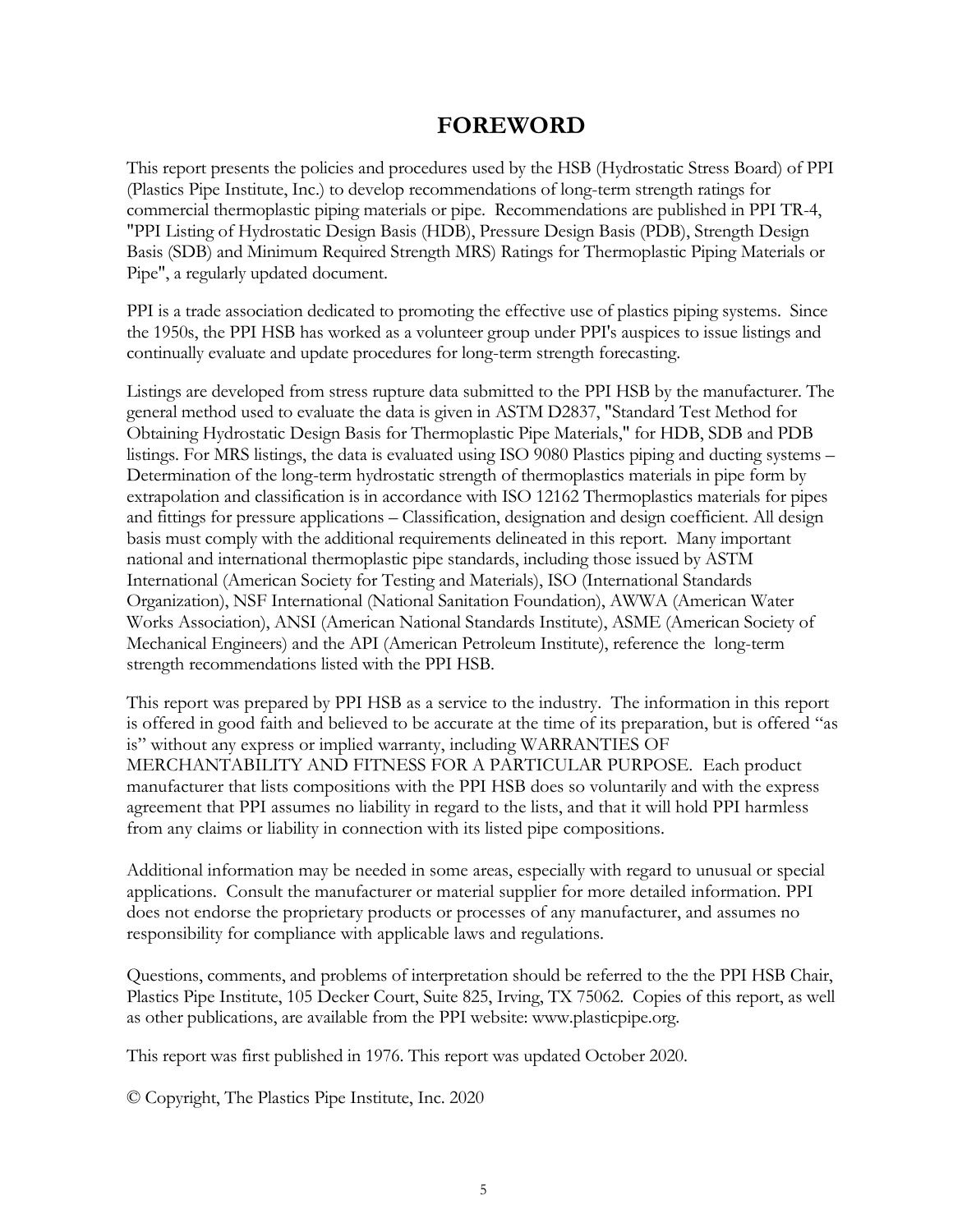# **SUMMARY OF CHANGES**

<span id="page-5-0"></span>

| <b>SECTIONS</b>                                                                                                    | <b>REVISIONS</b>                                                                                                                                                                                                               |  |
|--------------------------------------------------------------------------------------------------------------------|--------------------------------------------------------------------------------------------------------------------------------------------------------------------------------------------------------------------------------|--|
|                                                                                                                    | 2012 Version                                                                                                                                                                                                                   |  |
| Document title                                                                                                     | Title - Added "CRS"                                                                                                                                                                                                            |  |
| PART A. GRADES OF<br>RECOMMENDATIONS AND DATA<br>REQUIREMENTS FOR HDB and PDB                                      | Addition of Part A.10 Recommended HDB AND PDB Ratings<br>Using ASTM D2992                                                                                                                                                      |  |
| PART B. GRADES OF<br>RECOMMENDATIONS AND DATA<br>REQUIREMENTS FOR MRS AND CRS <sup>0,t</sup>                       | - Part B.2 was removed.<br>- Sections were renumbered.                                                                                                                                                                         |  |
| PART D. GENERAL POLICIES,<br>PRACTICES AND PROCEDURES<br>- D.1 POLICY ON COLORANT<br><b>CHANGES</b>                | Edits to clarify TR-3 language related to Colorant Ranges:<br>- Parts D.1.1.12: D.1.1.2.1, D.1.1.2.2 and D.1.1.2.3                                                                                                             |  |
| PART E.2. POLICY ON SUBSTITUTION<br>OF AN APPARENTLY IDENTICAL<br><b>INGREDIENT IN A PVC</b><br><b>COMPOSITION</b> | Addition of Part E.2.1                                                                                                                                                                                                         |  |
| PART F.6. POLYETHYLENE SPECIFIC<br>POLICES, PRACTICES AND<br><b>PROCEDURES</b>                                     | Addition of<br>- F.6.1: HDB Equivalence<br>- F.6.2: MRS Equivalence                                                                                                                                                            |  |
| PART G. PEX Specific Policies, Practices<br>and Procedures                                                         | Addition of<br>- G.1: Protocol for PPI Listing of PEX Pipe in PPI TR-4<br>- G.2: Policy on Formulation Modifications for PEX HDB<br>Listings<br>- G.3: Policy on Establishing Equivalence of Modified PEX<br>Pipe Compositions |  |
| PART H. POLICY ON SUBSTITUTION<br>OF AN APPARENTLY IDENTICAL<br><b>INGREDIENT IN A CPVC</b><br><b>COMPOSITION</b>  | Addition of Part H.2.1                                                                                                                                                                                                         |  |
| 2016 Version                                                                                                       |                                                                                                                                                                                                                                |  |
| PART F. POLICY ON ESTABLISHING<br>EQUIVALENCE OF MODIFIED PE<br>PIPE COMPOUNDS                                     | Language clarified in Part F.6                                                                                                                                                                                                 |  |
| <b>APPENDIX X.1</b>                                                                                                | Language clarified in X.1.1 Checklist                                                                                                                                                                                          |  |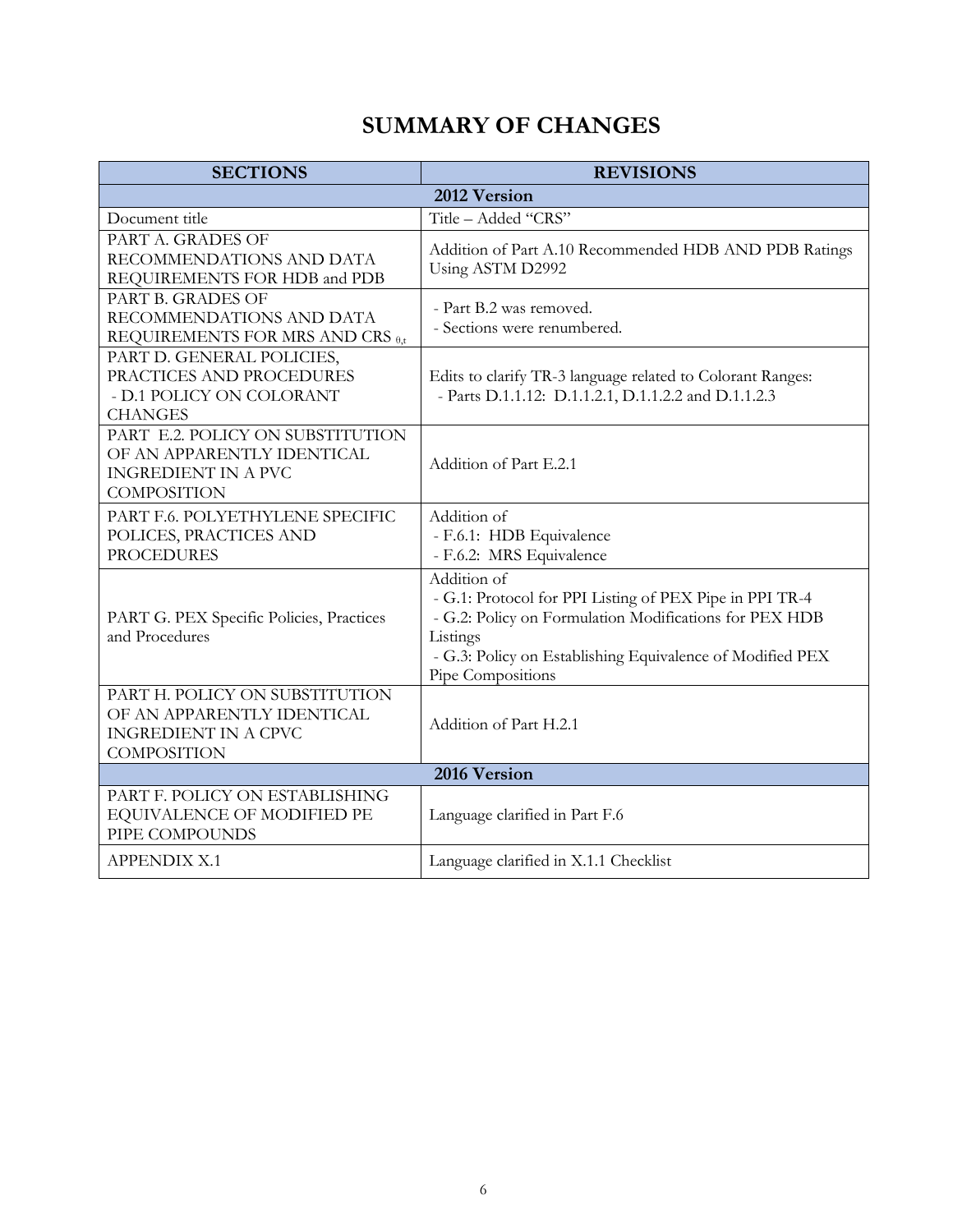| <b>SECTION</b>                                                                                                                                                  | <b>REVISION</b>                                                                                                                                                                                                                                                                                                                  |
|-----------------------------------------------------------------------------------------------------------------------------------------------------------------|----------------------------------------------------------------------------------------------------------------------------------------------------------------------------------------------------------------------------------------------------------------------------------------------------------------------------------|
|                                                                                                                                                                 | 2017 Version                                                                                                                                                                                                                                                                                                                     |
| PART A.1 GRADES OF<br>RECOMMENDATIONS AND<br><b>RENEWALS</b>                                                                                                    | Updated to include the Five Year Renewal Policy for PPI TR-4<br>HDB and PDB Independent Listings at Standard Grade.                                                                                                                                                                                                              |
| PART B.1 GRADES OF<br>RECOMMENDATIONS AND<br><b>RENEWALS</b>                                                                                                    | Updated to include the Five Year Renewal Policy for PPI TR-4<br>MRS and CRS Independent Listings at Standard Grade.                                                                                                                                                                                                              |
| PART C.1 GRADES OF<br>RECOMMENDATIONS AND<br><b>RENEWALS</b>                                                                                                    | Updated to include the Five Year Renewal Policy for PPI TR-4<br>SDB Independent Listings at Standard Grade.                                                                                                                                                                                                                      |
|                                                                                                                                                                 | 2017a Version                                                                                                                                                                                                                                                                                                                    |
| PART A.1.2.2.4 Hydrostatic pipe testing for<br>any HDB or PDB listed product                                                                                    | Updated to explicitly state validation as a requirement for PE<br>compounds holding a HDB listing.                                                                                                                                                                                                                               |
|                                                                                                                                                                 | 2018 Version                                                                                                                                                                                                                                                                                                                     |
|                                                                                                                                                                 | - Added a definition for solid wall pipe.<br>- Removed the previous definition for Multilayer pipe based on<br>Type 1, Type 2 and Type 3.                                                                                                                                                                                        |
| Definitions                                                                                                                                                     | Replaced previous definition of composite pipe with the new<br>ones:<br>- Group 1 (Helically Wrapped Reinforced Thermoplastic Pipe<br>(RTP)<br>- Group 2 (Dispersed Reinforcement)<br>- Group 3 (Multilayer (non-helically wrapped)) which comprises:<br>i. Barrier; ii. Reinforced; iii. Coextruded thermoplastic<br>compounds. |
| Part E.3. FULFILLING CERTAIN PPI TR-<br>3 REQUIREMENTS BY UTILIZING AN<br>ALTERNATE METHOD OF<br>ANALYZING STRESS - RUPTURE DATA<br>FOR PVC<br>- Part E.3.1.2.4 | New language to state that one lot of pipe is needed to qualify a<br>substituted PVC resin.                                                                                                                                                                                                                                      |
| Part E.4. SUBSTITUTION OF RESIN IN<br>POLY (VINYL CHLORIDE) PVC<br>PLASTIC PIPE FORMULATIONS<br>- Part E.4.2.1                                                  | Hydrostatic design stress was revised to HDB                                                                                                                                                                                                                                                                                     |
| Part E.4. SUBSTITUTION OF RESIN IN<br>POLY (VINYL CHLORIDE) PVC<br>PLASTIC PIPE FORMULATIONS<br>- Part E.4.3.1                                                  | The previous regression requirements were revised to a full E2<br>in accordance with Part A.1.2.1. Note, E.4.3.2 was removed and<br>Note 3 was revised.                                                                                                                                                                          |
| Part F.6.3.2 MRS Equivalence                                                                                                                                    | Corrected typo in second bullet to reference F.6.3.1                                                                                                                                                                                                                                                                             |
| Part G.1. POLICY FOR PEX MATERIAL<br>DESIGNATION CODES                                                                                                          | This is now a policy for PEX material designation codes.                                                                                                                                                                                                                                                                         |
| Part G.2. POLICY ON FORMULATION<br>MODIFICATIONS FOR PEX HDB<br><b>LISTINGS</b>                                                                                 | The percentages in Parts G.2.3.1.3 and G.2.3.2 were revised to<br>state as a weight percent.                                                                                                                                                                                                                                     |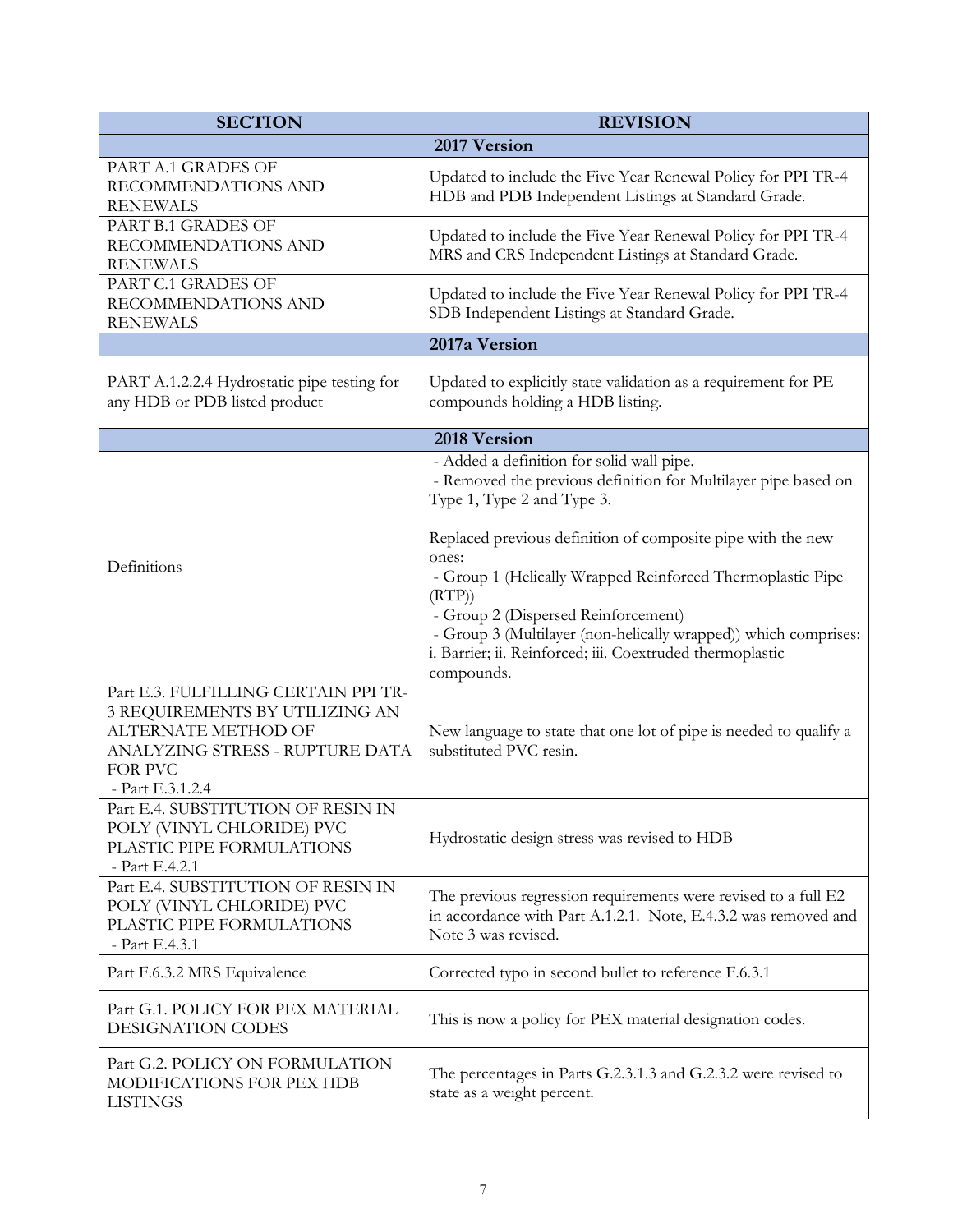| <b>SECTION</b>                                                                                                      | <b>REVISION</b>                                                                                                                                                                                                                                                                    |
|---------------------------------------------------------------------------------------------------------------------|------------------------------------------------------------------------------------------------------------------------------------------------------------------------------------------------------------------------------------------------------------------------------------|
|                                                                                                                     | 2020 Version                                                                                                                                                                                                                                                                       |
| All pages, where needed                                                                                             | Editorial revision: Added headers throughout the document.                                                                                                                                                                                                                         |
| All pages, where mentioned                                                                                          | Editorial revision: Reformatted "5 year" to "5-year" to match<br>the formatting elsewhere in the document.                                                                                                                                                                         |
| All pages, where mentioned                                                                                          | Editorial revision: Reformatted "50 year" to "50-year" to match<br>the formatting elsewhere in the document.                                                                                                                                                                       |
| All pages, where mentioned                                                                                          | Editorial revision: Editorial revision: "Chairman of the HSB" to<br>"PPI HSB Chair".                                                                                                                                                                                               |
| Table of Contents                                                                                                   | Editorial revision: Added all marked headers and page numbers.                                                                                                                                                                                                                     |
| <b>FOREWORD</b>                                                                                                     | Editorial revision: Updated the foreword                                                                                                                                                                                                                                           |
| <b>SUMMARY OF CHANGES</b>                                                                                           | Editorial revision: Moved after the Foreword.                                                                                                                                                                                                                                      |
| <b>NOTES TO READER</b>                                                                                              | Editorial revision: Corrected typo "insure" to "ensure".                                                                                                                                                                                                                           |
| <b>DEFINITIONS</b>                                                                                                  | Editorial revision: Formatted into a table.                                                                                                                                                                                                                                        |
| <b>ACRONYMS</b>                                                                                                     | Editorial revision: Formatted into a table.                                                                                                                                                                                                                                        |
| Part A.1.2. Duration and Renewal of<br>Recommendations                                                              | Editorial revision: Part A.1.2.2.13: Separated the two provisions.                                                                                                                                                                                                                 |
| Part A. HDB Requirements                                                                                            | Editorial revision: Formatted to tables.                                                                                                                                                                                                                                           |
| Part E.4.SUBSTITUTION OF RESIN IN<br>POLY (VINYL CHLORIDE) PVC<br>PLASTIC PIPE FORMULATIONS                         | Editorial revision: Formatted resin properties into a table.                                                                                                                                                                                                                       |
| Part E.5 ALLOWABLE FORMULATION<br>VARIABILITY FOR PVC PIPE AND<br>FITTINGS COMPOUNDS                                | Editorial revision: Formatted allowed variations into a table.                                                                                                                                                                                                                     |
| Part H.4 SUBSTITUTION OF RESIN IN<br>CHLORINATED POLY(VINYL<br>CHLORIDE) (CPVC) PLASTIC PIPE<br><b>FORMULATIONS</b> | Editorial revision: Formatted resin properties into a table.                                                                                                                                                                                                                       |
| APPENDIX: X.1.2, X.1.3, X.1.4, X.1.5                                                                                | Editorial revision: Separated from Appendix X.1 and placed in<br>new appendix X.2 SUPPLEMENTAL INFORMATION ON<br>LISTINGS.<br>X.2.1 Additional Information<br>X.2.2 Release of Recommendations<br>X.2.3 Appeals of HSB Actions<br>X.2.4 Confidentiality<br>X.2.5 Request Templates |
| APPENDIX: request letter templates                                                                                  | Editorial revision: Removed the older request templates and<br>added mention in new X.2.5 Request Templates, that these are<br>available online.                                                                                                                                   |
| <b>APPENDIX X.3</b>                                                                                                 | Editorial revision: Added title "CONVERSION OF PHR TO<br>WEIGHT PERCENT" and reformatted.                                                                                                                                                                                          |
| APPENDIX X.4 PPI Membership                                                                                         | Editorial revision: Removed PPI membership information as<br>the PPI HSB provides a service to the industry. Also, a PPI<br>membership is not required to list with the PPI HSB.                                                                                                   |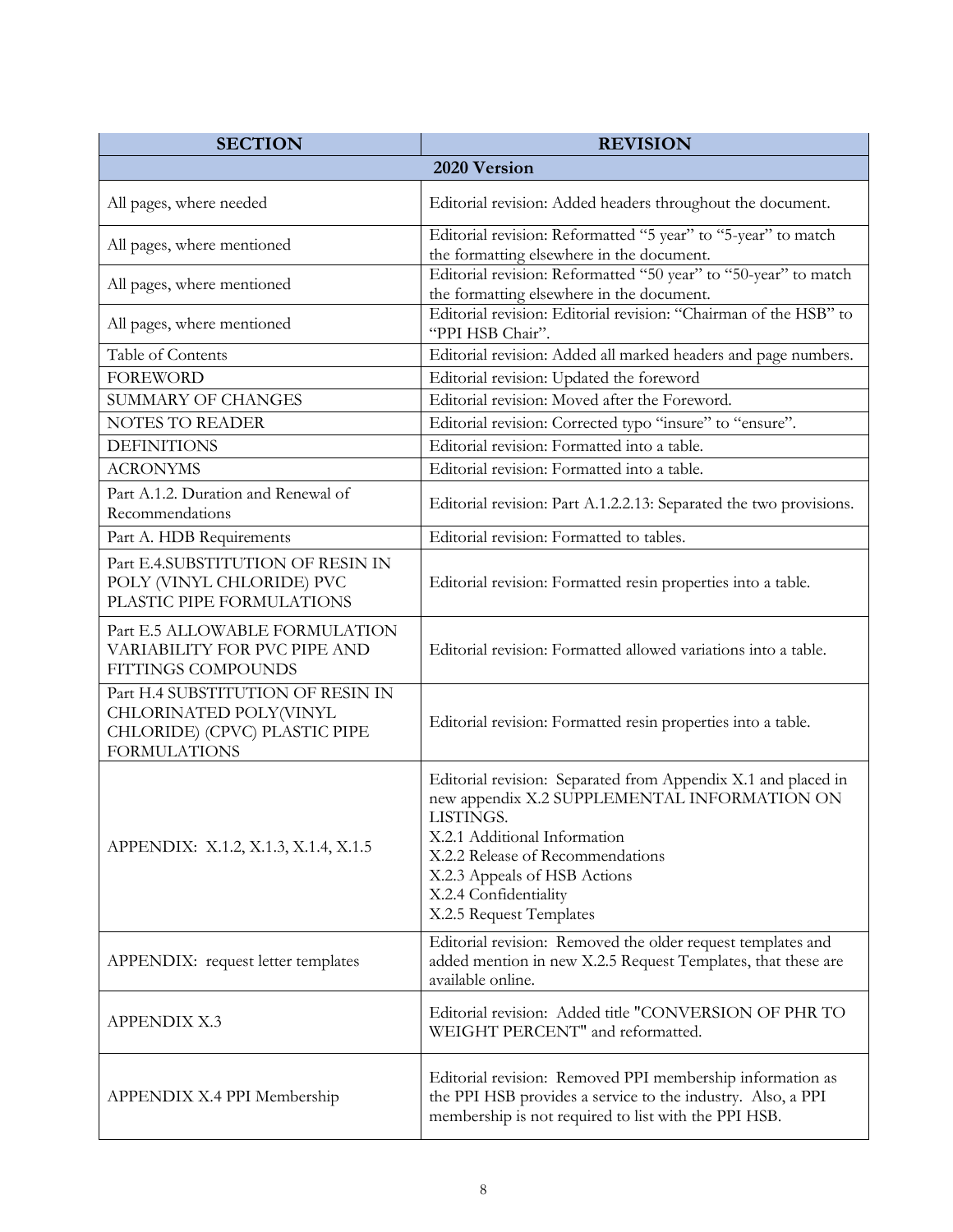| Part G.3 POLICY ON ESTABLISHING<br>EQUIVALENCE OF MODIFIED PEX<br>PIPE COMPOSITIONS | Editorial revision: Formatted test requirements into a Table.                                                                                                                                                                                                                                                                                                                 |
|-------------------------------------------------------------------------------------|-------------------------------------------------------------------------------------------------------------------------------------------------------------------------------------------------------------------------------------------------------------------------------------------------------------------------------------------------------------------------------|
| PE Compounds with a Recommended HDB<br>at $180^{\circ}$ F                           | Existing policy is now labeled for PE compounds with a<br>recommended HDB up to 140F:<br>- Part F.1.1: Substitution of Thermal Stabilizers<br>- Part F.2.1: Variation in the Amount of Stabilizer<br>- Part F.3.1: Substitution of Ultraviolet Light Stabilizers in Non-<br><b>Black PE Compounds</b>                                                                         |
|                                                                                     | - NEW policy is included for PE compounds with a<br>recommended HDB up to 180F:<br>- Part F.1.2: Substitution of Thermal Stabilizers<br>- Part F.2.2: Variation in the Amount of Stabilizer<br>- Part F.3.2: Substitution of Ultraviolet Light Stabilizers in<br>Non-Black PE Compounds<br>- Part F.4.5: ISO 9080 Based Method for Validation of 180°F<br>$(82^{\circ}C)$ HDB |
|                                                                                     | - New language is added to direct the reader to policies<br>applicable to the 180F HDB PE compounds in these parts:<br>- Part F.4: PE Validation (2nd paragraph).<br>- Part F.5: PE Substantiation (1st paragraph).<br>- Part F.6: PE Modifications (1st paragraph).                                                                                                          |
| Part F.6.3 Test requirements to establish<br>equivalence                            | Editorial revision: Formatted test requirements using bullet<br>points.                                                                                                                                                                                                                                                                                                       |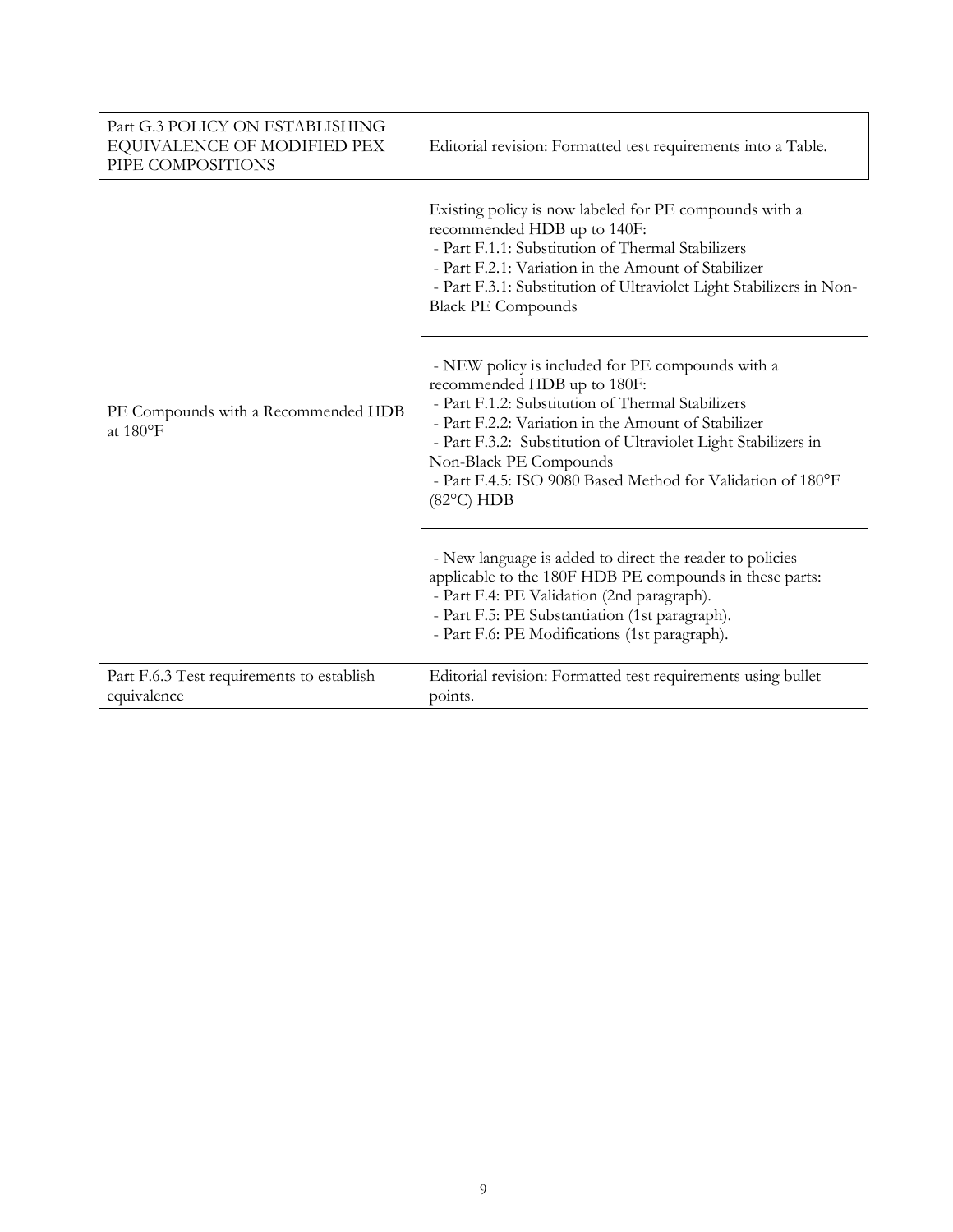## **NOTES TO THE READER SOME RULES AND CONDITIONS**

- <span id="page-9-0"></span>1. **Processing Techniques**: It is stressed that these policies and procedures are for development of recommended ratings for thermoplastics piping compounds or pipe based on test data from good quality pipes (extruded or molded) made by specific processing techniques. These recommended ratings may or may not be valid for products made by differing processing techniques.
- 2. **Definitions and Acronyms:** Definitions and Acronyms are shown in the next section. The terminology of this report is in accordance with the definitions given in ASTM Standards D883, "Standard Definition of Terms Relating to Plastics," and F412, "Standard Terminology Relating to Plastic Piping Systems.
- 3. **Adjusting Recommended Ratings for Application-Specific Environments:** HDB/PDB/MRS/CRS/SDB recommended ratings issued by PPI are for conditions equivalent to those under which the test data were obtained, e.g., constant pressure, temperature and specific test environment. Various industry standards or regulations provide appropriate design factors or design coefficients to calculate the corresponding maximum allowable operating pressure for the piping system used in the desired application. Under some conditions, such as pressure cycling, higher temperature, more aggressive environment, or handling and installation quality, all of which may significantly reduce pipe durability, a more conservative design factor or design coefficient should be chosen.
- 4. The term maximum HDS (Hydrostatic Design Stress) refers to the maximum allowable working circumferential or hoop stress for a given set of end use conditions, from which is computed the maximum sustained working pressure of a plastic pipe. The HDS is determined by reducing the HDB by a design factor (DF), a multiplier less than 1.0, that takes into consideration variables and degrees of safety involved in thermoplastics piping installation.

HDS recommendations issued by PPI are maximum recommended values for conditions equivalent to those under which the test data were obtained, e.g., constant pressure, temperature and specific test environment. Maximum HDS values are arrived at in this report by multiplying the HDB by a design factor of 0.50 **unless otherwise stated in this report**. Under some conditions, such as pressure cycling, higher temperature, or more aggressive environment, all of which may significantly reduce pipe durability, a more conservative (i.e., smaller) design factor should be chosen. More information on design factors is given in PPI TR-9, "Recommended Design Factors for Pressure Applications of Thermoplastic Pipe Materials". The HDB and HDS recommendations in this document are made for the 73ºF (23ºC) listings only. At higher temperatures, only the HDB is listed. Prior to calculating the HDS at temperatures above 120ºF (50ºC), the thermal and oxidative stability of these materials must be independently determined. This stability should be considered in selection of an appropriate DF. **Sustained pressure testing at elevated temperatures in accordance with ASTM D1598 and evaluated per ASTM D2837 may not be sufficient to fully evaluate either the thermal or oxidative stability performance of plastic materials.**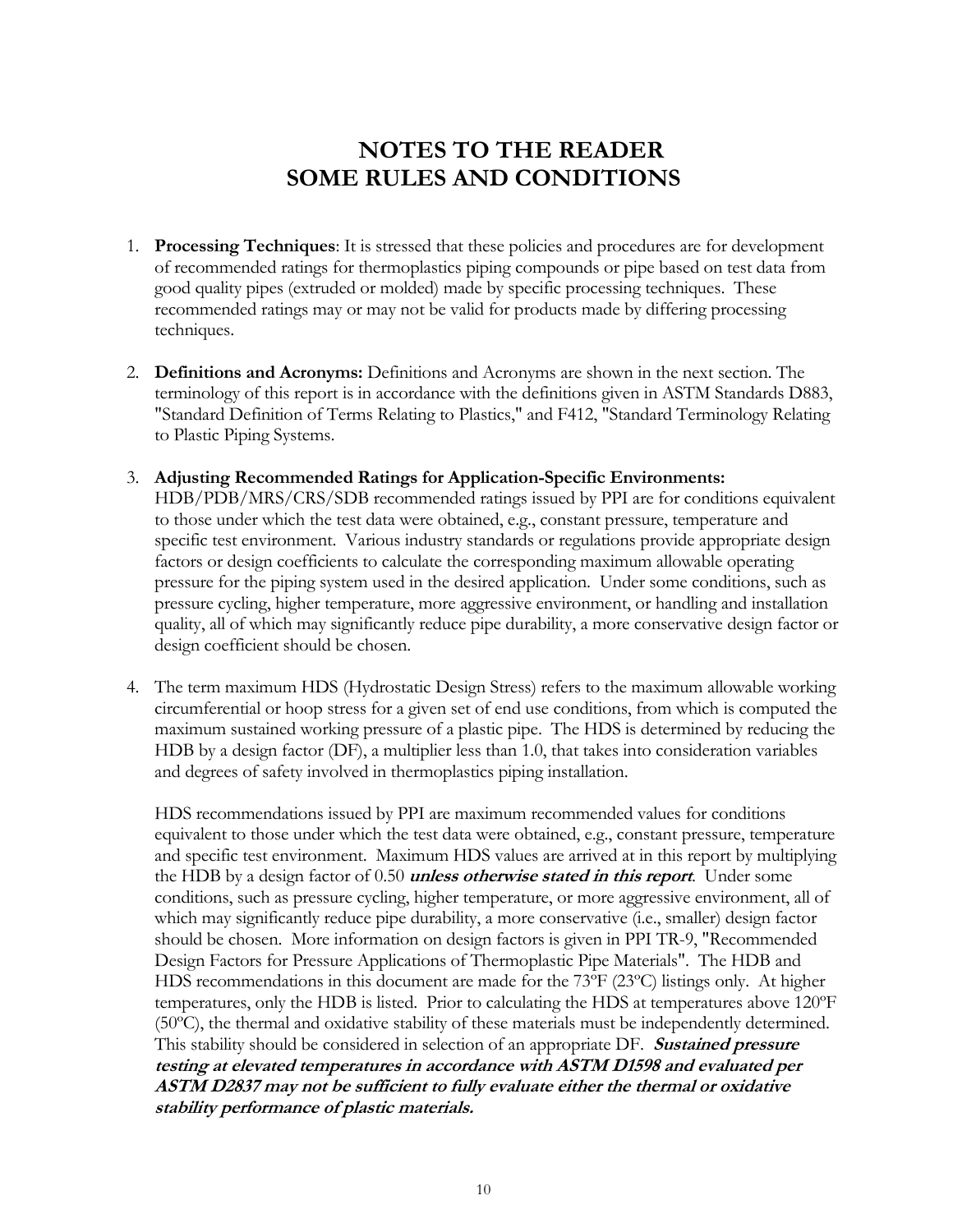It is the opinion of the HSB that our current policy is to provide listings of HDB's and HDS's at 73°F and elevated temperature HDB's for water for thermoplastic piping compounds. The application of any design factor to elevated temperature HDB's is an issue that is best addressed in the product standards and/or codes. However, we do not see any reason to not utilize the application of a given design factor to an elevated temperature HDB provided that other relevant design considerations such as, but not limited to, thermal stability, live and dead loads, notch sensitivity of the buried pipe, etc., are thoroughly considered.

- 5. **Product Standards:** An HDB/HDS/PDB/SDB/MRS/CRS recommended rating has been shown, through both scientific procedures and historical experience, to be a useful indicator of the relative long-term strength of a thermoplastic material when tested under the conditions set out in test method ASTM D2837 or ISO 9080. The performance of a material (or a piping product made with that material) under actual conditions of installation and use is dependent upon a number of other factors and conditions, which are not addressed in this report. These other factors and conditions are properly governed by the relevant product standard. The usefulness and adequacy of an HDB/PDB/SDB/MRS/CRS as an indicator of the strength of a material or pipe for use in any particular application is reflected in its incorporation in the applicable product standard, along with other appropriate performance parameters for the product and its component material. The appropriateness of an HDB/PDB/SDB/MRS/CRS for a specific application is also determined by the decision of a private or governmental entity to adopt such a standard as part of its own requirements for the product. The term "50-year strength value," as used in ASTM D2837, is a mathematical extrapolation that is useful in the context of developing an HDB. It does not necessarily constitute a representation that any material with such a value will perform under actual use conditions for that period of time.
- 6. **Sunlight (UV) Exposure:** These policies do not take into consideration the adequacy of a plastic composition's protection against sunlight exposure. Manufacturers may include in plastic pipe compositions suitable ingredients for the protection of properties against possible degradation by sunlight radiation during normal storage and use. The user should ensure that sufficient protection has been incorporated into the selected piping composition should the application involve extended sunlight exposure during storage and/or use.

### 7. **Recommended Ratings are Formulation Specific:** Each

HDB/HDS/PDB/SDB/MRS/CRS issued by PPI is specific to that particular thermoplastic piping material formulation, including the procedure for mixing, which is represented by the data submitted to the HSB. Any changes in the mixing procedure, in the formulation, or in its ingredients, outside those permitted in TR-3 are considered to result in a new composition, which may have different long-term strength properties. The listed HDB/PDB/SDB/MRS/CRS does not apply to this new composition, unless the changes have been made, or validated, in accordance with one or more of the policies presented in this report; or have been ruled upon by the HSB as acceptable based on information provided to the HSB.

8. **Resin Changes:** An inherent assumption in the development of these policies and procedures is that the commercial pipe resin will be of equivalent chemical and molecular composition, insofar as these parameters influence long-term strength and durability, to the resin used in the composition on which the original long-term data supplied to PPI were obtained. Any modification of the resin composition is considered to result in a different material from the one on which the original HDB and HDS listings were based. The PPI HSB Chair should be notified of such modifications and the applicable policy followed to maintain the listing. In the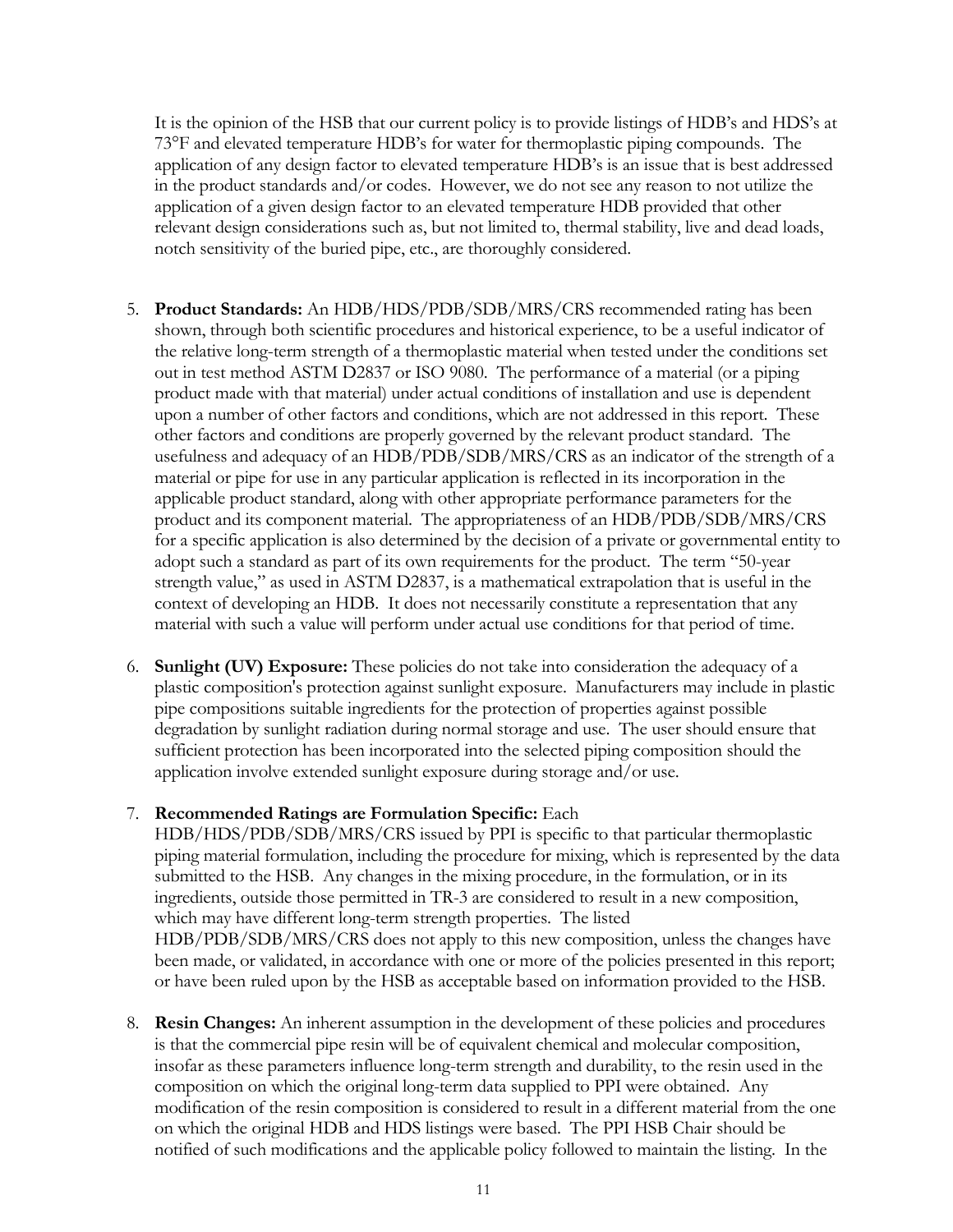case of a change in manufacturing location of the resin used in a listed compound, the PPI HSB Chair should be notified and any applicable policy followed to maintain the listing. Also, in the case of any deviation or circumstance not covered by a specific policy, a disposition will have to be made by the HSB in consultation with the manufacturer.

- 9. **Disclaimer:** While every effort has been made by the Plastics Pipe Institute to assure that these policies are sound, reasonable and prudent, PPI expressly disclaims any guarantee or warranty regarding their application. Each manufacturer who lists compositions in accordance with the procedures in TR-3 does so voluntarily and with the express agreement that PPI assumes no liability in regard to the listed compositions, and that the manufacturer will hold PPI harmless from any claims or liability arising in connection with its listed pipe compositions.
- 10. **Manufacturer's Responsibility:** The manufacturer is responsible to ensure that his product is continually manufactured in such a manner as to maintain the long-term strength and durability consistent with the long-term data supplied to the HSB. In the case of a deviation or circumstance not covered by a specific policy, a disposition will have to be made by the HSB in consultation with the manufacturer.
- 11. **Adoption of Policies and Procedures**: These policies and procedures have been adopted using standard letter ballot methods.
- 12. **Interpretations:** Questions pertaining to the interpretation of any policies in this report should be referred to the PPI HSB Chair, Plastics Pipe Institute, 105 Decker Court, Suite 825, Irving, TX 75062.
- 13. **Maximum Temperature for Listings:** The maximum temperature for which PPI will list an HDB/PDB/SDB/MRS/CRS for a material in accordance with the policies and procedures in TR-3 is 200 $\degree$ F (93 $\degree$ C). PPI listing for temperatures above 200 $\degree$ F may be requested as a "Special Case" (See Note 14) for consideration by the HSB.
- 14. **Special Case Listings:** The policies and procedures in TR-3 are intended to cover HDB/HDS/PDB/SDB/MRS/CRS listings for most thermoplastic piping materials. PPI recognizes there may be unusual cases, issues or circumstances that are not covered in TR-3, and that may justify an exception to the standard policies. To allow manufacturers an opportunity to have their material(s) listed by PPI when this occurs, the HSB has provided a "Special Case" system. The manufacturer may present its "Case" to the HSB at one of their two annual meetings, usually in February and August, using the approved "**Checklist for HSB Submissions**" form in TR-3 Appendix X.1. All information provided to HSB in these special cases will be made available for review only by HSB members and PPI staff, and will be held by them in strict confidence, in accordance with PPI's written confidentiality procedures (available from the PPI HSB Chair). There is a PPI fee for each special case. You must contact the PPI HSB Chair well in advance of each meeting to arrange for your special case. A completed HSB submission form **must** be received at least two (2) weeks prior to the HSB meeting to permit HSB consideration at that meeting.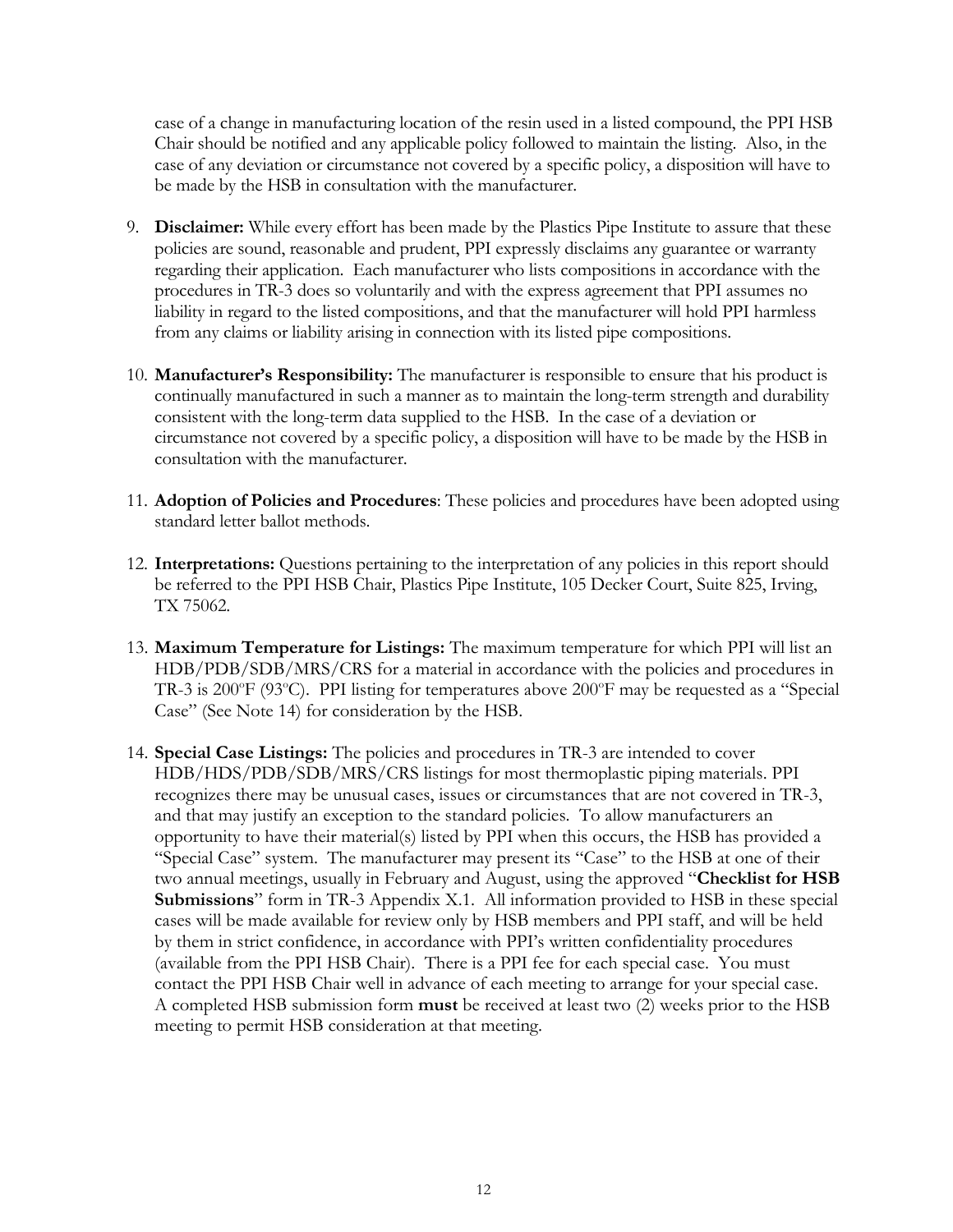# <span id="page-12-0"></span>**ACRONYMS**

| ANSI        | American National Standards Institute<br>1430 Broadway<br>New York, NY 10018                                                                               |
|-------------|------------------------------------------------------------------------------------------------------------------------------------------------------------|
| API         | American Petroleum Institute<br>211 North Ervay<br>Suite 1700<br>Dallas, TX 75201                                                                          |
| <b>ASTM</b> | <b>ASTM</b> International<br>100 Barr Harbor Drive<br>West Conshohocken, PA 19428                                                                          |
| AWWA        | American Water Works Association<br>6666 West Quincy Avenue<br>Denver, CO 80235                                                                            |
| <b>CSA</b>  | CSA International<br>178 Rexdale Boulevard<br>Toronto, ON<br><b>CANADA M9W 1R3</b>                                                                         |
| HSB         | <b>Hydrostatic Stress Board</b><br>$c$ / $o$ Plastics Pipe Institute, Inc.<br>105 Decker Court, Suite 825<br>Irving, TX 75062                              |
| ISO         | International Organization for Standardization.<br>Secretariat: Nederlands<br>Normalisatie-instituut (NNI)<br>P. O. Box 5059<br>2600 GB Delft, Netherlands |
|             | <b>USA</b> Contact:<br>American National Standards Institute<br>1430 Broadway<br>New York, NY 10018                                                        |
| NSF         | NSF International<br>789 Dixboro Road<br>Ann Arbor, MI 48113-0140                                                                                          |
| PPI         | Plastics Pipe Institute, Inc.<br>105 Decker Court, Suite 825<br>Irving, TX 75062                                                                           |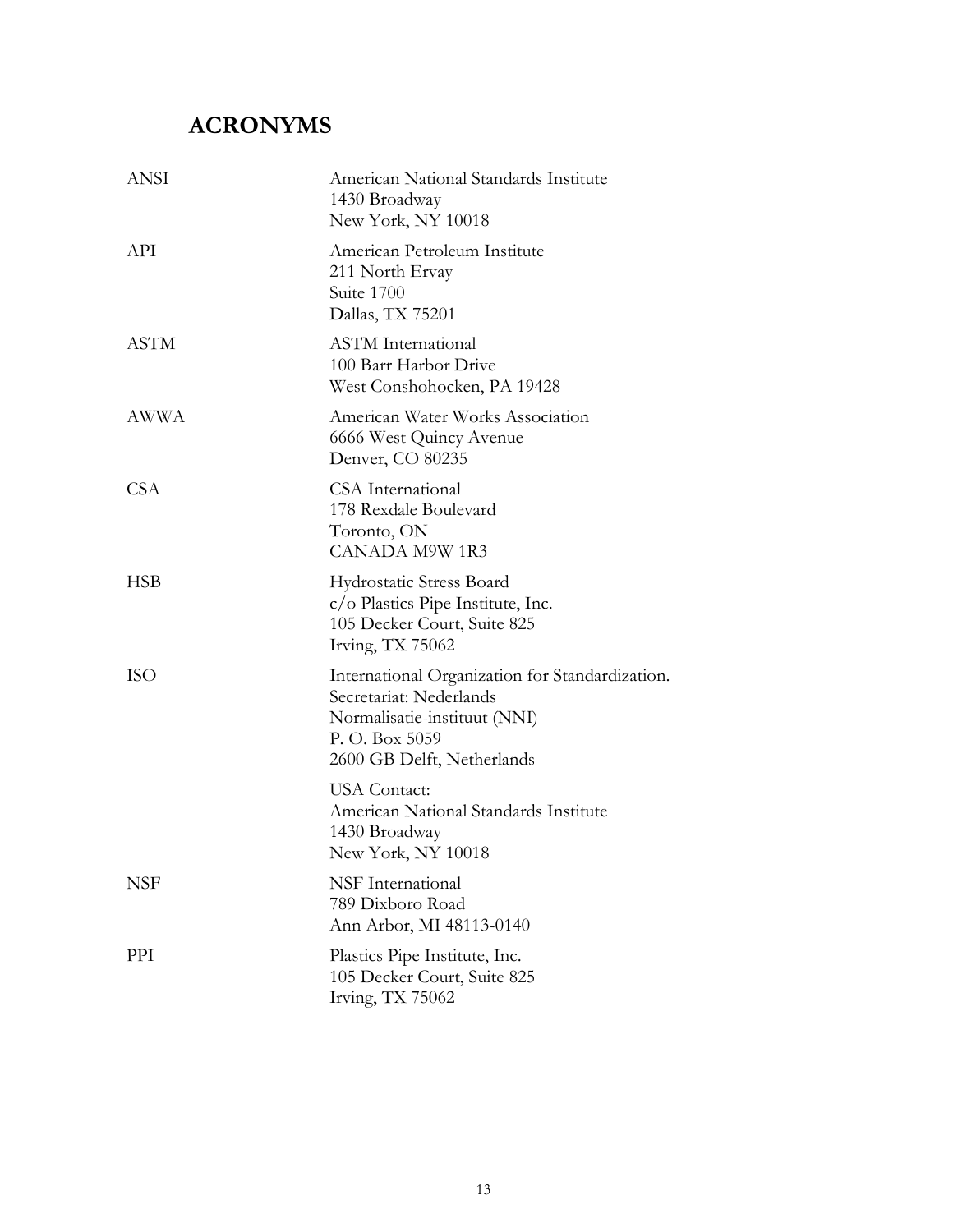# **DEFINITIONS**

<span id="page-13-0"></span>

| <b>Brittle</b> | A failure mode which exhibits no visible (to the naked eye) material<br>deformation (stretching, elongation, or necking down) in the area of the<br>break.                                                                                                                                                                                                                                                                                                                                                                                                                                                                                                                                                                                |
|----------------|-------------------------------------------------------------------------------------------------------------------------------------------------------------------------------------------------------------------------------------------------------------------------------------------------------------------------------------------------------------------------------------------------------------------------------------------------------------------------------------------------------------------------------------------------------------------------------------------------------------------------------------------------------------------------------------------------------------------------------------------|
|                | This pipe is defined by the following Groups 1, 2 and 3.<br>NOTE: The regression must have a negative slope.                                                                                                                                                                                                                                                                                                                                                                                                                                                                                                                                                                                                                              |
|                | Group 1: Helically Wrapped Reinforced Thermoplastic Pipe<br>(RTP): The case in which the reinforcement elements are applied<br>such that they have the shape or form of a helix (spiral) and<br>additional non-helical elements are acceptable.                                                                                                                                                                                                                                                                                                                                                                                                                                                                                           |
|                | Group 2: Dispersed Reinforcement: Solid wall pipe with<br>reinforcement dispersed by compounding in the polymer matrix.                                                                                                                                                                                                                                                                                                                                                                                                                                                                                                                                                                                                                   |
| Composite pipe | Group 3: Multilayer (non-helically wrapped): A pressure rated<br>pipe having more than one layer and does not rely exclusively on a<br>reinforcement for its strength.<br>i. Barrier: a pipe identified with distinct layers of dissimilar materials<br>such as polymer/metal/polymer (PEX/AL/PEX) or polymer/non-<br>stress rated polymer/polymer (PEX/EVOH/PEX).<br>ii. Reinforced: a pipe identified with distinct layer(s) such as metal mesh,<br>foamed or a layer with dispersed fillers.<br>iii. Coextruded thermoplastic compounds: a pipe identified with distinct<br>layers of thermoplastic compounds such as MDPE with a HDPE, PP<br>with PE, natural plastic with a pigmented layer or others other<br>coextruded structure. |
| $CRS_{q,t}$    | The Categorized Required Strength, $CRS_{qt}$ , is the categorized lower<br>prediction limit (LPL) of the long-term hydrostatic strength at a<br>temperature (q) and a time (t) as determined in accordance with ISO<br>9080 and ISO 12162. CRS <sub>q,t</sub> at 20°C and 50-years equals MRS.                                                                                                                                                                                                                                                                                                                                                                                                                                           |
| (C)            | Design Coefficient - a number greater than 1.00 that takes into<br>consideration the variables and degree of safety involved in a properly<br>installed thermoplastic pressure piping installation. For purposes of this<br>document, a design coefficient recommended for use with an MRS<br>category is designated C.                                                                                                                                                                                                                                                                                                                                                                                                                   |
| (DF)           | Design Factor - a number less than 1.00 that takes into consideration<br>the variables and degree of safety involved in a properly installed<br>thermoplastic pressure piping installation. For purposes of this<br>document, a design factor recommended for use with an HDB category<br>is designated DF.                                                                                                                                                                                                                                                                                                                                                                                                                               |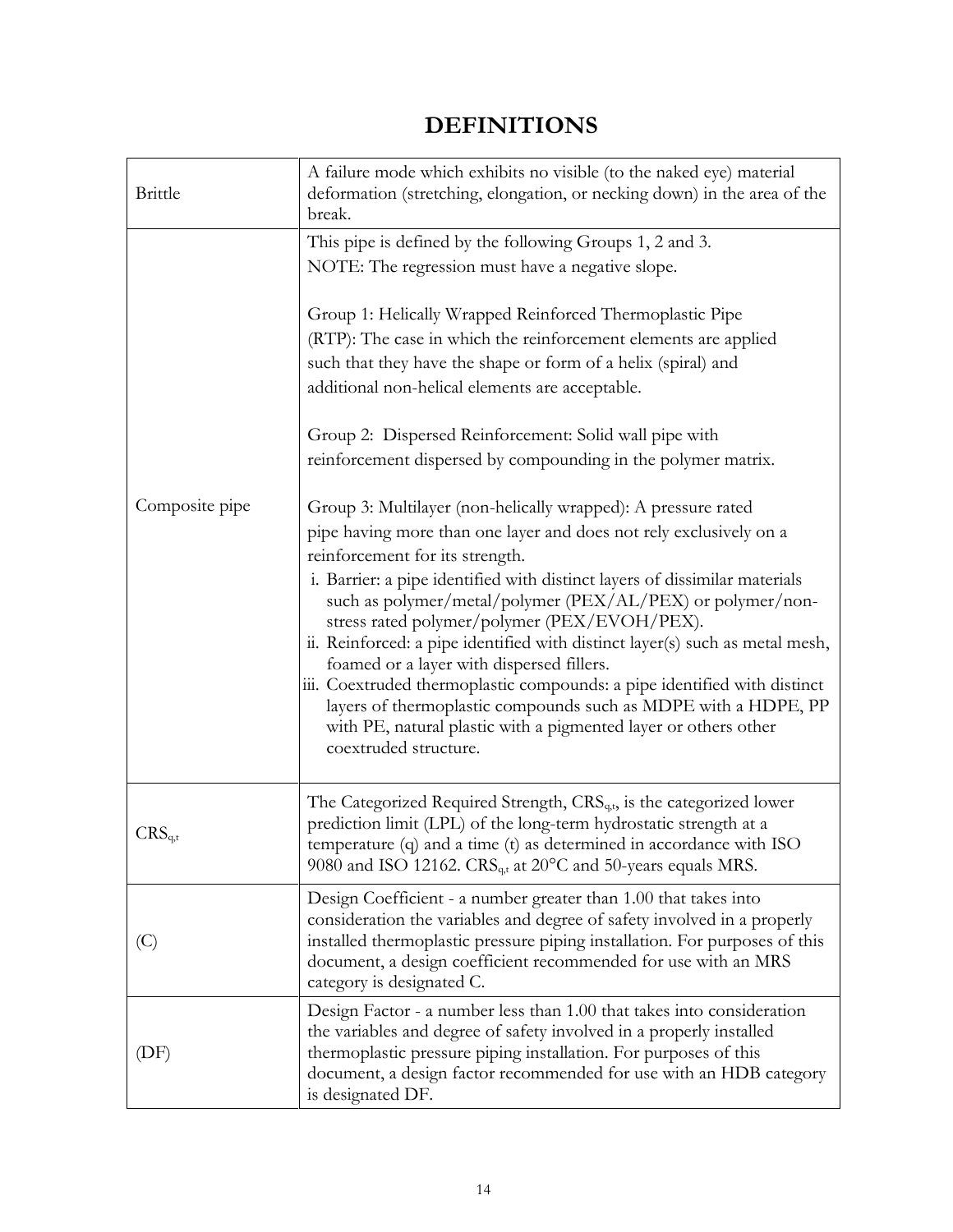| Dependent listing                | A separate listing of a formulation that has previously been established<br>as an independent listing under another owner's designation. Refer to<br>Part D.3 of TR-3.                                                                                                                                                                                                                                                                                                                                                                                                                                           |
|----------------------------------|------------------------------------------------------------------------------------------------------------------------------------------------------------------------------------------------------------------------------------------------------------------------------------------------------------------------------------------------------------------------------------------------------------------------------------------------------------------------------------------------------------------------------------------------------------------------------------------------------------------|
| Ductile                          | A failure mode which exhibits material deformation (stretching,<br>elongation, or necking down) in the area of the break.                                                                                                                                                                                                                                                                                                                                                                                                                                                                                        |
| $E-X$                            | The data level of an experimental grade listing where 'X' is the number<br>of the grade level. e.g.: E-2 covers data out to at least 2,000 hours, E-8<br>covers data out to at least 8,000 hours, etc.                                                                                                                                                                                                                                                                                                                                                                                                           |
| <b>Experimental Grade</b><br>(E) | A PPI HSB recommended rating that is valid for a limited duration,<br>given to those materials covered by data that do not yet comply with the<br>full requirements of the Standard Grade, but satisfy the applicable<br>minimum preliminary data requirements that are detailed in TR-3. The<br>owner of an experimental listing must understand there is a potential<br>risk in commercial sale of an experimental product in case it does not<br>meet all the TR-3 requirements for a standard grade.                                                                                                         |
| <b>HDB</b>                       | The term HDB (Hydrostatic Design Basis) refers to the categorized<br>long-term hydrostatic strength (LTHS) in the circumferential or hoop<br>direction, for a given set of end use conditions, as established by ASTM<br>Test Method D 2837, "Standard Test Method for Obtaining<br>Hydrostatic Design Basis for Thermoplastic Pipe Materials."<br>Hydrostatic Design Basis (HDB) — one of a series of established stress<br>values (specified in Test Method D 2837) for a plastic compound<br>obtained by categorizing the long-term hydrostatic strength determined<br>in accordance with ASTM Method D 2837. |
| <b>HDS</b>                       | Hydrostatic Design Stress - the recommended maximum hoop stress<br>that can be applied continuously with a high degree of certainty that<br>failure of the pipe will not occur.                                                                                                                                                                                                                                                                                                                                                                                                                                  |
| Independent listing              | A listing that has been established by a formulation owner under the<br>provisions of Part A of TR-3.                                                                                                                                                                                                                                                                                                                                                                                                                                                                                                            |
| <b>LCL</b> Ratio                 | The ratio of <i>LCL</i> expressed as a percentage. This ratio is a measure of<br>LTHS<br>the amount of scatter in the data and must be at least 85%.                                                                                                                                                                                                                                                                                                                                                                                                                                                             |
| <b>LCL</b>                       | Lower Confidence Limit - The lowest value of the LTHS, based on a<br>statistical analysis of the regression data that can be expected at 100,000<br>hours.                                                                                                                                                                                                                                                                                                                                                                                                                                                       |
| <b>LTHS</b>                      | Long-term hydrostatic strength - the estimated tensile stress in the wall<br>of the pipe in the circumferential orientation that when applied<br>continuously will cause failure of the pipe at 100,000 hours. This is the<br>intercept of the stress regression line with the 100,000-h coordinate.                                                                                                                                                                                                                                                                                                             |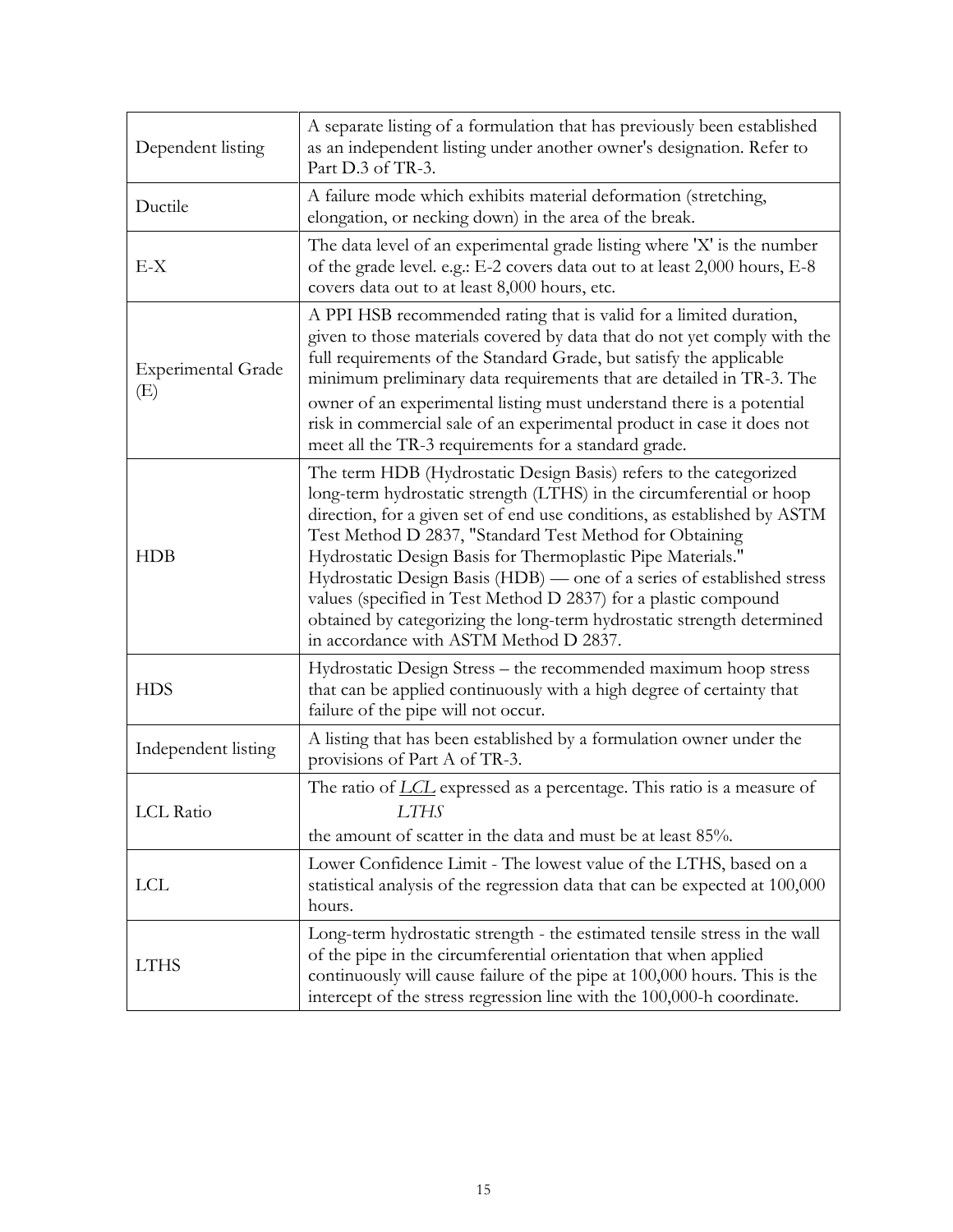| <b>MRP</b>                     | Minimum Required Pressure — one of a series of established pressure<br>values for a plastic piping component (multilayer pipe, fitting, valve,<br>etc.) obtained by categorizing the long-term hydrostatic pressure<br>strength in accordance with ISO 9080.                                                                                                                                                                                                                                                                                                                                                                                                                                                                                                                                                                                                                                                                                                       |
|--------------------------------|--------------------------------------------------------------------------------------------------------------------------------------------------------------------------------------------------------------------------------------------------------------------------------------------------------------------------------------------------------------------------------------------------------------------------------------------------------------------------------------------------------------------------------------------------------------------------------------------------------------------------------------------------------------------------------------------------------------------------------------------------------------------------------------------------------------------------------------------------------------------------------------------------------------------------------------------------------------------|
| <b>MRS</b>                     | The term MRS (Minimum Required Strength) refers to the categorized<br>long-term hydrostatic strength in the circumferential, or hoop direction,<br>for a given set of end use conditions, as established by ISO 9080,<br>"Determination of Long-Term Hydrostatic Strength of Thermoplastic<br>Materials in Pipe form by Extrapolation." Minimum Required Strength<br>- one of a series of established stress values for a plastic compound<br>obtained by categorizing the long-term hydrostatic strength determined<br>by hydrostatic testing in accordance with ISO 9080 and ISO 12162.                                                                                                                                                                                                                                                                                                                                                                          |
| <b>PDB</b>                     | The term PDB (Pressure Design Basis) refers to the categorized long-<br>term pressure strength for multilayer pipes or other complex piping<br>components, as established by ASTM Test Method D 2837, "Standard<br>Test Method for Obtaining Hydrostatic Design Basis for Thermoplastic<br>Pipe Materials." Pressure Design Basis – one of a series of established<br>pressure values for a plastic piping component (multilayer pipe, fitting,<br>valve, etc.) obtained by categorizing the long-term hydrostatic pressure<br>strength determined in accordance with an industry test method that<br>uses linear regression analysis. Although ASTM D 2837 does not use<br>"pressure values", the PPI Hydrostatic Stress Board uses the principles<br>of ASTM D2837 in plotting log pressure vs. log time to determine a<br>"long-term hydrostatic pressure strength" and the resulting "Pressure<br>Design Basis" for multilayer pipe that is listed in PPI TR-4 |
| <b>PHR</b>                     | Parts by weight of a specified ingredient per hundred parts by weight of<br>the base resin. (See Appendix X. 3)                                                                                                                                                                                                                                                                                                                                                                                                                                                                                                                                                                                                                                                                                                                                                                                                                                                    |
| <b>Pressure Rating</b><br>(PR) | The estimated maximum pressure that the medium in the pipe can exert<br>continuously with a high degree of certainty that failure of the pipe will<br>not occur.<br>$PR = 2$ (HDB) x (design factor) / (SDR-1)<br>where<br>$SDR = Standard Dimension Ratio$<br>$=$ average outside diameter/ minimum wall<br>thickness<br>Or<br>$PR = (PDB)$ (design factor)                                                                                                                                                                                                                                                                                                                                                                                                                                                                                                                                                                                                       |
| <b>Private listing</b>         | Manufacturer's listing that is held privately within PPI and is not<br>published in PPI TR-4.                                                                                                                                                                                                                                                                                                                                                                                                                                                                                                                                                                                                                                                                                                                                                                                                                                                                      |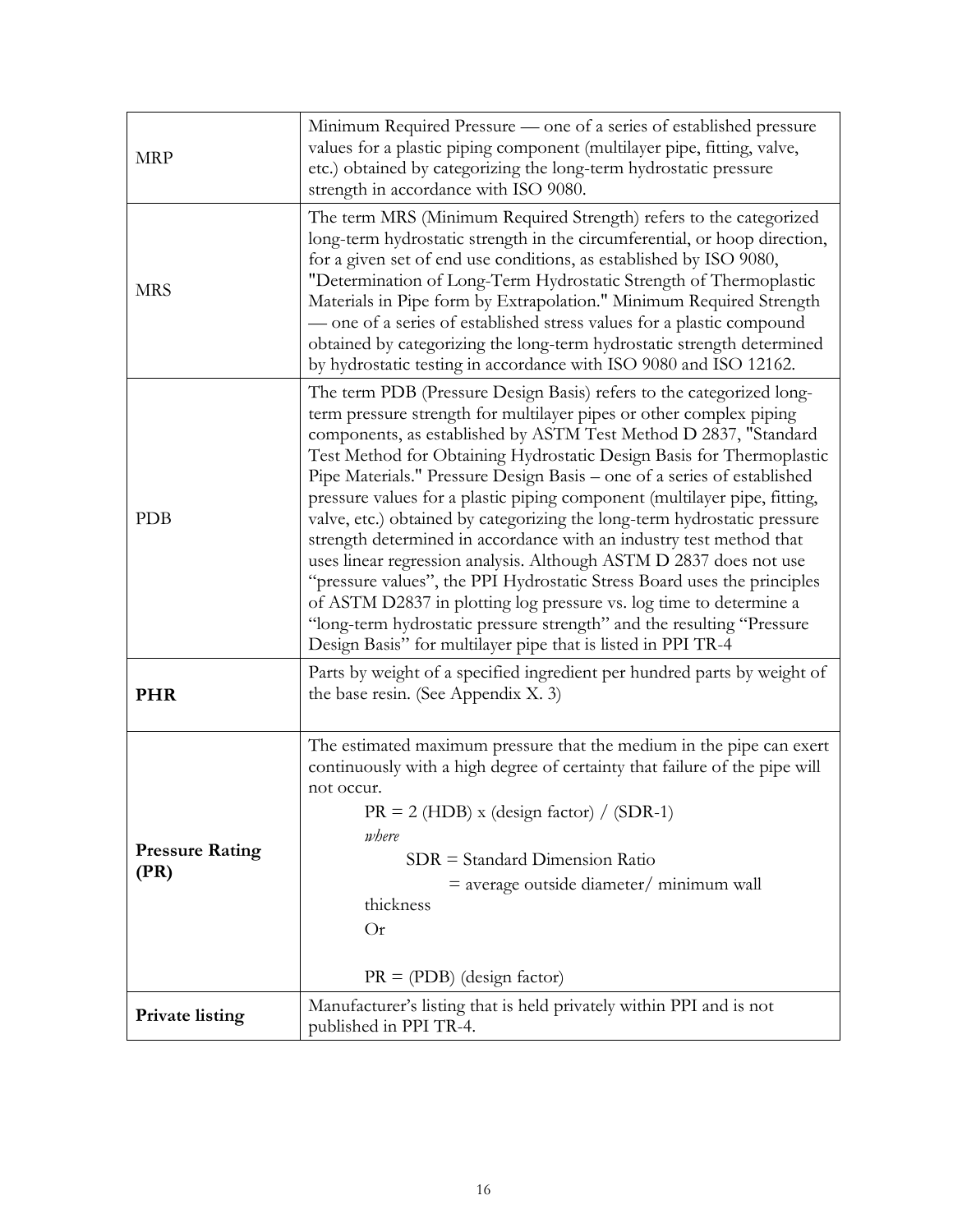| <b>SDB</b>                | Strength Design Basis – one of a series of established stress values<br>(specified in Test Method D2837) for a plastic molding compound<br>obtained by categorizing the long-term strength determined in<br>accordance with ASTM Test Method F 2018. The term SDB (Strength<br>Design Basis) refers to the categorized long-term strength for a plastic<br>molding compound obtained by ASTM F2018, "Standard Test Method<br>for Time-to - Failure of Plastics Using Plane Strain Tensile Specimens."<br>NOTE: The SDB is used only for a material intended for molding<br>applications. The SDB shall not be used for pipe applications. |
|---------------------------|-------------------------------------------------------------------------------------------------------------------------------------------------------------------------------------------------------------------------------------------------------------------------------------------------------------------------------------------------------------------------------------------------------------------------------------------------------------------------------------------------------------------------------------------------------------------------------------------------------------------------------------------|
| <b>Solid Wall Pipe</b>    | The pipe wall is composed entirely of a single extruded layer of a<br>single compound                                                                                                                                                                                                                                                                                                                                                                                                                                                                                                                                                     |
| <b>Standard Grade (S)</b> | A PPI HSB recommended rating that is valid for a five-year period,<br>given to those materials that comply with the full data requirements<br>of TR-3.                                                                                                                                                                                                                                                                                                                                                                                                                                                                                    |
| Substantiation            | A requirement of ASTM D2513 for PE materials to show that<br>extrapolation of the 73°F stress regression curve is linear to the<br>438,000-hour intercept.                                                                                                                                                                                                                                                                                                                                                                                                                                                                                |
| Thermoplastic             | A plastic that repeatedly can be softened by heating and hardened by<br>cooling through a temperature range characteristic of the plastic,<br>and that in the softened state can be shaped by flow into articles by<br>molding or extrusion.                                                                                                                                                                                                                                                                                                                                                                                              |
| TR                        | Technical Report                                                                                                                                                                                                                                                                                                                                                                                                                                                                                                                                                                                                                          |
| TR-X                      | A PPI Technical Report where 'X' is the number of the report. e.g.:<br>TR-3/2011 is the 2011 edition of TR-3, "Policies and<br>Procedures for Developing Hydrostatic Design Basis (HDB),<br>Hydrostatic Design Stresses (HDS), Pressure Design Basis<br>(PDB), Strength Design Basis (SDB), Minimum Required<br>Strength (MRS) Ratings, and Categorized Required Strength<br>(CRS) for Thermoplastic Piping Materials or Pipe"                                                                                                                                                                                                            |
| <b>UCL</b>                | Upper Confidence Limit - The highest value of the LTHS, based on<br>a statistical analysis of the regression data that can be expected at<br>100,000 h.                                                                                                                                                                                                                                                                                                                                                                                                                                                                                   |
| <b>UV</b>                 | Ultra-Violet radiation from solar exposure.                                                                                                                                                                                                                                                                                                                                                                                                                                                                                                                                                                                               |
| Validation                | The process of ensuring that, for those materials that exhibit a<br>transition from ductile to brittle failure mode, this transition occurs<br>after 100,000 h at the rated temperature.                                                                                                                                                                                                                                                                                                                                                                                                                                                  |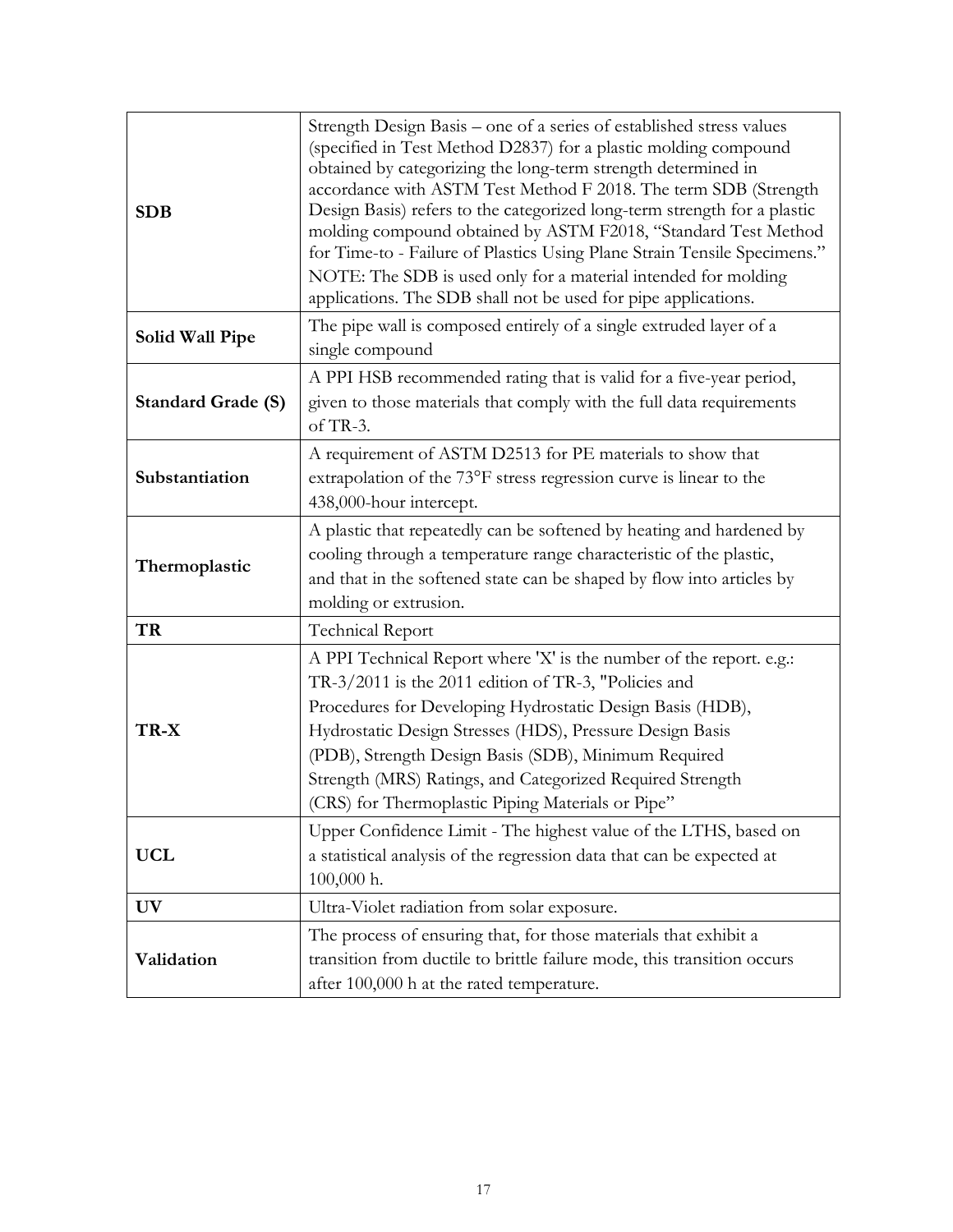| <b>CPVC</b> | Chlorinated Poly (vinyl chloride) |
|-------------|-----------------------------------|
| PA          | Polyamide (aka nylon)             |
| <b>PB</b>   | Polybutylene                      |
| PE          | Polyethylene                      |
| <b>PEX</b>  | Crosslinked polyethylene          |
| <b>PFA</b>  | Perfluoro (alkoxy alkane)         |
| <b>POM</b>  | Polyoxymethylene (aka polyacetal) |
| <b>PP</b>   | Polypropylene                     |
| <b>PVC</b>  | Poly (vinyl chloride)             |
| <b>PVDF</b> | Poly (vinylidene difluoride)      |

# <span id="page-17-0"></span>**COMMON PLASTICS ABBREVIATIONS**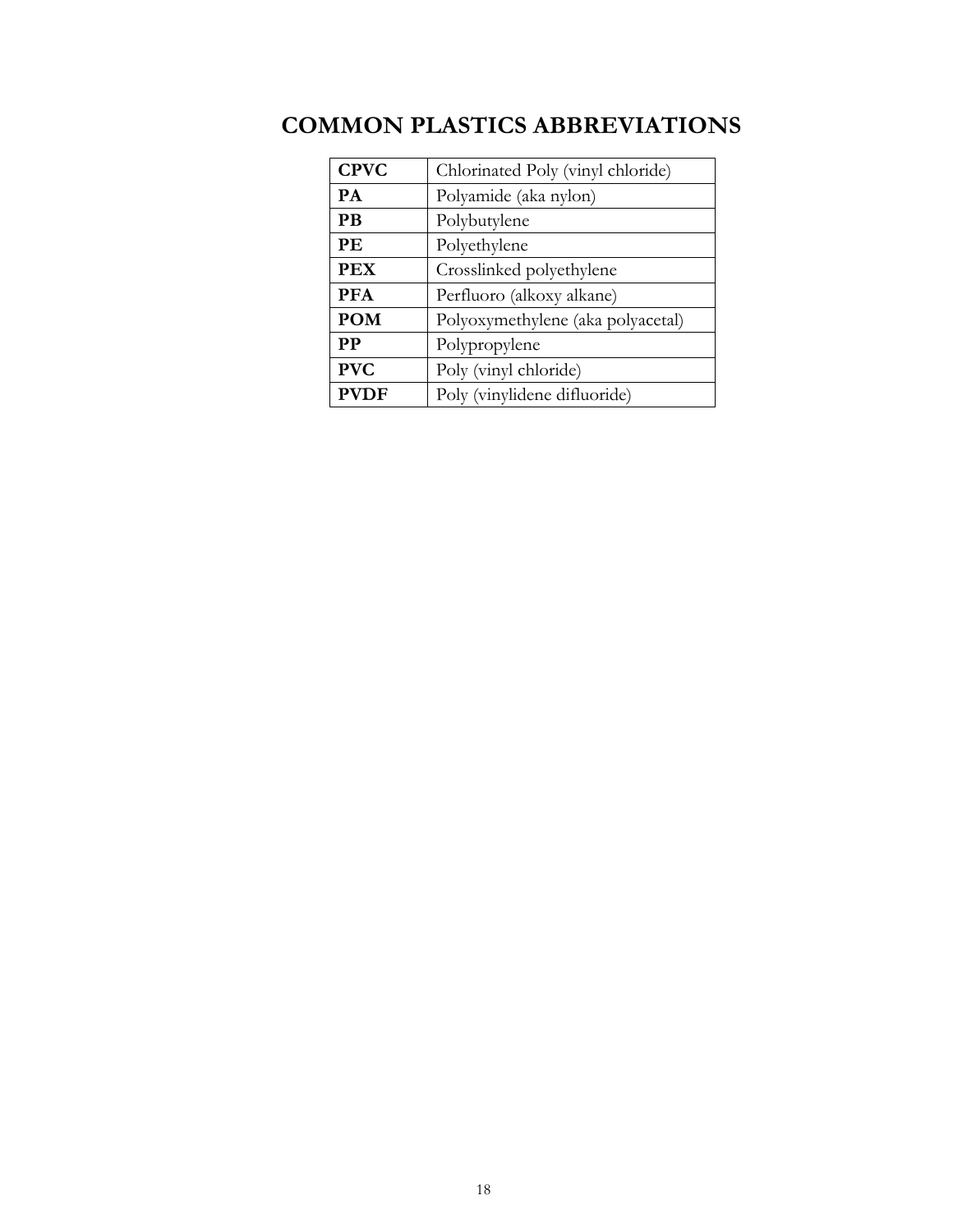## <span id="page-18-0"></span>**PART A. GRADES OF RECOMMENDATIONS AND DATA REQUIREMENTS FOR HDB and PDB**

## <span id="page-18-1"></span>**A.1 GRADE OF RECOMMENDATIONS AND RENEWALS**

- A.1.1 Three grades of recommended hydrostatic design basis (HDB), hydrostatic design stress (HDS) and pressure design basis (PDB) are issued by PPI. These recommended grades are either publicly listed in PPI TR-4 or privately listed within PPI:
	- A.1.1.1 The **Standard Grade recommendation** is for a five-year period for those materials that comply with the full data requirements of "Standard Test Method for Obtaining Hydrostatic Design Basis for Thermoplastic Pipe Materials", ASTM D 2837, and all the pertinent additional data requirements which are detailed in Sections that follow.
	- A.1.1.2 The **Experimental Grade recommendation** is for a limited duration and is for those materials covered by data that do not yet comply with the full requirements of the Standard Grade, but satisfy the applicable minimum preliminary data requirements that are detailed in the Sections that follow. **The owner of an experimental grade listing must understand there is a potential risk in commercial sale of an experimental product in case it does not meet all theTR-3 requirements for a standard grade. The 85% LCL requirements, and all other requirements in D 2837 applies to experimental grades except as noted in TR-3.**

### A.1.2 **Duration and Renewal of Recommendations**

A.1.2.1 An **Experimental Grade recommendation** must be periodically advanced through certain specified data levels until the full data requirements of the Standard Grade are satisfied. **Failure to make a required advance of an Experimental Grade recommendation will cause the recommendation to expire.** The recommendation level and temperature determine the data requirements. The experimental point distribution requirements for each test lot vary according to the test data level as follows:

|                                    |                                         |                                        | MINIMUM DISTRIBUTION OF DATA POINTS                                        |                       |                       |                           |                       |                       |
|------------------------------------|-----------------------------------------|----------------------------------------|----------------------------------------------------------------------------|-----------------------|-----------------------|---------------------------|-----------------------|-----------------------|
| Experi-<br>mental<br>Data<br>Level | Covers<br>Data for<br>at Least<br>(hrs) | Total Min.<br>number of<br>test points | Less<br>than<br>1000<br>(hrs)                                              | Over<br>2000<br>(hrs) | Over<br>4000<br>(hrs) | $1000 -$<br>6000<br>(hrs) | Over<br>6000<br>(hrs) | Over<br>8000<br>(hrs) |
| $E-2$                              | 2,000                                   | 10                                     | 6                                                                          |                       |                       |                           |                       |                       |
| $E-4$                              | 4,000                                   | 10                                     | 6                                                                          |                       |                       |                           |                       |                       |
| $E-6$                              | 6,000                                   | 12                                     | 6                                                                          |                       |                       | 3                         |                       |                       |
| $E-8$                              | 8,000                                   | 15                                     | 6                                                                          |                       |                       | 3                         |                       |                       |
| $E-10$                             | 10,000                                  | 18                                     | (Consult latest issue of ASTM D2837 for data distribution<br>requirements) |                       |                       |                           |                       |                       |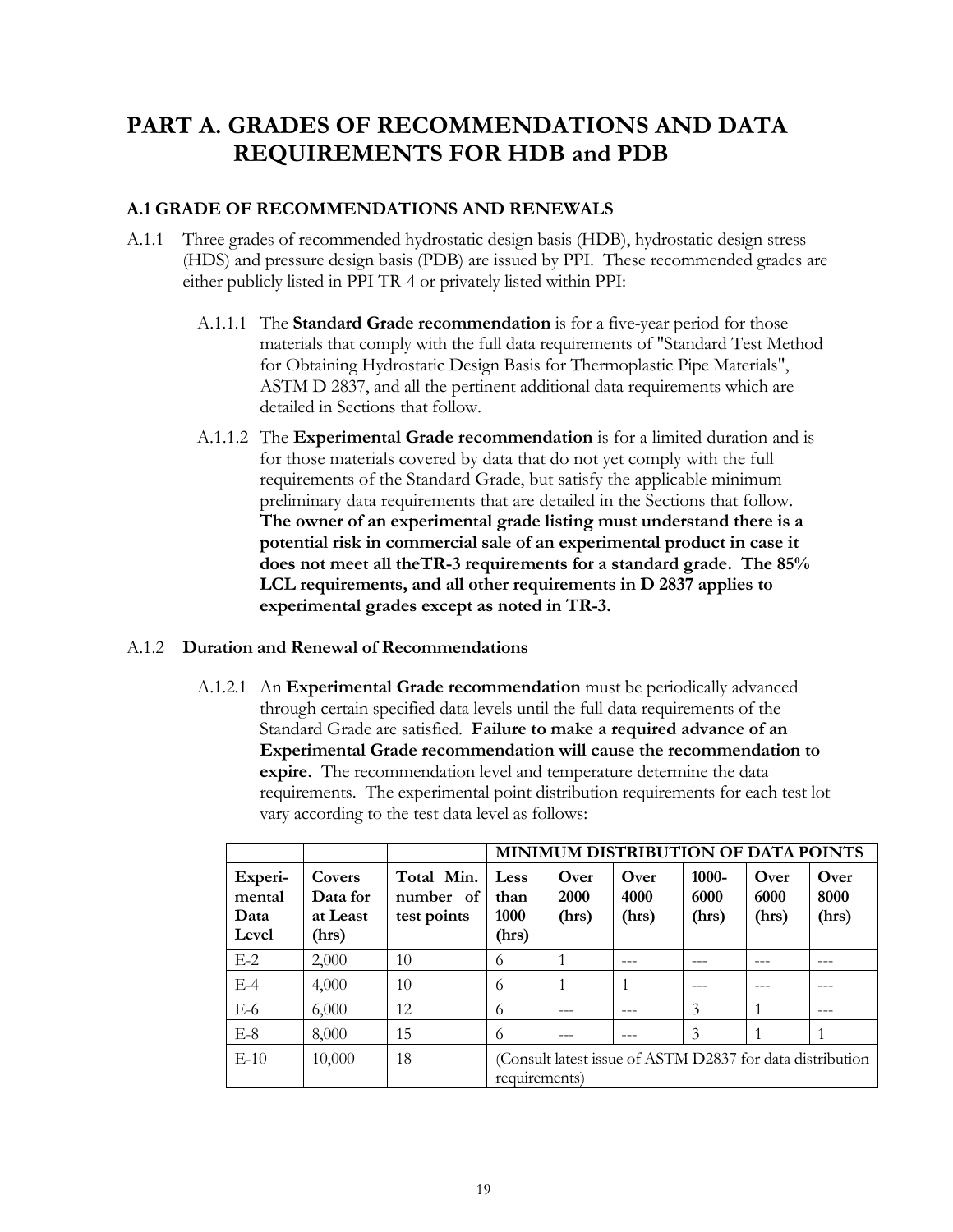#### <span id="page-19-0"></span>**A.1.2.2 Renewal Requirements for Standard Grade Independent Listings**

The **Standard Grade recommendation** is for a five-year period. The owner of such recommendations may request a continuation for another five-year period within 4 1/2 and 5-years after the initial listing. This renewal procedure may be repeated. (**PPI TR-3 Parts A.1.2.2.1 – A.1.2.2.13** details the Five-Year Renewal Policy for Independent Listings at Standard Grade level).

A.1.2.2.1 **The Five-Year Renewal** shall apply only to Independent Listings at Standard Grade level. Dependent Listings which are covered by PPI TR-3 Part D.3, are excluded from this requirement.

A.1.2.2.2 **Any data submission** must be on a current lot of the compound produced within the most recent 5-year listing period and not from any previously listed lot of the compound.

A.1.2.2.3 **All Independent Listings** must verify that all the compound cell classification requirements of the originally listed compound are met on one lot per A.1.2.2.2, in accordance with the current version of the appropriate ASTM, ISO or other appropriate product standard.

A.1.2.2.4. **Hydrostatic pipe testing for any HDB or PDB listed product** requires the testing of the same lot of the compound as per A.1.2.2.3;

a. To the initial experimental grade level for the maximum temperature in the original listing per PPI TR-3 Part A.

b. Submission of the hydrostatic test data using the PPI TR-3 submittal checklist in appendices X as was done for the initial listing. Please see applicable sections in TR-3.

c. Hydrostatic test data on either laboratory or commercially made pipe may be submitted.

d. PE compounds listed with an HDB shall include validation requirements.

A.1.2.2.5 **Hydrostatic pipe testing for any MRS listed products** requires the testing of the same lot of the compound as per A.1.2.2.3 by the MRS equivalence procedure in F.6.2 or as follows:

a. For PE-100 products:  $20^{\circ}C$  @ 12 MPa for  $\geq 100$  hours and 11.1 MPA for  $\geq 2,500$ hours and 80°C  $\omega$  5.4 MPa for  $\geq$  165 hours and 4.9 MPa for  $\geq$  2,500 hours.

b. For PE-80 products:  $20^{\circ}C$  @ 10 MPa for  $\geq 100$  hours and @ 9.1 MPa for  $\geq 2,500$ hours; @80°C @ 4.5 MPa for  $\geq$  165 hours and @ 3.9MPa for  $\geq$  2,500 hours.

c. Three pipes at each condition shall meet or exceed the time requirement.

d. Hydrostatic test data on either laboratory or commercially made pipe may be submitted.

A.1.2.2.6 **If a product has both an HDB and MRS listing**, the listing holder can choose which test to conduct from A.1.2.2.4 or A.1.2.2.5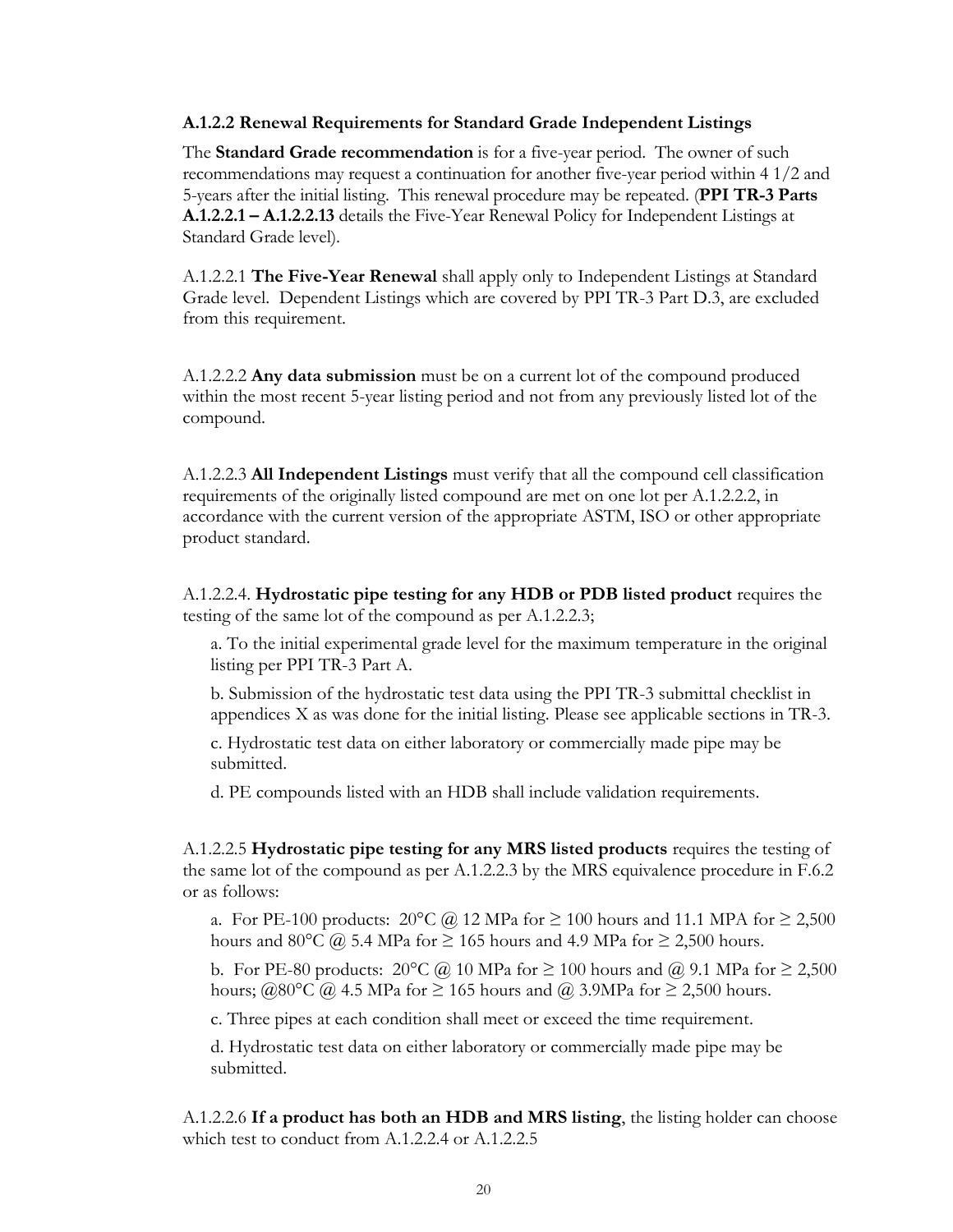A.1.2.2.7 **SDB listed products** requires the testing of the same lot of the compound as per A.1.2.2.3 as follows:

a. SDB data of E-2 at 73°F, and E-6 at the highest listed temperature is needed to the same SDB level as the original listing.

#### A.1.2.2.8 **Material Specific Requirements**

a. **PEX pipe** including those with barrier layers must confirm that the gel level per ASTM D2765 is not lower than the original listed compound.

- i. ASTM D2765 testing shall include testing of colored PEX with barrier layer at maximum thickness, if such a pipe is manufactured.
- ii. In the instance, that no colored pipe with a barrier layer is manufactured, then a colored PEX construction may be tested.
- iii. In the instance that neither barrier layer piping nor colored piping is manufactured, then a natural piping material may be tested.

b. **Multilayer pipes:** Specimens of one structure representing the severe case pipe size are to be tested. The severe case pipe size is that size with the highest strain energy in the pipe wall. Rationale must be presented with the listing request to support the "severe case" analysis.

#### c. **Hydrostatic pipe testing for any thermoplastic pipes with barrier layers different from above** requires the testing of the same lot of the compound as per A.1.2.2.3 as follows:

- i. The specific construction of the product shall be supplied and verified to have not changed from the originally submitted product.
- ii. Submission of stress rupture data of E-2 at 73°F, and E-6 at the highest listed temperature and the thinnest wall manufactured (i.e. the pipe which has the barrier layer at the highest percentage of the overall wall thickness). The total thickness of the barrier layer shall be the same,  $\pm 10\%$ , for all pipe sizes to be manufactured under this listing. Data must result in the same HDB as the original thermoplastic stress rupture data.

#### A.1.2.2.9 **In cases where the same base resin is used in multiple Independent Listings**:

a. The Listing Owner may satisfy the renewal requirements for all these listings by submitting test data from just one of these compounds, provided all of the common listings are of the same HDB(s). Thus, all Independent Listings shall be considered either by testing or by association to a family of products which has had a representative lot of compound tested.

NOTE: For example, listings established via equivalency are considered part of the family of products based on the "parent listing".

b. It is the responsibility of the Independent Listing Owners to communicate the product family to the PPI HSB Chair in this regard.

c. The renewal is not base resin manufacturing location specific.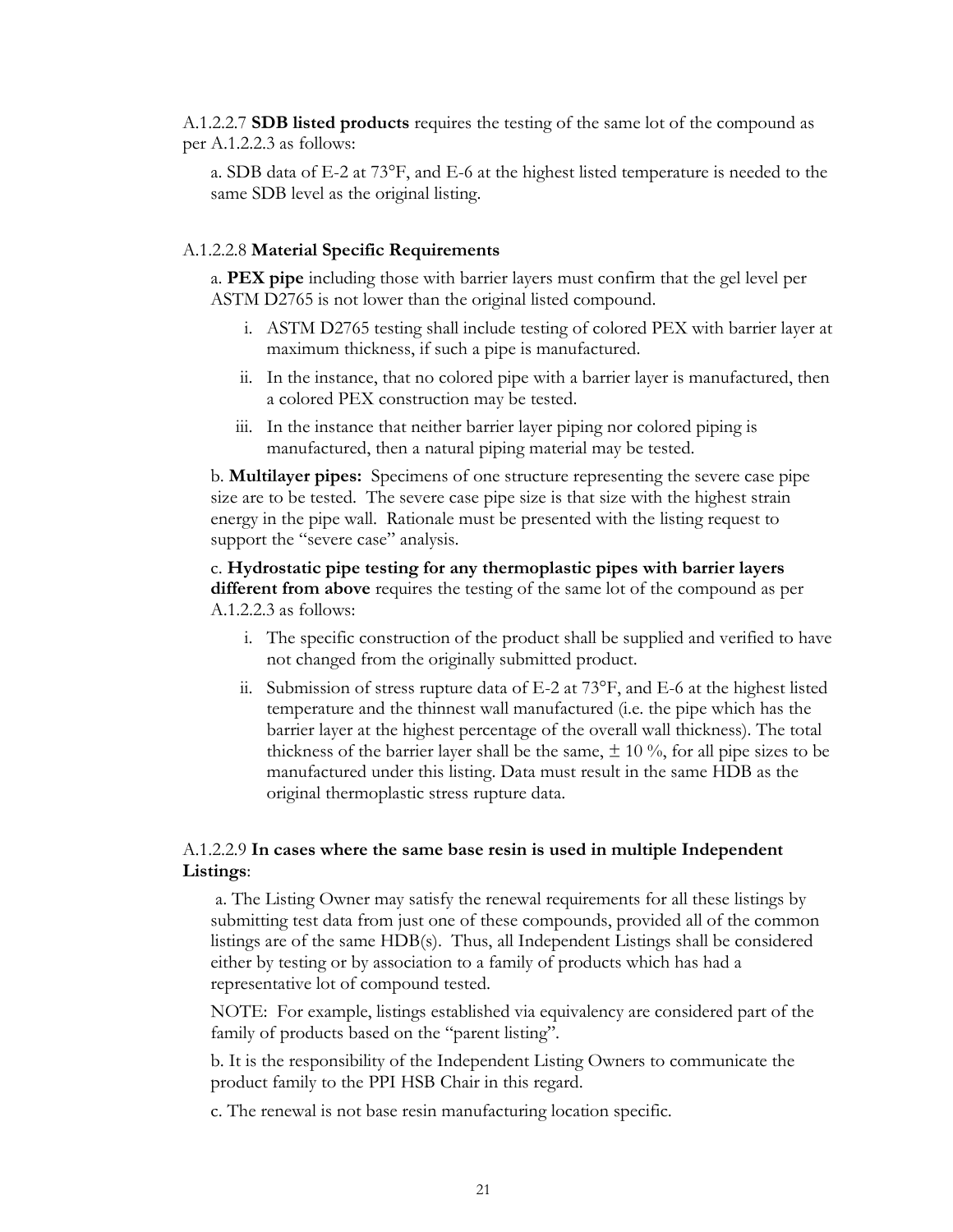A.1.2.2.10 **Standard Grade Recommendations are renewed** if they meet or exceed the minimum performance capability in the original listing.

A.1.2.2.11 **This renewal policy is** not compound manufacturing location specific.

A.1.2.2.12 **Products that are not renewed** or not in the process of renewal will be delisted from PPI TR-4 in the subsequent year. Companies may appeal to the PPI HSB Chair or provide a special case to the HSB until the appeal is resolved.

## A.1.2.2.13

- a. The HSB Chairman shall have the authority in situations where most or all of the 5-year renewals are in a single year or in only a 2-year period to stagger the workload over the 5-year time period.
- b. The Chairman shall also have the authority to waive the 5-year renewal testing of compounds based on the same base resin in the case where said base resin has undergone full standard grade level testing for a new listing in the 5-year period.

## <span id="page-21-0"></span>**A.2 REQUIREMENTS FOR GRADES AT 73F (23C):**

## <span id="page-21-1"></span>**A.2.1 Experimental Grade**

The Experimental Grade shall meet the requirements of the latest revision of "Standard Test Method for Obtaining Hydrostatic Design Basis for Thermoplastic Pipe Materials", ASTM D 2837, except that the submitted test data need only meet the requirements given in the following table:

|                |                                           | Minimum Data |          |
|----------------|-------------------------------------------|--------------|----------|
|                |                                           |              | Required |
| Level of       | Time of Data Submission                   | Lots         | At Level |
| Recommendation |                                           |              |          |
| $E-2$          | Initial                                   | One          | $E-2$    |
| $E-4$          | Initial or, Within 6 months after level 2 | One          | $E-4$    |
| E-6            | Initial or, Within 6 months after level 4 | One          | $E-6$    |
| $E-8$          | Initial or, Within 6 months after level 6 | One          | $E-8$    |

An additional requirement for the Experimental Grade for polyethylene (PE) pipe compositions is successful validation of at least one test lot in accordance with Part F.4 of this document.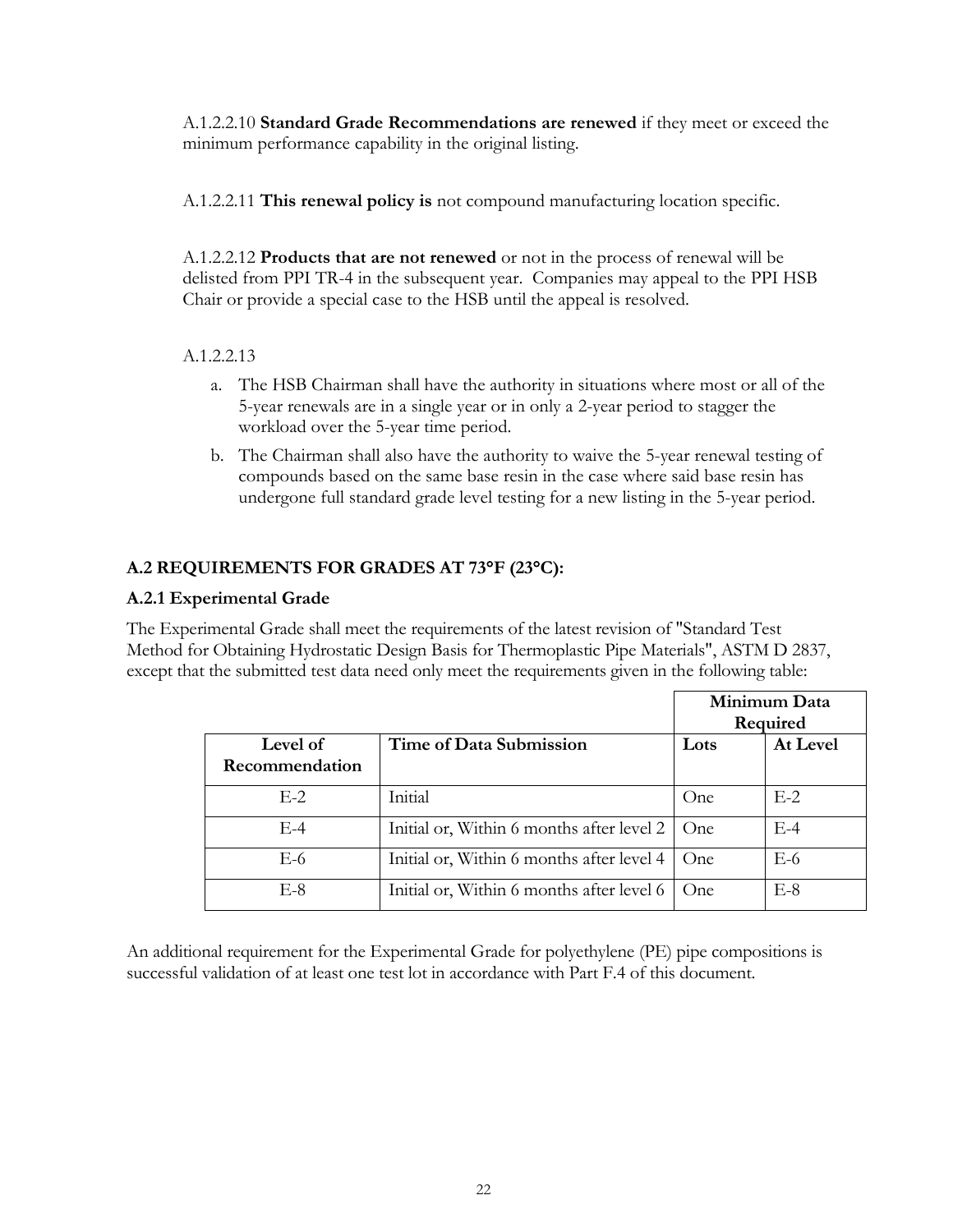### <span id="page-22-0"></span>**A.2.2 Standard Grade**

The requirements of the Standard Grade shall be met within six months after those of E-8 Level Experimental Grade are met.

A.2.3 The Standard Grade shall meet the requirements of the latest revision of "Standard Method for Obtaining Hydrostatic Design Basis for Thermoplastic Pipe Materials", ASTM D 2837, for at least one lot and the minimum requirements of the E-2 level of the Experimental Grade for each of at least two additional lots. At least one of these three lots of pipe shall be made by a pipe producer on commercial production equipment.

An additional requirement for the Standard Grade for PE compositions is successful validation, in accordance with Part F.4 of this document, which is to be established on each of two lots of pipe, one of which is to be the same as that tested through at least 10,000 hours for the purpose of determining the LTHS. A pipe producer shall make one of the two tested lots on commercial equipment.

A.2.4 The Standard Grade recommendation listing will expire five years after the initial listing date. The owner of the listing may request a continuation within 4 1/2 and five years after the initial listing date for another five years. This renewal procedure may be repeated.

## <span id="page-22-1"></span>**A.3 REQUIREMENTS FOR GRADES AT 140F (60C):**

### <span id="page-22-2"></span>**A.3.1 Experimental Grade**

The Experimental Grade shall meet the requirements of the latest revision of "Standard Test Method for Obtaining Hydrostatic Design Basis for Thermoplastic Pipe Materials", ASTM D 2837, except for the following requirements:

A.3.1.1 The pipe material shall have a PPI recommended hydrostatic design stress at 73°F  $(23^{\circ}C)$  at the E-2 level or higher.

| Level of<br>Recommendation | Time of Data Submission                      | Lots | At Level |
|----------------------------|----------------------------------------------|------|----------|
| E-6                        | Initial                                      | One. | E-6      |
| $E-8$                      | Initial or, Within 6 months after<br>level 6 | One  | E-8      |

A.3.1.2 Not less than the following test data shall be available at  $140^{\circ}F (60^{\circ}C)$ :

A.3.2 An additional requirement for the Experimental Grade for Polyethylene (PE) pipe compositions is successful validation of at least one test lot in accordance with Part F.4 of this document.

The requirements of the Standard Grade shall be met within six months after those for the E-8 level are met.

A.3.2.1 PPI will grant an E-2 Experimental Grade at  $140^{\circ}F$  (60 $^{\circ}C$ ) based on presentation to the PPI HSB Chair of acceptable E-2 stress rupture data at both  $140^{\circ}F (60^{\circ}C)$ and  $176^{\circ}F$  (80 $^{\circ}C$ ). The owner of this E-2 listing shall submit E-6 stress rupture data at  $140^{\circ}F$  (60 $^{\circ}C$ ) to PPI within six months to retain this special listing.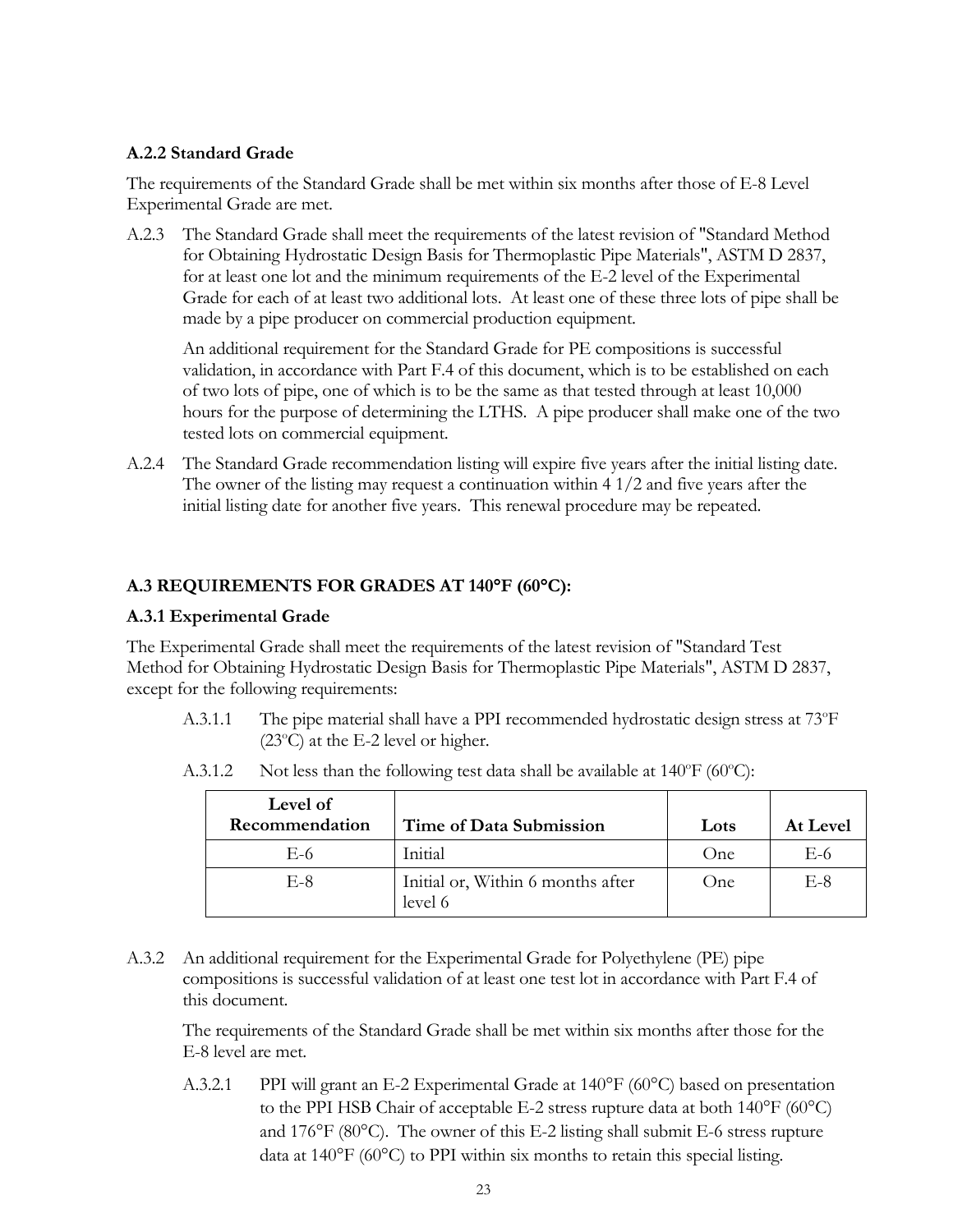### <span id="page-23-0"></span>**A.3.3. Standard Grade**

The Standard Grade shall meet the requirements of the latest revision of "Standard Test Method for Obtaining Hydrostatic Design Basis of Thermoplastic Pipe Materials," ASTM D 2837, except for the following requirements:

- A.3.3.1 The pipe material shall have a PPI recommended hydrostatic design stress at 73°F  $(23^{\circ}C)$  at the Standard Grade.
- A.3.3.2 Test data shall be available at  $140^{\circ}F$  (60 $^{\circ}C$ ) for at least one lot, meeting the requirements of the test method (10,000 hours minimum).
- A.3.3.3 Test data shall be available at  $140^{\circ}F (60^{\circ}C)$  on at least two additional lots of pipe meeting the E-6 level.
- A.3.3.4 At least one of the lots in items 3.3.2 or 3.3.3 shall be made by a pipe producer on commercial production equipment.
- A.3.4 The Standard Grade recommendation listing will expire five years after the initial listing date. The owner of the listing may request a continuation within 4 1/2 and five years after the initial listing date for another five years. This renewal procedure may be repeated.

An additional requirement for the Standard Grade for PE compositions is successful validation, in accordance with Part F.4 of this document, which is to be established on each of two lots of pipe, one of which is to be the same as that tested through at least 10,000 hours for the purpose of determining the LTHS. A pipe producer shall make one of the two tested lots on commercial equipment.

## <span id="page-23-1"></span>**A.4 REQUIREMENTS FOR GRADES AT 180F (82C):**

## <span id="page-23-2"></span>**A.4.1 Experimental Grade**

The Experimental Grade shall meet the requirements of the latest revision of "Standard Test Method for Obtaining Hydrostatic Design Basis for Thermoplastic Pipe Materials", ASTM D 2837, except for the following requirements:

A.4.1.1 The pipe material shall have a PPI recommended hydrostatic design stress at 73<sup>o</sup>F  $(23^{\circ}C)$  at the E-2 level or higher.

| Level of       |                                           |      |            |
|----------------|-------------------------------------------|------|------------|
| Recommendation | Time of Data Submission                   | Lots | At Level   |
| E-6            | Initial                                   | One  | E-6        |
| $E-8$          | Initial or, Within 6 months after level 6 | One  | $E-8$      |
| $E-10$         | Initial or, Within 6 months after level 8 | One  | $E-10$ and |
|                |                                           | two  | E-6        |

A.4.1.2 Test data shall be available at  $180^{\circ}$ F (82 $^{\circ}$ C) as follows:

- A.4.1.3 PPI will grant an E-2 Experimental Grade at 180°F (82°C) based on presentation to the PPI HSB Chair of acceptable E-2 stress rupture data at both  $180^{\circ}$ F (82 $^{\circ}$ C) and  $200^{\circ}F$  (93 $^{\circ}C$ ). The owner of this E-2 listing shall submit E-6 stress rupture data at  $180^{\circ}$ F (82 $^{\circ}$ C) to PPI within six months to retain this special listing.
- A.4.2 The requirements of the Standard Grade shall be met within 18 months after those for the E-10 level.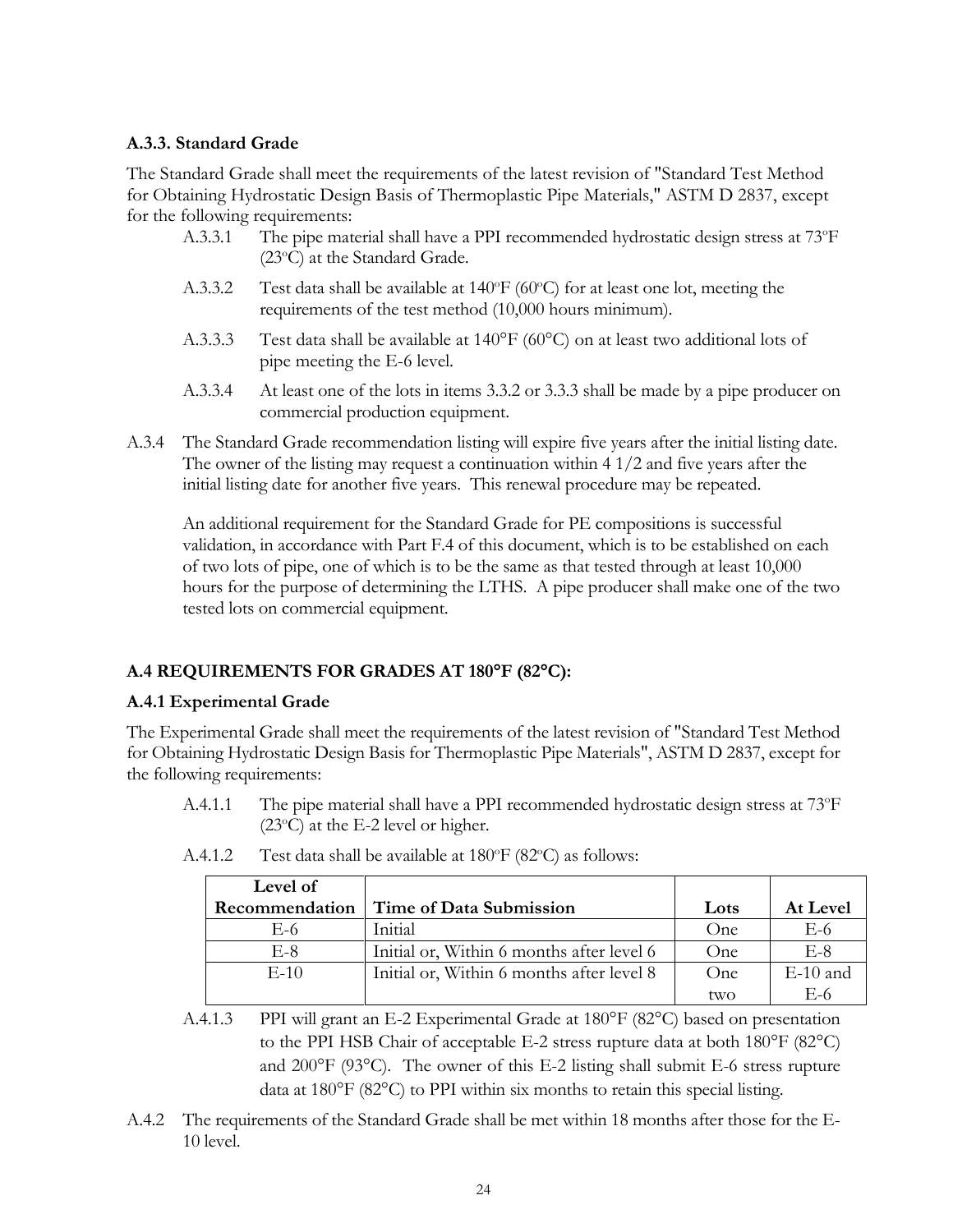#### <span id="page-24-0"></span>**A.4.3 Standard Grade**

The Standard Grade shall meet the requirements of the latest revision of "Standard Test Method for Obtaining Hydrostatic Design Basis for Thermoplastic Pipe Materials", ASTM D 2837, except for the following requirements:

- A.4.3.1 The pipe material shall have a PPI recommended hydrostatic design stress at 73ºF (23ºC) at the Standard Grade.
- A.4.3.2 a. Test data shall be available at  $180^{\circ}F(82^{\circ}C)$  for at least one lot for not less than 16,000 hours, or:
	- b. Test data shall be available (1) at  $180^{\circ}F(82^{\circ}C)$  for at least one lot for not less than 10,000 hours, and (2) at 200 $^{\circ}$ F (93 $^{\circ}$ C) for at least one lot for not less than 4,000 hours.
- A.4.3.3 Test data shall be available at 180oF (82ºC) on at least two additional lots which meet the full requirements of test method ASTM D 2837.
- A.4.4 The Standard Grade recommendation listing will expire five years after the initial listing date. The owner of the listing may request a continuation for another five-year period within 4 1/2 and 5-years after the initial listing date.

## <span id="page-24-1"></span>**A.5 REQUIREMENTS FOR GRADES AT 200F (93C):**

### <span id="page-24-2"></span>**A.5.1 Experimental Grade**

The Experimental Grade shall meet the requirements of the latest revision of "Standard Test Method for Obtaining Hydrostatic Design Basis for Thermoplastic Pipe Materials", ASTM D 2837, except for the following requirements:

A.5.1.1 The pipe material shall have a PPI recommended hydrostatic design stress at 73°F  $(23^{\circ}C)$  at the E-2 level or higher.

| Level of       |                                   |      |            |
|----------------|-----------------------------------|------|------------|
| Recommendation | Time of Data Submission           | Lots | At Level   |
| E-6            | Initial                           | One  | E-6        |
| $E-8$          | Initial or, Within 6 months after | One  | $E-8$      |
|                | level 6                           |      |            |
| $E-10$         | Initial or, Within 6 months after | One  | $E-10$ and |
|                | level 8                           | two  | E-6        |

A.5.1.2 Test data shall be available at  $200^{\circ}$ F (93 $^{\circ}$ C) as follows:

A.5.2 The requirements of the Standard Grade shall be met within 18 months after those for the E-10 level.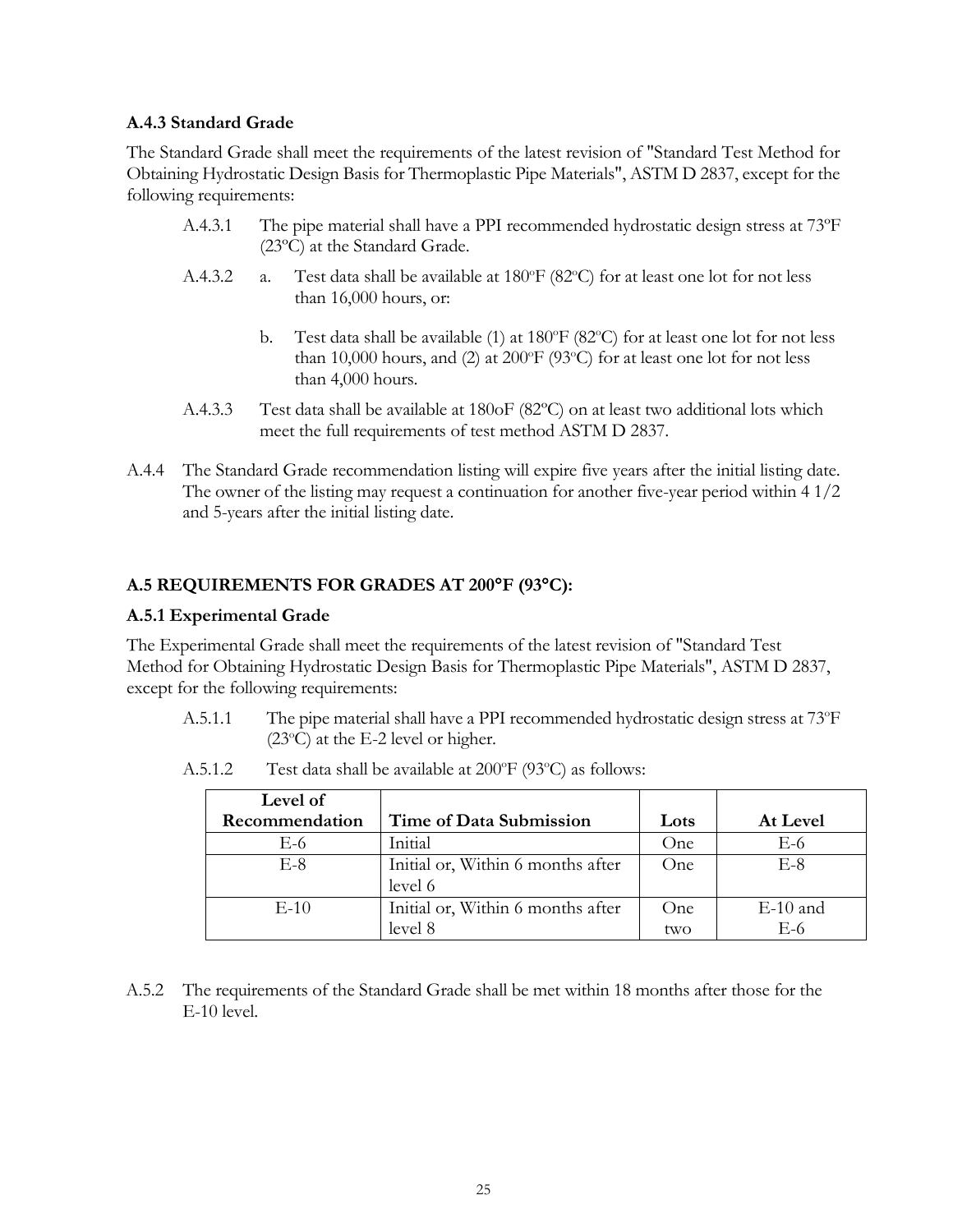#### <span id="page-25-0"></span>**A.5.3 Standard Grade**

The Standard Grade shall meet the requirements of the latest revision of "Standard Test Method for Obtaining Hydrostatic Design Basis for Thermoplastic Pipe Materials", ASTM D 2837, except for the following requirements:

- A.5.3.1 The pipe material shall have a PPI recommended hydrostatic design stress at 73ºF (23ºC) at the Standard Grade.
- A.5.3.2 a. Test data shall be available at 200oF (93ºC) for at least one lot for not less than 16,000 hours, or:

b. Test data shall be available at 200°F (93°C) on at least two additional lots of pipe meeting the full requirements of the test method ASTM D 2837, i.e. E10.

- A.5.3.3 Test data shall be available at 200°F (93°C) on at least two additional lots of pipe meeting the full requirements of the test method ASTM D 2837, i.e. E10.
- A.5.4 The Standard Grade recommendation listing will expire five years after the initial listing date. The owner of the listing may request a continuation for another five years within 41/2 and 5-years after the initial listing date. This renewal procedure may be repeated.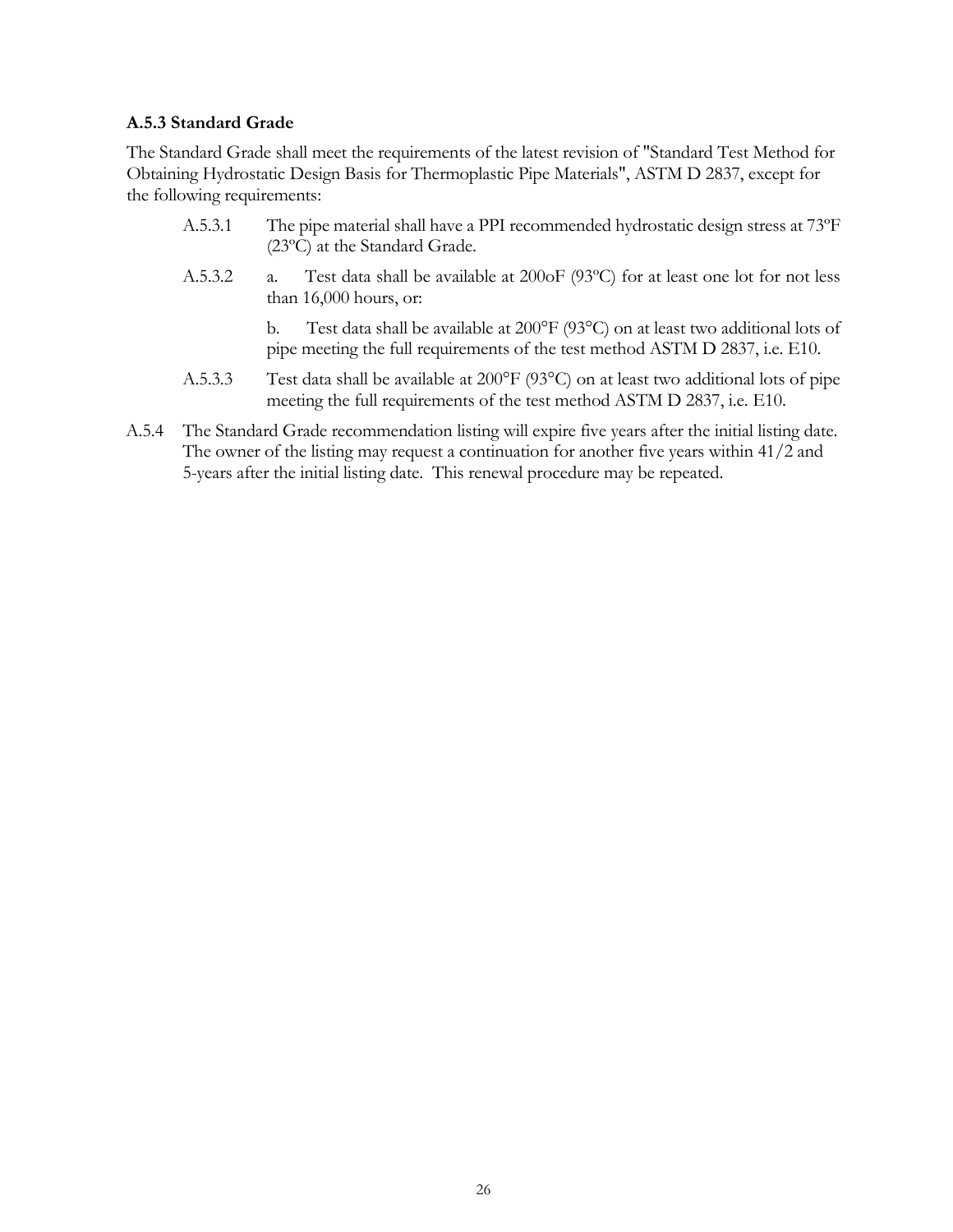#### <span id="page-26-0"></span>**A.6 RECOMMENDED HDB FOR NEW MATERIALS:**

- A.6.1 The following are the requirements for the development of recommended hydrostatic design basis for new plastic pipe materials which, for this purpose, are those for which there is no standard pipe material designation included in the latest edition of ASTM specifications that cover plastic pressure pipe (for example, PVC 1120 is not a new material, but PVC 1125 would be a new material):
	- A.6.1.1 Material Classification: The base material or compound shall be identified by classification in an ASTM material specification or in a proposed ASTM specification that has been submitted to at least an ASTM Committee letter ballot.
	- A.6.1.2 Time-Strength-Creep Characteristics
		- A.6.1.2.a Experimental Grade: Satisfactory hydrostatic E-6, or higher level test data for at least one lot, and E-2, or higher level, test data for each of two or more additional lots shall be supplied. This recommendation shall be limited to one year, after which period the requirements for the Standard Grade shall be met to continue the recommendation.
		- A.6.1.2.b Provisional Standard Grade: Satisfactory hydrostatic E-10 or higher level for at least one lot, and E-2 or higher level test data for each of two or more additional lots shall be supplied. At least one of these lots of pipe shall have been made by a commercial pipe extruder. This provisional Standard Grade recommendation shall be limited to one year after which the recommendation will be reviewed in depth by the HSB in conjunction with a representative of the manufacturer. After this review the Board will take one of the following actions:
			- extend for another year the Provisional Standard Grade recommendation;
			- change the recommendation to the regular five-year Standard Grade; or,
			- withdraw the recommendation.
- A.6.2 Additional information: Data and information on the aging characteristics and on any unusual properties that may be helpful in evaluating the time-stress behavior of the material in pipe form in service shall be submitted to the Board for study before the Standard Grade recommendation is made.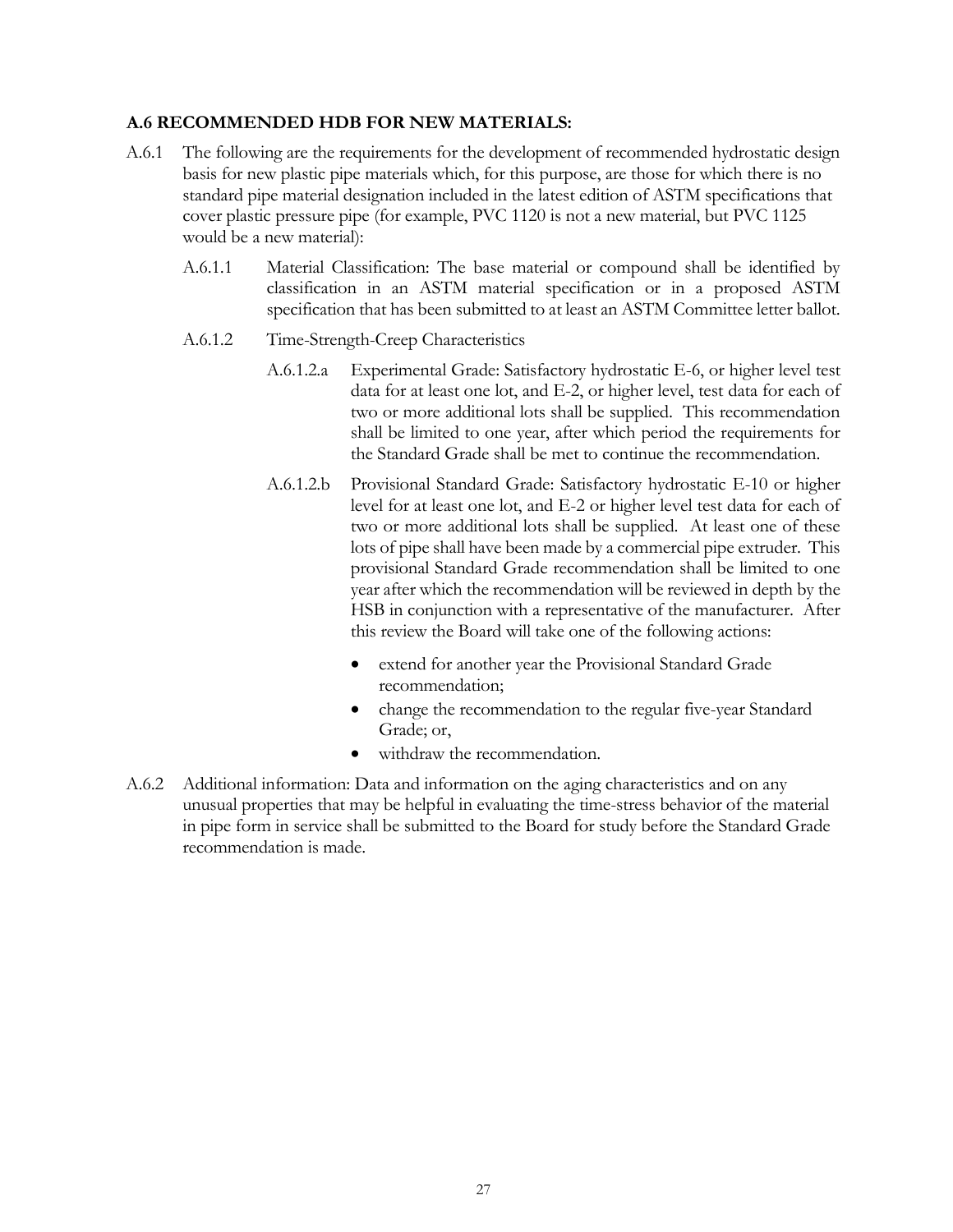## <span id="page-27-0"></span>**A.7 RECOMMENDED PDB RATINGS FOR COMPOSITE PIPES**

## <span id="page-27-1"></span>**A.7.1 General**

TR-4 Section II lists recommendations for the Pressure Design Basis (PDB) for Composite pipe as defined in TR-3.

For Composite pipe the analysis of the regression data by D2837 must show a negative slope. Because the long-term strength of pipes of such construction is determined not only by the properties of each of the materials used but also by the specific combination of materials and layer thicknesses, these PDB ratings differs from HDB ratings in two important respects:

- The long-term strength recommendations are presented in terms of a *pressure design basis* (PDB) which represents the pipe's estimated long-term hydrostatic *pressure* strength; and
- Each PDB recommendation is specific to the particular wall construction and pipe diameter that are represented by the data upon which the PDB recommendation was established.
- A.7.1.1 Exception: When Multilayer Type I pipes incorporate one or more discrete layers of nonstress-rated material, dissimilar to the stress-rated polymer, they may be considered noncomposite pipes comprised of a single stress-rated material with a single Hydrostatic Design Basis at each listed temperature, provided all of the following are met:
	- The total thickness of the non-stress-rated layers is the same for all pipe sizes;
	- The stress-rated polymer is separately listed with a PPI HDB, based on data generated from samples comprised of the stress-rated polymer only;

The HDB calculated from data generated on samples including the layer(s) of non-stressrated material shall be the same as that of the listed stress-rated polymer (material stress to be calculated from the full sample dimensions with no correction for the non-stress-rated layer).

The HDB so obtained may not be applied to pipe with thinner walls than that tested per the provision above.

## <span id="page-27-2"></span>**A.7.2 Pressure Design Basis**

The PDB is the categorized estimated long-term hydrostatic pressure strength of a pipe. The procedures for the estimating of the long-term hydrostatic pressure strength, and for its categorization into preferred values, are the same as those used for the establishing of a material's hydrostatic design basis (HDB).

The maximum pipe pressure ratings (PR's) are obtained by multiplying the PDB by a 0.5 design factor. The design factor is intended to take into consideration all the variables and degree of safety involved on a particular application. The 0.5 value is without consideration to conditions such as aggressive environments, cyclic stressing, localized stress concentrations, and temperature fluctuations which were not present in the testing of the pipes but which could significantly affect long-term durability. Smaller design factors (effectively, larger safety factors) should be considered to compensate for conditions not adequately represented by the test protocol upon which the PDB's have been established. The pipe manufacturer, appropriate pipe standards and codes, and relevant technical information should be consulted for guidance.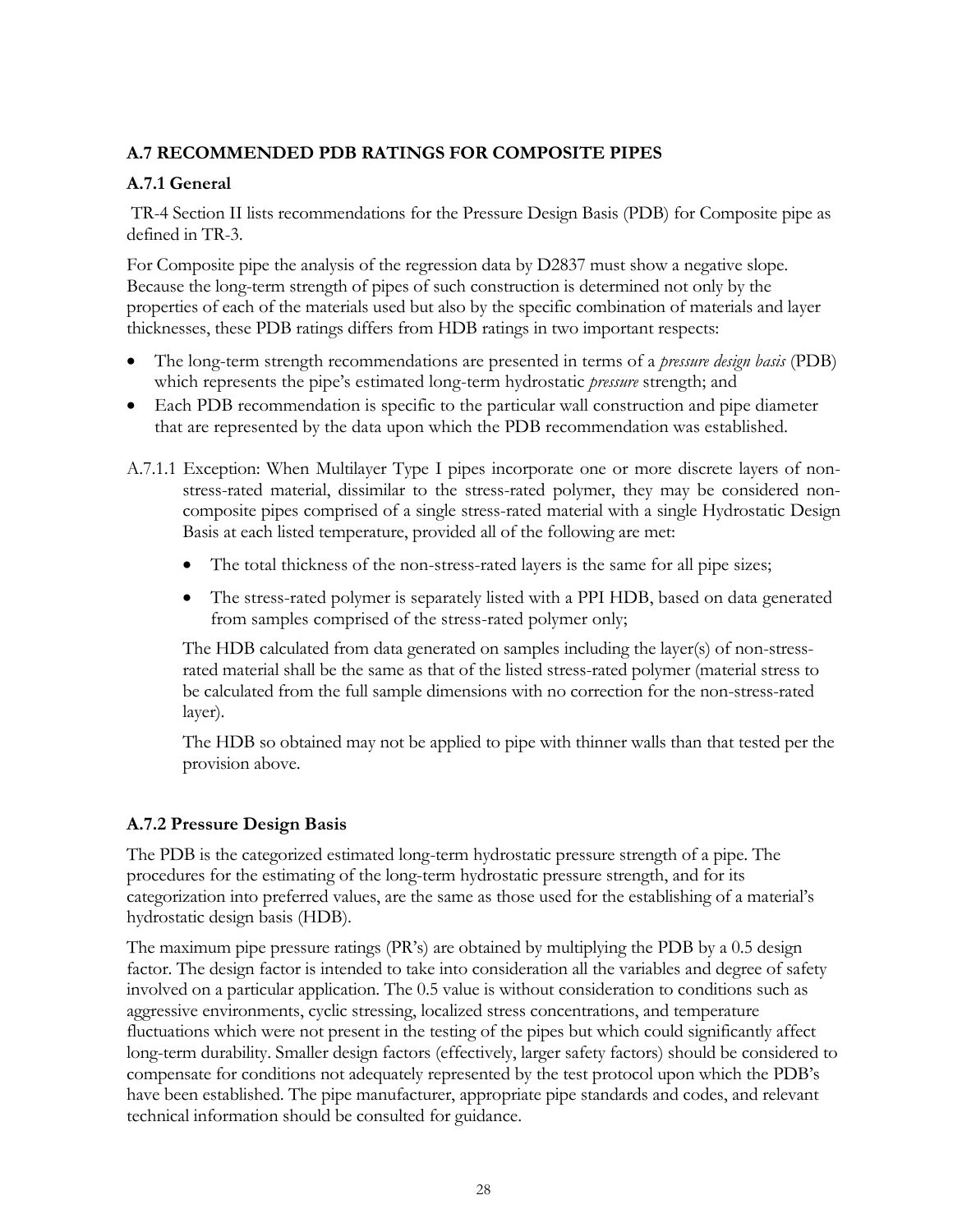The PDB's listed in TR-4 Section II have been developed under the same PPI TR-3 protocol as is used for the establishing of the HDB's that are listed in Section I of TR-4. The use of this protocol, including the use of ASTM method D2837, Obtaining Hydrostatic Design Basis for Thermoplastic Pipe Materials or Pressure Design Basis for Thermoplastic Pipe Products was deemed as appropriate for each of the listed pipe constructions because their pressure versus time-to-rupture behavior exhibits the same kind of regression with duration of loading as is exhibited by thermoplastic pipes of homogenous wall construction. The Hydrostatic Stress Board excludes wall constructions that cannot be evaluated and analyzed in accordance with ASTM D2837 from consideration.

For a Standard grade rating, the PPI Hydrostatic Stress Board requires three pipe lots for the "worst case" pipe size at the highest listed temperature and at the lowest listed temperature. The "worst case" pipe size is that size with the highest strain energy in the pipe wall. Rationale must be presented with the listing request to support the "worst case" analysis.

Table A.7.1 shows the requirements for Provisional and Standard Grade listings of a composite pipe.

For piping constructions that have been previously evaluated and listed, and that are constructed only with thermoplastic materials that have a Standard Grade HDB in TR-4, and for which an ASTM product standard is published, the reduced requirements in Table A.7.2 may be followed in order to establish a Provisional and Standard Grade listing for the composite pipe. At this time, these reduced requirements are limited to the PE/AL/PE, PE-RT/AL/PE-RT, and PEX/AL/PEX multi-layer type composite piping products. Other products will be considered for evaluation with these reduced requirements on a Special Case basis.

Provisional listings will expire after one year unless additional data is provided to move the listing to the Standard Grade.

There are indications that the long-term strength of a pipe of multilayer construction could be expressed as some function of the tensile strength properties and relative thickness of each of the separate material layers (Reference #1 and #2). Should this be confirmed for any of the listed material combinations, then the recommended strength for each such combination will be reported in terms of a material strength (i.e., and HDB), rather than a pipe strength (a PDB). This design methodology and rationale must presented to the HSB as a special case for consideration.

Reference #1 – Frank Furno, A New Concept in Plastics Piping, Proceedings of the Eleventh Plastic Fuel Gas Pipe Symposium (October 1989, San Francisco, CA), American Gas Association.

Reference #2 – Jeremy Bowman, The Influence of Time and Temperature on the Strength of Multilayered Pressure Pipe, Plastics Pipe VII Proceedings (September, 1992, Koningshof, The Netherlands) The Plastics and Rubber Institute.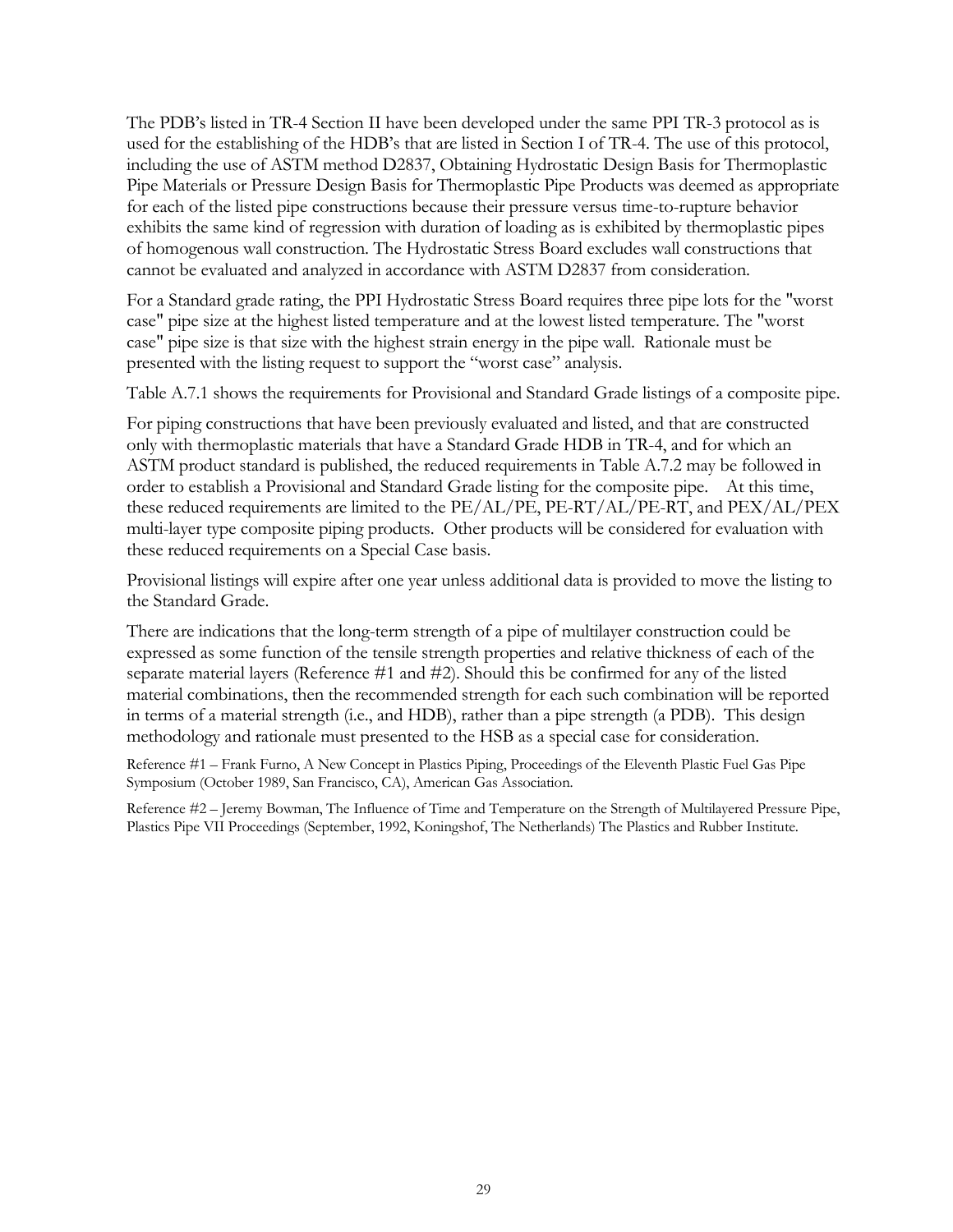| Grade       | Temperature    | Worst Case Size                           | Other Sizes                               |
|-------------|----------------|-------------------------------------------|-------------------------------------------|
|             | $23^{\circ}$ C | $1 \times E2$                             | $1 \times E2$                             |
|             |                | $1 \times E6$                             | $1 \times E6$                             |
| Provisional | Intermediate   | and<br>$1 \times E2 \ (a) 23 \ ^{\circ}C$ | and<br>$1 \times E2 \ (a) 23 \ ^{\circ}C$ |
|             |                | $1 \times E6$                             | $1 \times E6$                             |
|             | Highest        | and<br>$1 \times E2$ (a) 23 °C            | and<br>$1 \times E2 @ 23 °C$              |
|             | $23^{\circ}$ C | $1 \times E10$<br>$2 \times E2$           | $1 \times E10$                            |
| Standard    | Intermediate   | $1 \times E10$                            | $1 \times E6$                             |
|             | Highest        | $1 \times E16$<br>$2 \times E10$          | $1 \times E16$                            |

**Table A.7.1** Requirements for Listing Composite Pipes

### **Table A.7.2**

Requirements for Listing Composite Pipes Constructed using only thermoplastic material(s) with a Standard Grade HDB in TR-4

| Grade       | Temperature    | Worst Case Size                               | Other Sizes                            |
|-------------|----------------|-----------------------------------------------|----------------------------------------|
|             | $23^{\circ}$ C | $1 \times E2$                                 | $1 \times E2$                          |
| Provisional | Intermediate   | $1 \times E6$ ,<br>and<br>1 x E2 $(a)$ 23 °C  | $1 \times E6$<br>and<br>1 x E2@23 °C   |
|             | Highest        | $1 \times E6$<br>and<br>$1 \times E2 @ 23 °C$ | $1 \times E6$ ,<br>and<br>1 x E2@23 °C |
| Standard    | $23^{\circ}$ C | $1 \times E10$                                | $1 \times E2$                          |
|             | Intermediate   | $1 \times E10$                                | $1 \times E6$                          |
|             | Highest        | $1 \times E16$                                | $1 \times E6$                          |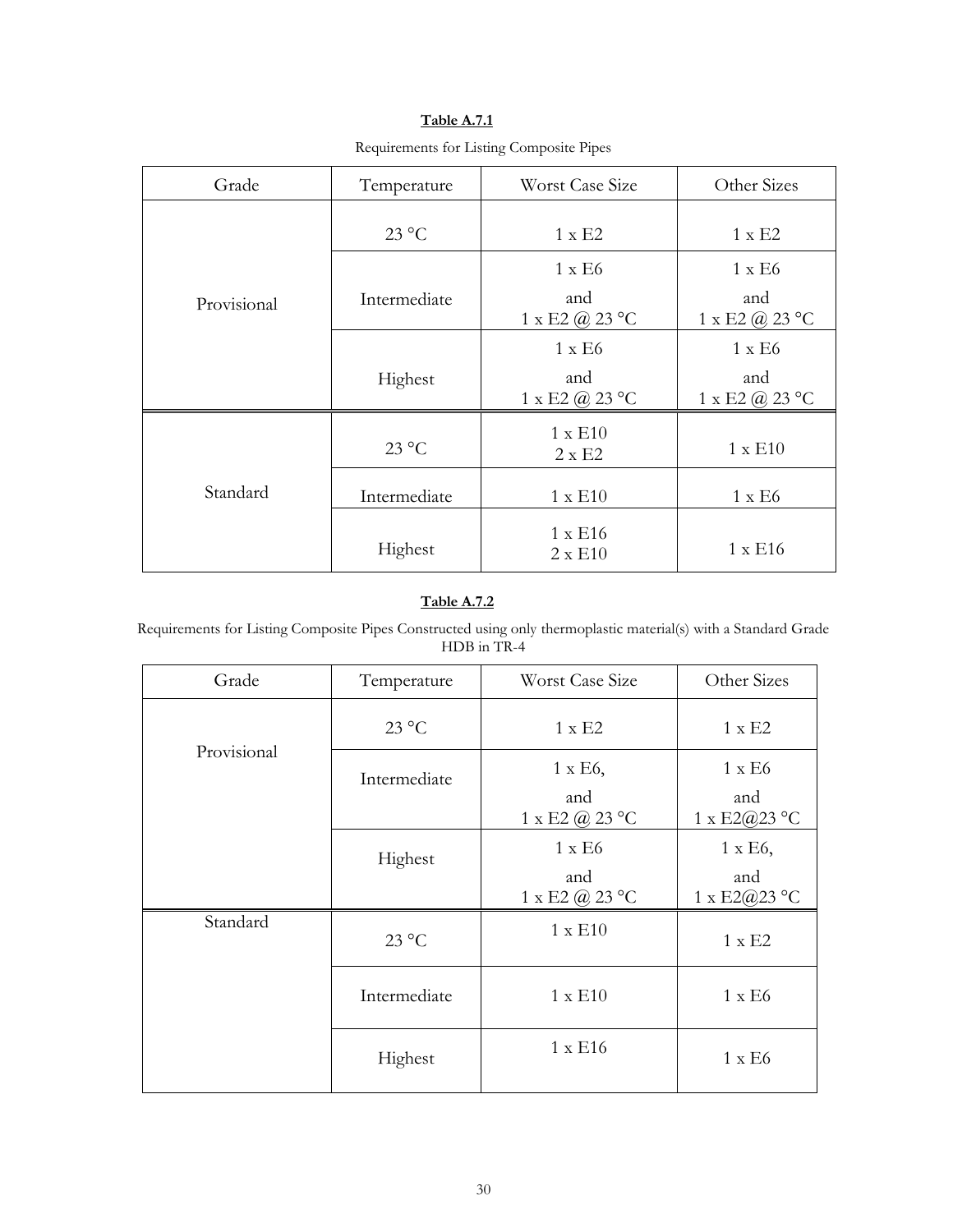#### <span id="page-30-0"></span>**A.8 PRESSURE RATING OF THERMOPLASTIC PIPES WITH BARRIER LAYERS**

Polymeric (oxygen) barrier layers composed of non-stress related polymers are often used in thermoplastic piping intended for hydronic heating and other related applications. If the barrier layer is either on the OD or ID see TN-23 section 4. If the barrier layer is contained within the pipe wall, an equivalency rating is required to affirm the HDB of the parent thermoplastic material is not negatively affected by the presence of the subject barrier material. In order to establish an equivalency to the original material listing, the following shall apply:

- A.8.1 The parent thermoplastic material must have a Standard Grade listing.
- A.8.2 The specific construction of the product shall be supplied with the listing request.
- A.8.3 An equivalent listing for a thermoplastic barrier pipe may be granted upon submission of stress rupture data of  $E$ -2 at  $73^{\circ}F$ , and  $E$ -6 at the highest listed temperature and the thinnest wall manufactured (i.e. the pipe which has the barrier layer at the highest percentage of the overall wall thickness). The total thickness of the barrier layer shall be the same,  $\pm$  10 %, for all pipe sizes to be manufactured under this listing. Data must result in the same HDB as the original thermoplastic stress rupture data.

### <span id="page-30-1"></span>**A.9 SUBSTITUTION OF INGREDIENTS IN POLYOLEFIN/ALUMINUM/POLYOLEFIN COMPOSITE PIPE CONSTRUCTIONS**

- A.9.1 General Section A.9 details the requirements for substituting ingredients in Polyolefin/Aluminum/Polyolefin Composite Pipe Constructions. Pipe of this type of construction typically consists of ingredient layers of polyolefin compound, adhesive, aluminum, adhesive and polyolefin compound.
- A.9.2 A manufacturer who has Polyolefin/Aluminum/Polyolefin Composite Pipe with a PPI Standard Grade recommended PDB for 73 °F (23 °C) may substitute a like ingredient provided that:
	- A.9.2.1 the construction is the same as those sizes that have the PPI Standard Grade recommended PDB;
	- A.9.2.2 test data are provided as stipulated in Table A.9;
	- A.9.2.3 the 100,000-hour hydrostatic pressure strength is not less than required to give the same pressure design basis as that recommended for the Standard Grade construction;
	- A.9.2.4 the 50-year pressure strength value (LTHP50) is not less than 85% of the 100,000 hour hydrostatic pressure;
	- A.9.2.5 the 50-year pressure value is not less than 85 percent of the 50-year pressure value of the Standard Grade construction (to assure that the slope for the substituted construction is approximately the same as that for the Standard Grade construction)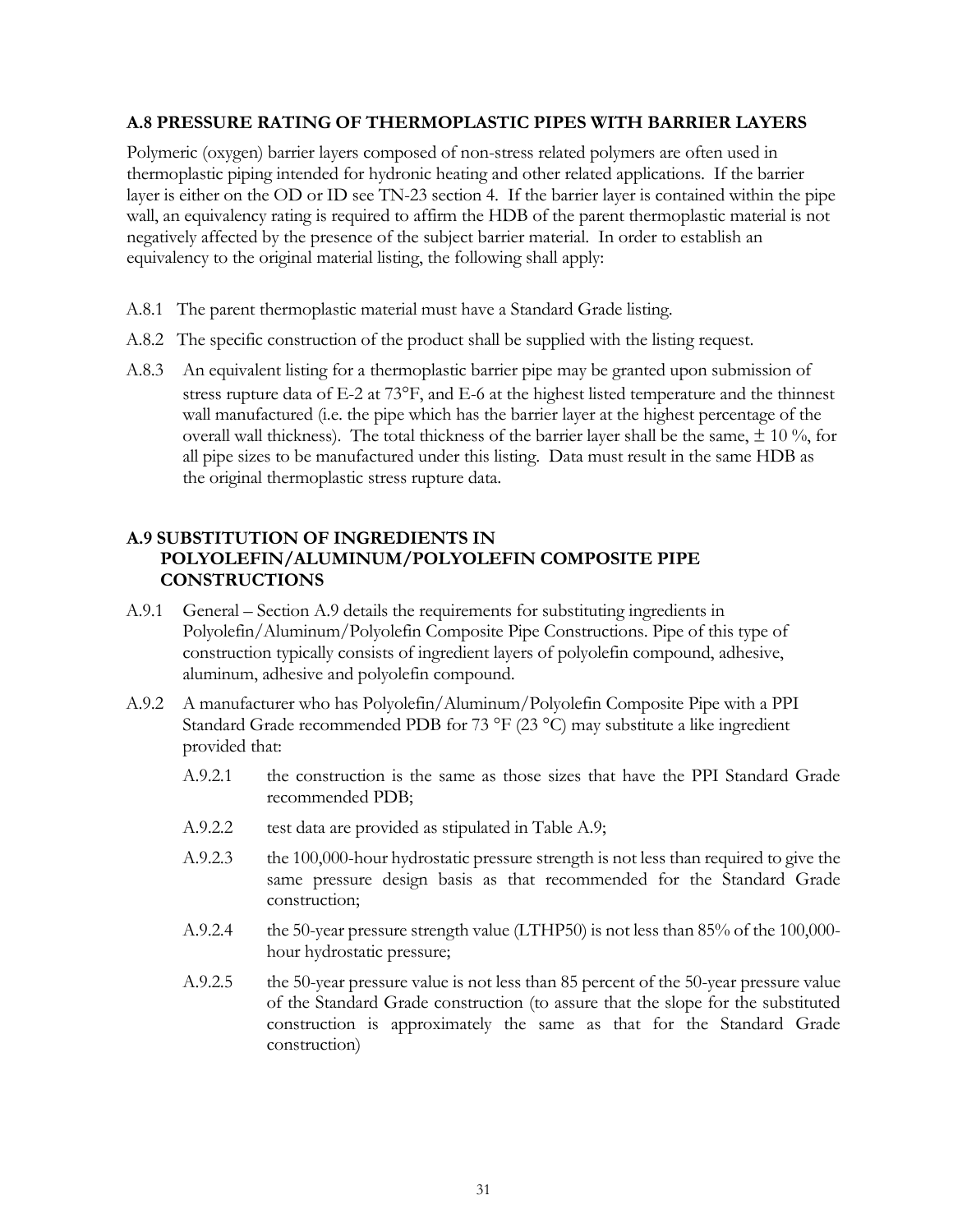- A.9.3 Test data requirements at temperatures other than 73ºF (23ºC) shall be as stipulated in Table A.9
- A.9.4 The manufacturer shall make available to the PPI HSB Chair, on a confidential basis, justification for a particular size being considered the "Worst Case Size" and the results of the evaluation studies undertaken to show apparent material identity.

| Grade       | Substituted<br>Ingredient         | Temperature    | Worst Case<br><b>Construction Size</b>           | Other Sizes                                                         |
|-------------|-----------------------------------|----------------|--------------------------------------------------|---------------------------------------------------------------------|
| Provisional | Polyolefin<br>Compound            | $23^{\circ}$ C | $1 \times E2$                                    | $1 \times E2$                                                       |
|             |                                   | Highest        | 1 x E6 and<br>$1 \times E2$ (a) $23 °C$          | 1 x E4 and<br>$1 \times E2 @ 23 °C$                                 |
|             | Aluminum<br><b>or</b>             | $23^{\circ}$ C | $1 \times E2$                                    | on one additional<br>size:<br>$1 \times E2$                         |
|             | Adhesive                          | Highest        | 1 x E6, and<br>$1 \times E2$ (a) $23 °C$         | on one additional<br>size:<br>$1 \times E6$ , and<br>1 x E2 @ 23 °C |
|             | Polyolefin                        | $23^{\circ}$ C | $1 \times E10$                                   | $1 \times E2$                                                       |
| Standard    | Compound                          | Highest        | 1 x E16                                          | $1 \times E6$                                                       |
|             | Aluminum<br><b>or</b><br>Adhesive | $23^{\circ}$ C | $1 \times E6$                                    | on one additional<br>size:<br>$1 \times E6$                         |
|             |                                   | Highest        | 1 x E10, and<br>$1 \times E6$ (a) $23^{\circ}$ C | on one additional<br>size:<br>1 x E10, and<br>$1 \times E6$ @ 23 °C |

#### **Table A.9**

Requirements for Substitutions in Listed Composite Pipes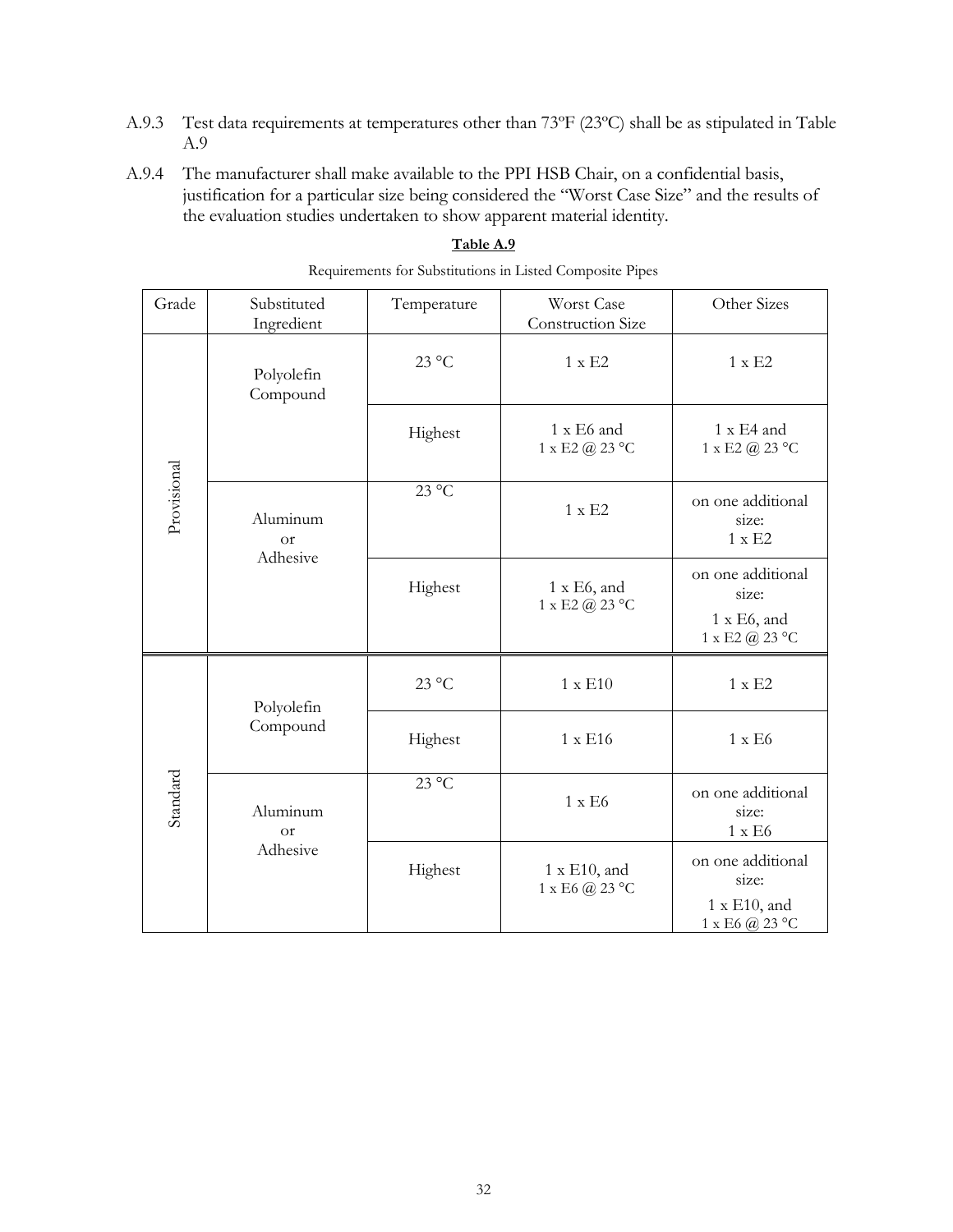#### <span id="page-32-0"></span>**A.10 RECOMMENDED HDB AND PDB RATINGS USING ASTM D2992**

In those cases where it is determined to be appropriate, the HSB may grant an HDB or PDB based on ASTM D2992 analysis on a special case basis.

- A.10.1 Analysis of the regression data of fiber-reinforced thermosetting and thermoplastic-resin for composite pipe constructions by ASTM D2992, Obtaining Hydrostatic or Pressure Design Basis for "Fiberglass" (Glass-Fiber-Reinforced Thermosetting-Resin) Pipe and Fittings, Procedure B (static) is permitted under the following conditions:
	- All the requirements of Article A.7 must be complied with, except that the analysis of the regression data is performed per ASTM D2992, Procedure B instead of ASTM D2837. Other exceptions may be proposed on a Special Case basis.
	- Any granting of an HDB or PDB listing of pipe analyzed under this Section is on a Special Case request basis. As more experience and precedent is established based on this methodology, additional policy will be developed.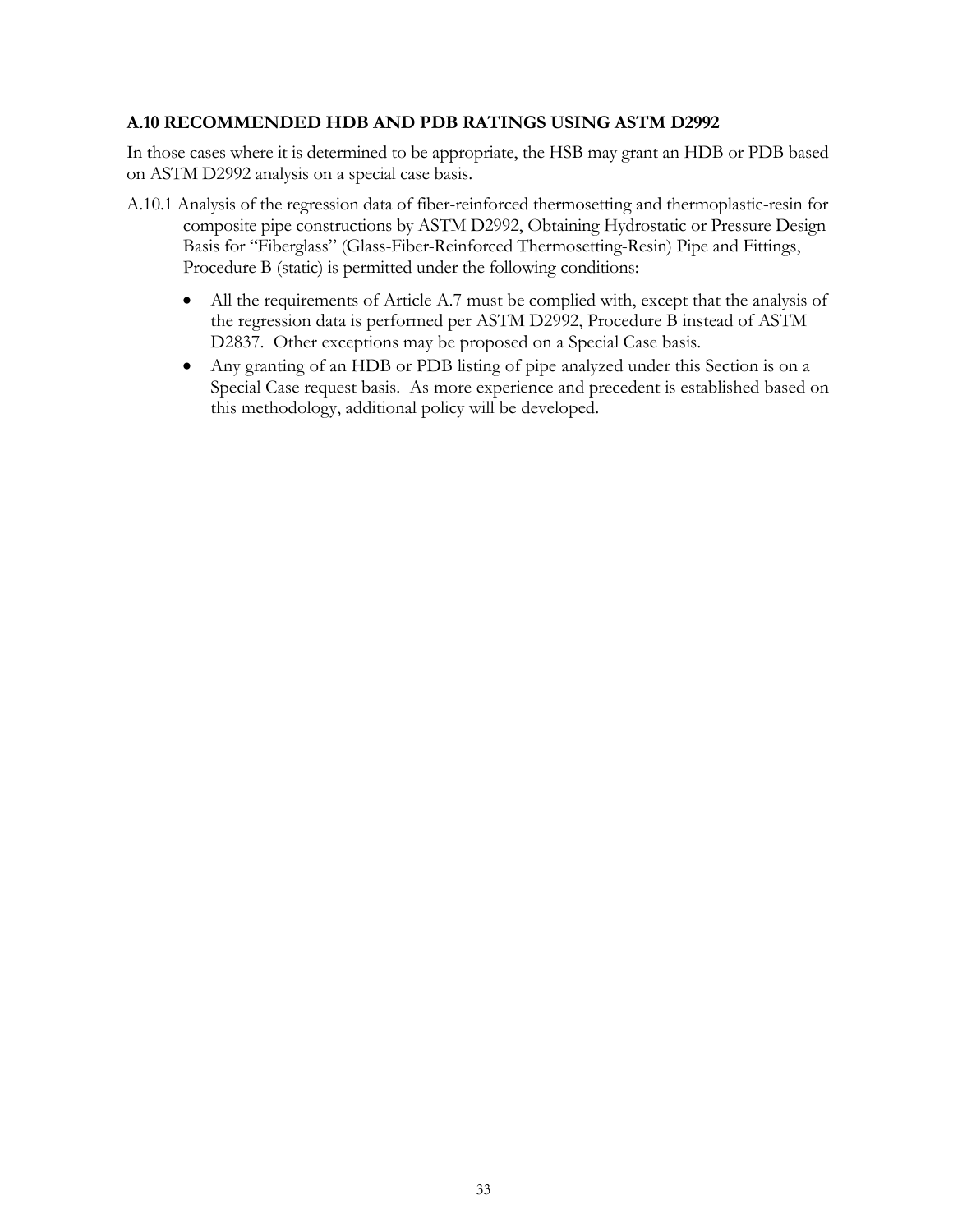## <span id="page-33-0"></span>**PART B. GRADES OF RECOMMENDATIONS AND DATA REQUIREMENTS FOR MRS AND CRSθ,t**

#### <span id="page-33-1"></span>**B.1 GRADES OF RECOMMENDATION AND RENEWAL**

- B.1.1 Only the Standard Grade is recommended for the MRS and  $CRS<sub>0,t</sub>$  at this time.
- B.1.2 The Standard Grade recommendation is for a five-year period for those materials that comply with the full data requirements of ISO 9080 *"Determination of Long-Term Hydrostatic Strength of Thermoplastic Materials in Pipe form by Extrapolation."*

a. Reference PPI TR-3 Part A.1.2.2 for the requirements of renewal for a recommendation of an Independent Listing at a Standard Grade level.

It is preferable that the test data is generated from one lot of material. If more than one lot of material is used to develop the required data, the data from each lot must be evenly distributed over all temperatures and time ranges tested. All data points from each lot included in the analysis must be reported. Any data excluded from use in the analysis must include an explanation and justification for its exclusion.

B.1.2.1 For polyolefin materials, and other thermoplastic materials that exhibit a knee, test data must be submitted for at least three temperatures meeting the data requirements of ISO 9080 for one lot of material with the pipes tested being the same dimensions and made from the same batch of material and come from the same production run. One test temperature must be either 20°C or 23°C. One test temperature must be  $80^{\circ}$ C, or higher. The other temperature must be between 40°C and 70°C, inclusive.

NOTE: If 23 $\degree$ C is used as a test temperature the MRS forecast will be at 20 $\degree$ C.

B.1.2.2 The report must state the method of manufacture of the pipe specimens tested such as whether the pipe specimens were produced on commercial or laboratory production equipment, and whether the material was a pre-compounded resin or a resin blend (i.e. natural compound and color masterbatch) at the extruder. Data points are to be identified by material lot.

#### <span id="page-33-2"></span>**B.2 PROTOCOL FOR DETERMINATION OF MRS AND CRSΘ,T**

- B.2.1 The data and submission report must meet all the requirements of ISO 9080 and TR-3, Part B.1.2.
- B.2.2 The SEM (standard extrapolation method) software is available from Becetel and Pipeson for determination of the long-term hydrostatic strength and 97.5% lower prediction limit (LPL) in accordance with ISO 9080.
- B.2.3 Determine the LPL at 50-years and the standard listing temperature (20, 60, 80, 82 °C, or 93C) from the SEM calculation. The LPL must meet the extrapolation time limits which are based on the ke extrapolation factors table in ISO 9080.

Other temperatures and times will be considered on a Special Case Basis for listing in TR-4 if a current published consensus based product standard requires an alternate  $CRS_{\Theta,t}$  be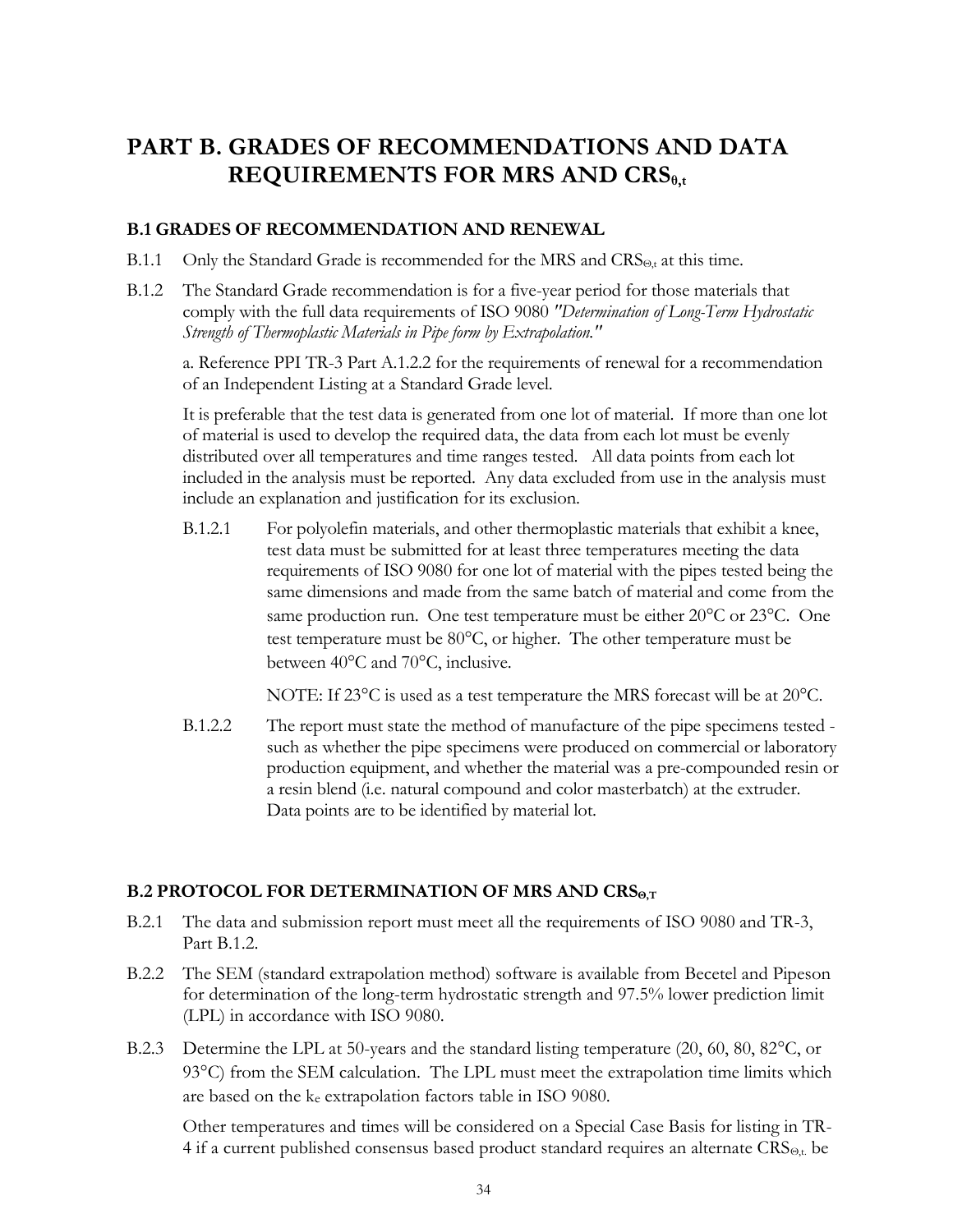established.

B.2.4 The calculated LPL of the long-term strength shall be categorized according to ISO 12162. If the temperature forecast is 20°C, the categorized value is called the Minimum Required Strength, or MRS. For other temperatures, the categorized value of the LPL is called the Categorized Required Strength, or CRS<sub>Θ,t.</sub>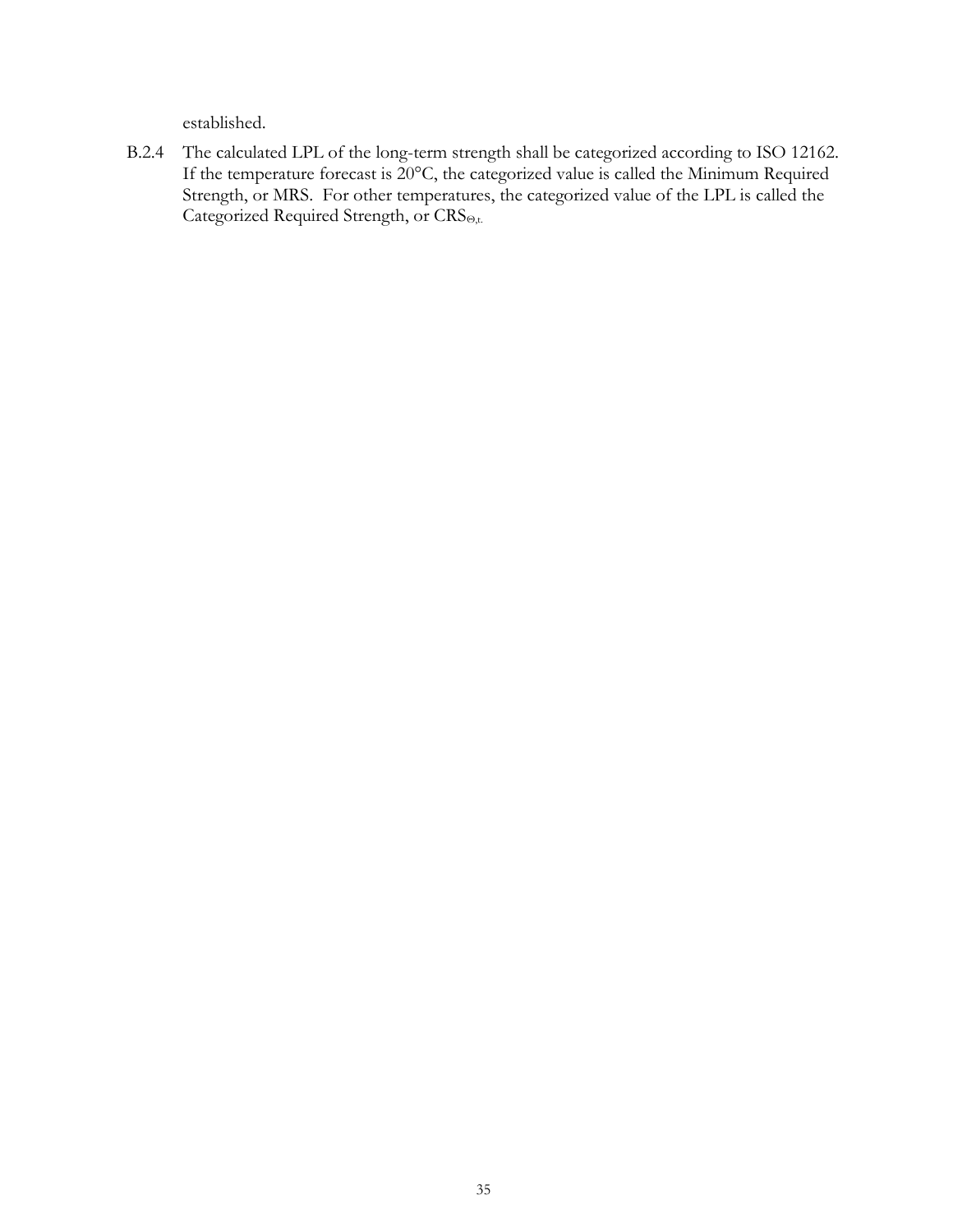## <span id="page-35-0"></span>**PART C. GRADES OF RECOMMENDATIONS AND DATA REQUIREMENTS FOR SDB**

## <span id="page-35-1"></span>**C.1 GRADES OF RECOMMENDATION AND RENEWAL**

- C.1.1 The Strength Design Basis (SDB) is a method of obtaining a long-term strength rating for thermoplastic materials intended for molding applications. This method is not applicable for fiber-filled thermoset materials.
- C.1.2 Only the Standard Grade is recommended for the Strength Design Basis (SDB) at this time. The experimental grade may also become available through a special case hearing of the Hydrostatic Stress Board.

The Standard Grade recommendation is for a five-year period for those materials that comply with the full data requirements of ASTM F 2018 "Standard Test Method for Timeto-Failure of Plastics Using Plane Strain Tensile specimens". These SDB ratings are listed in PPI TR-4.

a. Reference PPI TR-3 Part A.1.2.2 for the requirements of renewal for a recommendation of an Independent Listing at a Standard Grade level.

- **C.2** At this time changes to the composition of a material with an SDB listing are not allowed, except through a special case hearing of the Hydrostatic Stress Board. As PPI gains more experience with this rating method, substitutions that are permitted for various ingredients as outlined in the different parts of TR-3 for HDB listings may also be allowed for SDB listings.
- **C.3** The SDB rating for a molding material may not be used to determine the pressure rating of a fitting. This rating is for the material only and is intended to satisfy industry requirements for a molding material to have an established long-term strength rating.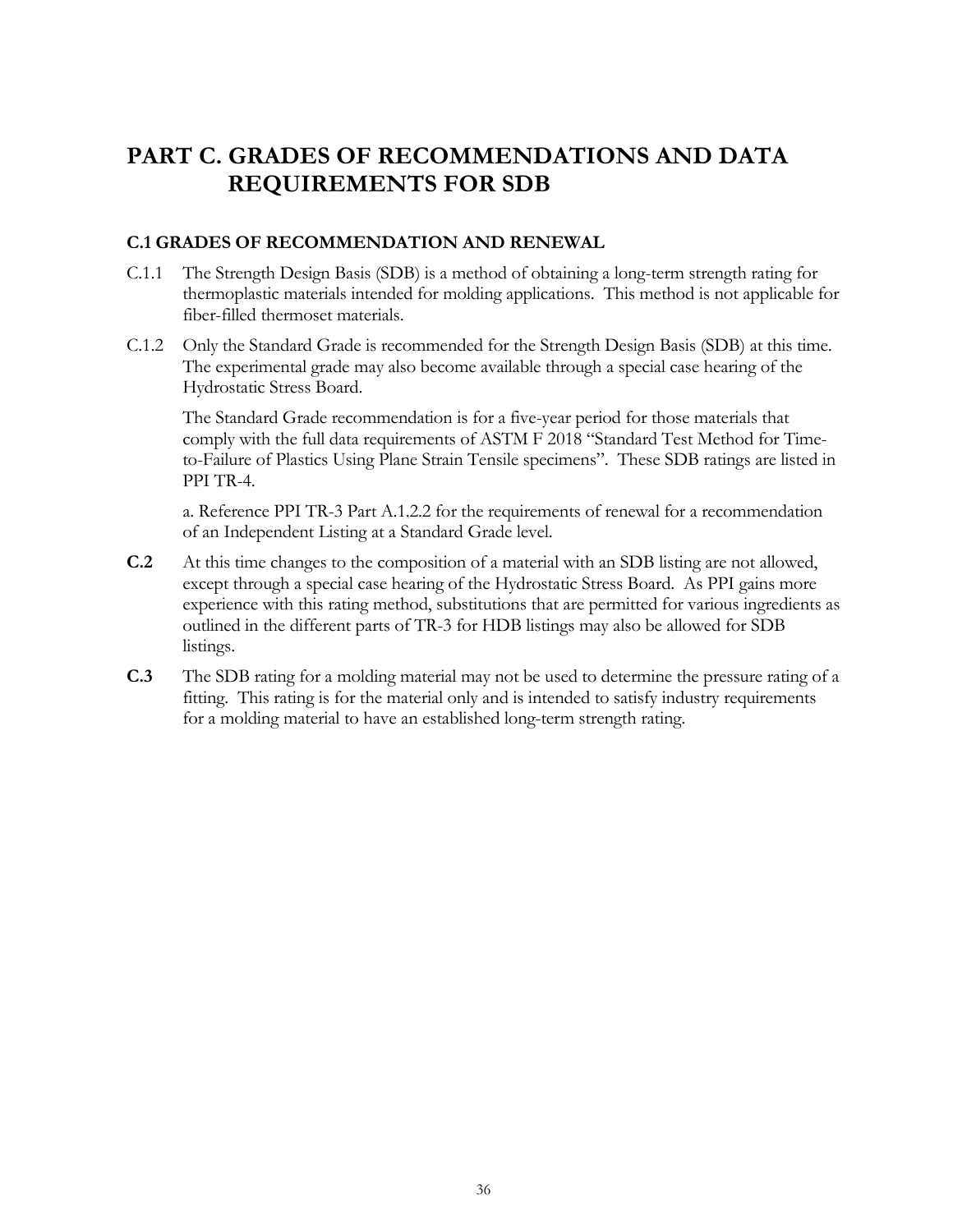## **PART D. GENERAL POLICIES, PRACTICES AND PROCEDURES**

## **D.1 POLICY ON COLORANT CHANGES**

#### **D.1.1 Permitted Colorant Changes Without Need for Additional Testing**

- D.1.1.1 Compounds With a Recommended HDB Which Has Been Established Based on a Specified Colorant Content
	- D.1.1.1.1 The amount of colorant in a plastic pipe compound with a PPI recommended HDB may be changed from the amount specified for the base composition by as much as 0.5 PHR without the need to submit additional hydrostatic strength data, provided the colorant is neither a liquid nor includes a liquid component at ambient temperature conditions.
	- D.1.1.1.2 Any type inorganic colorant that is used in the base composition may be substituted in part or in whole, by any other inorganic colorant provided the substituted colorant is limited to a maximum of 0.5 PHR. Organic colorants that are used in the base composition may be substituted in part or in whole, by any other organic colorant provided the substituted colorant is limited to a maximum of 0.5 PHR. provided that the substituted organic colorant is equivalent to the original organic colorant. Colorants for compounds are considered equivalent only if they are of the same chemical nature, same particle size classification, exhibit the same distribution or mixing properties, exhibit the same non-reactive properties with the base resin, remain solid over the intended application range and the petitioner for the organic colorant change has established that detrimental effects will not result due to the substitution.
	- D.1.1.1.3 The compound with a colorant change does not become a new base compound to which additional formulation changes can be made.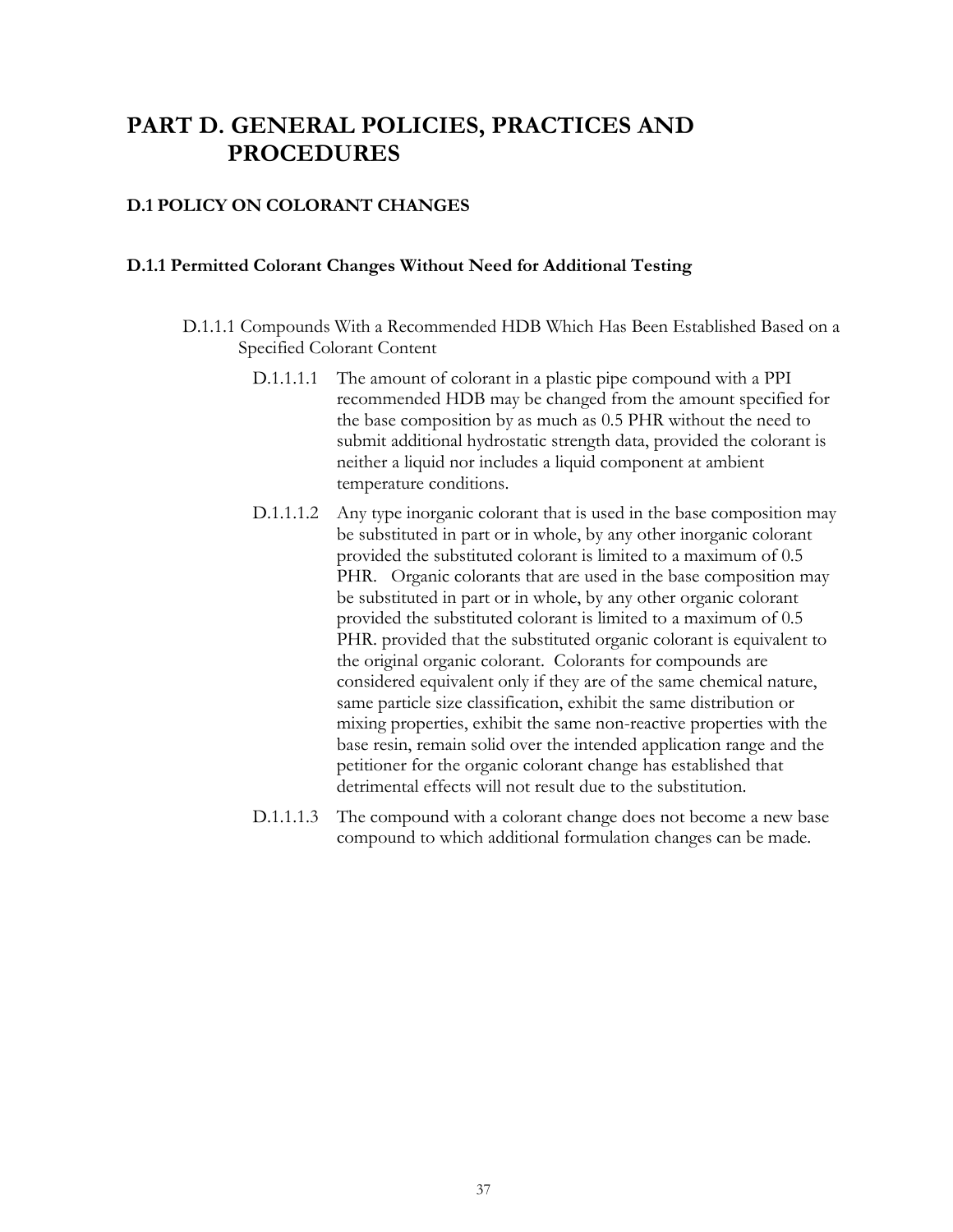- D.1.1.2 Compounds With a Recommended HDB or PDB That Have Been Established Based on a Specified Range of Colorant Content
	- D.1.1.2.1 A listing holder may establish a colorant range for a compound upon having established an equivalent HDB or PDB for two compounds that differ in the level of colorant and may obtain additional HDB or PDB listings for any colorant level within the range without further hydrostatic testing. For PE compounds, one of the range limits may be qualified by conducting hydrostatic testing in accordance with the requirements of Part F.6 of this report.

Note: The colorant level of zero (natural resin data set) can be considered as one end point in the colorant range.

- D.1.1.2.2 Any type colorant that is used in the colorant range may be substituted in part or in whole by any other colorant provided the total content of colorant remains within the minimum/maximum limits specified in the colorant range and provided that the substituted colorant is equivalent to the original colorant. See D.1.1.1.2 for definition of colorant equivalency.
- D.1.1.2.3 The compound with a colorant change does not become a new base compound to which additional composition changes can be made.

#### **D.1.2 Colorant Changes Which Require Additional Testing**

- D.1.2.1 For all colorant changes not permitted under Section D.1.1.1above, or that fall outside the range limits established under Section D.1.1.2 above, satisfactory test data developed in accordance with Part F6 (for PE pipe compositions) or in accordance with Part E5 (for PVC pipe composition) are required.
- D.1.2.2 General Acceptance of colorant changes that do not meet the above criteria may sometimes be obtained by making a petition to the HSB. Sufficient data are +required to provide adequate assurance that the contemplated change will not compromise the HDB (or HDB's if they have been issued for more than one temperature) of the original formulation. The HSB may be consulted in advance to establish an acceptable test protocol.
- NOTE 1: The manufacturer should make adequate tests to assure users that the colorant changes do not adversely affect performance properties other than long-term hydrostatic strength, such as aging and weather resistance.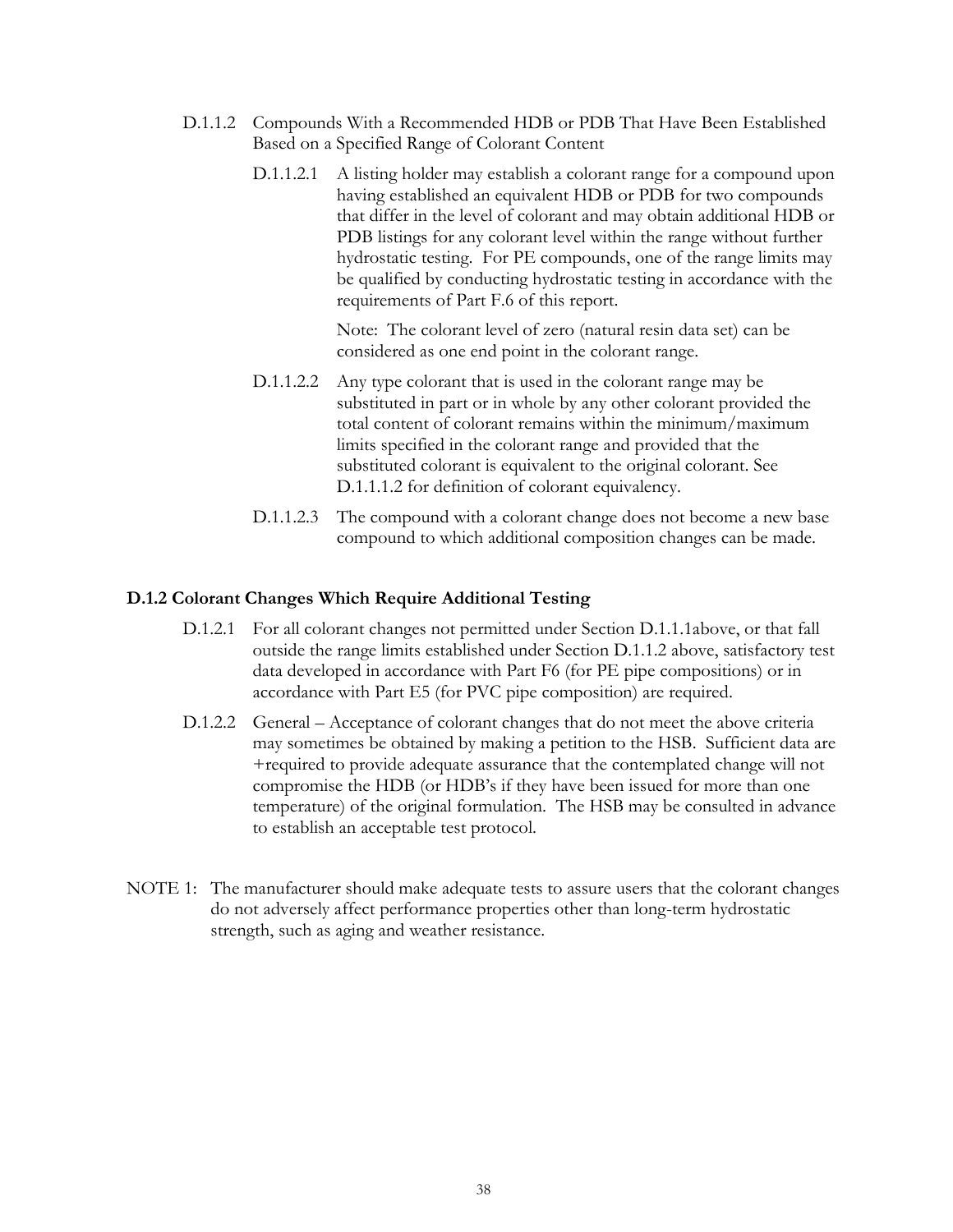#### **D.2 POLICY FOR DETERMINING LONG-TERM STRENGTH (LTHS) BY TEMPERATURE INTERPOLATION**

- D.2.1 The HDB (Hydrostatic Design Basis) for a PPI standard listing temperature (73, 100, 120, 140, 160, 180, or 200 $\textdegree$ F) may be established on the basis of an LTHS that has been interpolated from LTHS values obtained for one higher and one lower temperature. The data used for this interpolation method must be in compliance with the applicable Parts of PPI TR-3. Strength prediction above highest listed temperature is not allowed. The following additional policies shall also apply in such cases:
	- D.2.1.1 The Grade of the HDB recommendation established from the interpolated LTHS shall be based on the minimum Grade for which the higher or lower temperature data would qualify.
	- D.2.1.2 The higher temperature data shall also be sufficient to qualify the subject material for at least the minimum Experimental Grade at that temperature. If this higher test temperature is not one of the PPI standard listing temperatures, then the minimum data requirements of the higher PPI standard listing temperature shall apply.
	- D.2.1.3 Data sets used in determining an interpolated LTHS do not need to be from the same lot. However, these lots used to determine an interpolated LTHS may not be used again for subsequent lots required by PPI TR-3.

Use the following equation to determine a temperature interpolated LTHS:

$$
S_T = S_L - \frac{\left(S_L - S_H\right)\left(\frac{1}{T_L} - \frac{1}{T_T}\right)}{\left(\frac{1}{T_L} - \frac{1}{T_H}\right)}
$$

Where:  $S_T = LTHS$  at interpolation temperature (psi)  $S_{L}$  = LTHS at the lower temperature (psi)  $S_H = LTHS$  at the higher temperature (psi)  $T_T$  = interpolation temperature (K)

 $T<sub>L</sub>$  = lower temperature (K)

 $T_H$  = higher temperature (K)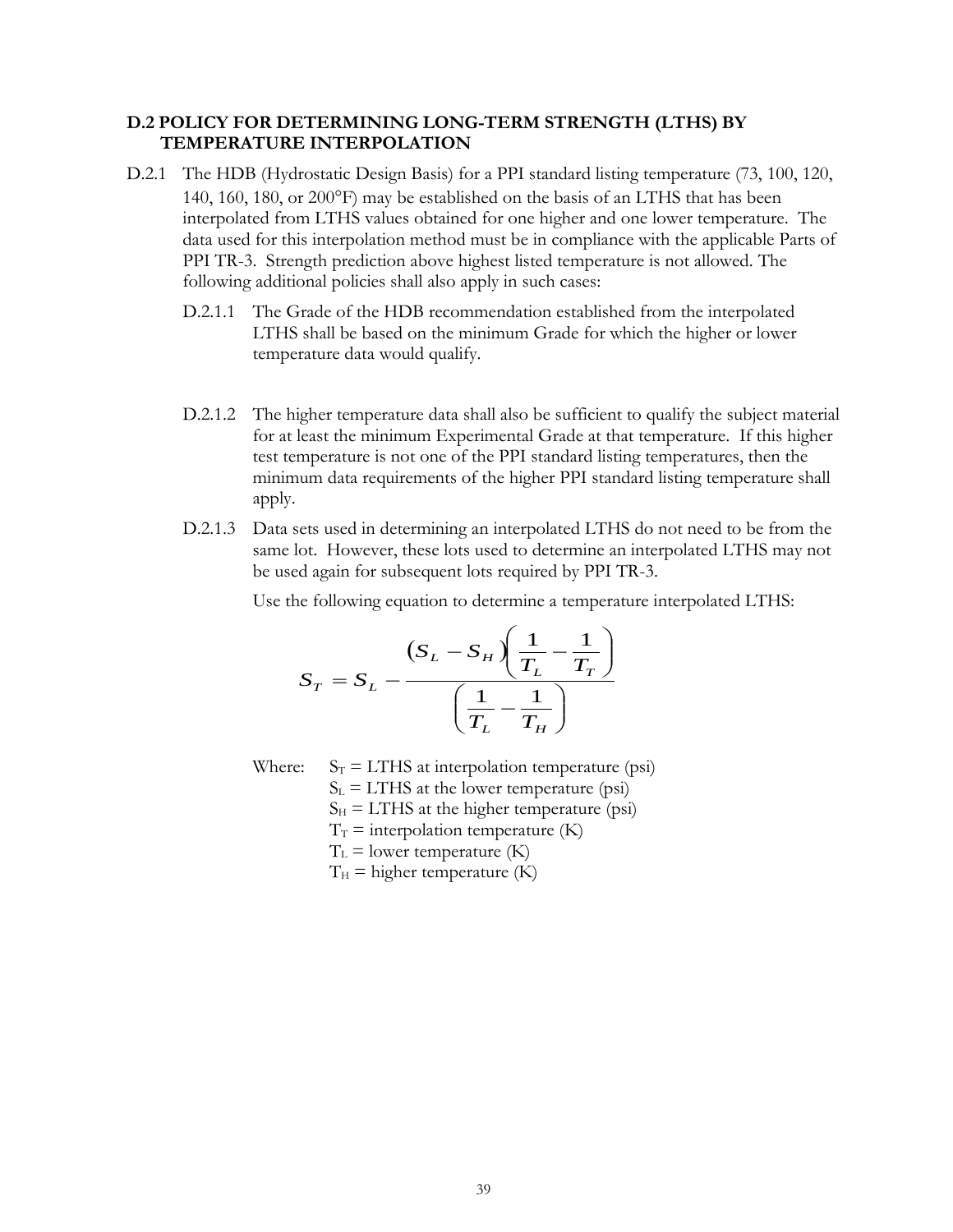#### **D.3 POLICY ON DEPENDENT LISTINGS**

#### **D.3.1 Establishing Dependent Listings:**

A PPI listing for a recommended HDB or MRS that has been established under the provisions of Part A and Part B (henceforth known as the independent listing) may be used to establish a separate listing for the same formulation but under another owner's designation (hence known as the dependent listing). The value of the HDB or MRS for the dependent listing is, but for the exception given in this Part, the same as that for the independent listing. A dependent listing may be established when the following requirements are satisfied **(See the PPI HSB web section for suggested information transmittal letters)**:

- D.3.1.1 By the owner of the Independent Listing: The owner of an independent listing wishing to establish thereupon a dependent listing shall provide the PPI HSB Chair with the following information in writing:
	- D.3.1.1.1 The identification of the compound with the independent listing and the identification by which the formulation is to be listed as a dependent compound;
	- D.3.1.1.2 Identification of the organization receiving the formulation and the HDB or MRS dependent listing;
	- D.3.1.1.3 An assertion that the organization receiving the formulation has been provided with the names of suppliers of the ingredients, and all pertinent information and know-how required to produce, mix, and process the dependent formulation as an equivalent to the independent formulation, or, for cases in which there may be some reason to question complete equivalence (see Note 1) the recommended reduction, if any, of the level of the HDB or MRS for the dependent listing from that assigned to the independent listing.
- NOTE 1: It is generally recognized that the equipment and conditions employed in the mixing and processing of a thermoplastic pipe composition will influence the composition's long-term strength characteristics. For example, the same pipe formulation that in one case is premixed prior to pipe extrusion, but in another depends entirely on the extrusion process for proper dispersion of its ingredients, may not yield the same long-term strength under both conditions. Accordingly, it is considered prudent for those cases in which there might be some reason to question complete equivalence to limit the duration and the level of the HDB or MRS recommendations until more definitive data have been obtained on pipe made under the different sets of processing conditions. It is the responsibility of those presenting requests for establishing dependent listings to ensure, as best as possible, the equivalence of the processing conditions under the independent and dependent listings.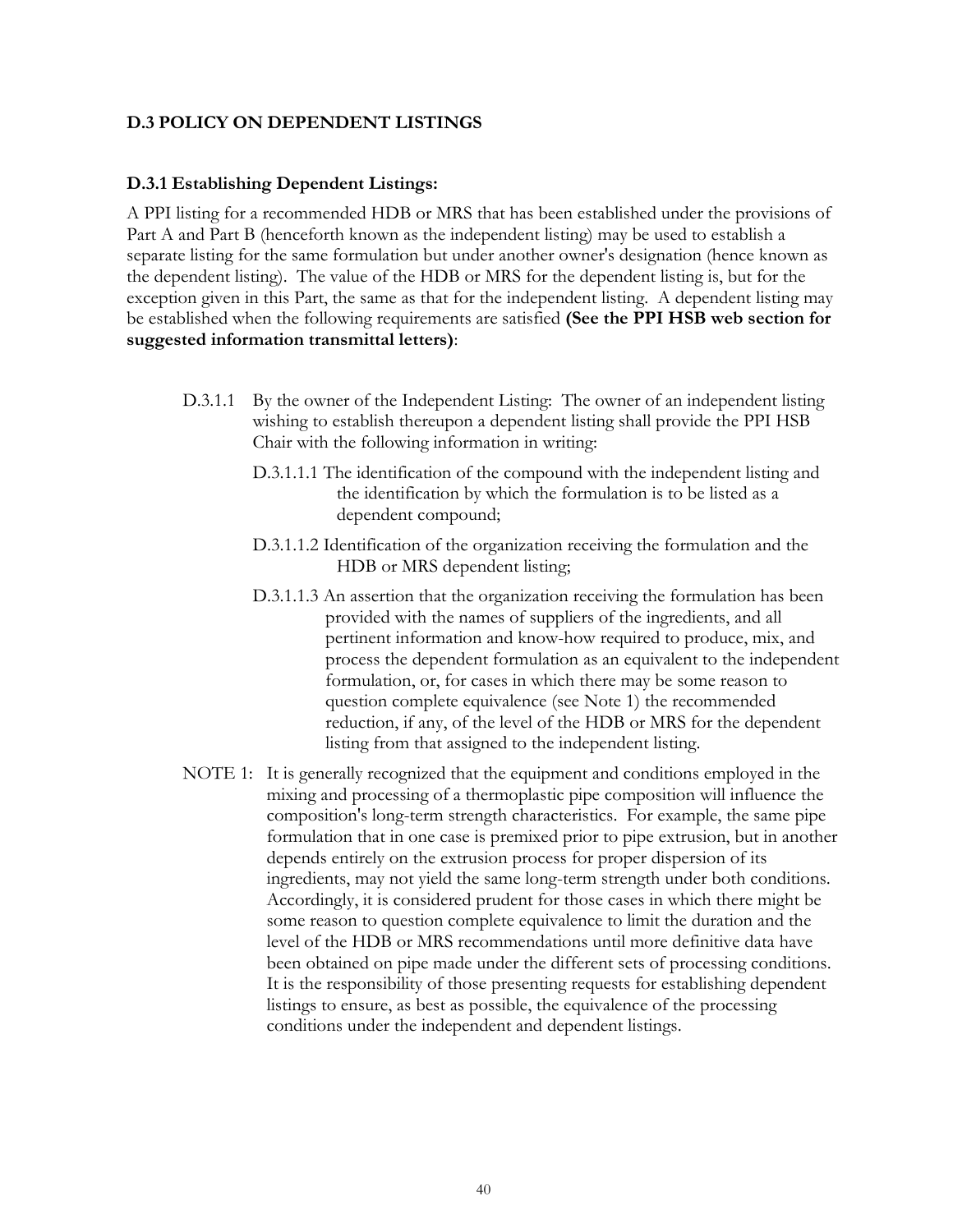- D.3.1.1.4 That permission has been given to the recipient of the formulation to reference the test data supplied on behalf of the independent listing.
- D.3.1.2 By the intended owner of the Dependent Listing: The intended owner of the dependent listing shall provide the PPI HSB Chair with the following information in writing:
	- D.3.1.2.1 The identification by which the independent formulation is listed;
	- D.3.1.2.2 The identification by which the resultant dependent formulation is to be listed;
	- D.3.1.2.3 Confirmation that the owner of the independent formulation has made available the names of the ingredient suppliers, and all pertinent information and know-how required to prepare, mix and process the dependent compound as an equivalent to the independent formulation; or, if this is not the case, in accordance with the recipe established by the owner of the independent formulation;
	- D.3.1.2.4 A statement that it is intended to prepare, mix and process the dependent compound in accordance with the above;
	- D.3.1.2.5 That permission has been received from the owner of the independent listing to use test data supplied on behalf of the independent formulation;
	- D.3.1.2.6 That any limitation on the HDB or MRS that may have been recommended by the owner of the independent listing is an acceptable condition for obtaining the dependent listing.

#### **D.3.2 Duration and Level of Recommendation for Dependent Listings:**

- D.3.2.1. Unless otherwise requested by the owner of the independent listing and except when the listing is covered by the provision in 2.C of this Part, a recommendation for a dependent listing will be for the same level as that of the referenced independent listing.
- D.3.2.2. But for the exception presented in 2.C of this Part, a recommendation for a dependent listing will have the same expiration date as that of the referenced independent listing.
- D.3.2.3. In the case of dependent pipe formulations that are to be mixed and converted into pipe by different processing than that represented by the pipe on which the independent listing was obtained (e.g., as when the dependent formulation essentially relies on the extrusion process for homogenization of ingredients whereas the independent formulation was pre-compounded prior to pipe extrusion), or with any processing conditions by which the quality of homogenization may be suspect (See Note 1 on previous page), the recommended HDB or MRS shall be set in accordance with the recommendation of the holder of the independent listing and be in effect for only six months unless one of the following occurs prior to the end of the sixmonth period: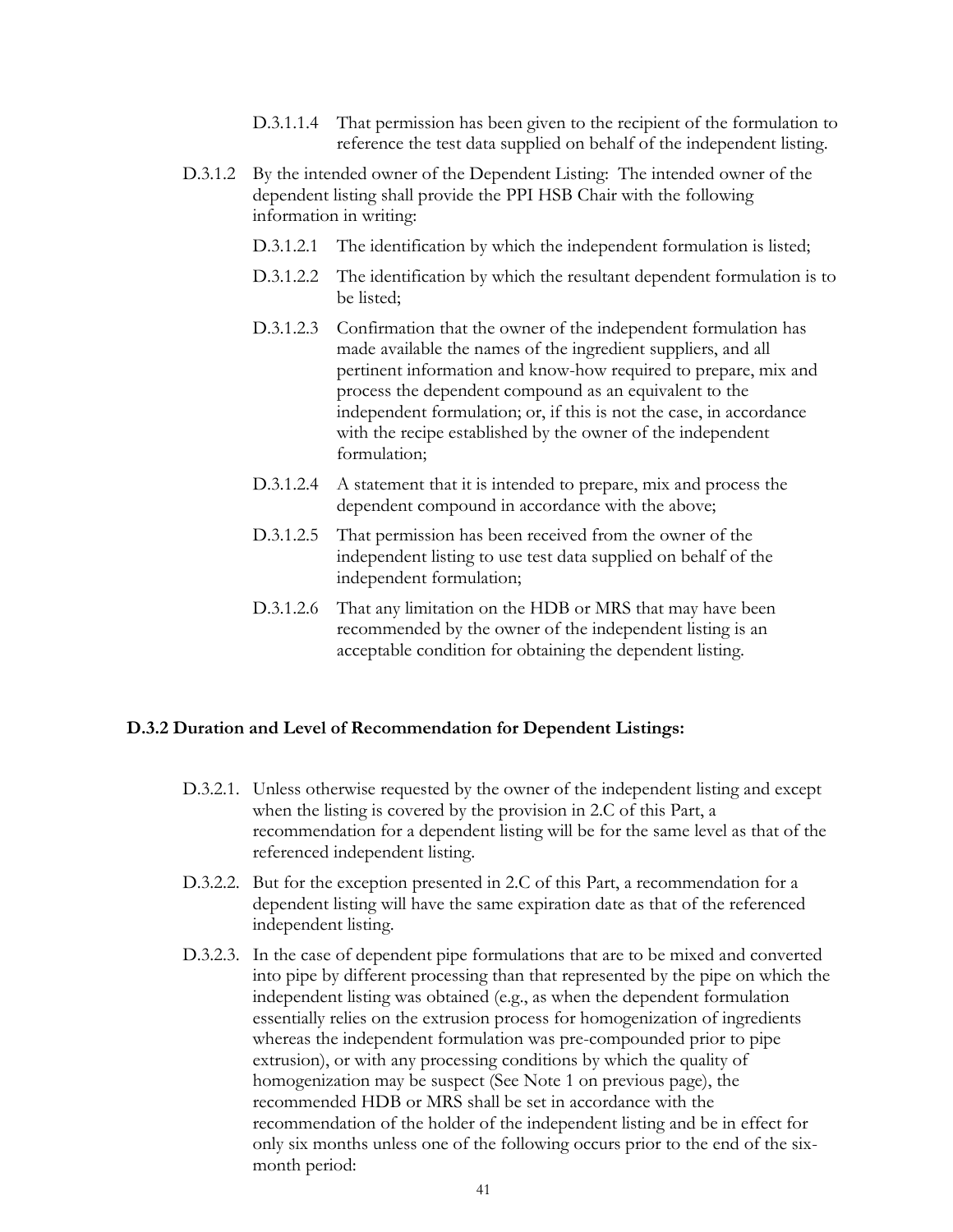- D.3.2.3.1 Test data obtained in accordance with Part A and B shall be presented on at least one lot of pipe that has been made in the commercial production equipment of the owner of the dependent listing. The data that are developed in accordance with Part A shall cover not less than the E-2 data level and shall support the recommended HDB or MRS assigned the dependent formulation. Continuance of the recommendation requires that it be advanced through the progressive steps outlined in Part A until a Standard Grade recommendation is established.
- D.3.2.3.2 The holder of the dependent listing advises the PPI HSB Chair that he accepts a permanent recommended HDB or MRS of 80 percent of the value established for the referenced independent formulation.

#### **D.3.3 Substitutions in Dependent Listings:**

A formulation change accepted for the independent listing is also acceptable for the dependent listing. This may be explained by a general example as follows:

EXAMPLE: Company A has a compound listed and gives the formulation, the suppliers of the ingredients, and the mixing and handling know-how to Company B along with permission for Company B to use the test data submitted by Company A. Company B agrees to follow strictly the information supplied by Company A to mix the equivalent that they designate under another name. When Company A has a formulation, change accepted for this listing, then this formulation change is also acceptable for the equivalent compound under the Company B listing.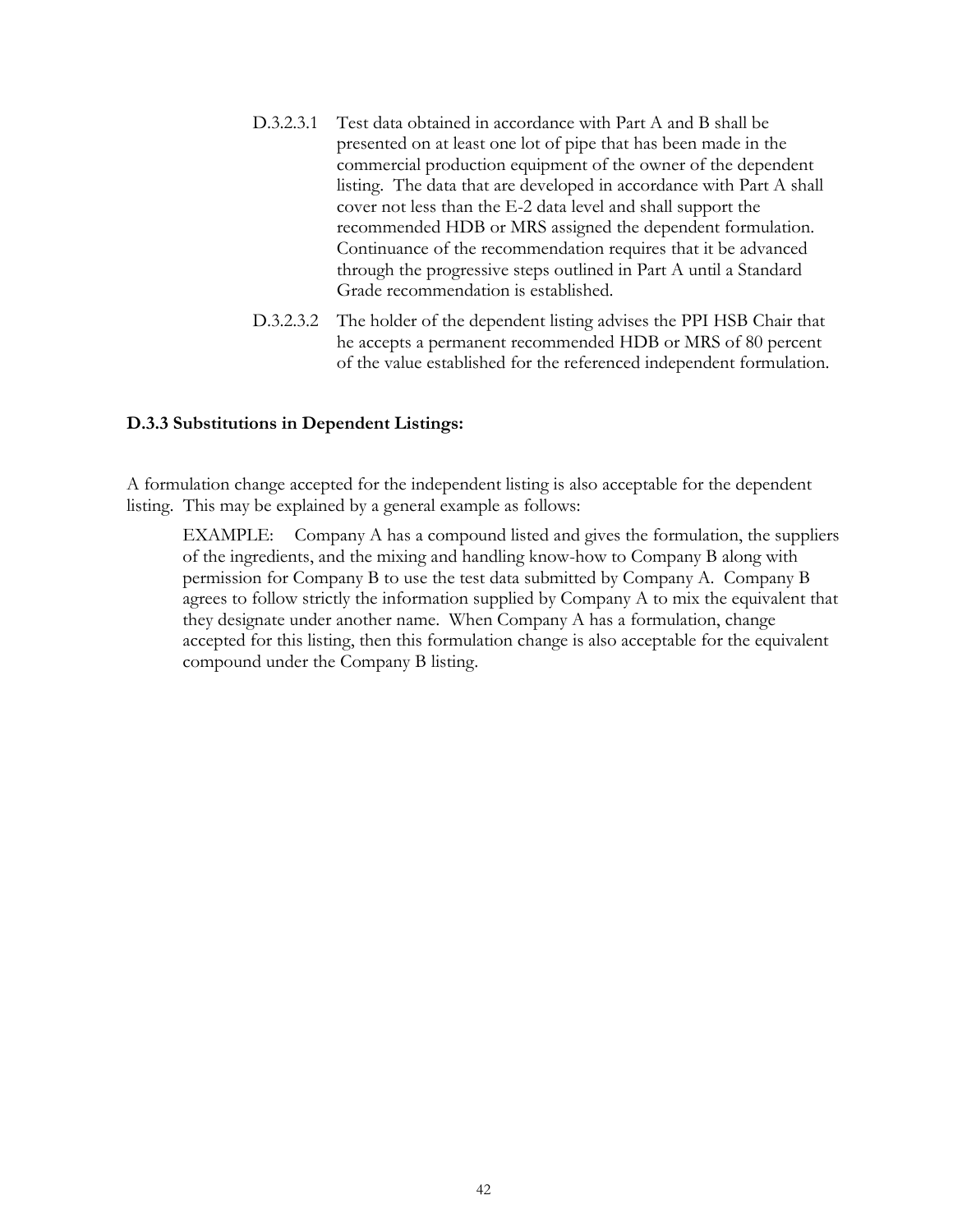## **D.4 CHANGES BETWEEN TWO PERCENTAGES OF A COMPOUNDING INGREDIENT**

The percent of a specific compounding ingredient may be varied without further testing over the range between the percentages given in two listings that differ only in the percent of this ingredient so long as both listings are maintained. In the case of stabilizers, both referenced listings shall be at the Standard Grade level. If it is desired that a compound with an intermediate percentage be listed, it will be at the grade level of the lower of the two listings.

#### **D.5 MEASUREMENT VARIABILITY**

Because of the differing precisions of measuring devices and the normal variations inherent even in good handling techniques and processing equipment, the small variations in the amount of an ingredient in a compound are not considered to be changes in the formulation provided (a) the norm is set at the percentage given in the formulation and (b) variations over a reasonable number of batches are small and about equal on the average on the plus and minus side of the norm.

## **D.6 REQUIREMENTS FOR MOLDING MATERIALS**

- D.6.1 Materials intended for molding only must be evaluated in accordance with this part. Materials intended for both extrusion and molding may be evaluated in accordance with this Part or Part A.
- D.6.2 The test specimens shall be injection-molded tubes with knit lines that result from either a side gate or an end gate. The tube wall of each specimen should be as uniform in thickness as is technically possible.
- NOTE 1: For some materials this molding process can have an effect on the long-term hydrostatic strength. The molding conditions used to mold these pipe specimens should be consistent with molding conditions used for that material in actual end use applications.
- D.6.3 These specimens shall be tested in the same manner as extruded pipe specimens. The exposed length of the specimen between end enclosures shall be at least five times the specimen outside diameter.
- D.6.4 The policies and procedures shall be the same as those used for developing recommended hydrostatic design stresses for thermoplastic pipe materials except that the report shall include complete information about the specimen configuration.
- D.6.5 The resultant HDB recommendations for molding materials shall identify whether the data were obtained on extruded or molded specimens and, if molded, the gating design.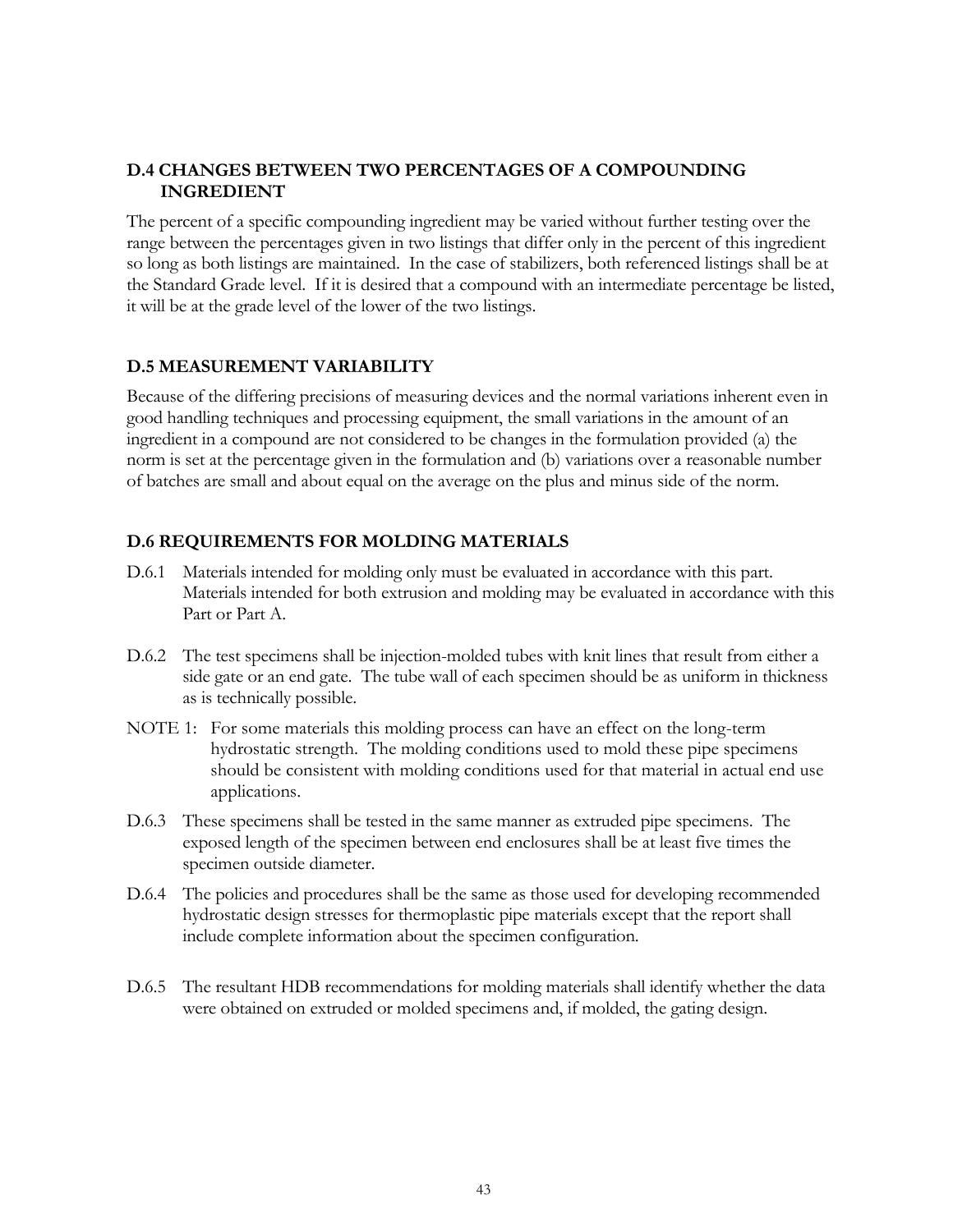#### **D.7 ESTABLISHING THE HYDROSTATIC DESIGN STRESS FOR A MATERIAL**

- D.7.1 The hydrostatic design stress (HDS) at 73°F (23°C) is derived by multiplying the HDB of the material by a design factor (DF). The Hydrostatic Stress Board will recommend a design factor for each material which has a HDB listed in TR-4.
- D.7.2 The recommended design factor shall not exceed 0.50, unless material-specific policies and requirements are developed and are included in the appropriate Part(s) of TR-3. The HDS calculated using this design factor will be used in establishing the thermoplastic pipe material designation code.
- D.7.3 Policies and requirements specific to polyethylene are listed under Part F.7 of TR-3.
- D.7.4 Policies and requirements specific to other materials will be added to TR-3 as they are considered and developed by the HSB.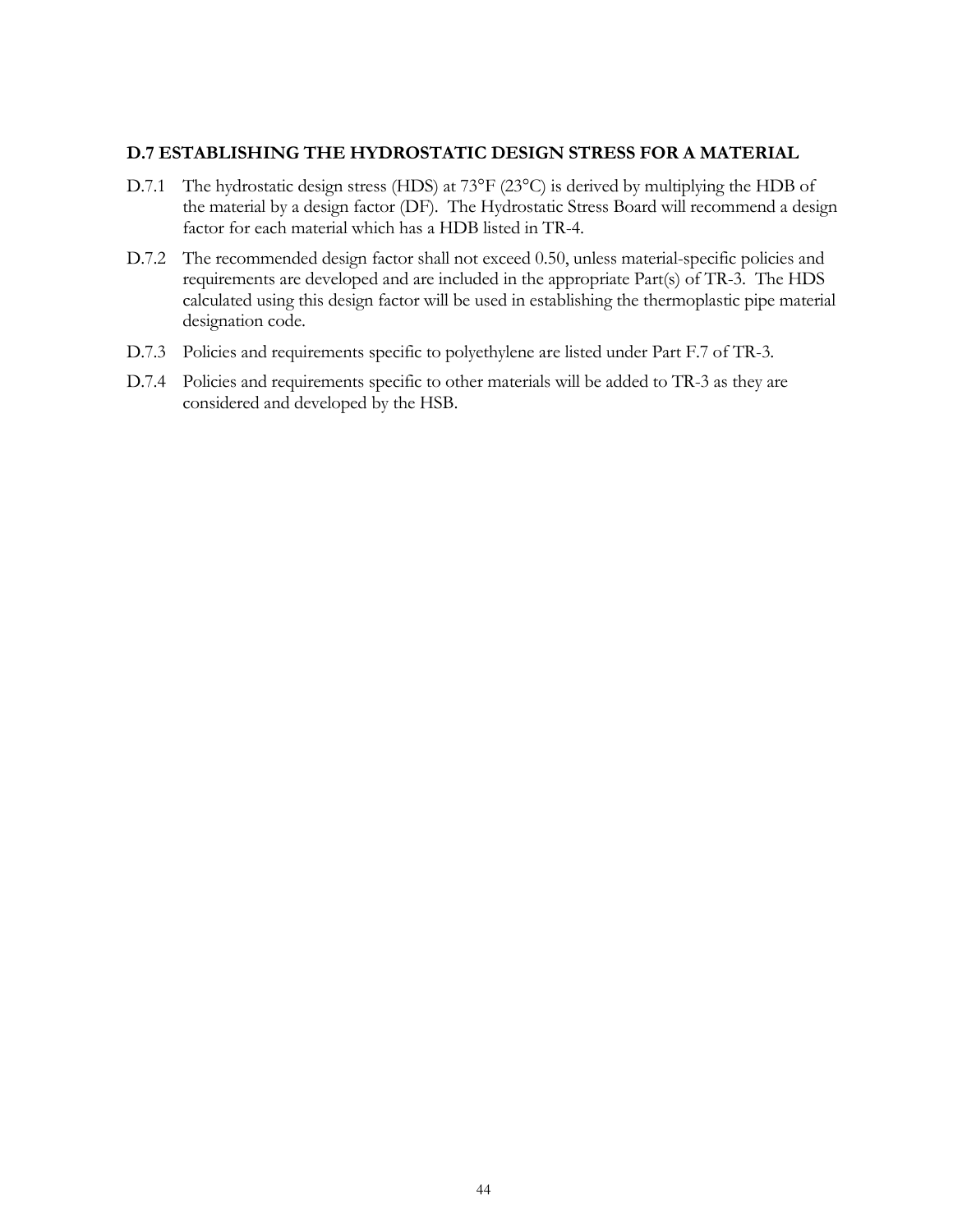# **PART E. PVC SPECIFIC POLICIES, PRACTICES AND PROCEDURES**

## **E.1 STANDARD INDUSTRY PRACTICE OF HIGH INTENSITY MIXING OF PVC PIPE COMPOUNDS**

#### **E.1.1. Equipment**

High Intensity Mixers: Characterized by a closed bowl or vessel containing motor driven plows or blades. The blades typically run between 500 and 800 rpm, with a tip speed of 30 to 40 meters per second. These blades are designed to homogenize the resin and other ingredients through intensive mixing and frictional heat that they develop.

Low Intensity Coolers: Characterized by a closed bowl or vessel containing motor driven plows or blades. The blades typically run between 50 and 100 rpm with a tip speed around 6 meters per second. These blades are designed to assist in the cooling of the compound though aeration and the action of throwing the compound against the walls of the cooler. Coolers can be water-jacketed and/or air injected.

#### **E.1.2 Single Batching**

Resin is dumped into the mixer with the blades turning. The other ingredients are added to the resin at the same ratio as specified by the formulation. The material is mixed until an approximate temperature between 190°F and 245°F is reached. The blended compound is dumped into the cooler and cooled. The material is transferred to storage.

#### **E.1.3 Double Batching**

Resin is dumped into the mixer with the blades turning. The other ingredients are added to the resin at a higher ratio than specified by the formulation. This ratio does not exceed 2:1. The material is mixed until an approximate temperature between 190<sup>o</sup>F and 245<sup>o</sup>F is reached. The blended concentrate is dumped into the cooler and resin is added to make a blended compound with proportioned ingredients at the ratios specified by the formulation. The blended compound is cooled and then transferred to storage.

NOTE: Words like "typical" and "approximately" were chosen intentionally, as this procedure does not pretend to be perfectly precise, but only describes common industry practice.

> It should also be noted that the description is as concise as possible and limited to variables that are likely to have the potential to impact HDB results. For example, a cooler dump temperature range was intentionally omitted because this temperature is more of a material-conveying question than a HDB question.

It is recognized that the method of mixing affects dispersion of ingredients in compounds and potentially the quality of pipe. Therefore, when qualifying new chemically equivalent ingredients to the current PPI Range Formula the method of mixing is to be described.

It is recognized that the method of mixing affects dispersion of ingredients in compounds and potentially the quality of pipe. Therefore, when qualifying new ingredients that are not chemically equivalent to currently listed ingredients or extending a range in the PPI Range formulation the first data set submitted for qualification must be derived from pipe made from compound that was doubled batched at a 2:1 ratio per the Standard Industry Practice of High Intensity Mixing of PVC pipe Compounds*.*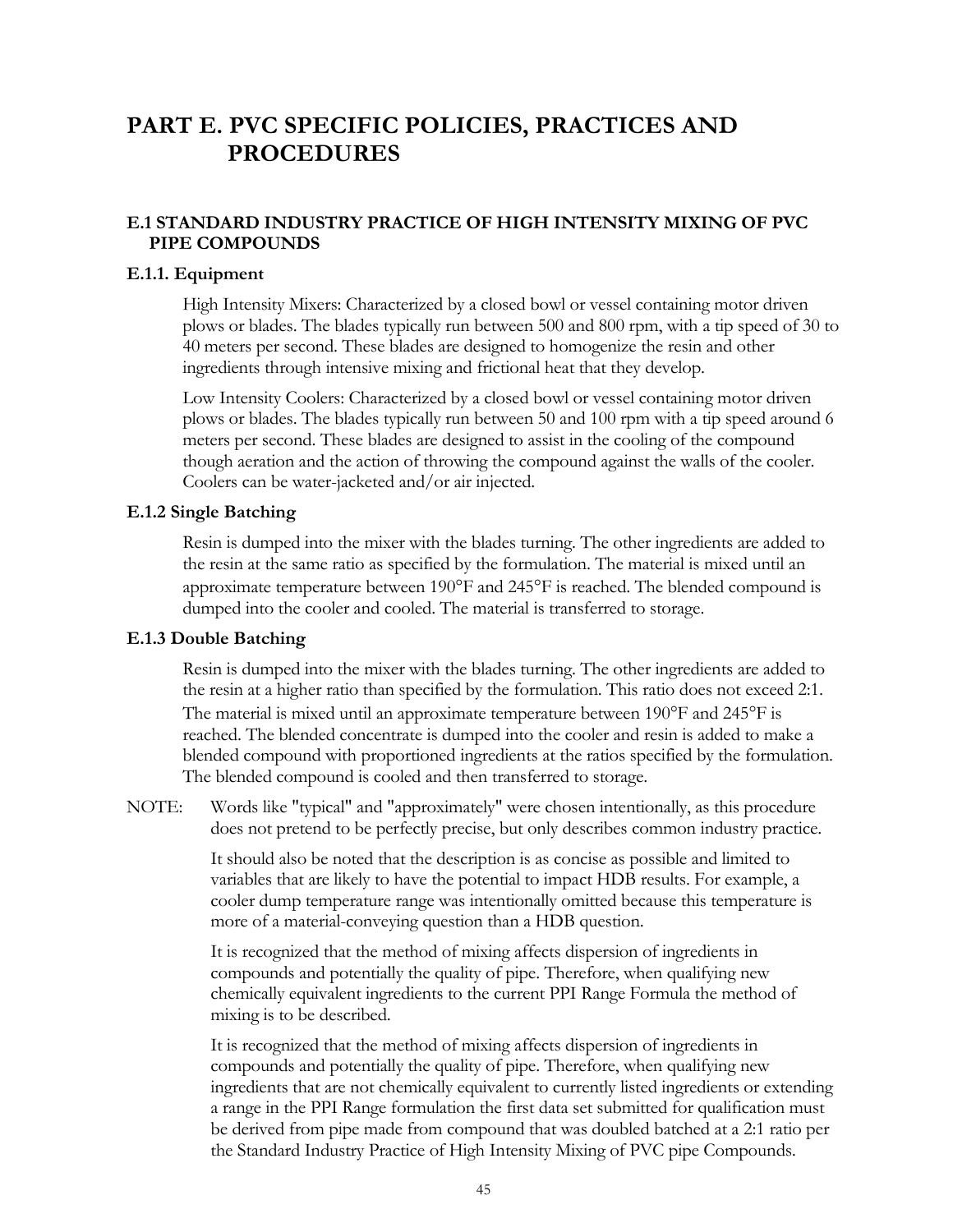## **E.2 POLICY ON SUBSTITUTION OF AN APPARENTLY IDENTICAL INGREDIENT IN A PVC COMPOSITION**

E.2.1 A manufacturer having a PVC compound with a PPI Independent Standard Grade recommended HDB at 73 °F (23 °C) may substitute ingredients complying with properties and use levels of PPI TR-2 Parts  $A.2 - A.6$  without the need to submit any additional hydrostatic data providing the substituent is within the range limitations of TR-2.

PVC Resin made in new plant:

- E.2.1.1 For equivalent PVC resin listed in TR-2 that is made in a new plant, grant a provisional listing based on manufacturer's data supporting equality of resin.
- E.2.1.2 E-2 data required for standard grade listing.
- E.2.2 A manufacturer who has a PVC pipe compound with a PPI Standard Grade recommended HDB for 73ºF (23ºC) may substitute an apparently identical ingredient from a different supplier with no change in amount for an ingredient that is present in no more than 5 parts per hundred parts (by weight) of resin provided the least squares regression line for the substituted compound obtained with E2 test data produces: (1) a 100,000-hour hydrostatic strength that is not less than required to give the same hydrostatic design basis as that recommended for the base compound and, (2) a 50-year strength value that is not less than 85 percent of the 50-year strength value of the base compound (to assure that the slope for the substituted compound is approximately the same as that for the base compound). In this case the substituted formulation will be considered to be identical to the original formulation in regard to the hydrostatic design stress. The manufacturer shall make available to the PPI HSB Chair, on a confidential basis, the results of the evaluation studies undertaken to show apparent material identity.
- E.2.3 The HSB shall be consulted for minimum data requirements for other formulation modifications and stress recommendations at temperatures other than 73ºF (23ºC).
- NOTE 1: Consult Part E.3 for an alternate method for analyzing stress-rupture data for PVC.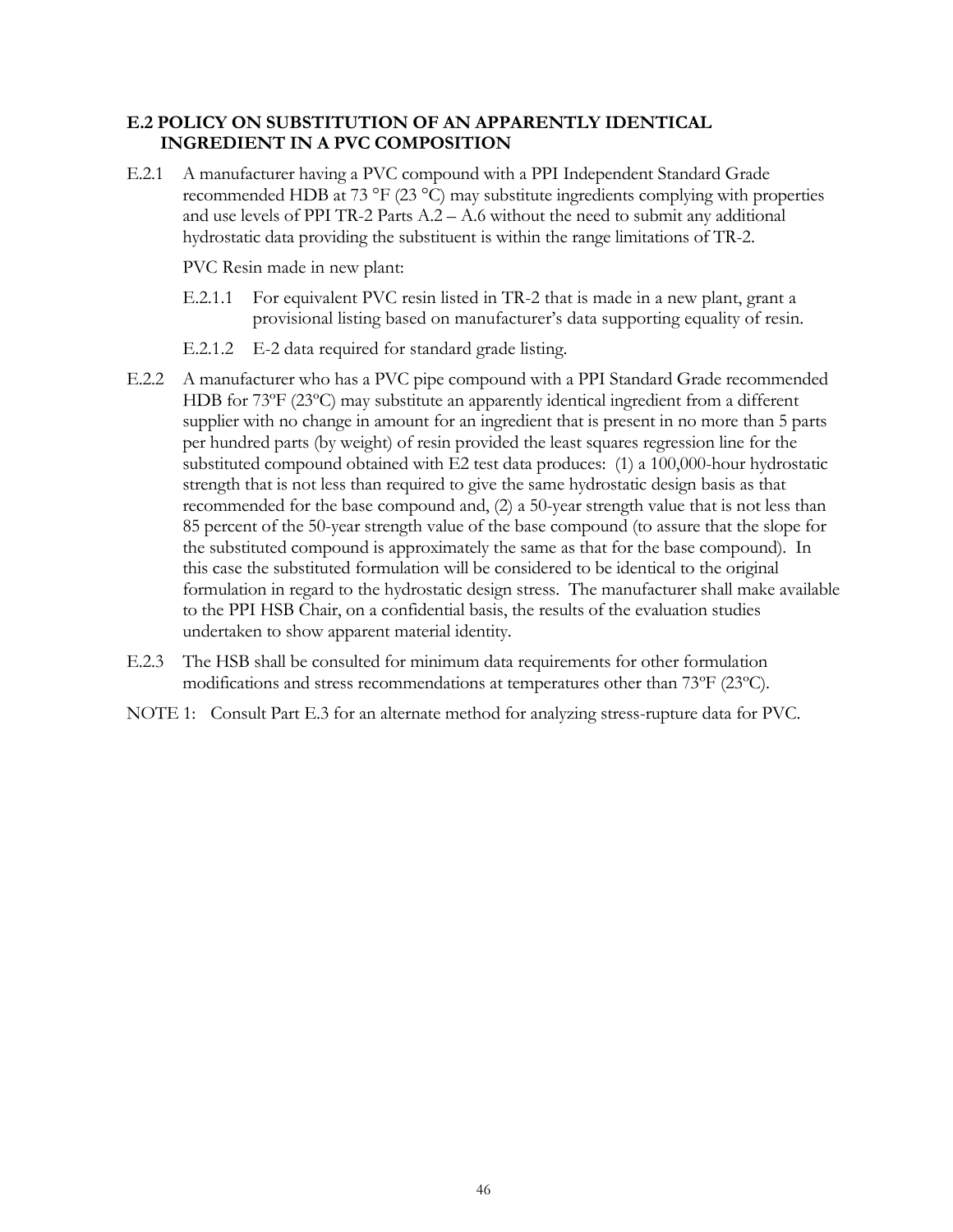## **E.3 FULFILLING CERTAIN PPI TR-3 REQUIREMENTS BY UTILIZING AN ALTERNATE METHOD OF ANALYZING STRESS - RUPTURE DATA FOR PVC**

The use of this method is optional and its inclusion here does not in any way preclude the use of the procedures that are published elsewhere in TR-3.

- E.3.1 Applicability:
	- E.3.1.1 This procedure may be applied in the evaluation of stress-rupture data developed for PVC compounds.
	- E.3.1.2 This procedure may be used in evaluating the stress-rupture data for:

E.3.1.2.1 Second and third lots of pipe required in Part A to obtain a Standard Grade rating.

E.3.1.2.2 Lots of pipe used to demonstrate the effects of substitution of "apparently identical ingredients" as described in Part E.2.

E.3.1.2.3 Lots of pipe used to show the effects of changes in the level of compounding ingredients (excluding stabilizers) up to  $\pm$  50 percent from the levels contained in a compound with an established recommended hydrostatic design stress.

E.3.1.2.4 One lot of pipe is used to qualify a substitute resin, as described in Part E.4

E.3.2 Alternate Method:

As soon as five or more stress-rupture data points are developed, compute the long-term hydrostatic strength (LTHS), the 95 percent upper (UCL) and lower (LCL) confidence levels, and the lower confidence level ratio (RLCL = LCL/LTHS) (Note 1). Check these results against the following requirements:

- E.3.2.1. If the RLCL is 0.85 or greater, evaluate data in accordance with 2.2, 2.3, or 2.4 below. If RLCL is less than 0.85, incorporate additional data points as they become available and re-compute until RLCL  $\geq 0.85$ .
- E.3.2.2. If the 100,000-hour LCL stress value is greater than 4,000 psi, this lot will always exceed the present 3,830-psi long-term hydrostatic strength requirements (NOTE 2). This test work can be stopped and the data can be submitted to fulfill the requirements listed in Part E.2 above.
- E.3.2.3. If the 100,000-hour UCL stress value is less than 3,830 psi, this lot will not attain the required long-term hydrostatic strength (Note 2). The tests should be stopped.
- E.3.2.4. If the 100,000 hours UCL stress value is more than 3,830 psi, and the 100,000 hour LCL stress value is less than 3,830 psi, the test should be continued to obtain more data points (Note 2). As additional data points are developed, recompute and re-examine data to see whether it meets the requirements. Continue testing until the lot qualifies or fails either under this method or another part of PPI TR-3.
- NOTE 1. Calculate the lower confidence level (LCL), and the lower confidence level ratio (RLCL) in accordance with ASTM D 2837 (see Section 5.2.3.3 of the 1990 edition). Consult any standard treatment on analysis of regression equations for the calculation of the upper confidence level (UCL).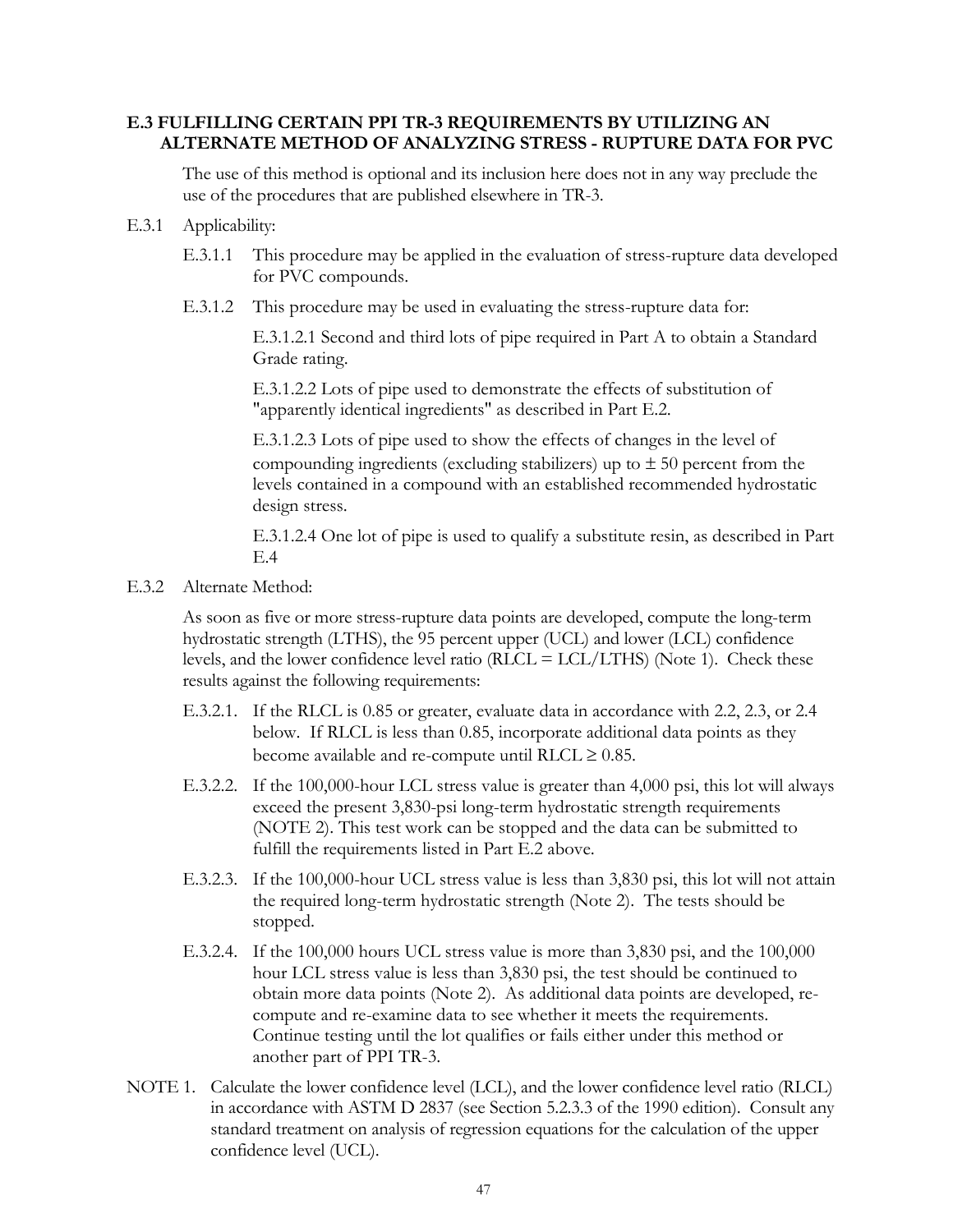- NOTE 2. The 3,830-psi value is the minimum long-term hydrostatic strength that qualifies for a 4,000 psi HDB category. Minimum required long-term hydrostatic strengths for other HDB categories are given in ASTM D 2837.
- NOTE 3. As an approximation, the UCL may be estimated from the LCL by the following equation:

 $Log UCL = log LTHS + (log LTHS - log LCL)$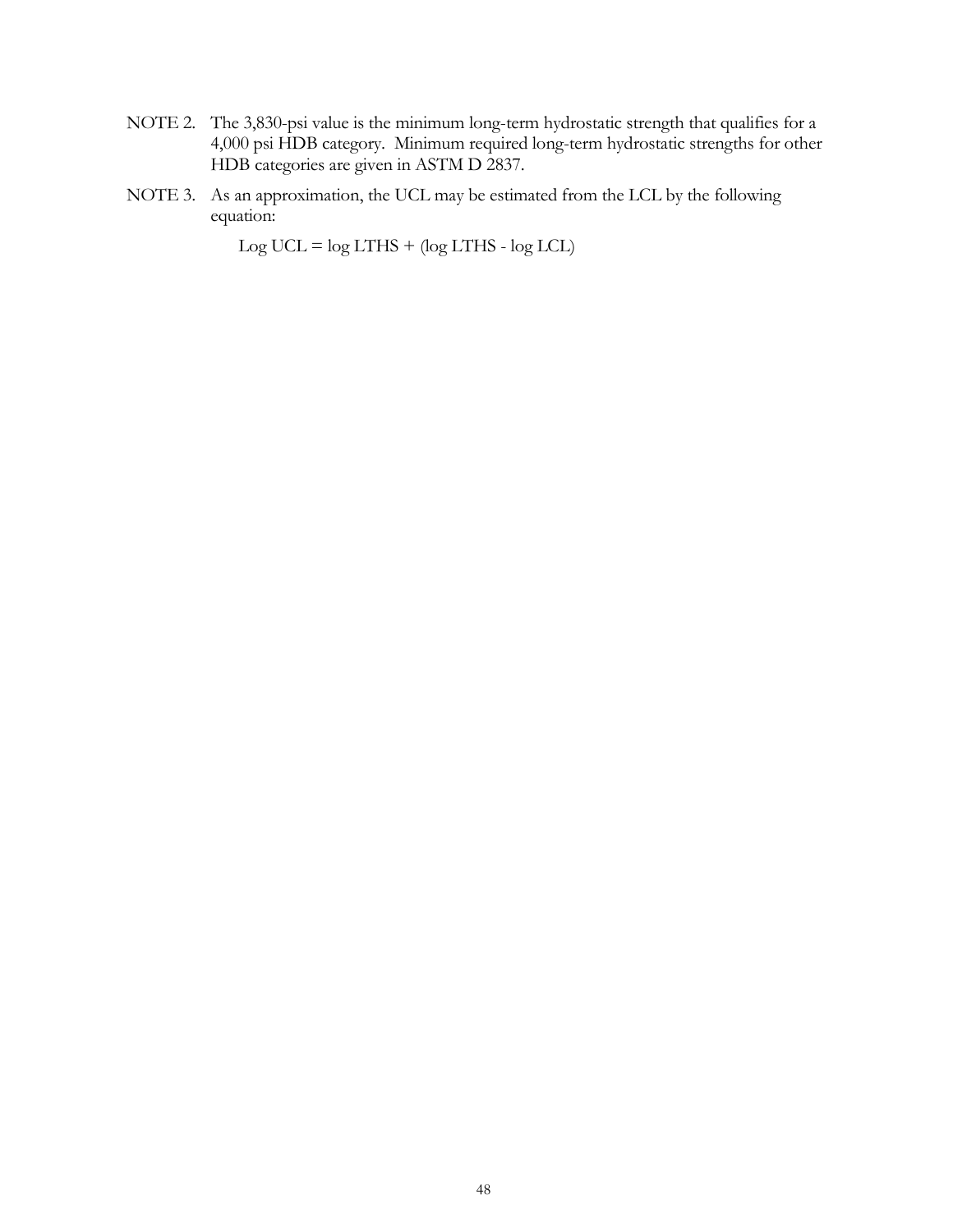## **E.4 SUBSTITUTION OF RESIN IN POLY (VINYL CHLORIDE) PVC PLASTIC PIPE FORMULATIONS**

Consent of the PPI HSB Chair is required to substitute an alternate resin (resin B) in a PVC pipe formulation for the original resin (resin A). Such consent shall be awarded when the following conditions are satisfied:

- E.4.1 The listing for the subject formulation is for the Standard Grade (per 1.2 of Part A) at 73ºF  $(23^{\circ}C)$ .
- E.4.2 The PPI HSB Chair shall be advised in writing (see Note 1) by the owner of the "independent" listing (per D.3) that the proposed resin substitution has been determined to be an acceptable formulation variation on the basis of established requirements that the owner has set for that formulation and upon demonstrated compliance to the following:
	- E.4.2.1 Resin B is an originally specified resin in at least one PVC compound formulation that carries a Standard Grade HDB recommendation at 73ºF (23ºC) of the same value as that of the subject compound (see Note 2.)
	- E.4.2.2 Resin B satisfies all of the property requirements established by its manufacturer for the use of the resin in pressure rated PVC pipe compounds;
	- E.4.2.3 The cell classification, when determined in accordance with ASTM D 1784, "Standard Specification for Rigid Poly(Vinyl Chloride) (PVC) Compounds and Chlorinated Poly(Vinyl Chloride) (CPVC) Compounds", or D 3915, "Standard Specification for Poly(Vinyl Chloride) (PVC) and Related Plastic Pipe and Fitting Compounds for Pressure Applications", of the compound made from the subject formulation, is the same with resin B as when using resin A; and,
	- E.4.2.4 Both resin A and resin B satisfy the following property requirements:

| <b>PROPERTY</b>                | <b>TEST METHOD</b>   | <b>REQUIREMENT</b> |
|--------------------------------|----------------------|--------------------|
| Type of Material               |                      | PVC Homopolymer    |
| <b>Inherent Viscosity</b>      | ASTM D1243           | $0.88 - 0.96$      |
| Heat Loss (water); % by weight | 1 Hr @ 221°F (105°C) | $0.5 \text{ max}$  |
| Apparent Bulk Density, gm/cc   | <b>ASTM D1895</b>    | $0.46 - 0.62$      |
| Compacted Bulk Density, gm/cc  |                      | $0.54 - 0.72$      |
| <b>RVCM</b>                    |                      | $10$ ppm max       |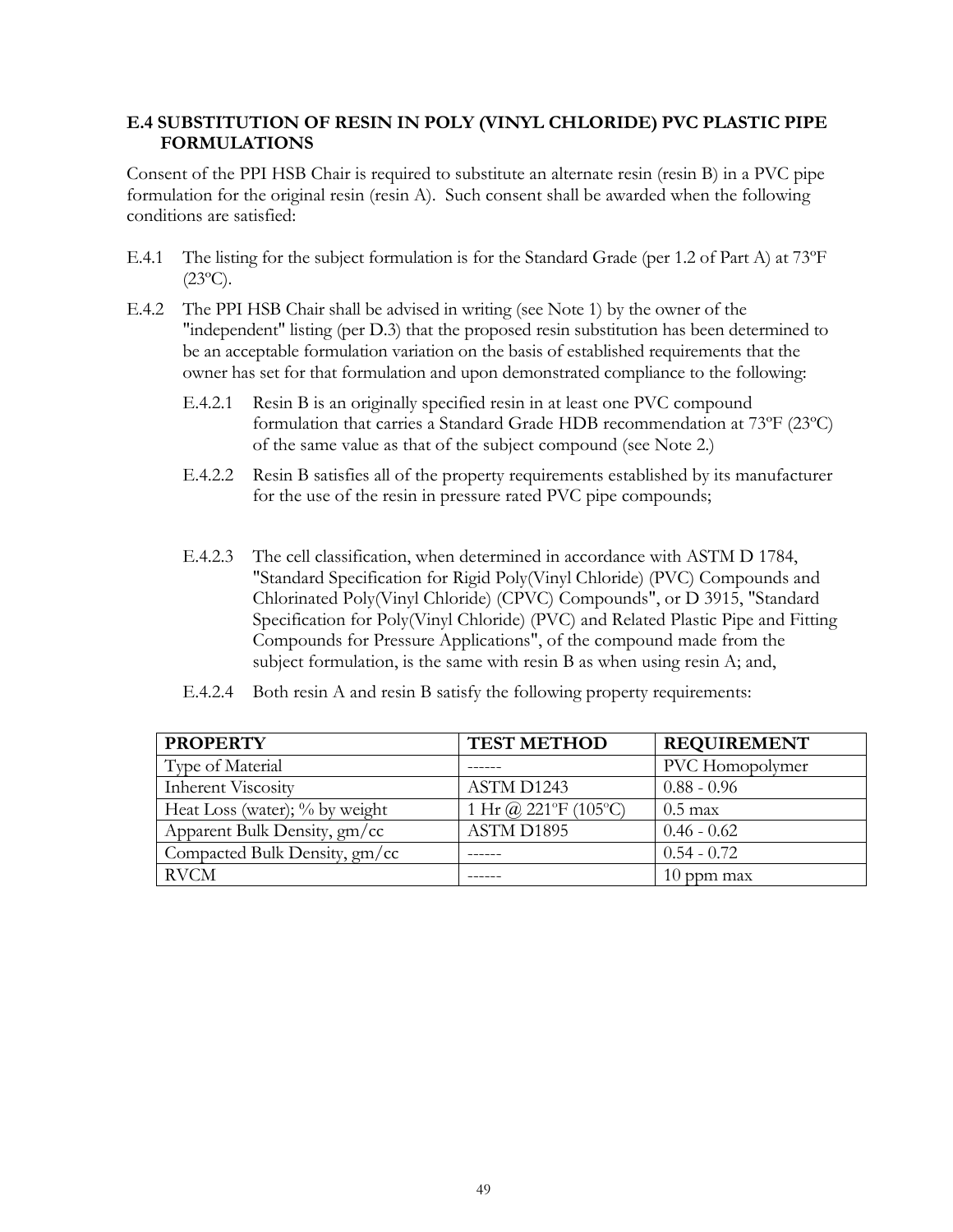- E.4.3 Results of hydrostatic rupture tests at 73ºF (23ºC) shall be submitted to the PPI HSB Chair which demonstrate, when evaluated in accordance with ASTM D 2837 but with the exceptions herein given, that the long-term hydrostatic strength, the lower confidence limit, and the 50-year intercept of pipe made on commercial equipment from the formulation using the substitute resin (resin B) continue to satisfy the D 2837 requirements established on pipe made from the original formulation. The exceptions to D 2837 are that circumferential expansion tests need not be made and minimum data point and test requirements are relaxed to the following:
	- E.4.3.1 The stress-rupture dataset to qualify for a standard-grade listing shall be in accordance with the E-2 requirements shown in Part A.1.2.1, where the data-set represents one commercially-produced extrusion lot. (see Note 3)

This policy is intended only to cover the alternative use in PVC formulations of PVC resins that are judged by the criteria herein presented as sufficiently similar in nature to produce pressure pipes that are essentially the same in performance. The requirements given are not to be considered as specifications or standards that describe the requirements for all the PVC resins suitable for PVC pressure pipes. Proposed substitution of PVC resins not meeting the requirements of this policy may be evaluated in accordance with other policies and procedures in TR-3.

- NOTE 1. The Appendix includes a suggested letterform that may be used to transmit to the PPI HSB Chair the information required in Part E.4.
- NOTE 2. PPI TR-2, Table 1 PVC Resins demonstrate compliance with this section.
- NOTE 3. The Alternate Method described in Part E.2 may be used based on a presentation to the PPI HSB Chair.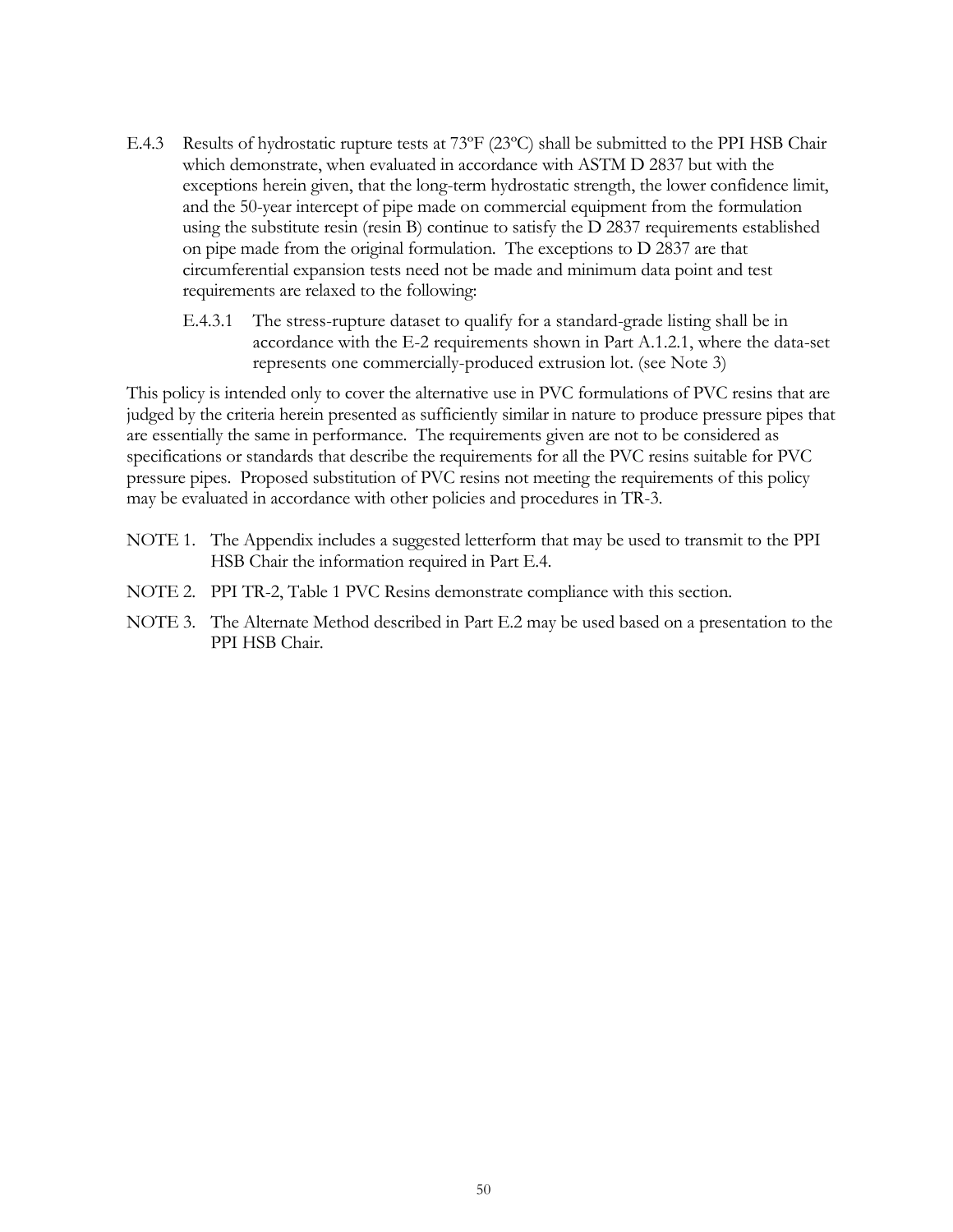## **E.5 ALLOWABLE FORMULATION VARIABILITY FOR PVC PIPE AND FITTINGS COMPOUNDS**

The content of one or more ingredients of PVC pipe and fittings compositions may be varied without changes in the recommended HDB for 73°F (23°C) provided the formulation variations and the procedures for establishing the recommendation comply to provisions given herein:

## **E.5.1 Allowable formulation variation for a fixed composition formulation:**

- E.5.1.1 The formulation shall have a Standard Grade recommended design stress at 73ºF (23ºC) per section 1.2 of Part A.
- E.5.1.2 The originally specified content of any number of the following components may be adjusted within the given limits provided each adjusted component meets the indicated property requirements and the resultant formulation can be processed into pipe of acceptable quality:

|                   | <b>MAXIMUM COMPONENT</b><br><b>VARIATION FROM</b>                                                    |  |
|-------------------|------------------------------------------------------------------------------------------------------|--|
| <b>COMPONENT</b>  | <b>ORIGINAL SPECIFIED</b><br><b>CONTENT*</b>                                                         |  |
| Titanium dioxide  | $\pm 20\%$                                                                                           |  |
| Calcium stearate  | $\pm 10\%$                                                                                           |  |
| Calcium Carbonate | $\pm$ 20%, but not to exceed 5.0 phr, or the original specified<br>amount if greater than 5.0 phr.   |  |
| Paraffin Wax      | $\pm 10\%$                                                                                           |  |
| Polyethylene Wax  | $\pm$ 20%, but not to exceed 0.30 phr, or the original specified<br>amount if greater than 0.30 phr. |  |
| Colorant          | $\pm 20\%$                                                                                           |  |
| Process Aid       | $\pm 20\%$                                                                                           |  |
| Stabilizer        | $\pm$ 20%, but the resultant change not to exceed<br>$\pm$ 0.2 phr                                   |  |

\*Original specified content is that which was contained in the formulations upon which the LTHS was established.

## **E.5.2 To establish a range with greater component variability:**

Select the maximum and minimum levels for one or more ingredients, and proceed as follows:

E.5.2.1 Test data shall be provided as required by Part A of PPI TR-3 for both the compound when prepared with all additives (all ingredients except resin) at the specified maximum level (maximum range formula) and when prepared with all additives at their minimum level (minimum range formula). To assist in the processing of the data, the maximum and minimum range formulas shall be treated as separate entities until the requirements given in b, c and d below are fulfilled. As long as both the maximum and minimum formulas carry a recommendation of the HSB for the same design stress, and other requirements herein stipulated are satisfied, any formula of that compound which lies within the maximum/minimum range also enjoys that recommendation. For range formulas, the provisions for formulation variation for "fixed" composition formulas do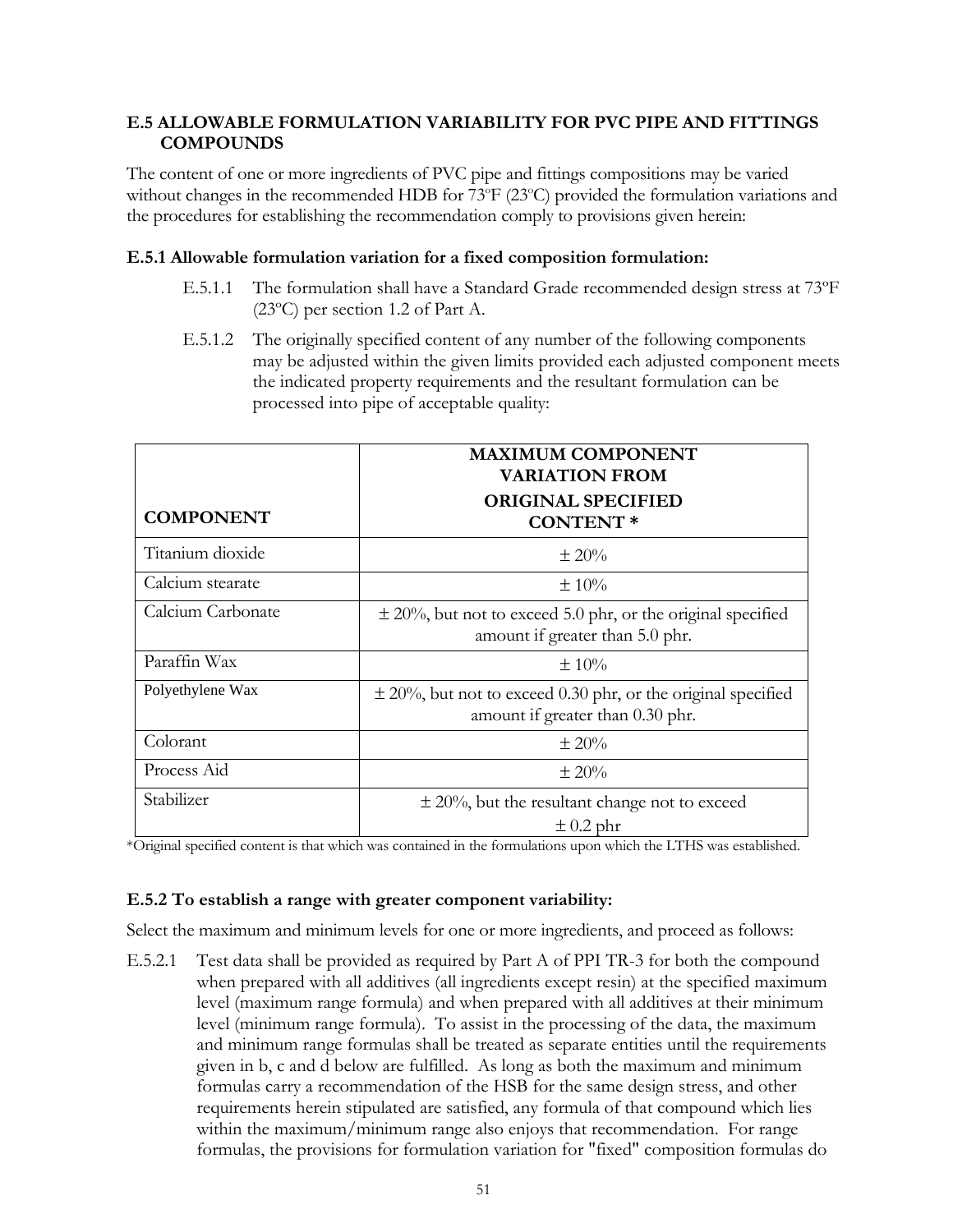not apply; component content beyond that indicated by the maximum/minimum range is not permitted.

- E.5.2.2 Stress-rupture data obtained on pipe made from the maximum range formula shall be provided for at least one lot in accordance with the schedule given in Part A of PPI TR-3 until the full requirements of ASTM D 2837 are satisfied.
- E.5.2.3 Stress-rupture data obtained on pipe made from the minimum range formula shall be provided for at least one lot for the E-2 level of Part A.
- E.5.2.4 To advance the recommendation for the range formula combination to the Standard Grade, in addition to the above, E-2 level data shall be provided for one other lot of pipe extruded on commercial production equipment that is made from any formula lying within the maximum/minimum range. The Standard Grade recommendation for the range formula shall be granted upon each of all the submitted data lots qualifying for the same hydrostatic design basis per ASTM D 2837.

Formulation changes outside these guidelines, including those for recommended HDB at temperatures beyond 73°F (23°C), may be evaluated in accordance with other policies and procedures in TR-3.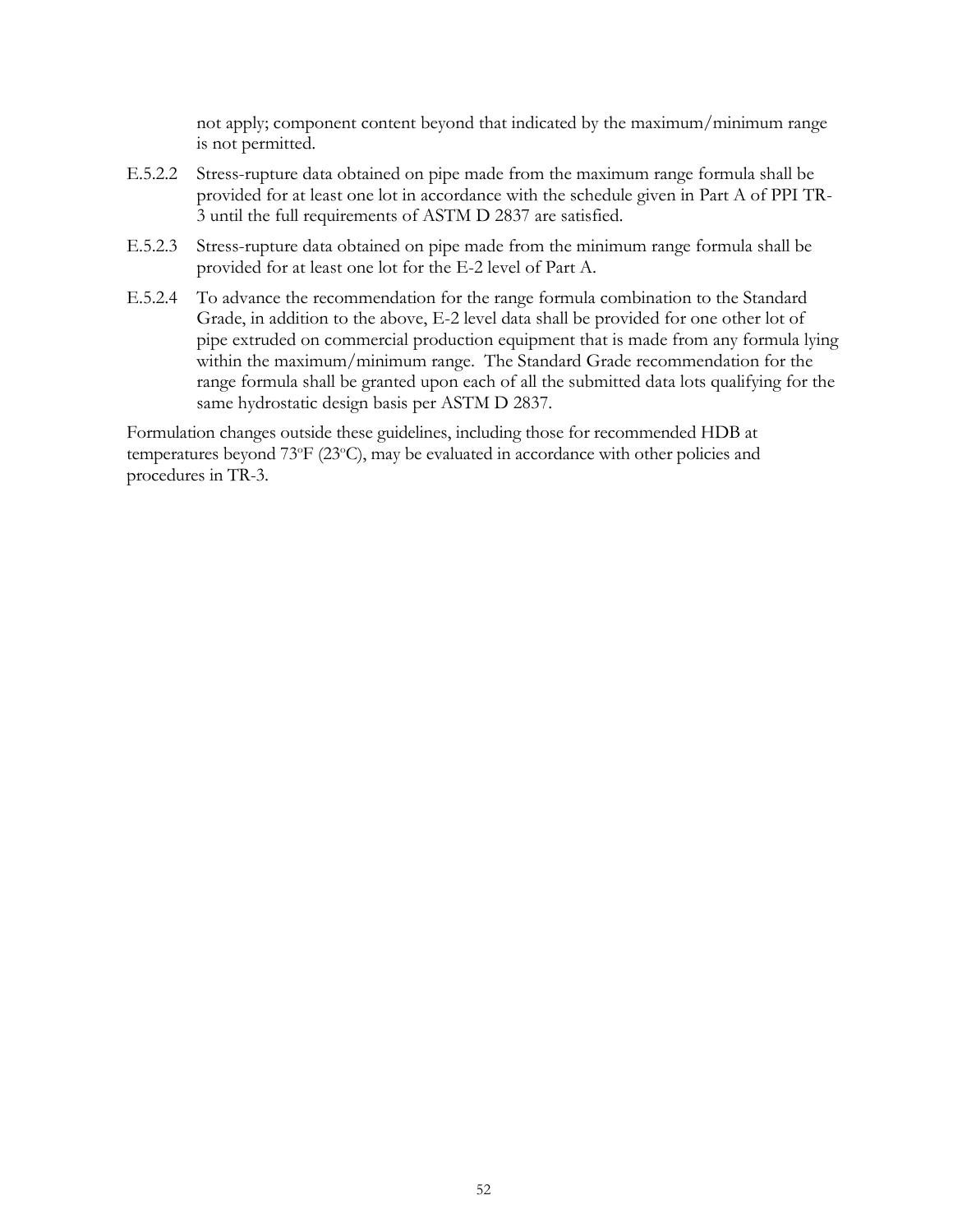#### **E.6 SUBSTITUTION OF THERMAL STABILIZERS IN PVC PIPE COMPOSITIONS**

This policy presents conditions under which stress-rupture data at the E-2 level per Part A are acceptable in demonstrating that the recommended HDB that has been assigned to a PVC pipe composition are not compromised by the use in that composition of a new, or modified, stabilizer (stabilizer B) as a substitute for the original stabilizer (stabilizer A). Under this policy, consent from the PPI HSB Chair is required before the so-modified composition can be accepted under the recommended values assigned the original, or base, composition. Such consent shall be available provided the following conditions are met:

- E.6.1 The composition under consideration is either an independent listing, or is dependent upon an independent listing that carries a Standard Grade recommended value for the temperature in question.
- E.6.2 If the composition is a dependent listing, then the owner of the independent listing shall advise the PPI HSB Chair in writing that the proposed stabilizer substitution is an acceptable formulation variation.
- E.6.3 Both the original stabilizer (stabilizer A) and the substitute stabilizer (stabilizer B) shall be identified along with the use levels of each. (This information shall be kept administratively confidential by the PPI HSB Chair.).
- E.6.4 The substitute stabilizer (stabilizer B) shall be an originally specified stabilizer in at least one PVC compound that carries a Standard Grade hydrostatic design stress recommendation.
- E.6.5 The cell classification, when determined in accordance with ASTM D 1784 or D 3915, shall be the same for the composition when made with stabilizer B as was established when made with stabilizer A.
- E.6.6 The stabilizer level in the compound must be within the range from 0.3 to 1.0 parts per hundred parts of resin and the amount cannot be varied more than allowed by PPI formulation variability policy (See Part E.5). In the case of a range formulation, only the highest usage level of stabilizer must be tested.
- E.6.7 Pipe manufactured under commercial production conditions from a compound made with stabilizer B shall, when subjected to hydrostatic testing per ASTM D 1598, yield stress rupture data that when evaluated in accordance with ASTM D 2837, with the exceptions given herein, produces calculated values of the long-term hydrostatic strength, the lower confidence limit and the 50-year intercept that satisfy the ASTM D 2837 requirements for the hydrostatic design basis assigned the compound when formulated with stabilizer A. The exceptions to ASTM D 2837 are that circumferential expansion tests need not be made and the test data only need satisfy the E-2 level requirements of Part A. These tests are to be carried out for each temperature for which recommended HDB equivalence is being established.

Proposed substitutions outside these guidelines may be evaluated in accordance with other policies and procedures in TR-3.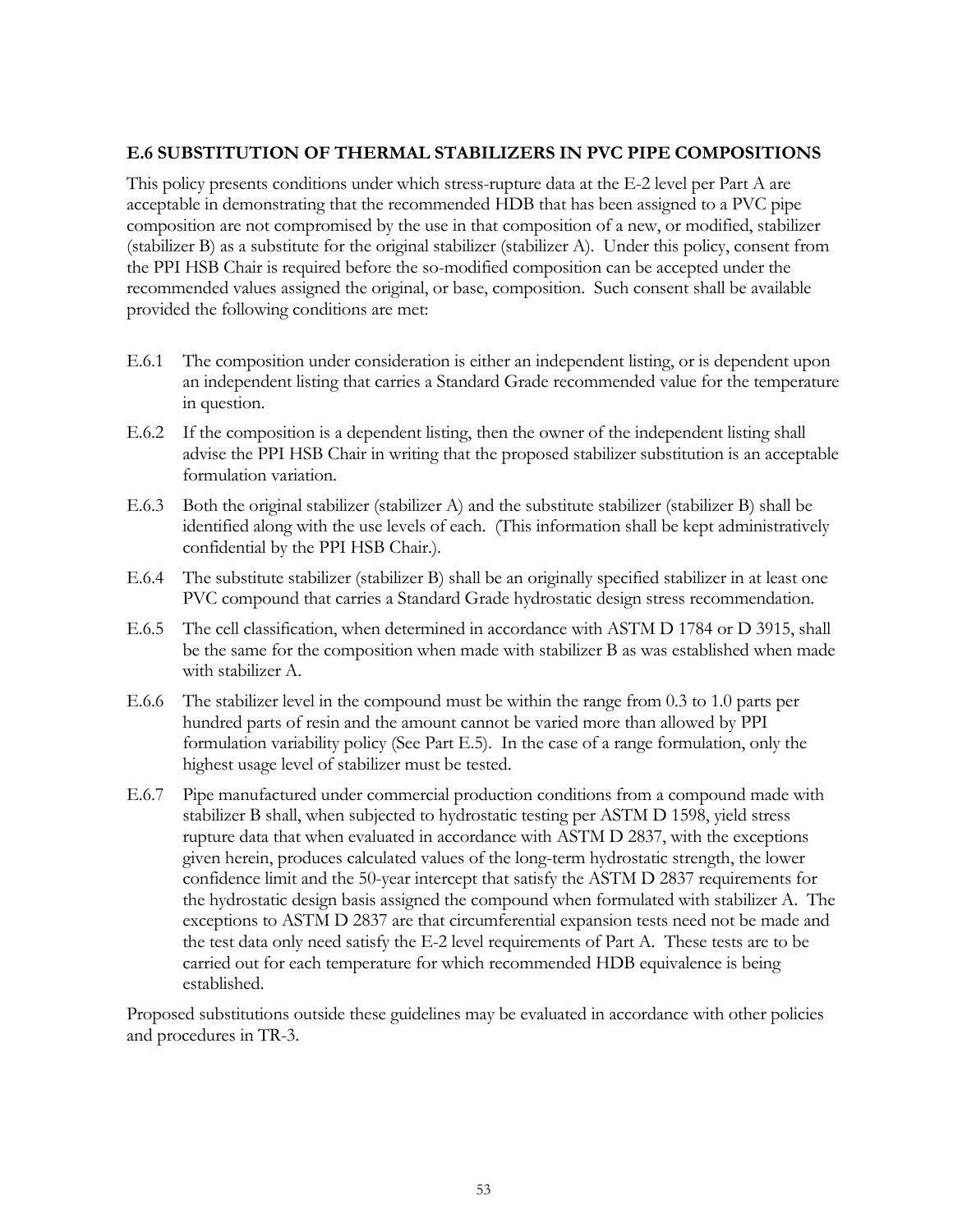# **PART F. POLYETHYLENE SPECIFIC POLICES, PRACTICES AND PROCEDURES**

## **F.1 SUBSTITUTION OF THERMAL STABILIZERS IN PE PLASTICS PIPE COMPOUNDS**

#### **F.1.1 PE Compounds with a Recommended HDB up to 140°F**

Thermal stabilizers designed for use in polyethylene (PE) compounds may be used interchangeably in a PE plastic pipe formulation that has a recommended HDB without having to submit additional long-term strength test data provided:

- F.1.1.1 Thermal stability requirements in ASTM Standard D 3350, "Standard Specification for Polyethylene Plastics Pipe and Fittings Materials", are met;
- F.1.1.2 The total content of the stabilizer package in the formulation is less than 0.5 parts per 100 parts of resin;
- F.1.1.3 The quantity of the substituted stabilizer is within 50 percent of the level of the stabilizer in the original formulation.
- F.1.1.4 The quantity of the substituted thermal stabilizer does not exceed 0.25 parts per 100 parts of resin.

The compound with the stabilizer change does not become a new base compound to which additional changes can be made.

#### **F.1.2 PE Compounds with a Recommended HDB at 180°F**

F.1.2.1 Thermal stabilizers may be substituted provided they are chemically equivalent (same CAS#) to those used in the original formulation.

Proposed substitutions outside these guidelines may be evaluated in accordance with other policies and procedures in PPI TR-3.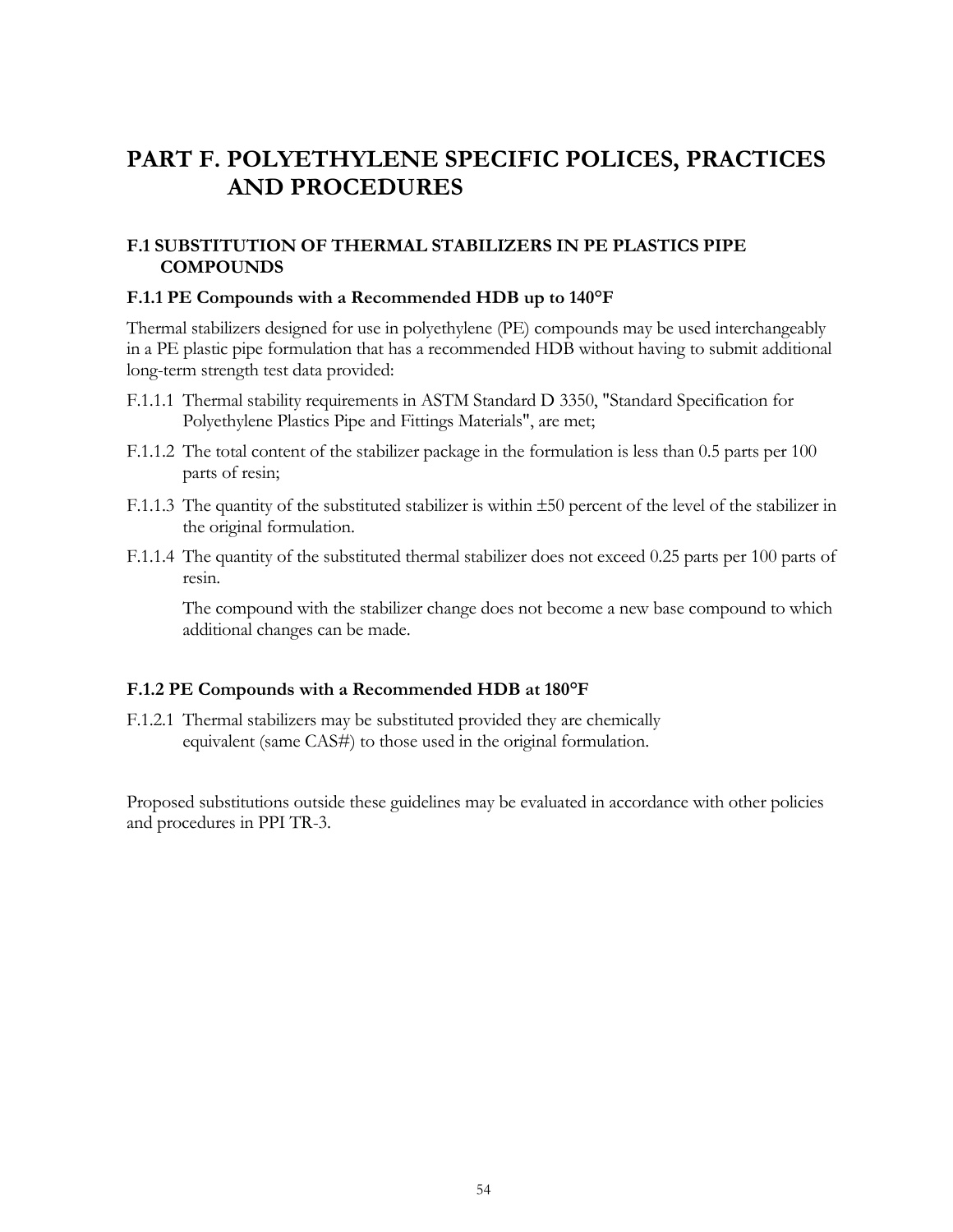## **F.2. VARIATION IN AMOUNT OF STABILIZER IN POLYETHYLENE PIPE COMPOUNDS**

## **F.2.1 PE Compounds with a Recommended HDB up to 140°F**

In the case of a polyethylene (PE) pipe compound with a recommendation at the E-6 Grade or higher, the amount of stabilizer may be changed up to  $\pm 50$  percent from the specified amount for the base composition without the need to submit additional hydrostatic strength data, provided the so altered composition satisfies the thermal stability requirements in ASTM Standard D 3350, "Standard Specification for Polyethylene Plastics Pipe and Fitting Materials".

The compound with the stabilizer change does not become a new base compound to which additional formulation changes can be made.

## **F.2.2 PE Compounds with a Recommended HDB at 180°F**

Changes to the amount of stabilizer in a polyethylene (PE) pipe compound with a recommended HDB at 180°F are considered to be a new compound subject to the full testing requirements of Part A, and Part F.4. However, the HSB will review, on a Special Case basis, a request to consider different testing requirements upon review of the proposed modification.

## **F.3 SUBSTITUTION OF ULTRAVIOLET LIGHT STABILIZERS IN NON-BLACK POLYETHYLENE PLASTICS PIPE COMPOUNDS**

Permitted Ultraviolet Light Stabilizer Changes Without Need for Additional Testing

## **F.3.1 PE Compounds with a Recommended HDB up to 140°F**

Ultraviolet (UV) light stabilizers designed for use in non-black polyethylene (PE) compounds may be used interchangeably in a polyethylene plastic pipe formulation that has a recommended HDB without the submission of additional long-term strength test data provided:

- F.3.1.1 The total content of the UV stabilizer package in the formulation is less than 0.75 parts per 100 parts of resin;
- F.3.1.2 The quantity of the substituted stabilizer does not exceed 0.75 parts per hundred.

The compound with the stabilizer changes does not become a new base compound to which additional changes can be made.

## **F.3.2 PE Compounds with a Recommended HDB at 180°F**

F.3.2.1 Ultraviolet light stabilizers may be substituted provided they are chemically equivalent (same CAS#) to those used in the original formulation.

Proposed substitutions outside these guidelines may be evaluated with other policies and procedures in PPI TR-3. No consideration is given to the effectiveness in UV light protection in that this characteristic of the compound is not considered by PPI nor ASTM pipe standards and is between the purchaser and seller.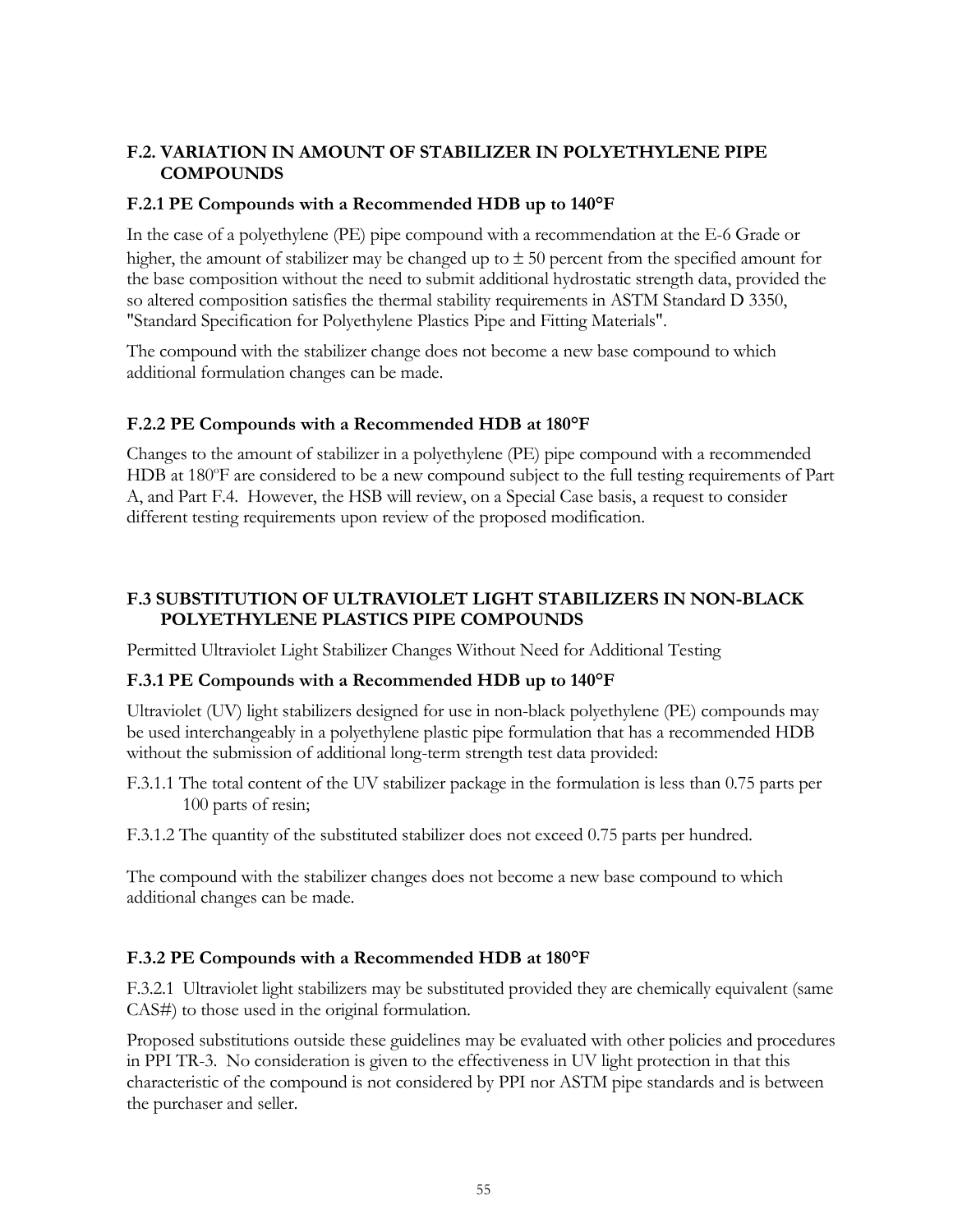## **F.4 DETERMINATION AND VALIDATION OF THE HYDROSTATIC DESIGN BASIS (HDB) FOR POLYETHYLENE PIPING MATERIALS**

Part F.4 offers several methods to validate that the stress regression curve extrapolation will continue in a linear manner to at least 100,000 hours. A recommended HDB at 73<sup>o</sup>F will not be given to a material that does not validate the ductile stress regression extrapolation.

For a 73°F HDB it is most common to use the Part F.4.1, Table F.4.1.1 for validation. For an elevated temperature HDB at  $140^{\circ}$ F, any of the methods may be appropriate – Table F.4.1.2, Part F.4.2, or Part F.4.3 – depending on the material and the chosen test conditions. If brittle failures occur at the temperature for which an HDB is desired before 10,000 hours, then Part F.4.4 shall be used to determine the elevated temperature HDB. **For PE Compounds with a recommended HDB at 180°F, Part F.4.5 shall be used.**

## **F.4.1 Standard Method - Validation of HDB**

Develop data in accordance with Part A for the temperature at which an HDB is desired. **If a brittle failure occurs before 10,000 hours, this standard method is not applicable and Part F.4.4 must be used to establish the elevated temperature LTHS and HDB.**

- F.4.1.1 Analyze the data to determine the linear regression equation. Extrapolate this equation to 100,000 hours to determine the LTHS. If the 97.5% LCL at 100,000 hours is less than 90% of this LTHS, consider the data unsuitable for use by this method. If all conditions are satisfied, use Table 1 of ASTM D 2837 to determine the HDB category at this temperature.
- F.4.1.2 When the HDB category has been determined by section F.4.1.1, use tables F.4.1.1 or F.4.1.2 to define the time and stress requirements needed to validate this HDB.

Test at least six specimens at the stress level determined by the tables. These specimens must have a minimum log average time exceeding the value shown in the table to validate the HDB. For example, to validate an HDB of 1000 psi at 140ºF, this required time is 3800 hours at 193ºF (90ºC)/690 psi or 11,300 hours at 176ºF (80ºC)/775 psi.

If a temperature/stress condition in the table results in a premature ductile failure for a particular PE material, the stress at that temperature may be lowered by 15%. The corresponding required time for this lowered stress is then six times the value in the table. For example, when validating an HDB of 1600 psi at 73°F, if testing at  $80^{\circ}$ C/825 psi results in ductile failures, lower the stress to 700 psi and retest. The required time to validate using this condition is now 1200 hours. If ductile failures still occur, the stress may be lowered to 595 psi and the corresponding time is increased to 7200 hours.

If a temperature/stress condition in the table results in a premature ductile failure for a particular PE material, the stress at that temperature may also be lowered by less than 15%. In this case, consult with the PPI HSB Chair to determine the appropriate required time at the selected stress level.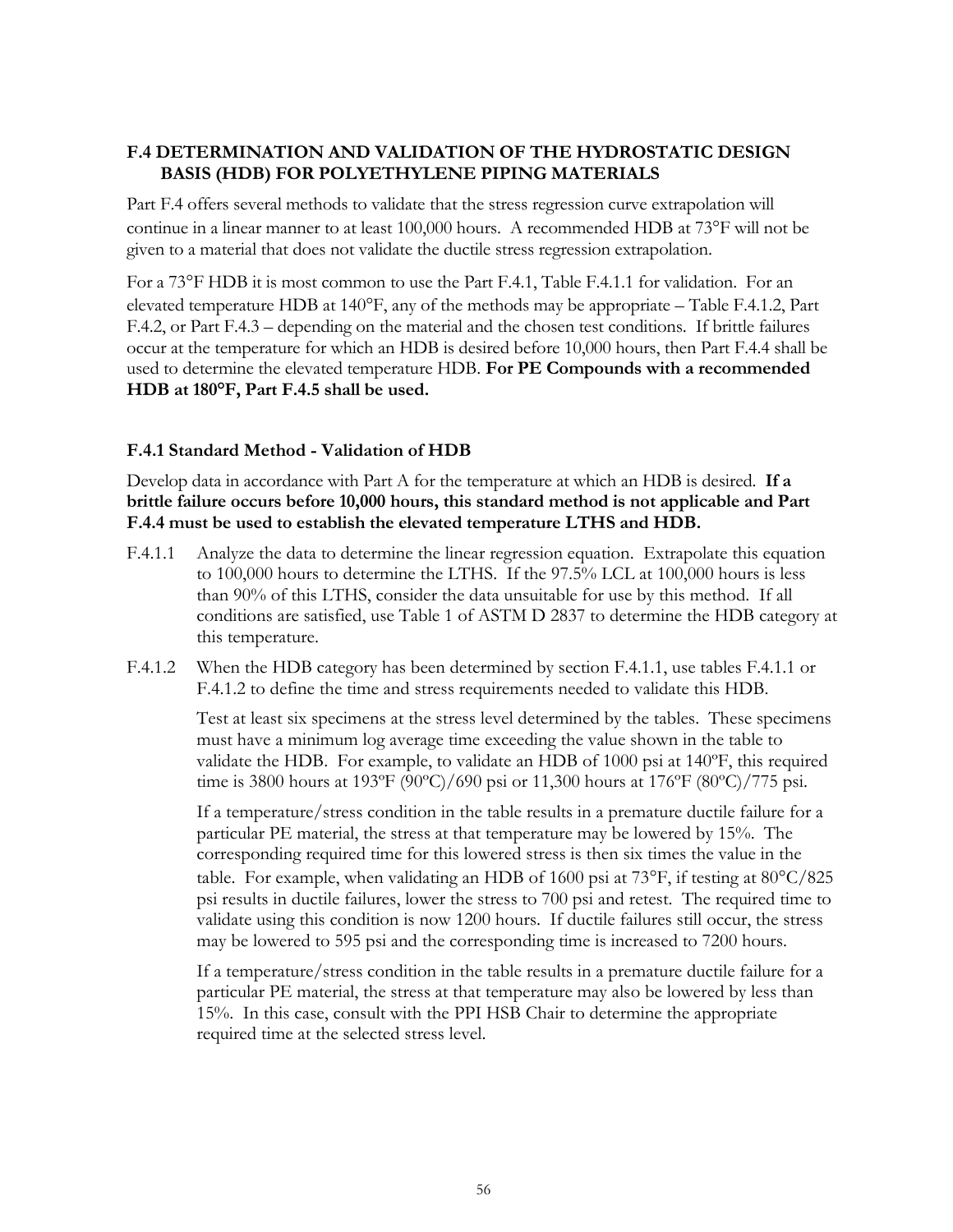#### **Table F.4.1.1**

| HDB to be       | 193°F (90°C) |             | $176^{\circ}$ F (80 $^{\circ}$ C) |             |
|-----------------|--------------|-------------|-----------------------------------|-------------|
| Validated (psi) | Stress (psi) | Time (hrs.) | Stress (psi)                      | Time (hrs.) |
| 1600            | 735          | 70          | 825                               | 200         |
| 1250            | 575          | 70          | 645                               | 200         |
| 1000            | 460          | 70          | 515                               | 200         |
| 800             | 365          | 70          | 415                               | 200         |
| 630             | 290          | 70          | 325                               | 200         |
| 500             | 230          | 70          | 260                               | 200         |

#### Validation of 73°F (23°C) HDB

#### **Table F.4.1.2**

| Validation of 140°F (60°C) HDB |  |  |
|--------------------------------|--|--|
|--------------------------------|--|--|

| HDB to be       | $193^{\circ}F(90^{\circ}C)$ |             | $176^{\circ}$ F (80 $^{\circ}$ C) |             |
|-----------------|-----------------------------|-------------|-----------------------------------|-------------|
| Validated (psi) | Stress (psi)                | Time (hrs.) | Stress (psi)                      | Time (hrs.) |
| 1250            | 860                         | 3800        | 970                               | 11300       |
| 1000            | 690                         | 3800        | 775                               | 11300       |
| 800             | 550                         | 3800        | 620                               | 11300       |
| 630             | 435                         | 3800        | 490                               | 11300       |
| 500             | 345                         | 3800        | 390                               | 11300       |
| 400             | 275                         | 3800        | 310                               | 11300       |

Note: When an elevated temperature HDB is validated by this standard method, all lower temperature HDB's are considered validated for that material.

#### **F.4.2 Rate Process Method (RPM) Validation of the HDB**

Develop data in accordance with Part A for the temperature at which an HDB is desired. If a brittle failure occurs before 10,000 hours, or if the HDB does not validate using this RPM protocol, then the HDB may be determined using Part F.4.4.

- 1. Select an elevated temperature to test the PE pipe specimens. The maximum temperature chosen should not be greater than  $203^{\circ}F$  (95 $^{\circ}C$ ).
- 2. Select a stress at this temperature at which all failures occur in the slit mode (a crack through the pipe wall with no visible evidence of material deformation). Test at least six pipe specimens at this Condition I until failure. Ideally, the selected stress should result in failure times of about 100 to 500 hours.
- 3. At the same temperature, select another stress about 75 to 150 psi lower than for Condition I. Test at least six specimens at this Condition II until failure. Ideally, the selected stress for Condition II should result in failure times of about 1,000 to 5,000 hours.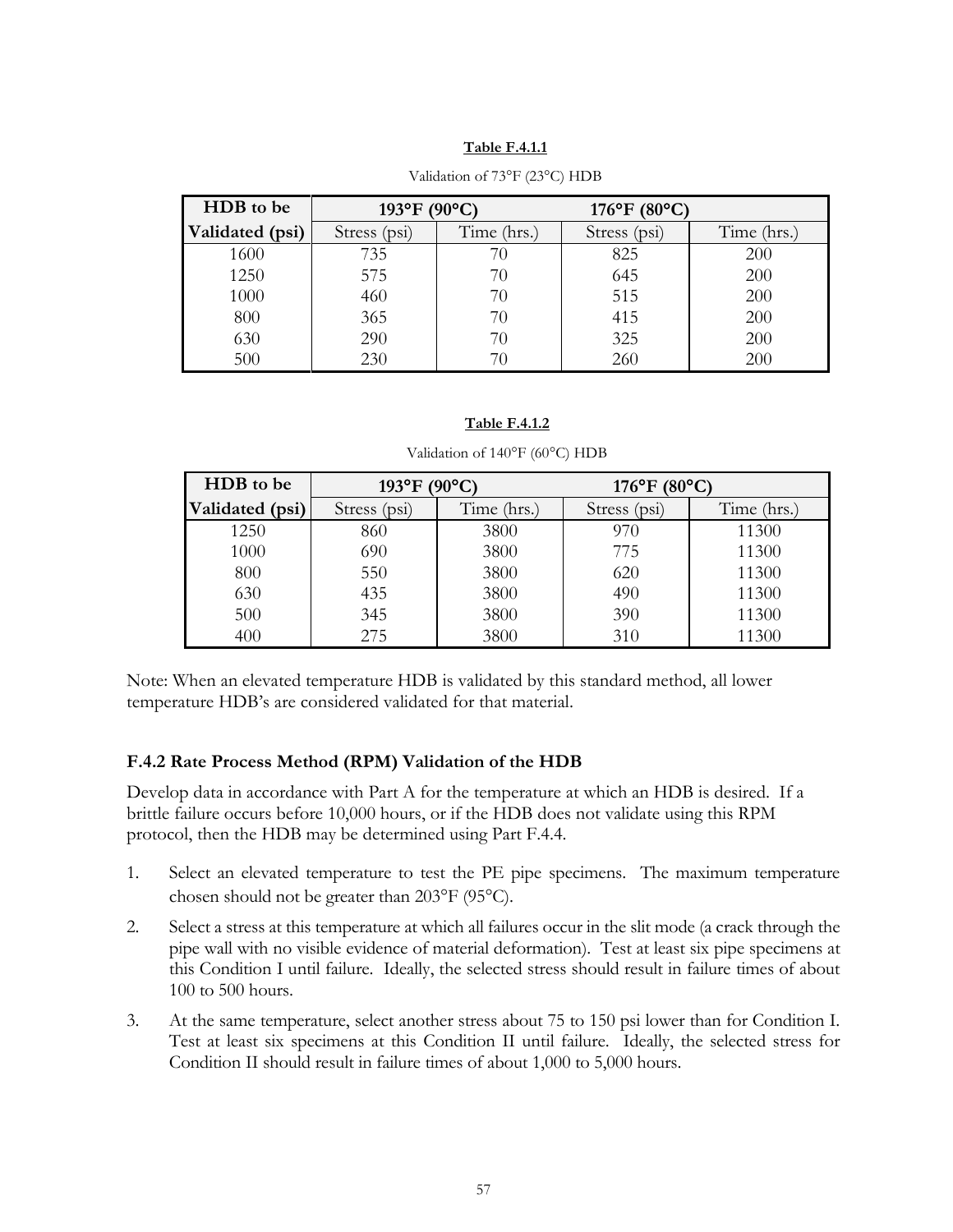- 4. Select a temperature 18 $\textdegree$ F (10.0 $\textdegree$ C) to 36 $\textdegree$ F (20.0 $\textdegree$ C) lower than Condition I and use a stress approximately the same stress as for Condition I. Initiate testing for six specimens at this Condition III. Ideally, the selected temperature for Condition III should result in specimens that are on test for at least 1,000 to 5,000 hours.
- 5. To validate the ASTM D 2837 long-term hydrostatic strength (LTHS) on a given material lot at a desired temperature, use the 12 data points from Conditions I and II, and the value of the LTHS at 100,000 hours determined at the desired temperature as determined from method D 2837. Using all these points, calculate the A, B, and C coefficients for the following threecoefficient rate process method equation:

**Log t = A + 
$$
\frac{B}{T}
$$
 +  $\frac{C \text{ Log } S}{T}$**   
where:  $t = \text{time, hours}$   
 $T = \text{absolute temperature, } {}^{\circ}K ({}^{\circ}K = {}^{\circ}C + 273)$   
 $S = \text{hoop stress, psi}$   
 $A, B, C = \text{constants}$ 

6. Using this model, calculate the mean estimated failure time for Condition III. When the log average time on test for the six specimens tested at Condition III have reached this time, the ASTM D 2837 extrapolation to 100,000 hours to obtain the LTHS at the desired temperature has been validated.

## **F.4.3 ISO 9080 Based Method for Validation of 140F (60°C) HDB**

F.4.3.1 Develop data in accordance with Part A for the temperature at which an HDB is desired. Analyze the data to determine the linear regression equation as per ASTM D 2837. Extrapolate this equation to 100,000 hours to determine the LTHS. If the 97.5% LCL at 100,000 hours is less than 90 % of this LTHS, consider the data unsuitable for use by this method.

## **If a brittle failure occurs before 10,000 hours, this method is not applicable and Part F.4.4 shall be used to establish the elevated temperature HDB.**

- F.4.3.2 Develop a regression based on ductile stress-rupture data at either  $80^{\circ}$  or  $90^{\circ}$ C. Use Table F.4.3.2 to determine the appropriate data level for the temperature to be validated. The regression data must satisfy the following requirements:
	- F.4.3.2.1 The 97.5% LCL ratio for these data must be greater than 90%.
	- F.4.3.2.2 Non-failed specimens at the longest running times may be included in the regression, provided their inclusion does not decrease the LTHS (See ASTM D2837, section 5.2.2).
	- F.4.3.2.3 The log average of the five highest times (used in the regression) must exceed the minimum time tmax indicated in Table F.4.3.2.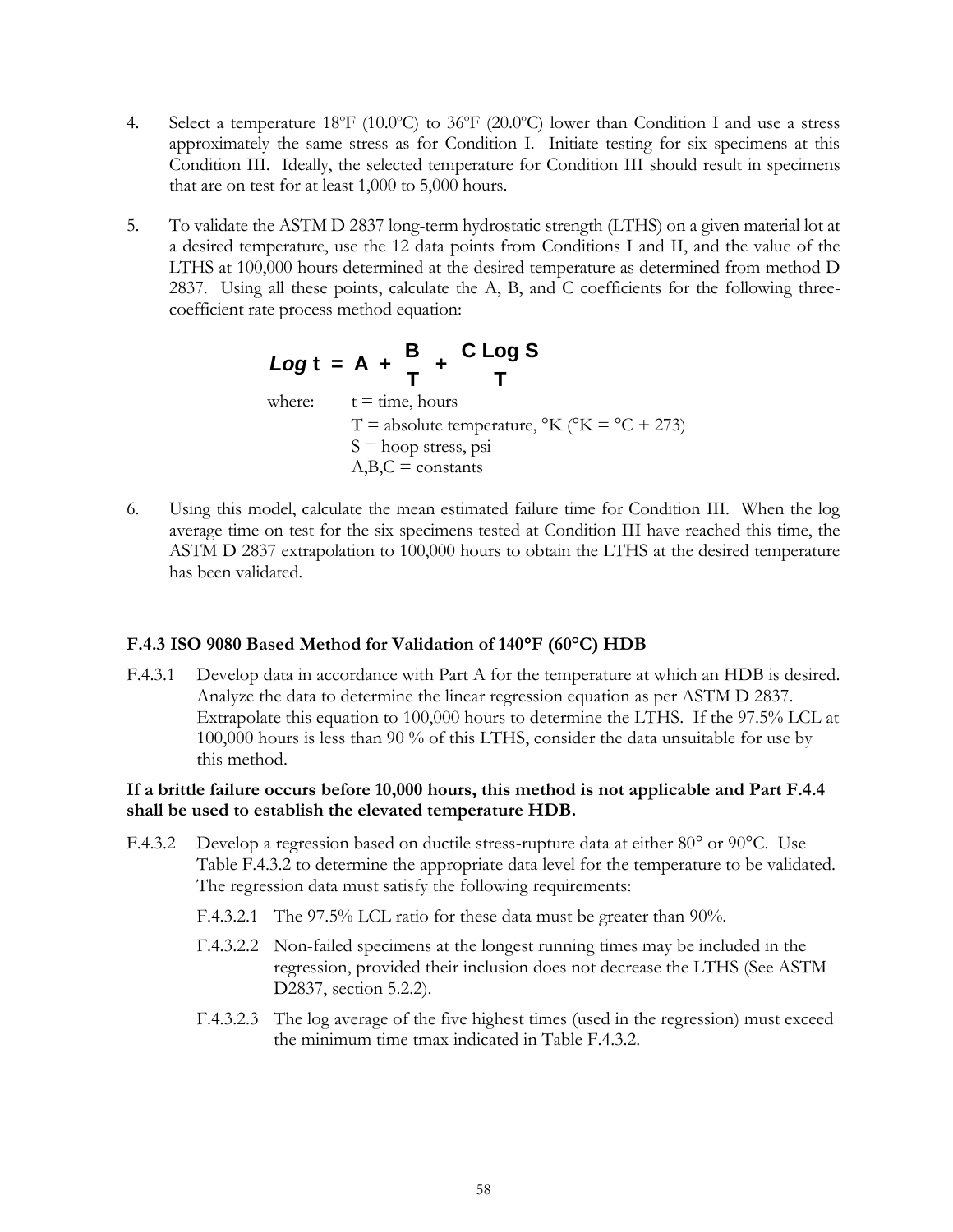**Table F.4.3.2**

| Temperature to be                                                                                          | 193°F (90°C)<br>Regression |                  | $176^{\circ}$ F (80 $^{\circ}$ C)<br>Regression |                  |
|------------------------------------------------------------------------------------------------------------|----------------------------|------------------|-------------------------------------------------|------------------|
| Validated (°F)                                                                                             | Data Level <sup>1</sup>    | Min. $t_{max}^2$ | Data Level <sup>1</sup>                         | Min. $t_{max}^2$ |
| 140 $(60^{\circ}C)$                                                                                        | E-6                        | 5500             | $E-10+$                                         | 17,000           |
| Per data interval requirements<br>2<br>$t_{max}$ = log average of 5 longest times (included in regression) |                            |                  |                                                 |                  |

See example below.

## **EXAMPLE**:

- 140°F (60°C) regression data are determined in accordance with Part A and support an HDB of 1000 psi. No brittle failures are obtained within 10,000 hours.
- According to Table F.4.3.2, minimum data requirements for a 193°F (90°C) regression are an "E-6" data level (Part A) and a *tmax* of 5,500 hours. The following data are obtained:

| <b>Stress</b> | <b>Failure Time</b> | <b>Failure Mode</b> |
|---------------|---------------------|---------------------|
| 760           | 71                  | Ductile             |
| 755           | 102                 | Ductile             |
| 745           | 514                 | Ductile             |
| 740           | 693                 | Ductile             |
| 740           | 717                 | Ductile             |
| 735           | 908                 | Ductile             |
| 730           | 1478                | Ductile             |
| 730           | 1726                | Ductile             |
| 725           | 2155                | Ductile             |
| 720           | 2943                | Ductile             |
| 720           | 4087                | Ductile             |
| 715           | 4382                | Ductile             |
| 710           | 5207                | Ductile             |
| 705           | 5928                | Ductile             |
| 700           | 6174                | Ductile             |
| 700           | 7000                | Non-Failure         |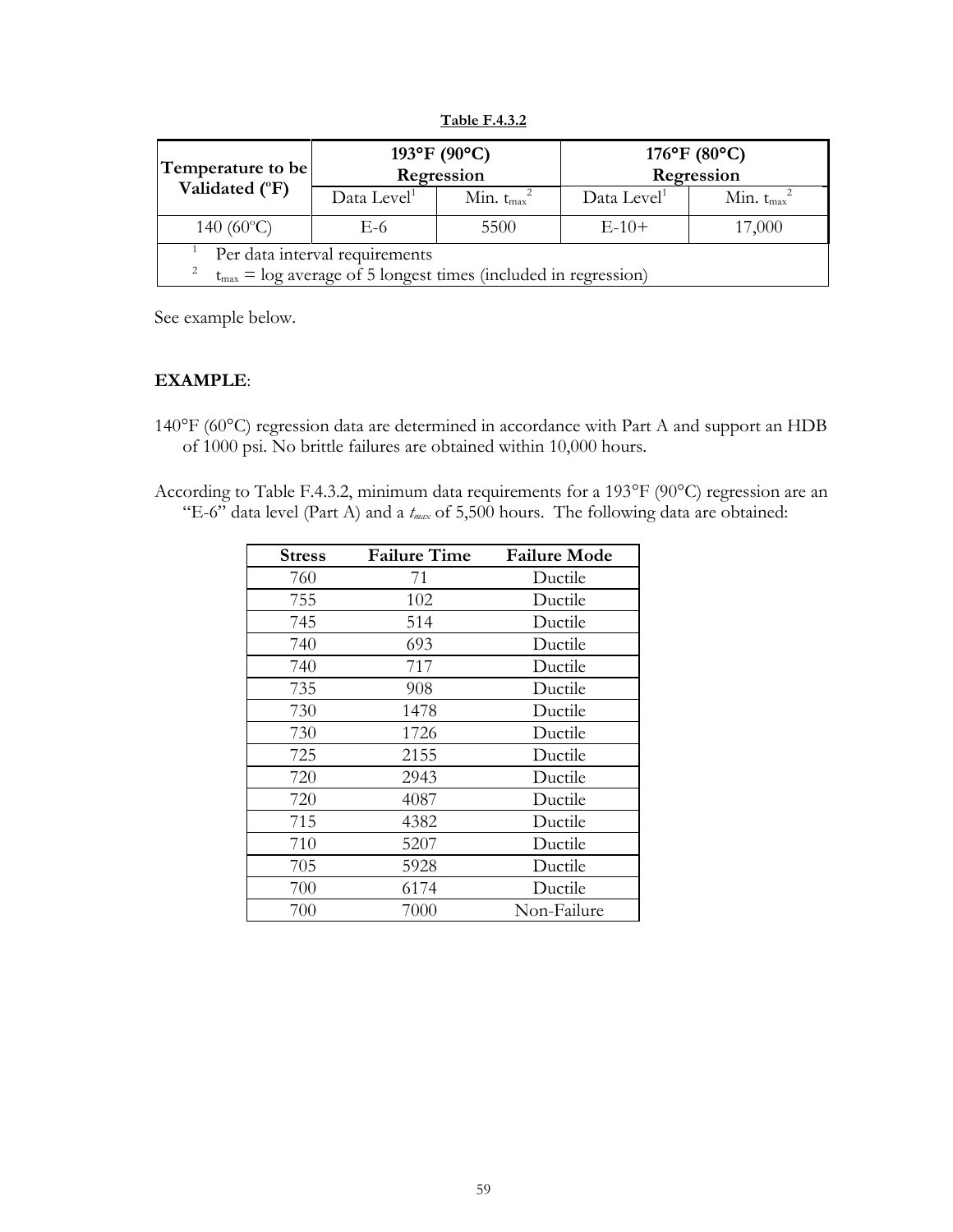LCL Ratio =  $98.4\%$  (>  $90\%$ ) Longest 5 times: 4382 5207 5928 6174 7000 **Log Avg. 5667**  $[5,667 > 5,500]$ 

#### **HDB is validated.**

## **F.4.4 Determination of Elevated Temperature HDB When Brittle Failures Occur Before 10,000 hours.**

If the previous methods to validate an elevated temperature (i.e. above  $73^{\circ}$ F) HDB are not appropriate for the material and test data, then use this alternate method to determine the elevated temperature HDB.

F.4.4.1 Develop data in accordance with Part A for the temperature at which an HDB is desired.

Using only the ductile failures, determine the linear regression equation. The failure point data must be spread over at least two log decades and meet the LCL requirements of section 1.1. The stress intercept at 100,000 hours using this equation is the "ductile" LTHS.

F.4.4.2 To determine the brittle failure performance, solve for the three coefficients of the rate process equation using steps 1-4 Part F.4.2, or another recognized rate process method protocol. All failures must be in the brittle mode. Data developed under ASTM D 2837 to validate a 73F HDB can be used to solve for the three-coefficient equation as long as all specimens at the three conditions were tested to failure and resulted in brittle type failures. Use the failure points at the three conditions to solve for the three unknown coefficients.

Using this brittle failure model, calculate the stress intercept value at 100,000 hours for the temperature at which an HDB is desired. This resulting stress intercept is the "brittle" LTHS.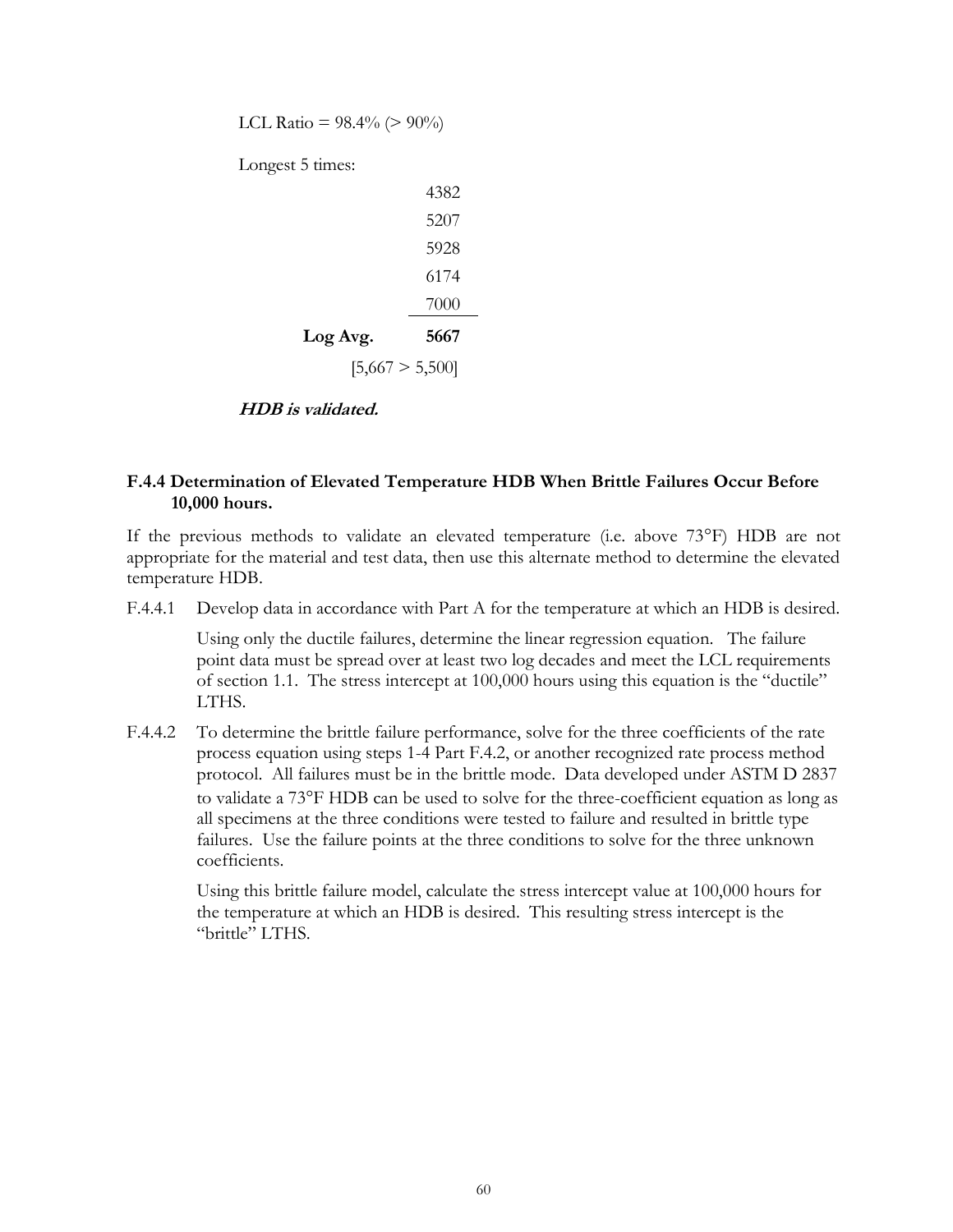F.4.4.3 The LTHS used to determine the HDB category as per Table 1 in ASTM D 2837, shall be the lower value of the ductile failure LTHS from section 2.1 or this brittle failure LTHS.

Rate Process Equation:

**Log t = A + 
$$
\frac{B}{T}
$$
 +  $\frac{C \text{ Log } S}{T}$**   
where:  $t = \text{time, hours}$   
 $T = \text{absolute temperature, } {}^{\circ}\text{K} ({}^{\circ}\text{K} = {}^{\circ}\text{C} + 273)$   
 $S = \text{hoop stress, psi}$   
 $A, B, C = \text{constants}$ 

Note: The ISO 9080 four-coefficient model may be used if it has a better statistical fit to the data, subject to review of the PPI HSB Chair.

#### **F.4.5 ISO 9080 Based Method for Validation of 180°F (82°C) HDB**

For a polyethylene (PE) compound with a recommended HDB at 180°F, only a single method to validate that the stress regression curve extrapolation will continue in a linear manner to at least 100,000 hours is provided. However, the HSB will review, on a Special Case basis, a request to consider different testing requirements upon review of the proposed modification.

#### **When an elevated temperature HDB is validated, all lower temperature HDB's are considered validated for that material.**

F.4.5.1 Develop data in accordance with Part A for the temperature at which an HDB is desired. Analyze the data to determine the linear regression equation as per ASTM D 2837. Extrapolate this equation to 100,000 hours to determine the LTHS. If the 97.5% LCL at 100,000 hours is less than 90 % of this LTHS, consider the data unsuitable for use by this method.

#### **If a brittle failure occurs before 10,000 hours, this method is not applicable and the material cannot be validated.**

- F.4.5.2 Develop a regression based on ductile stress-rupture data at 100°C or 110**°**C. **The temperature chosen must be at least 15°C below the melting point (Tm as measured by DSC per ASTM D3418) of the PE material.** Use Table F.4.5 to determine the appropriate data level for the temperature to be validated. The regression data must satisfy the following requirements:
	- F.4.5.2.1 The 97.5% LCL ratio for these data must be greater than 90%.
	- F.4.5.2.2 Non-failed specimens at the longest running times may be included in the regression, provided their inclusion does not decrease the LTHS (See ASTM D2837, section 5.2.2).
	- F.4.5.2.3 The log average of the five highest times (used in the regression) must exceed the minimum time t<sub>max</sub> indicated in Table F.4.5.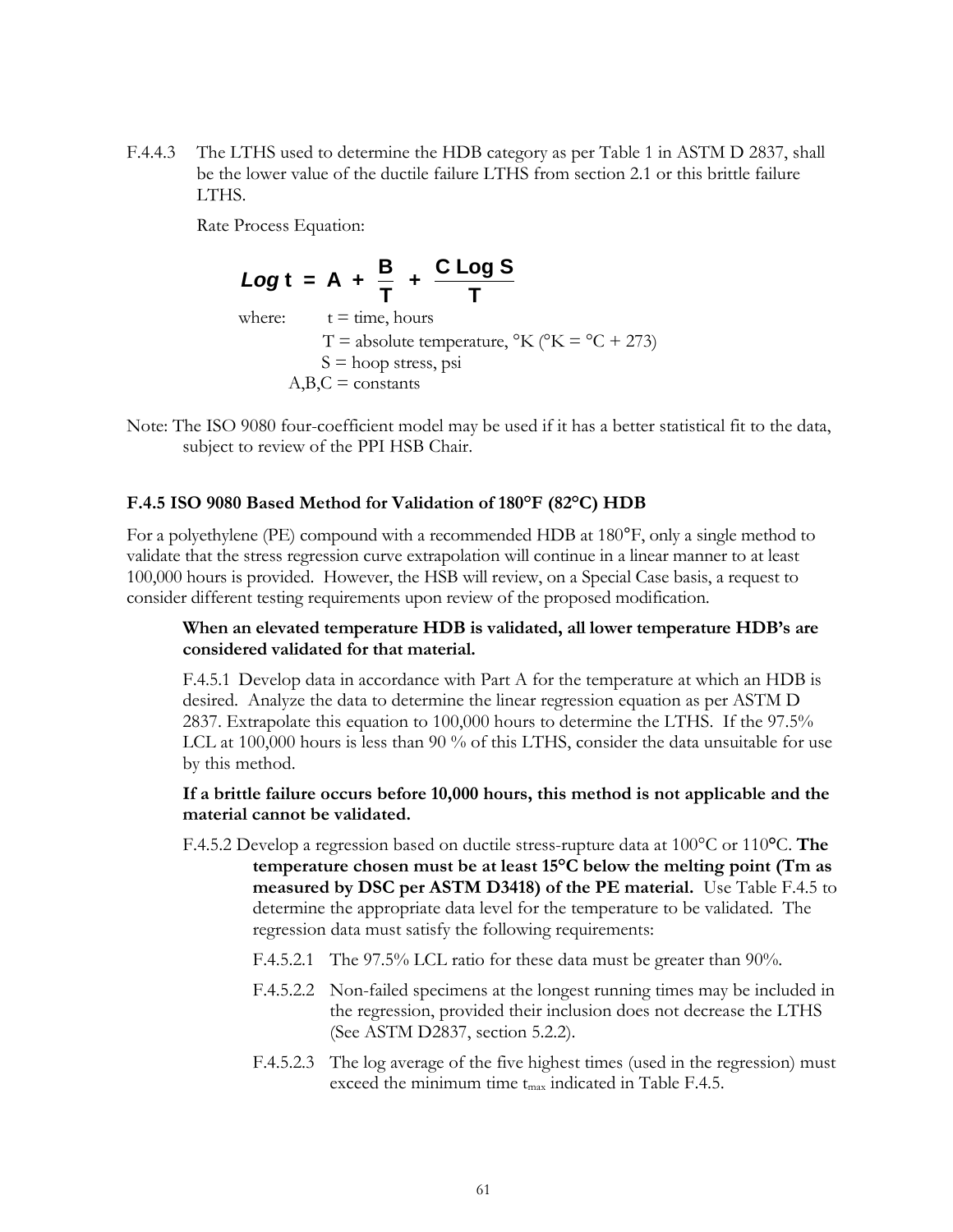| Temperature to<br>be                                                                                  | $230^{\circ}F(110^{\circ}C)$<br>Regression |                  | $212^{\circ}F(100^{\circ}C)$<br>Regression |                  |
|-------------------------------------------------------------------------------------------------------|--------------------------------------------|------------------|--------------------------------------------|------------------|
| Validated                                                                                             | Data Level <sup>1</sup>                    | Min. $t_{max}^2$ | Data Level <sup>1</sup>                    | Min. $t_{max}^2$ |
| 180°F (82°C)                                                                                          | $E-10$                                     | 8,350            | $E-16+$                                    | 25,000           |
| Per data interval requirements<br>$t_{max}$ = log average of 5 longest times (included in regression) |                                            |                  |                                            |                  |

**Table F.4.5**

Note: The reader may find the calculation example in part F.4.3 useful.

## **F.5 HYDROSATIC DESIGN BASIS SUBSTANTIATION FOR PE MATERIALS**

When it is desired to show that a PE material has additional ductile performance capacity than is required by validation of the  $73^{\circ}F(23^{\circ}C)$  time/stress curve to 100,000 hours, one of the following three procedures may be used to further substantiate that the stress regression curve is linear to the 50-year (438,000 hour) intercept. **Only F.5.4 shall be used to substantiate a PE material with a recommended HDB at 180°F.**

- F.5.1 If the 140°F HDB has been validated by Part F.4.1 or F.4.3, then the 73°F extrapolation is considered to be substantiated linear to 50-years (438,000 hours).
- F.5.2 Use the twelve data points from Condition I and II obtained from Alternate Method of ASTM D 2837 (rate process method), along with the 50-year (438,000 hour) intercept, to solve for the three-coefficient rate process extrapolation equation. Then using this new model, calculate the mean estimated failure time for Condition III. When the log average time for six specimens tested at Condition III has reached this time, linear extrapolation of the  $73^{\circ}F(23^{\circ}C)$  stress regression curve to 50-years (438,000 hours) is substantiated.
- F.5.3 When the Standard Method of ASTM D 2837 (TR-3, Part F.4.1 or F.4.3) is used to validate the  $73^{\circ}F(23^{\circ}C)$  HDB, linear extrapolation of the stress regression curve to 50years (438,000 hours) is substantiated when the log average failure time of six test specimens at 176°F (80°C) surpasses 6000 hours, or at 193°F (90°C) surpasses 2400 hours at a stress of no more than 100 psi below where all failures are ductile. A ductile failure reference stress shall be established by 3 specimens all failing in the ductile mode at the same temperature.
- F.5.4 If the 180°F HDB has been validated by Part F.4.5, then the 73°F extrapolation is considered to be substantiated linear to 50 years (438,000 hours).
- NOTE 1 The Long-Term Hydrostatic Strength (LTHS) at 50-years is not to be used for pressure rating calculations. The maximum stress is still calculated using the HDB (with the appropriate design service factors) obtained from the LTHS at 100,000 hours.

PE materials meeting this additional substantiation of the  $73^{\circ}F(23^{\circ}C)$  extrapolation shall be denoted by an asterisk (\*) in PPI TR-4.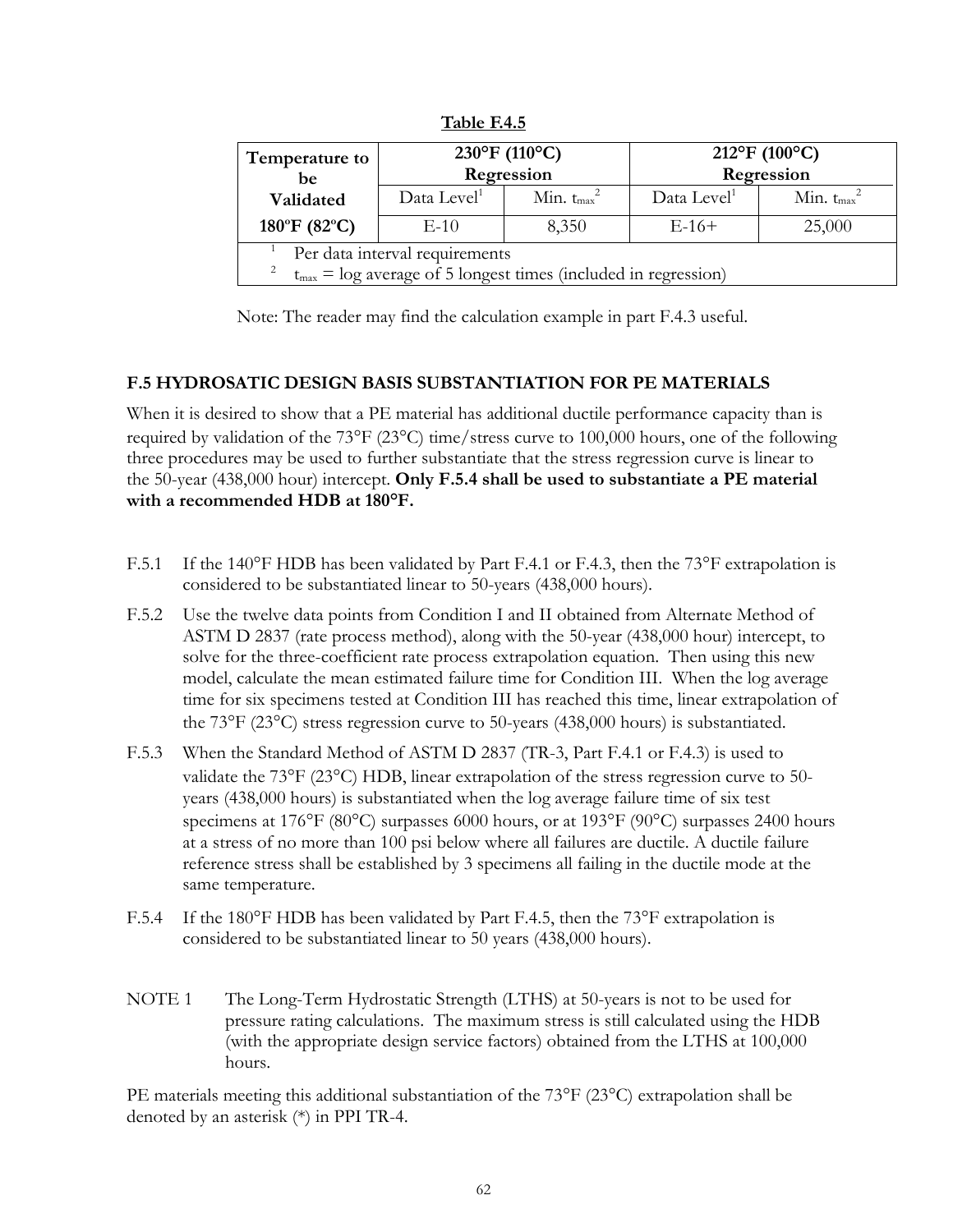## **F.6 POLICY ON ESTABLISHING EQUIVALENCE OF MODIFIED PE PIPE COMPOSITIONS**

The Independent listing holder of a polyethylene pipe compound with a Standard Grade recommended HDB or MRS may modify that compound provided that either 1) the changes are minor (per F.6.1), or 2) the listing holder submits test data (per F.6.3) to confirm that the modified compound has an equivalent HDB or MRS to the original compound at each listed temperature.

#### **F.6.1 Minor Modification(s) in PE Compounds**

Minor modification(s) in PE compounds that require no testing and reporting to the HSB are covered in the following sections of TR-3:

| Colorant changes                | Part D.1 |
|---------------------------------|----------|
| Thermal Stabilizer Substitution | Part F.1 |
| Stabilizer Variations           | Part F.2 |
| UV Stabilizer Substitution      | Part F.3 |

#### **F.6.2 Other Modifications**

Other modifications to the composition of a piping compound could significantly affect its long-term service life and will require hydrostatic test data to confirm the modified compound's HDB or MRS is unchanged, per F.6.3. Examples of such compositional modifications include:

Changes in color concentrate, which may include:

A change in pigment level or type not permitted in Part D, and/or A change in the concentrate carrier resin. The concentrate carrier resin is not considered to have changed if the following characteristics are the same as that of the carrier resin used in the original composition:

- nominal melt index and density,
- polymer manufacturing process technology and catalyst system
- comonomer

Changes in PE resin manufacturing process or specifications.

Changes in the PE pipe compound manufacturing process.

It is recognized that a change in PE resin manufacturing process conditions will generally, but not always, result in no adverse change in long-term strength characteristics, provided the resin and compound are made to the same manufacturer's product specifications. The determination of which process change could affect long-term strength has to be determined by the listing company using the best judgment. Past experience can be a guide. Whenever there is reasonable suspicion, testing (per F.6.3) should be conducted to confirm that the compound's long-term strength characteristics have remained unchanged. Some examples of process changes that should be considered during the decision making process include:

- 1. Changes in the type of manufacturing process.
- 2. The start-up of new reactors at existing or new plant sites.
- 3. Changes in the type of compounding equipment used in the pelletization process.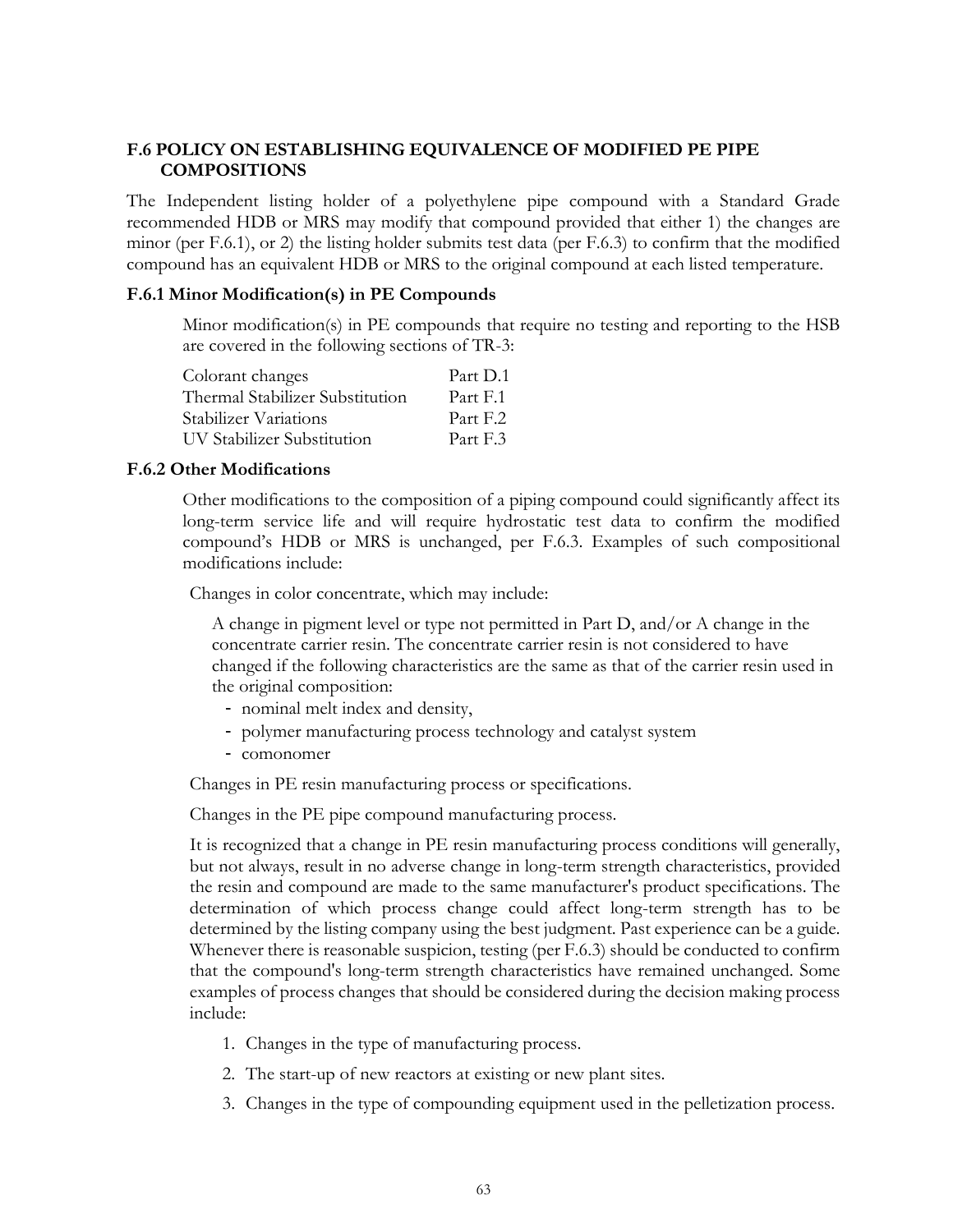#### **F.6.3 Test requirements to establish equivalence**

For compound modifications determined to require test data, stress-rupture testing shall be developed on one (1) lot of the modified compound to confirm that all HDBs and MRSs assigned to the original compound are maintained, as detailed below.

#### **F.6.3.1 HDB Equivalence**

The minimum levels of data required are:

F.6.3.1.1 E-2 per Part A at 73°F

F.6.3.1.2 E-2 per Part A at the highest other listed temperature, if any

F.6.3.1.3 Validation at the highest listed temperature

F.6.3.1.4 If applicable, 50-year substantiation according to Part F.5

#### **F.6.3.2 MRS Equivalence**

An abbreviated data set (less than the full ISO 9080 data requirement) is acceptable to establish equivalence of a modified compound with MRS listing, provided the following conditions are satisfied (*Note: Modified compounds not meeting these criteria must be tested to the full requirements of ISO9080 to establish equivalence or a Special Case can be requested to present an alternate qualification requirement*):

- F.6.3.2.1 The original compound has a Standard Grade recommended HDB listing at 73°F.
- F.6.3.2.2 The modified compound meets Part F.6.3.1 requirements for HDB equivalence.
- F.6.3.2.3 The ISO 9080 data set used to establish the original compound's MRS listing consists of:
	- a. Data from only one lot
	- b. At least three temperatures (per B.1.2.1).
	- c. The 20°C /50-year LPL is based on *Type A* (ductile) failure mode

For compounds meeting the above criteria, test data on the modified compound shall be developed per ISO9080 and Part B.1.2, with the following exceptions:

F.6.3.2.4 All observations must be generated from a single lot and on the same nominal pipe size used to generate the original data set.

F.6.3.2.5 Minimum data levels (per Part A):

- a. E-2 at 20º or 23ºC
- b. E-2 at a temperature between 40  $^{\circ}$ C and 70 $^{\circ}$ C (inclusive)
- c. E-6 at 80ºC or above. Also, the log average of the 5 longest times (failure or non-failure) included in the LPL determination, shall exceed 5000 hours
- F.6.3.2.6 The ISO 9080 LPL (20°C, 50-years) of this abbreviated data set, must be based on "Type A" (ductile) mode and support the same MRS (per ISO 12162) as that of the original full data set.

Modifications that are not within the scope of those defined in this Part are considered to result in a new compound subject to the full testing requirements of Part A, and Part F.4. However, the HSB will review, on a Special Case basis, a request to consider different testing requirements upon review of the proposed modification.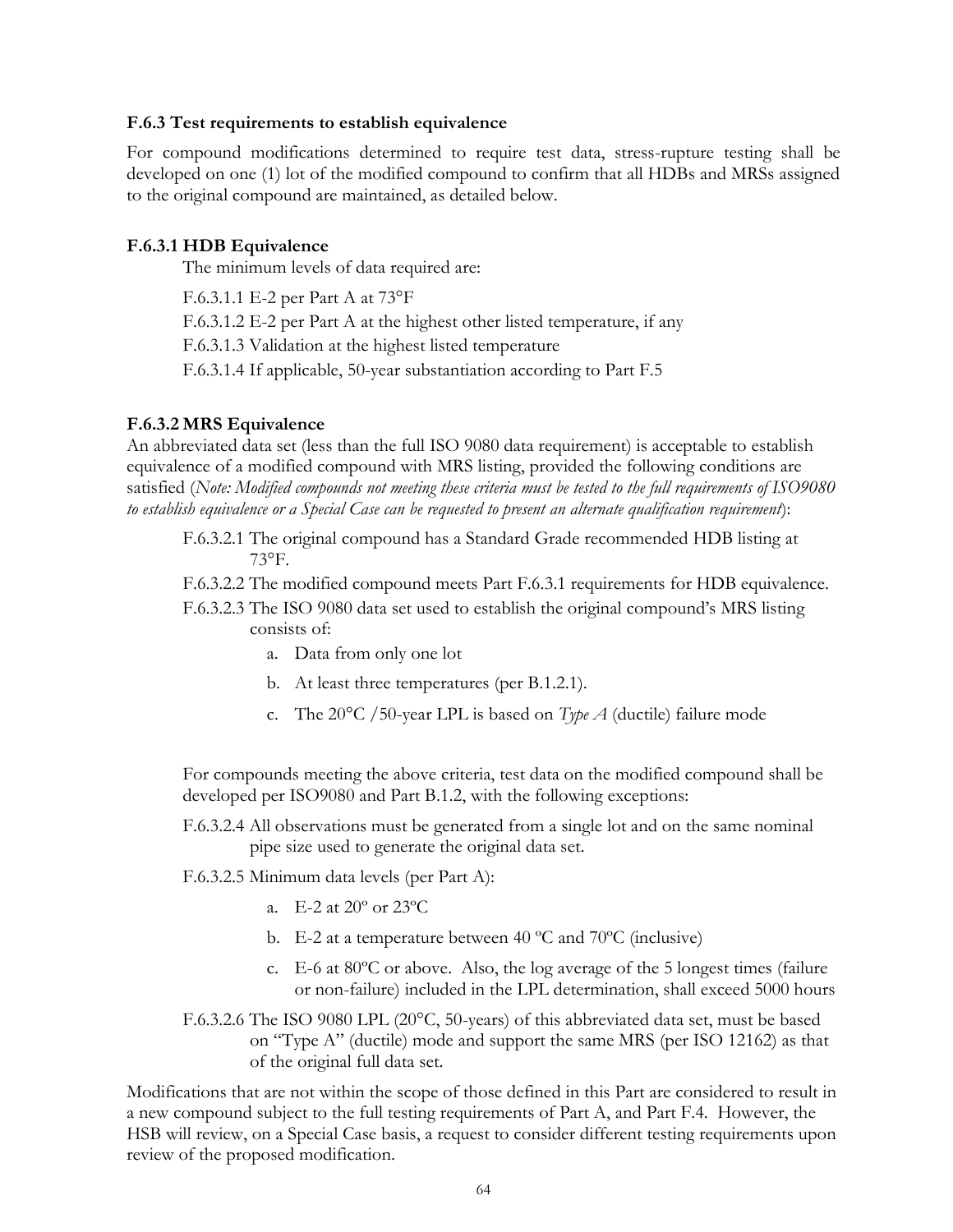## **F.7 REQUIREMENTS FOR POLYETHYLENE (PE MATERIALS) TO QUALIFY FOR A HIGHER DESIGN FACTOR**

A PE material that meets the following requirements qualifies for a recommended design factor of 0.63. PE materials not meeting these requirements will have their HDS established as per Part D.7.

- 1. 50-year substantiation according to Part F.5.
- 2. Minimum slow crack growth performance by ASTM F 1473 of 500 hours as required by ASTM D 3350.
- 3. LCL/LTHS ratio of at least 90% as per ASTM D 2837.

These requirements apply to the PE material – meaning that all compounding ingredients and colorants are included matching the material formulation to be listed. The HDS calculated with this design factor will be used to establish the pipe material designation code to be listed in TR-4.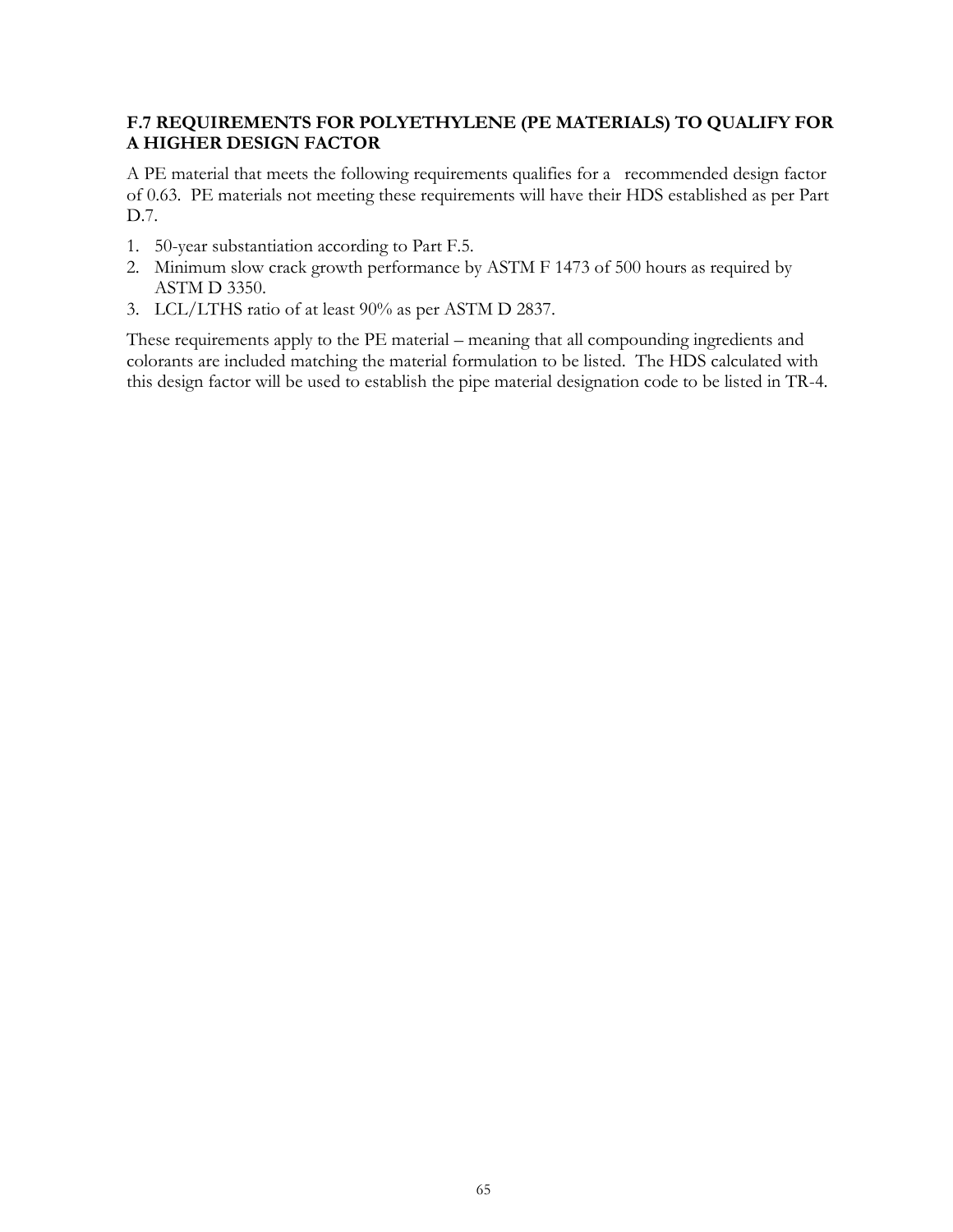# **PART G. PEX SPECIFIC POLICES, PRACTICES AND PROCEDURES**

## **G.1 POLICY FOR PEX MATERIAL DESIGNATION CODES**

For all PEX data submissions the listing holder shall supply the PEX Material Designation Code for the compound based on ASTM F876. PPI does not review nor warrant the basis for the Material Designation Code. Changes permitted in Part G do not consider the impact on the long-term oxidative stability of the resulting formulation. It is the responsibility of the listing holder to consider these effects and the impact on the PEX Material Designation Code.

## **G.2 POLICY ON FORMULATION MODIFICATIONS FOR PEX HDB LISTINGS**

## **G.2.1 Modifications Not Requiring Long-term Strength Data**

The following formulation modifications to cross-linked polyethylene (PEX) compounds may be made without having to submit additional long-term strength test data provided

- a. The formulation changes fit within the guidelines below;
- b. The required additional supporting data detailed below is provided;
- c. The gel content of the new compound as determined according to ASTM D2765, "Standard Test Methods for Determination of Gel Content and Swell Ratio of Crosslinked Ethylene Plastics" is not lower than that for the original compound for which the recommended HDB was obtained.

## **G.2.2 Colorant Changes:**

Colorant changes as detailed in Part D.1 of PPI TR-3.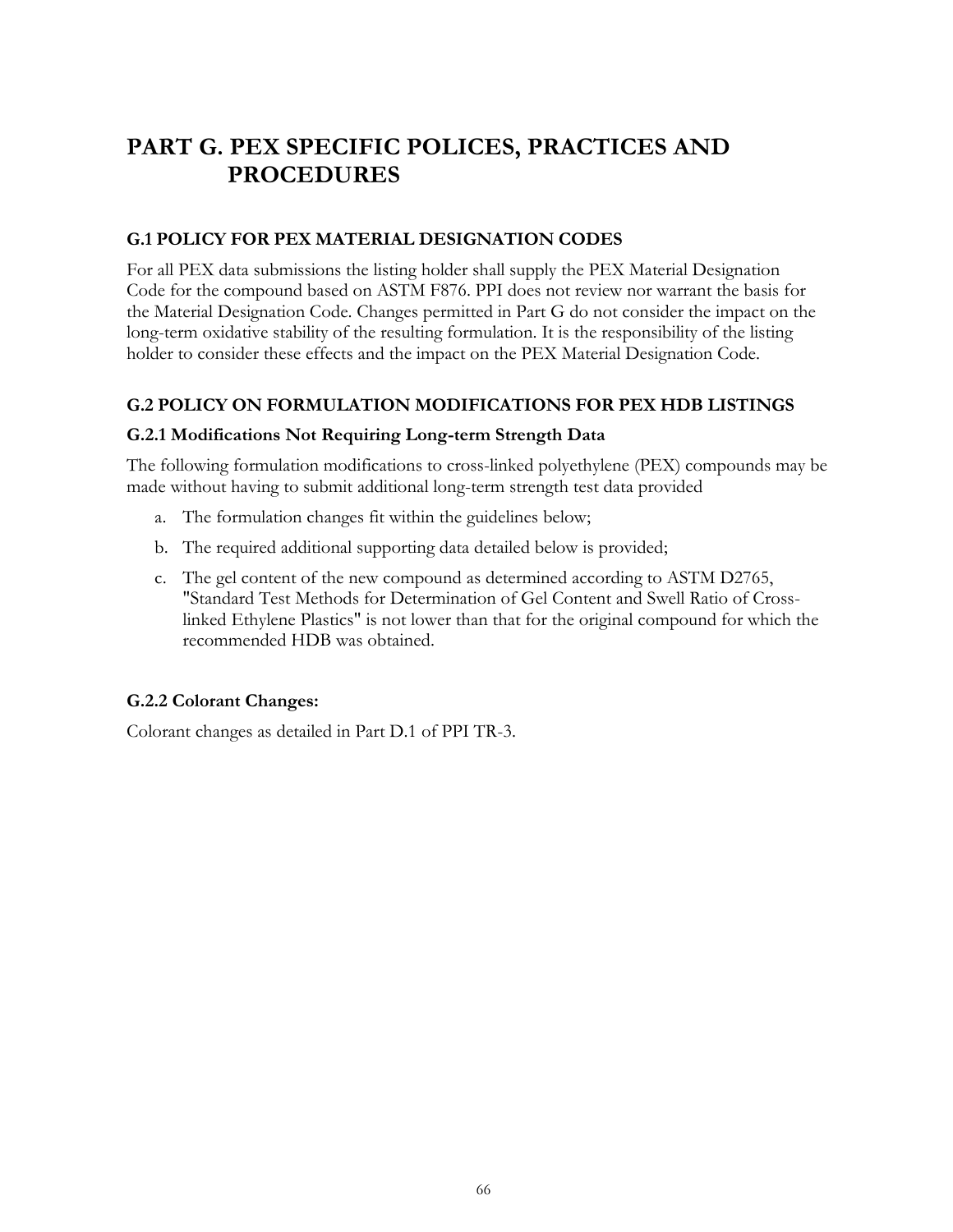#### **G.2.3 Thermal Stabilizers:**

#### **G.2.3.1Thermal Stabilizer Substitution:**

Thermal Stabilizers for use in PEX compounds may be used interchangeably in a PEX plastic pipe formulation provided:

- G.2.3.1.1 The requirements for Stabilizer Validation in Section 6.8 of ASTM Standard F876, "Standard Specification for Cross-linked Polyethylene (PEX) Tubing", are met;
- G.2.3.1.2 The total content of the stabilizer package in the formulation is less than 0.75 parts per 100 parts of resin;
- G.2.3.1.3 The quantity of substituted stabilizer is within  $\pm$  50 weight percent of the level of the stabilizer in the original formulation;
- G.2.3.1.4 The quantity of the substituted thermal stabilizer does not exceed 0.75 parts per 100 parts of resin.

## **G.2.3.2 Change in Amount of Thermal Stabilizer:**

The amount of thermal stabilizer may be changed up to  $\pm$  50 weight percent from the specified amount for the base composition. An increase in thermal stabilizer does not require testing. If the level of thermal stabilizer is decreased the new compound must satisfy requirements for Stabilizer Validation in Section 6.8 of ASTM Standard F876, "Standard Specification for Crosslinked Polyethylene (PEX) Tubing".

## **G.2.4 UV Light Stabilizers:**

Ultraviolet (UV) light stabilizers designed for use in cross-linked polyethylene (PEX) compounds may be used interchangeably in a PEX plastic pipe formulation provided:

- G.2.4.1 The total content of the UV stabilizer package in the formulation is less than 0.75 parts per 100 parts of resin;
- G.2.4.2 The quantity of the substituted stabilizer does not exceed 0.75 parts per hundred of resin.

No consideration is given to the effectiveness in the UV light protection in that this characteristic of the compound is not considered by PPI or ASTM standards and is between the purchaser and seller.

NOTE 1: For those PEX products which specify a UV resistance of 1, 3, or 6 in the Product code, it is suggested that any changes contemplated above satisfy the requirements for UV resistance changes per ASTM F-876 "Standard Specification for Cross-linked Polyethylene (PEX) Tubing" section 3.2.7.2 on UV stability.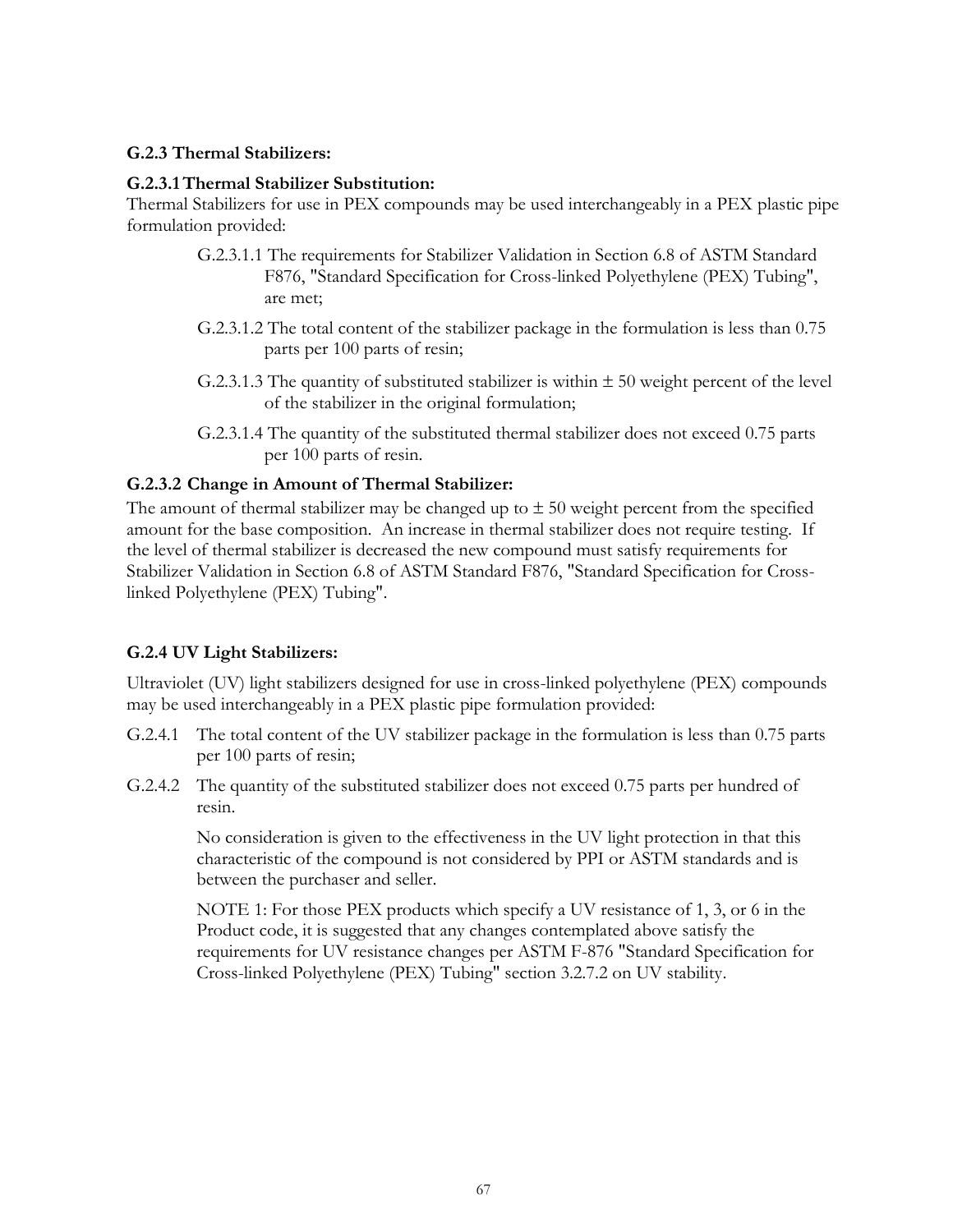## **G.2.5 Catalyst Changes:**

For PEX pipe manufacturing processes that utilize a catalyst to accelerate the cross-linking process, the level of this catalyst may be changed up to  $\pm$  50 weight percent from the specified amount for the base composition.

The type of catalyst may also be changed provided the same carrier fluid or resin is utilized. Also, the level of the substituted catalyst must be within  $\pm 50$  weight percent of the original catalyst level.

## **G.2.6 Carrier Resin Changes:**

Carrier resins for the addition of additives, colorants, catalysts, etc to the PEX formulation may be used interchangeably provided:

- G.2.6.1 The substituted Carrier Resin has the same Cell Classification according to ASTM D3350, "Specification for Polyethylene Plastics Pipe and Fittings Materials";
- G.2.6.2 The total Carrier Resin substitution cannot exceed 6% of the total listed formulation.
- G.2.6.3 The level of any substituted resin is the same as for the original base formulation.
- NOTE 1: Due to the chemical nature of the PEX manufacturing process changes to formulations may result in an interference with the cross-linking process or the cross-linking process may interfere with the functioning of the additive. The manufacturer should make adequate tests to assure users that the formulation changes do not adversely affect the performance properties other than long-term hydrostatic strength.
- NOTE 2: The compound to which any one of the above mentioned formulation change is made does not become a new base compound to which additional changes can be made.

Proposed substitutions outside these guidelines may be evaluated with other policies and procedures in PPI TR-3.

## **G.3 POLICY ON ESTABLISHING EQUIVALENCE OF MODIFIED PEX PIPE COMPOSITIONS**

A manufacturer who has a cross-linked polyethylene (PEX) compound with a PPI Standard Grade recommended HDB may modify that compound provided that the changes are minor, as herein defined, or adequate testing is performed to confirm that the new material has an equivalent HDB to the original PPI listed material at each of the temperatures for which the material is listed. Minor modification(s) in PEX compounds that require no testing and reporting to the HSB are covered in TR-3 Part G.2.

Other modification to the composition of a piping compound could significantly affect its longterm service life. Accordingly, such changes will require certain hydrostatic pressure testing to confirm the modified compound has the same HDB as the original listed compound. Examples of possible compound modifications include:

For PE Base resin (prior to cross-linking):

• Changes in the manufacturing specifications for the PE resin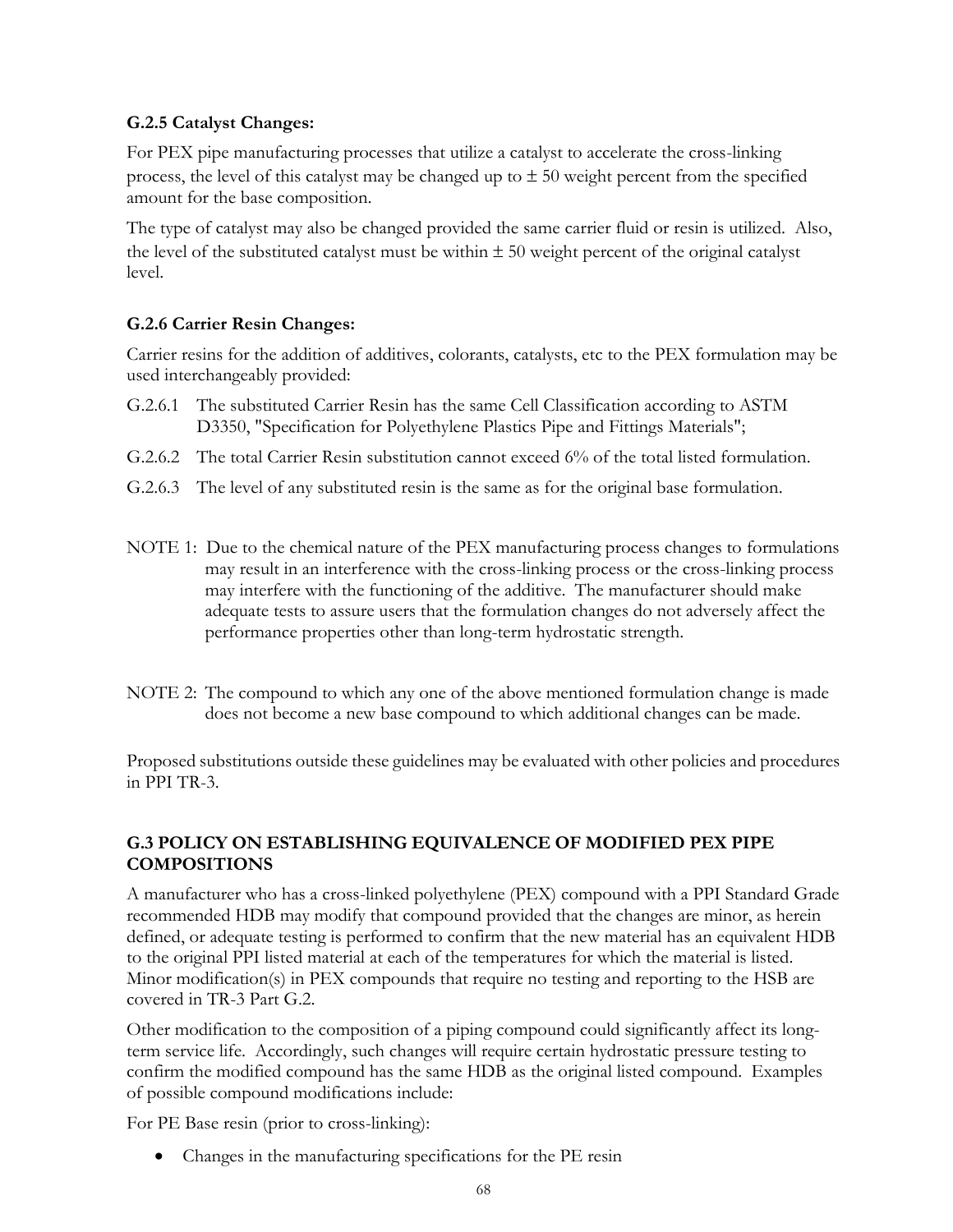- The start-up of new reactors at existing or new plant sites for PE base resin manufacture
- Changes in PE base resin manufacturing process

Changes such as those outlined above will require certain minimum confirmatory stressrupture testing and validation in accordance with Part A of this report. Test data on one (1) lot of the modified compound shall be developed to confirm the same HDB as the original compound. The levels of data required are:

| <b>Listing Temperature</b>       | Minimum Data Requirement for Listed Temperature |
|----------------------------------|-------------------------------------------------|
| 73 °F (23 °C)                    | E-2 per Part A                                  |
| <b>Highest Rated Temperature</b> | E-6 at highest rated temperature                |

In addition to the above stress-rupture testing, data shall be supplied to confirm that the Gel content of the modified PEX composition as determined according to ASTM D2765, "Standard Test Methods for Determination of Gel Content and Swell Ratio of Cross-linked Ethylene Plastics", is not lower than that for the original compound for which the recommended HDB was obtained.

Modifications that are not within the scope of those defined in this Part are considered to result in new materials subject to the full testing requirements of Part A. However, the HSB has the authority, on a case-by-case basis, to recommend different testing requirements upon review of the proposed modification.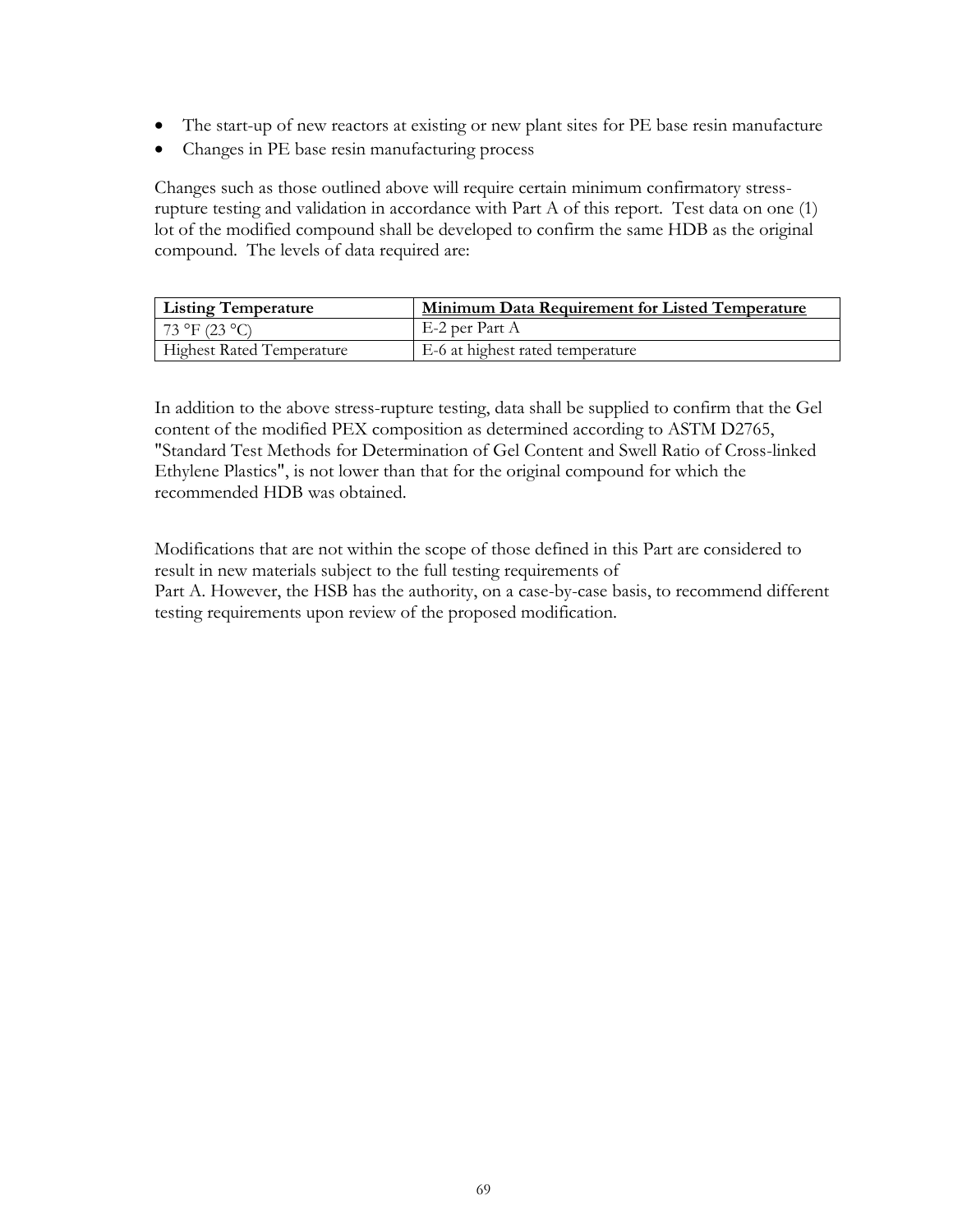# **PART H. CHLORINATED POLY (Vinyl Chloride) (CPVC) SPECIFIC POLICIES, PRACTICES AND PROCEDURES**

## **H.1 POLICY FOR OBTAINING A HYDROSTATIC DESIGN BASIS (HDB) FOR A NEW CPVC COMPOUND**

#### **H.1.1 Equipment**

Clause E.1.1 applies.

#### **H.1.2 Single Batching**

Clause E.1.2 applies.

#### **H.1.3 Double Batching**

Double batching of CPVC compounds is not allowed at this time.

## **H.2 POLICY ON SUBSTITUTION OF AN APPARENTLY IDENTICAL INGREDIENT IN A CPVC COMPOSITION**

- H.2.1 A manufacturer having a CPVC compound with a PPI Standard Grade recommended HDB at 73 °F (23 °C) and 180°F (82°C) may substitute ingredients complying with properties and use levels of PPI TR-2 Parts A.2 – A.6 without the need to submit any additional hydrostatic data providing the substituent is within the range limitations of TR-2.
- H.2.2 A manufacturer having a CPVC pipe compound with a PPI Standard Grade recommended HDB at 73ºF (23ºC) and at 180ºF (82ºC) may substitute an apparently identical ingredient from a different supplier with no change in amount for an ingredient that is present in no more than 5 parts per hundred parts (by weight) of resin provided the least squares regression lines for the substituted compound obtained with E-2 test data at 73°F (23°C) and E-6 test data at 180°F (82°C) produces: (1) a 100,000-hour hydrostatic strength that is not less than required to give the same hydrostatic design basis as that recommended for the base compound and, (2) a 50-year strength value that is not less than 85 percent of the 50-year strength value of the base compound (to assure that the slope for the substituted compound is approximately the same as that for the base compound). In this case the substituted formulation will be considered to be identical to the original formulation in regard to the hydrostatic design stress. The manufacturer shall make available to the PPI HSB Chair, on a confidential basis, the results of the evaluation studies undertaken to show apparent material identity.
- H.2.3 PPI will grant an experimental acceptance of the substituted ingredient at 180°F (82°C) based on presentation to the PPI HSB Chair of acceptable E-2 stress rupture data at both 180ºF (82ºC) and 200ºF (93ºC). The owner of this experimental acceptance shall submit E-6 stress rupture data at 180ºF (82ºC) to PPI within six months to retain acceptance of the substituted ingredient.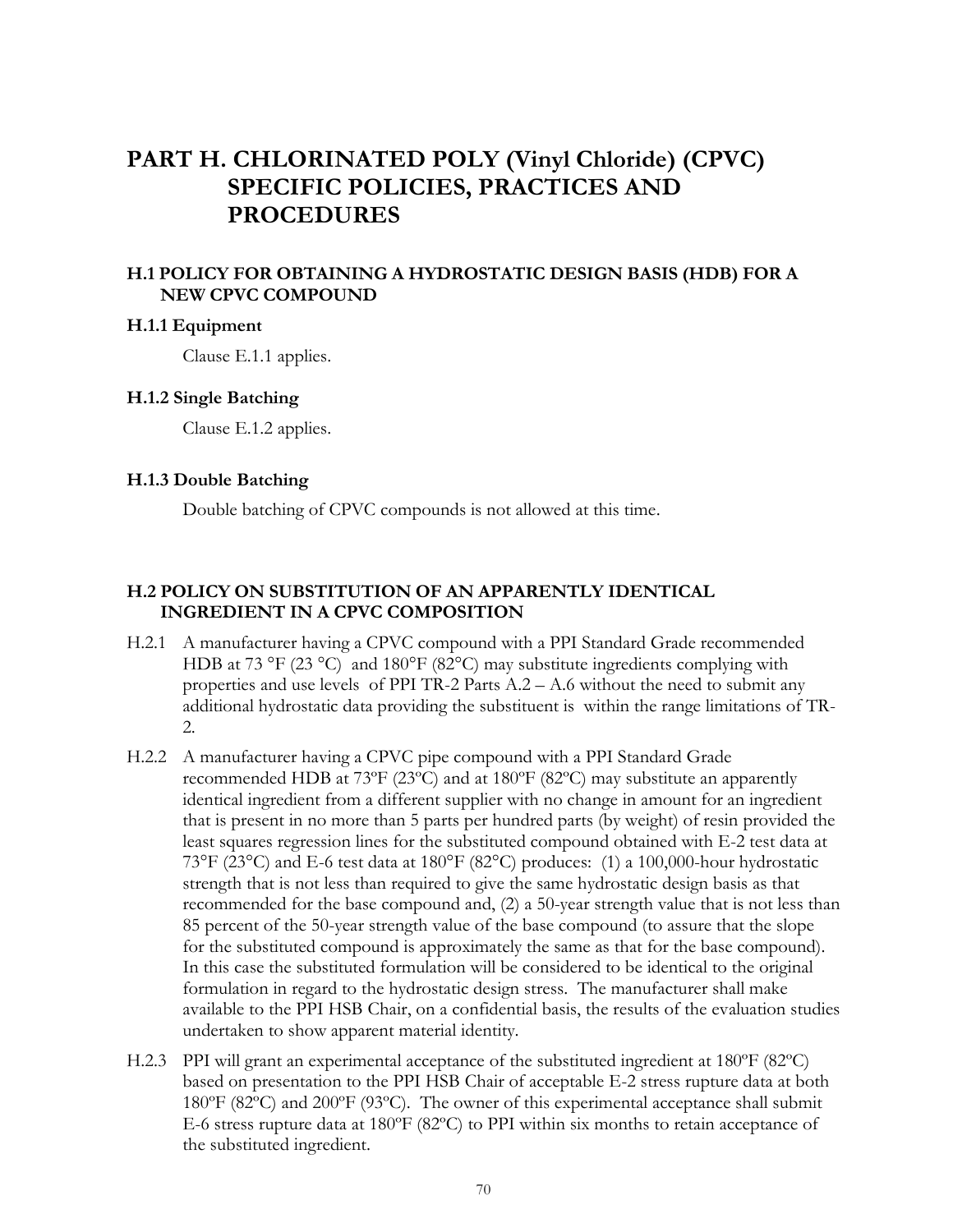- H.2.4 The HSB shall be consulted for minimum data requirements for other formulation modifications and stress recommendations at temperatures other than 73ºF (23ºC) and 180ºF (82ºC).
- NOTE 1: Consult Part H.3 (for an alternate method for analyzing stress-rupture data for CPVC.

#### **H.3 FULFILLING CERTAIN PPI TR-3 REQUIREMENTS BY UTILIZING AN ALTERNATE METHOD OF ANALYZING STRESS - RUPTURE DATA FOR CPVC**

The use of this method is optional and its inclusion here does not in any way preclude the use of the procedures that are published elsewhere in TR-3.

- H.3.1 Applicability:
	- H.3.1.1 This procedure may be applied in the evaluation of stress-rupture data developed for CPVC compounds.
	- H.3.1.2 This procedure may be used in evaluating the stress-rupture data for:
		- H.3.1.2.1 Second and third lots of pipe required in Part A to obtain a Standard Grade rating.
		- H.3.1.2.2 Lots of pipe used to demonstrate the effects of substitution of "apparently identical ingredients" as described in Part H.2.
		- H.3.1.2.3 Lots of pipe used to show the effects of changes in the level of compounding ingredients (excluding stabilizers) up to  $\pm$  50 percent from the levels contained in a compound with an established recommended hydrostatic design stress.
- H.3.2 Alternate Method:

As soon as five or more stress-rupture data points are developed, compute the long-term hydrostatic strength (LTHS), the 95 percent upper (UCL) and lower (LCL) confidence levels, and the lower confidence level ratio  $(R_{\text{LCL}} = \text{LCL/LTHS})$  (Note 1). Check these results against the following requirements:

- H.3.2.1 If the RLCL is 0.85 or greater, evaluate data in accordance with 2.2, 2.3, or 2.4 below. If RLCL is less than 0.85, incorporate additional data points as they become available and recompute until RLCL  $\geq 0.85$ .
- H.3.2.2 If the 100,000-hour LCL stress value is greater than 4,000 psi at  $73^{\circ}F(23^{\circ}C)$  and 1,000 psi at 180ºF (82ºC), this lot will always exceed the long-term hydrostatic strength requirements (Note 2). This test work can be stopped and the data can be submitted to fulfill the requirements listed in H.2 above.
- H.3.2.3 If the 100,000-hour UCL stress value is less than 3,830 psi at 73ºF (23ºC) and 960 psi at 180ºF (82ºC), this lot will not attain the required long-term hydrostatic strength (Note 2). The tests should be stopped.
- H.3.2.4 If the 100,000 hours UCL stress value is more than 3,830 psi at 73ºF (23ºC) and 960 psi at 180ºF (82ºC), and the 100,000 hour LCL stress value is less than 3,830 psi at 73ºF (23ºC) and 960 psi at 180ºF (82ºC), the test should be continued to obtain more data points

(Note 2). As additional data points are developed, re-compute and re-examine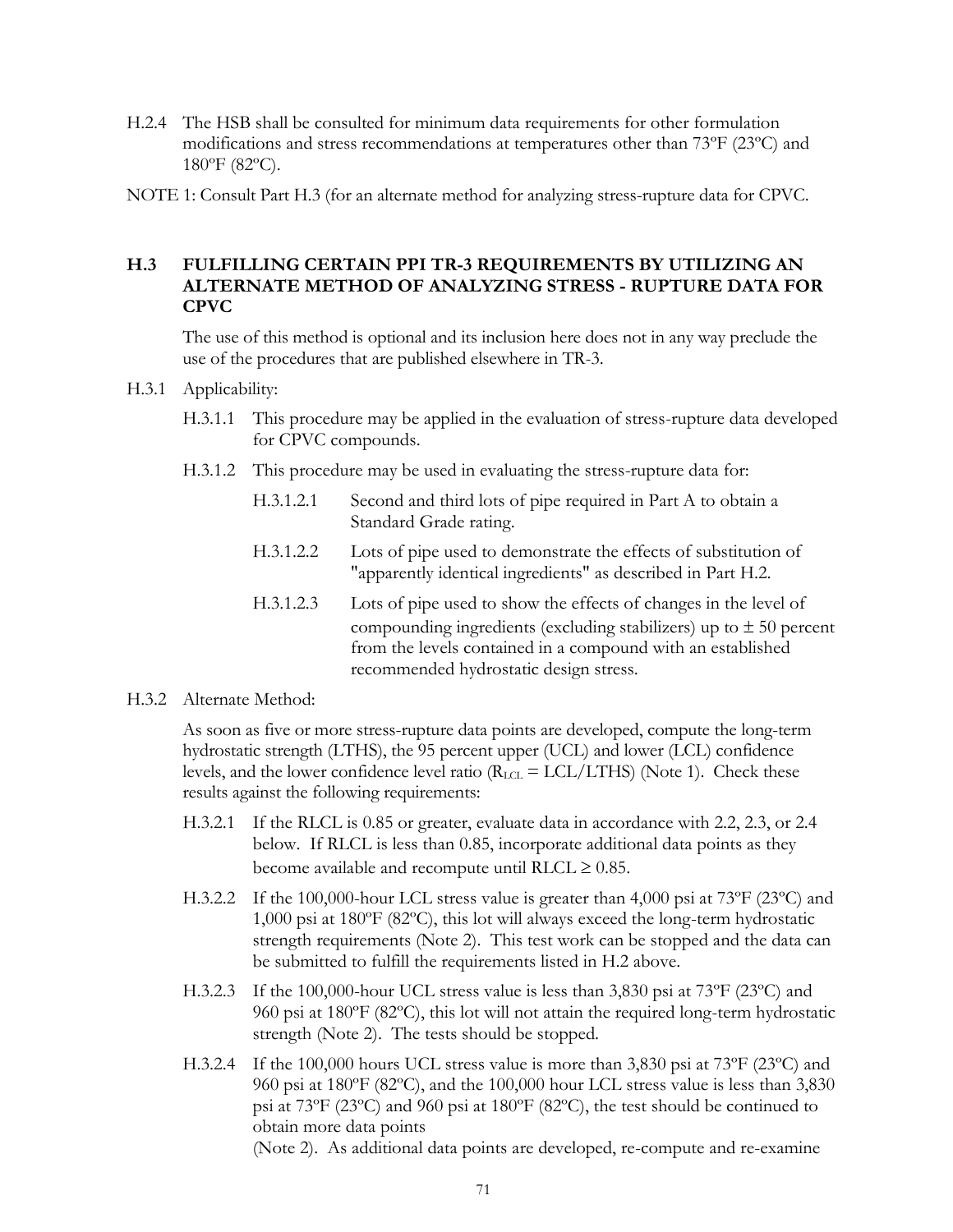data to see whether it meets the requirements. Continue testing until the lot qualifies or fails either under this method or another part of PPI TR-3.

- NOTE 1: Calculate the lower confidence level (LCL), and the lower confidence level ratio (RLCL) in accordance with ASTM D 2837 (see Appendix X3 of the 2004 edition). Consult any standard treatment on analysis of regression equations for the calculation of the upper confidence level (UCL).
- NOTE 2: The 3,830 psi value is the minimum long-term hydrostatic strength that qualifies for a 4,000 psi HDB category at 73 °F (23 °C ); the 960 psi value is the minimum long-term hydrostatic strength that qualifies for a 1,000 psi HDB category at 180 °F (82 °C). Minimum required long-term hydrostatic strengths for other HDB categories are given in ASTM D 2837.
- NOTE 3: As an approximation, the UCL may be estimated from the LCL by the following equation:

 $Log UCL = log LTHS + (log LTHS - log LCL)$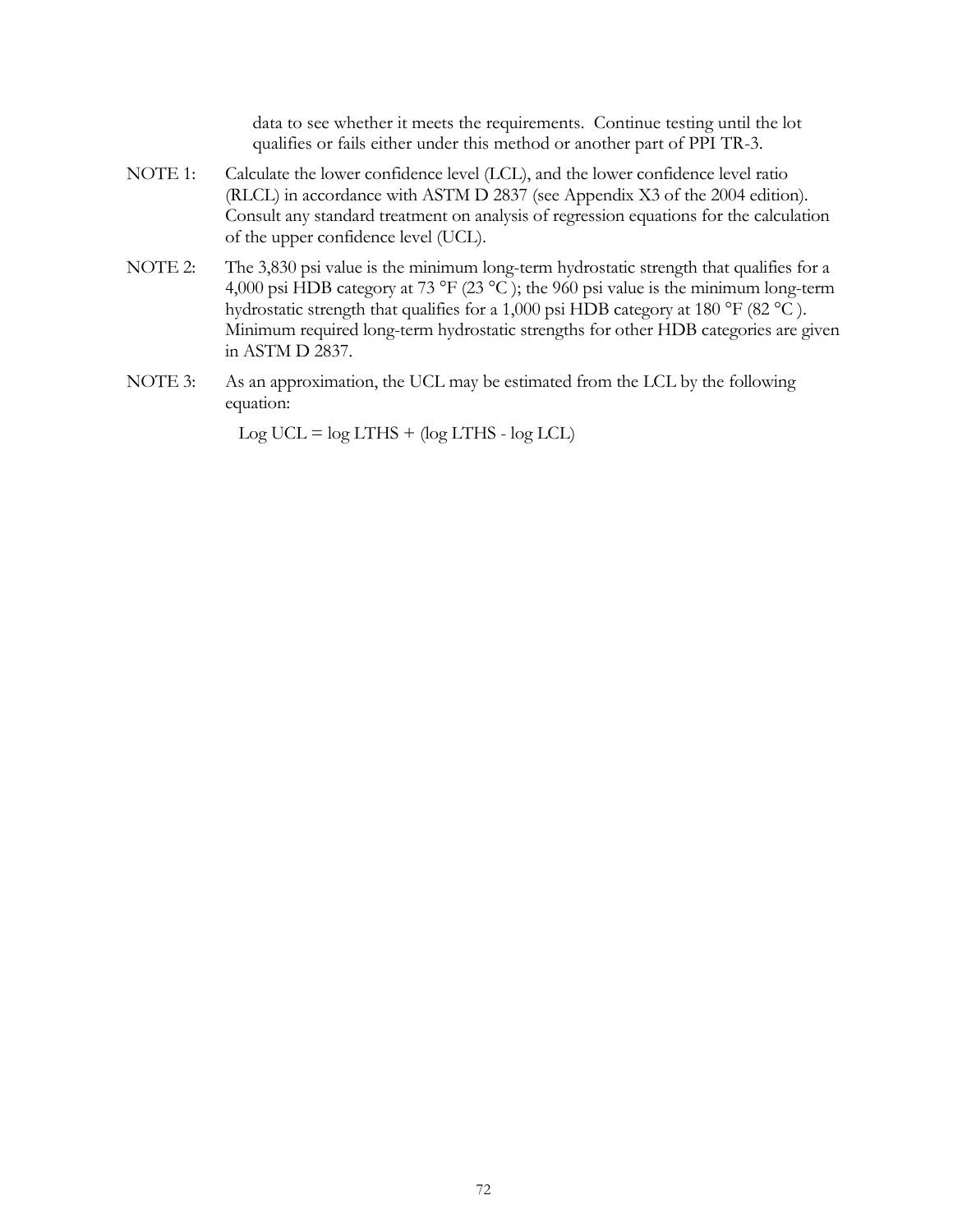### **H.4 SUBSTITUTION OF RESIN IN CHLORINATED POLY(VINYL CHLORIDE) (CPVC) PLASTIC PIPE FORMULATIONS**

Consent of the PPI HSB Chair is required to substitute an alternate resin (resin B) in a CPVC pipe formulation for the original resin (resin A). Such consent shall be awarded when the following conditions are satisfied:

- H.4.1 The listing for the subject formulation is for the Standard Grade at 73ºF (23ºC) and 180ºF  $(82^{\circ}C).$
- H.4.2 The PPI HSB Chair shall be advised in writing (See Note 1) by the owner of the "independent" listing (per D.3) that the proposed resin substitution has been determined to be an acceptable formulation variation on the basis of established requirements that the owner has set for that formulation and upon demonstrated compliance to the following:
- H.4.2.1 Resin B is either:
	- H.4.2.1.1 Derived by chlorination of a PVC resin designated an originally specified resin in at least one PVC compound formulation that carries a Standard Grade hydrostatic design stress recommendation at 73ºF (23ºC) (either a private listing with PPI or a listing in Table 1 of TR2) of the same value as that of the subject compound;
	- **or**
	- H.4.2.1.2 an originally specified resin in at least one CPVC compound formulation that carries Standard Grade hydrostatic design stress recommendations at 73ºF (23ºC) and 180ºF (82ºC) of the same value as that of the subject compound;
	- H.4.2.2 Resin B satisfies all of the property requirements established by its manufacturer for the use of the resin in pressure rated CPVC pipe compounds;
- H.4.2.3 The cell classification, when determined in accordance with ASTM D 1784, "Standard Specification for Rigid Poly(Vinyl Chloride) (PVC) Compounds and Chlorinated Poly(Vinyl Chloride) (CPVC) Compounds", or D 3915, "Standard Specification for Poly(Vinyl Chloride) (PVC) and Related Plastic Pipe and Fitting Compounds for Pressure Applications", of the compound made from the subject formulation, is the same with resin B as when using resin A; and,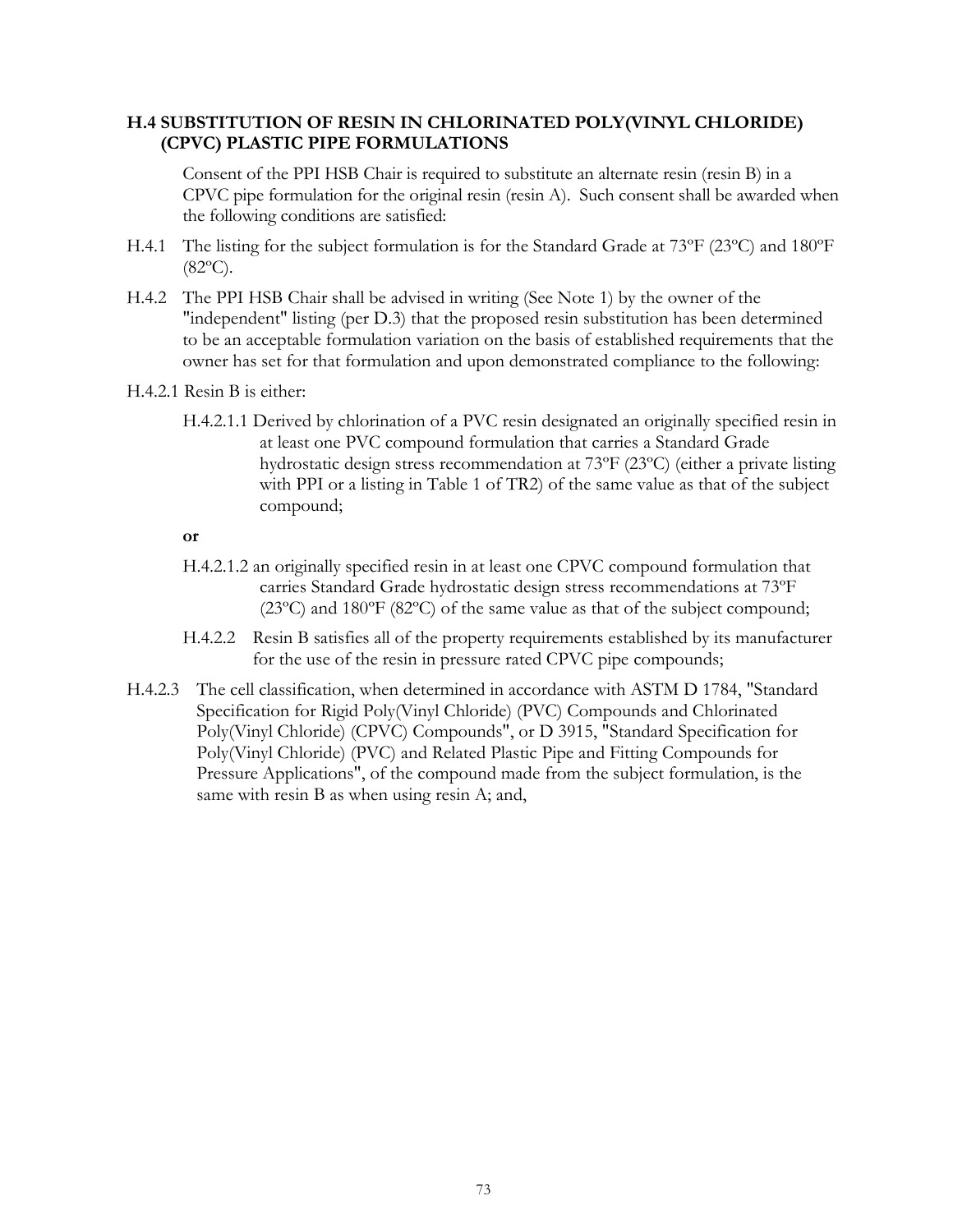|  |  |  | H.4.2.4 Both resin A and resin B satisfy the following property requirements: |
|--|--|--|-------------------------------------------------------------------------------|
|  |  |  |                                                                               |

| <b>PROPERTY</b>                | <b>TEST METHOD</b>   | <b>REQUIREMENT</b> |
|--------------------------------|----------------------|--------------------|
| Type of Material               |                      | CPVC Homopolymer   |
| Percent Chlorine               |                      | 66.5 % Min.        |
| <b>Inherent Viscosity</b>      | ASTM D1243           | $0.88 - 0.96$      |
| Heat Loss (water); % by weight | 1 Hr @ 221°F (105°C) | $0.5$ max          |
| Apparent Bulk Density, gm/cc   | ASTM D1895           | $0.46 - 0.66$      |
| Compacted Bulk Density, gm/cc  |                      | $0.54 - 0.76$      |
| <b>RVCM</b>                    |                      | $10$ ppm max       |

- H.4.3. Results of long term hydrostatic stress rupture tests at 180ºF (82ºC) shall be submitted to the PPI HSB Chair which demonstrate, when evaluated in accordance with ASTM D 2837 but with the exceptions herein given, that the long-term hydrostatic strength, the lower confidence limit, and the 50-year intercept of pipe made on commercial equipment from the formulation using the substitute resin (resin B) continue to satisfy the D 2837 requirements established on pipe made from the original formulation. The exceptions to D 2837 are that circumferential expansion tests need not be made and minimum data point and test requirements are relaxed to the following:
- H.4.3.1 For initial approval (experimental grade) for the use of the substitute resin (resin B), The following data shall be provided:
	- E6 at 180°F (82°C).
	- or
	- E2 at  $180^{\circ}$ F (82°C) and E2 at  $200^{\circ}$ F (93°C)
- H.4.3.2 For final approval (standard grade) for the use of the substitute resin (resin B), E10 data at 180ºF (82ºC) shall be provided.

Unless it can be demonstrated that they are part of the same regression line, do not use failure points for stresses or pressures that have failure times less than 100 h. Include failure points excluded from the calculation by this operation in the report, and identify them as being in this category.

This policy is intended only to cover the alternative use in CPVC formulations of CPVC resins that are judged by the criteria herein presented as sufficiently similar in nature to produce pressure pipes that are essentially the same in performance. The requirements given are not to be considered as specifications or standards that describe the requirements for all the CPVC resins suitable for CPVC pressure pipes. Proposed substitution of CPVC resins not meeting the requirements of this policy may be evaluated in accordance with other policies and procedures in TR-3.

- NOTE 1: The Appendix includes a suggested letter form that may be used to transmit to the PPI HSB Chair the information required in Part H.4.
- NOTE 2: The intention of the Board is to eventually drop this requirement and change initial and final approval, after it has been demonstrated, as expected, that the longer time data per this requirement confirm the 'initial' approval results.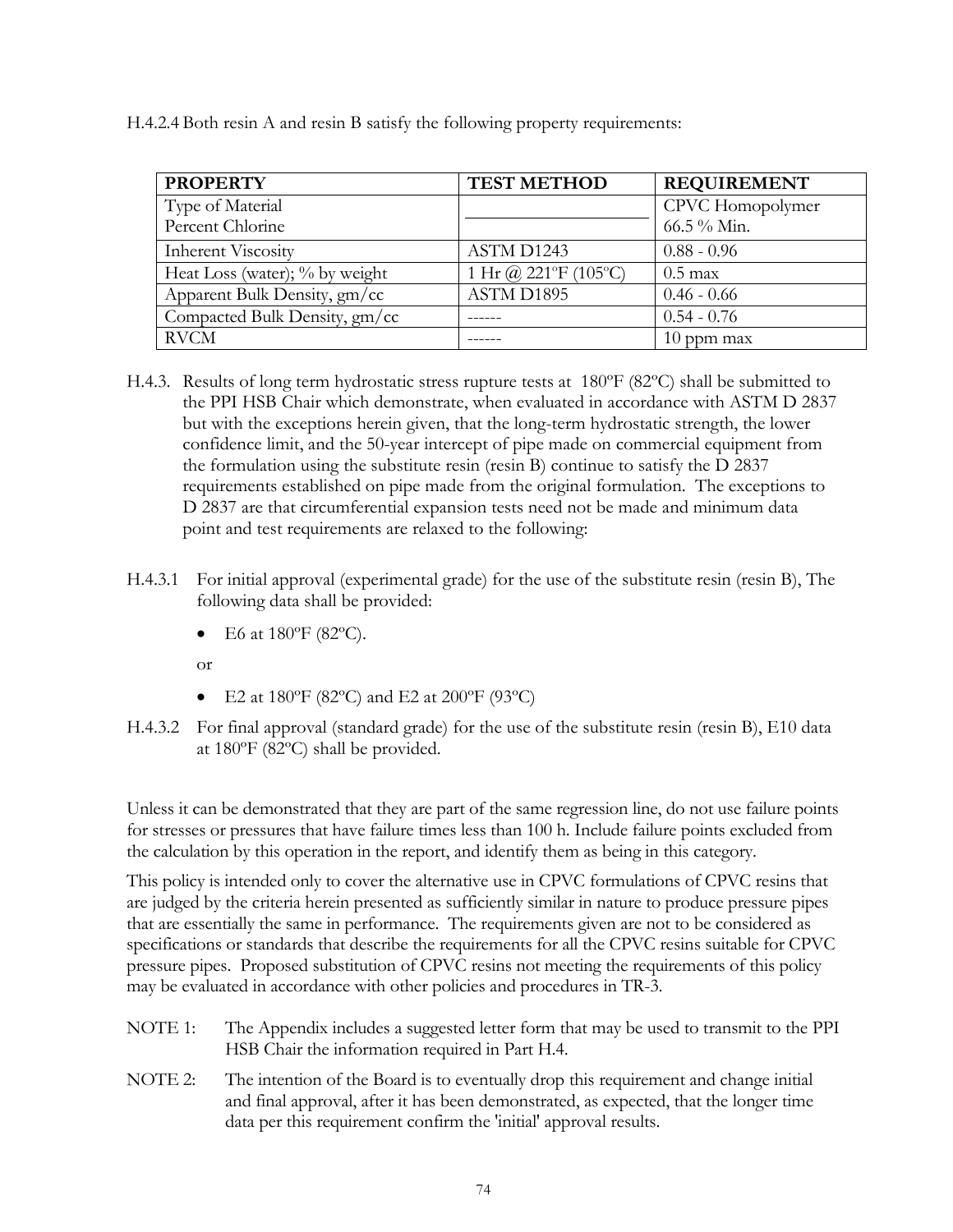### **H.5 ALLOWABLE FORMULATION VARIABILITY FOR CPVC PIPE AND FITTINGS COMPOUNDS**

The content of one or more ingredients of CPVC pipe and fittings compositions may be varied without changes in the recommended HDB for  $73^{\circ}F(23^{\circ}C)$  and  $180^{\circ}F(82^{\circ}C)$  provided the formulation variations and the procedures for establishing the recommendation comply to provisions given herein:

### **H.5.1 Allowable formulation variation for a fixed composition formulation:**

- H.5.1.1 The formulation shall have a Standard Grade recommended design stress at 73ºF (23ºC) and at 180ºF (82ºC) per section 1.2 of Part A.
- H.5.1.2 The originally specified content of any number of the following components may be adjusted within the given limits provided each adjusted component meets the indicated property requirements and the resultant formulation can be processed into pipe of acceptable quality:

|                   | <b>MAXIMUM COMPONENT</b><br><b>VARIATION FROM</b>                                                    |
|-------------------|------------------------------------------------------------------------------------------------------|
| <b>COMPONENT</b>  | <b>ORIGINAL SPECIFIED</b><br><b>CONTENT*</b>                                                         |
| Titanium dioxide  | $\pm 20\%$                                                                                           |
| Calcium stearate  | $\pm 10\%$                                                                                           |
| Calcium Carbonate | $\pm$ 20%, but not to exceed 5.0 phr, or the original<br>specified amount if greater than 5.0 phr.   |
| Paraffin Wax      | $\pm 10\%$                                                                                           |
| Polyethylene Wax  | $\pm$ 20%, but not to exceed 0.30 phr, or the original<br>specified amount if greater than 0.30 phr. |
| Colorant          | $\pm 20\%$                                                                                           |
| Process Aid       | $\pm 20\%$                                                                                           |
| Stabilizer        | $\pm$ 20%, but the resultant change not to exceed<br>$\pm$ 0.2 phr                                   |

\*Original specified content is that which was contained in the formulations upon which the LTHS was established.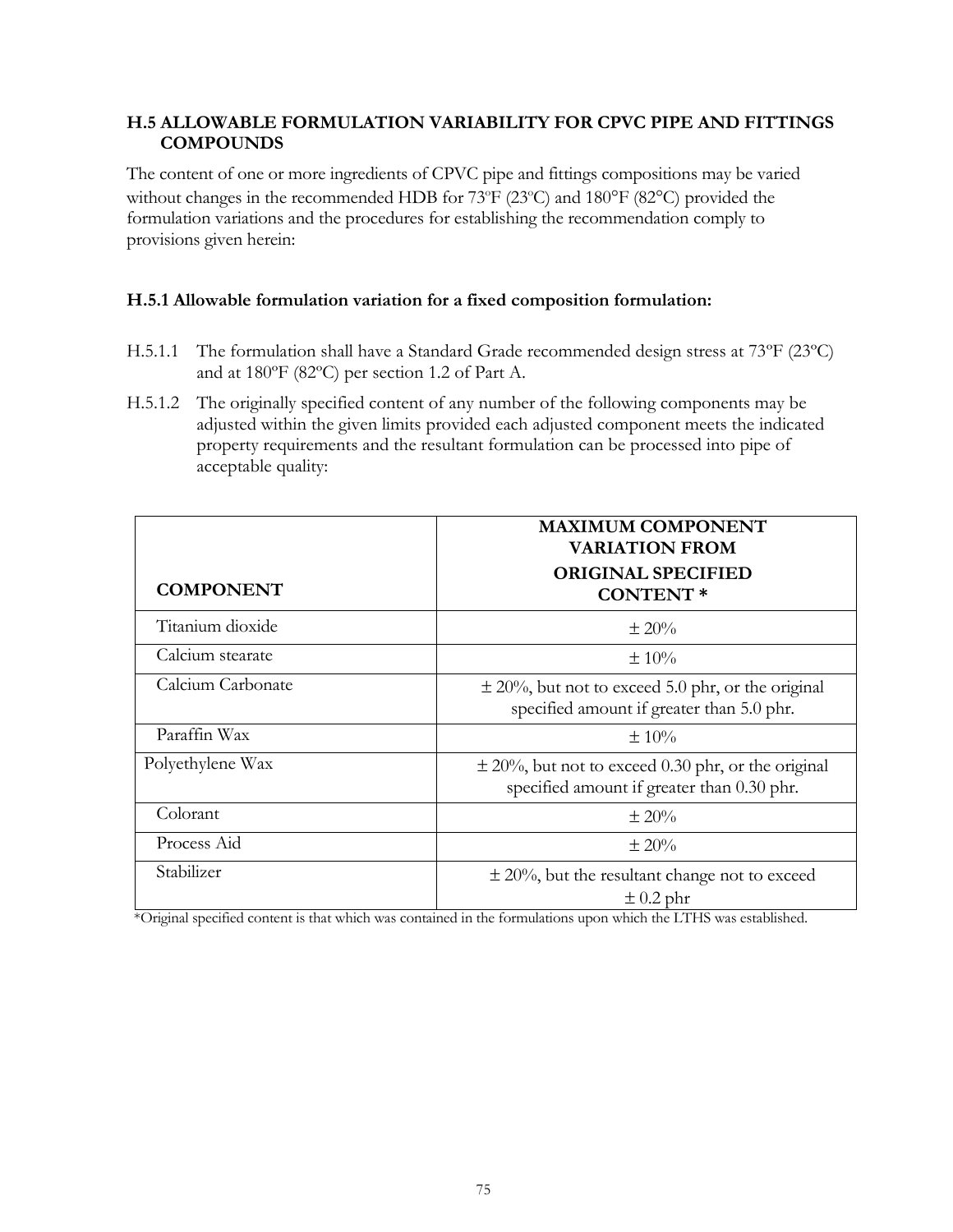### **H.5.2 To establish a range with greater component variability:**

Select the maximum and minimum levels for one or more ingredients, and proceed as follows:

- H.5.2.1 Test data shall be provided as required by Part A of PPI TR-3 for both the compound when prepared with all additives (all ingredients except resin) at the specified maximum level (maximum range formula) and when prepared with all additives at their minimum level (minimum range formula). To assist in the processing of the data, the maximum and minimum range formulas shall be treated as separate entities until the requirements given in b, c and d below are fulfilled. As long as both the maximum and minimum formulas carry a recommendation of the HSB for the same design stress, and other requirements herein stipulated are satisfied, any formula of that compound which lies within the maximum/minimum range also enjoys that recommendation. For range formulas, the provisions for formulation variation for "fixed" composition formulas do not apply; component content beyond that indicated by the maximum/minimum range is not permitted.
- H.5.2.2 Stress-rupture data obtained on pipe made from the maximum range formula shall be provided for at least one lot at the maximum temperature for which recommended HDB equivalence is being established in accordance with the schedule given in Part A of PPI TR-3 until the full requirements of ASTM D 2837 are satisfied.
- H.5.2.3 Stress-rupture data obtained on pipe made from the minimum range formula shall be provided for at least one lot for the E-2 level of Part A at 180ºF (82ºC) for initial approval. The following data shall be provided for final approval:
	- E-6 at  $180^{\circ}$ F (82 $^{\circ}$ C). or
	- E-2 at  $180^{\circ}$ F (82 $^{\circ}$ C) and E2 at  $200^{\circ}$ F (93 $^{\circ}$ C)
- H.5.2.4 To advance the recommendation for the range formula combination to the Standard Grade, in addition to the above, E-2 level data shall be provided for one other lot of pipe extruded on commercial production equipment that is made from any formula lying within the maximum/minimum range. The Standard Grade recommendation for the range formula shall be granted upon each of all the submitted data lots qualifying for the same hydrostatic design basis per ASTM D 2837.

Formulation changes outside these guidelines, including those for recommended HDB at temperatures beyond  $180^{\circ}F (82^{\circ}C)$ , may be evaluated in accordance with other policies and procedures in TR-3.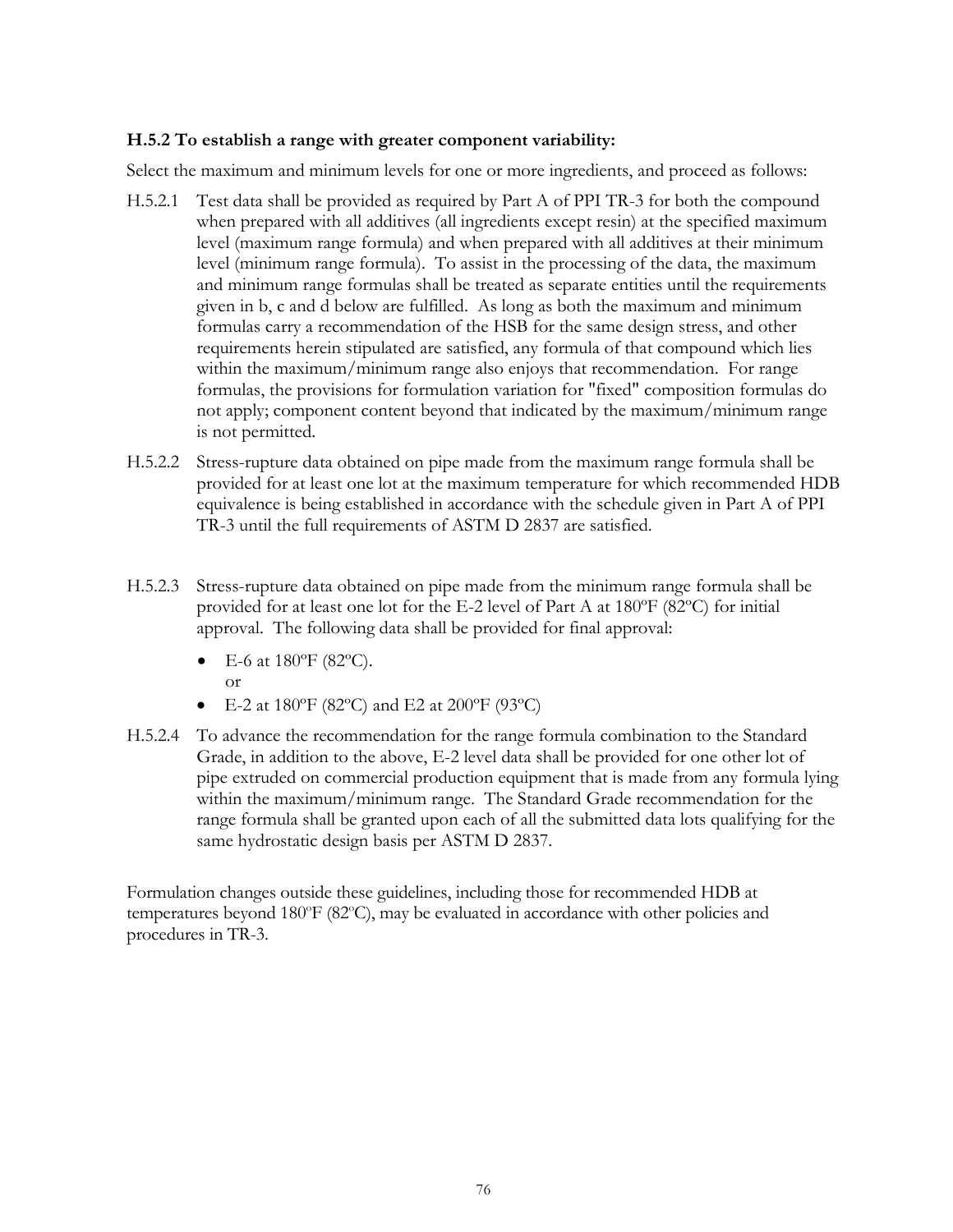### **H.6 SUBSTITUTION OF THERMAL STABILIZERS IN CPVC PIPE COMPOSITIONS**

This policy presents conditions under which stress-rupture data at the E-2 level per Part A are acceptable in demonstrating that the recommended HDB that has been assigned to a CPVC pipe composition are not compromised by the use in that composition of a new, or modified, stabilizer (stabilizer B) as a substitute for the original stabilizer (stabilizer A). Under this policy, consent from the PPI HSB Chair is required before the so-modified composition can be accepted under the recommended values assigned the original, or base, composition. Such consent shall be available provided the following conditions are met:

- H.6.1 The composition under consideration is either an independent listing, or is dependent upon an independent listing that carries a Standard Grade recommended value for the temperature in question.
- H.6.2 If the composition is a dependent listing, then the owner of the independent listing shall advise the PPI HSB Chair in writing that the proposed stabilizer substitution is an acceptable formulation variation.
- H.6.3 Both the original stabilizer (stabilizer A) and the substitute stabilizer (stabilizer B) shall be identified along with the use levels of each. (This information shall be kept administratively confidential by the PPI HSB Chair).
- H.6.4 The substitute stabilizer (stabilizer B) shall be an originally specified stabilizer in at least one CPVC compound that carries a Standard Grade hydrostatic design stress recommendation.
- H.6.5 The cell classification, when determined in accordance with ASTM D 1784 or D 3915, shall be the same for the composition when made with stabilizer B as was established when made with stabilizer A.
- H.6.6 The stabilizer level in the compound must be within the original range and the amount cannot be varied more than allowed by PPI formulation variability policy (See Part H.5). In the case of a range formulation, only the highest usage level of stabilizer must be tested.
- H.6.7 Pipe manufactured under commercial production conditions from a compound made with stabilizer B shall, when subjected to hydrostatic testing per ASTM D 1598, yield stress rupture data that when evaluated in accordance with ASTM D 2837, with the exceptions given herein, produces calculated values of the long-term hydrostatic strength, the lower confidence limit and the 50-year intercept that satisfy the ASTM D 2837 requirements for the hydrostatic design basis assigned the compound when formulated with stabilizer A. The exceptions to ASTM D 2837 are that circumferential expansion tests need not be made and the test data only need satisfy the E-2 level requirements of Part A. These tests are to be carried out at the maximum temperature for which recommended HDB equivalence is being established.

Proposed substitutions outside these guidelines may be evaluated in accordance with other policies and procedures in TR-3.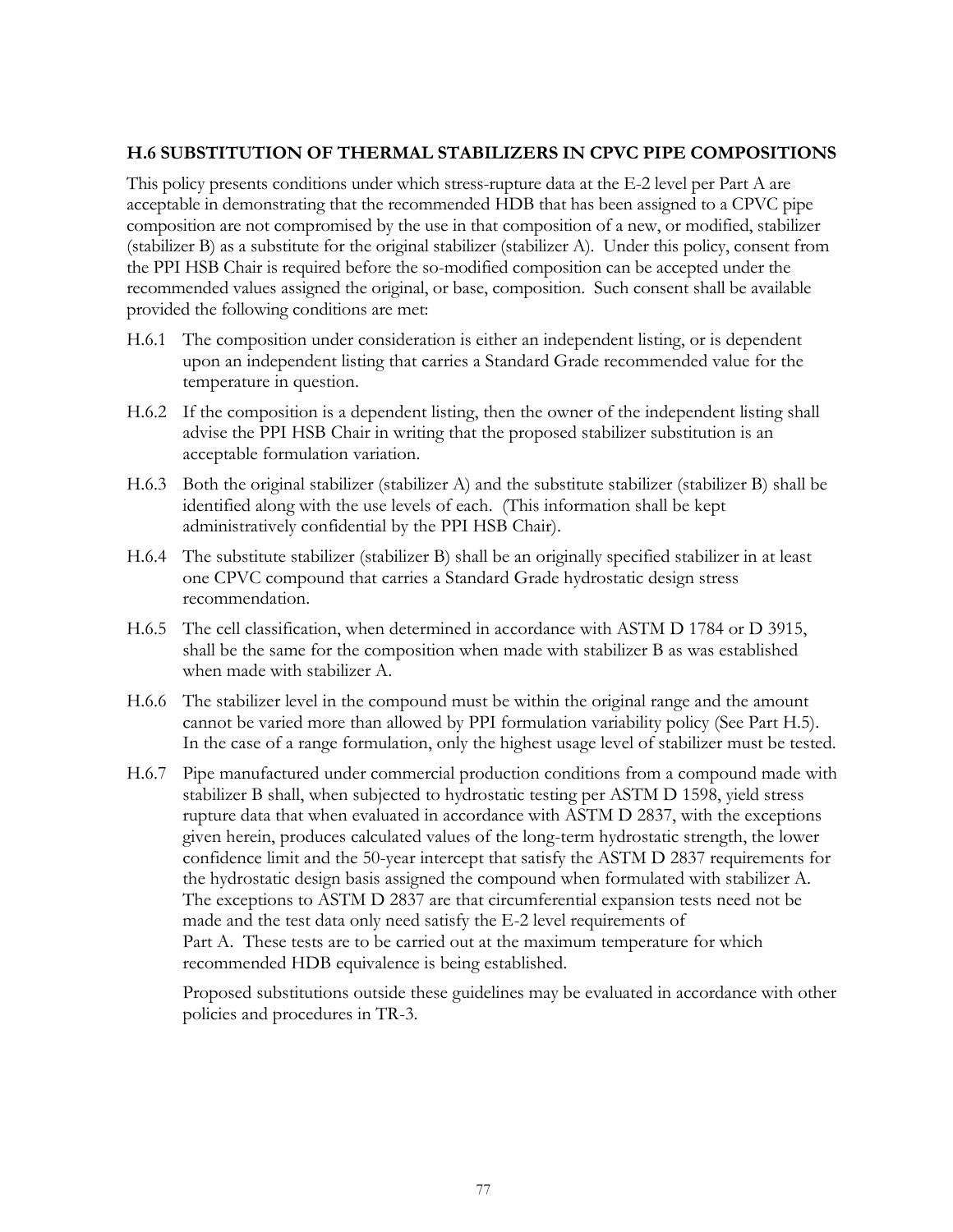# **APPENDIXES**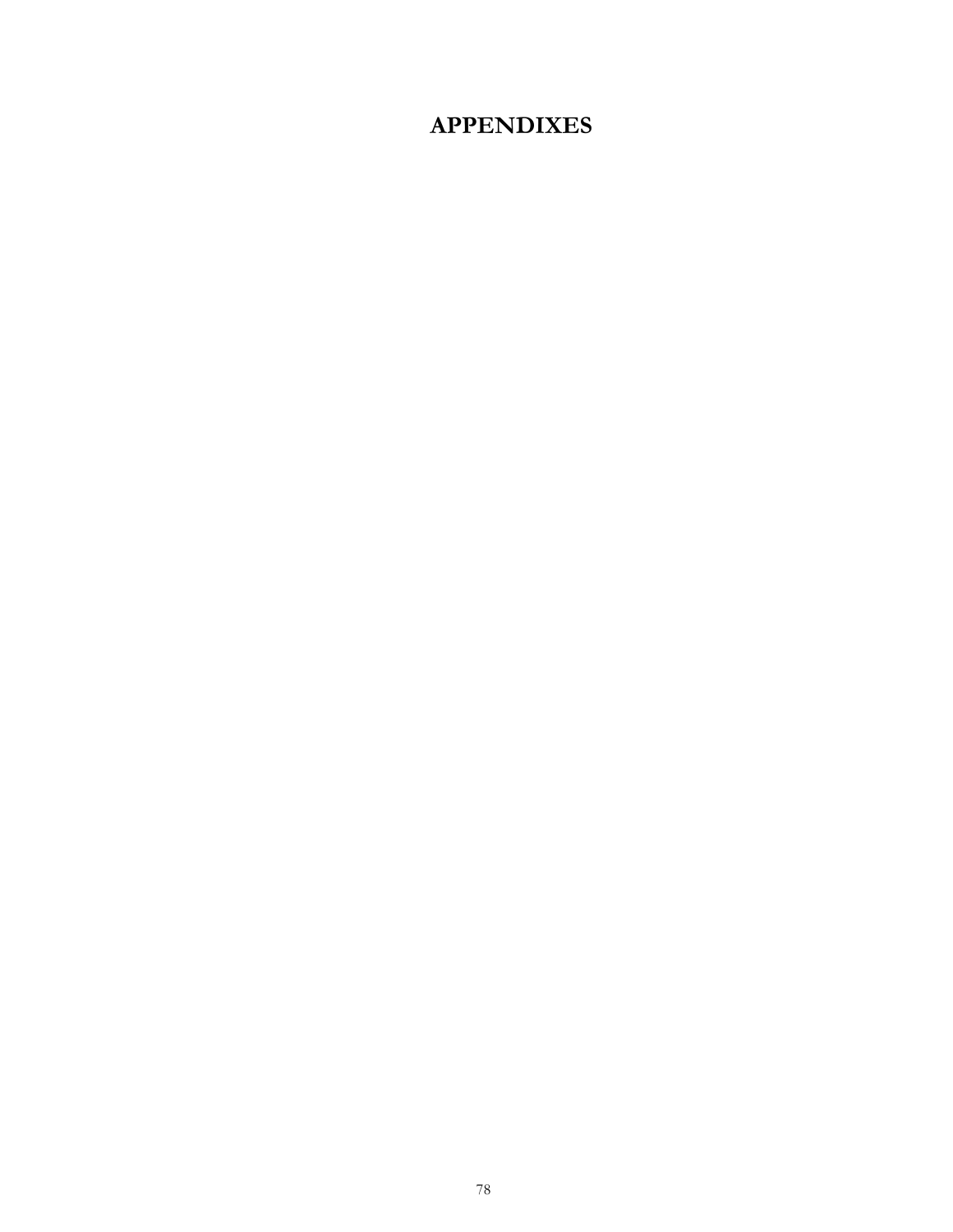### **APPENDIX X.1 TEST DATA REPORT REQUIREMENTS**

### **X.1.1 Checklist for HSB Submissions**

The minimum information required by PPI's HSB to develop recommendations of HDB/PBD/SDB/MRS for specific thermoplastic pipe and fitting materials is summarized in the following two submission checklists (one for non-PVC compounds and one for PVC and CPVC compounds). The HSB may require additional information for certain cases.

Complete all sections, then send to the PPI HSB Chair, along with the signed certification below:

#### CERTIFICATION TO ACCOMPANY SUBMISSIONS TO THE HSB

I do hereby certify that the data and other information included with this submission are truthful and accurate; that the data are derived from testing actually performed on the samples identified in the submission by (INSERT NAME OF COMPANY OF OUTSIDE LABORATORY THAT CONDUCTED THE TESTING

 $\Box$ ; that the data do not, in any way, misrepresent the performance or other characteristics of the material covered by the submission; and that this submission does not omit any data or information known to my company (including that derived from any testing summarized in this submission) which would be material to an HSB decision on the action requested.

 $Signal:$ 

Authorized Representative

Print Name:

Title: \_\_\_\_\_\_\_\_\_\_\_\_\_\_\_\_\_\_\_\_\_\_\_\_\_\_\_\_\_\_\_\_\_\_\_\_\_\_\_\_\_\_\_\_\_\_\_\_\_\_

 $\n Company: \n$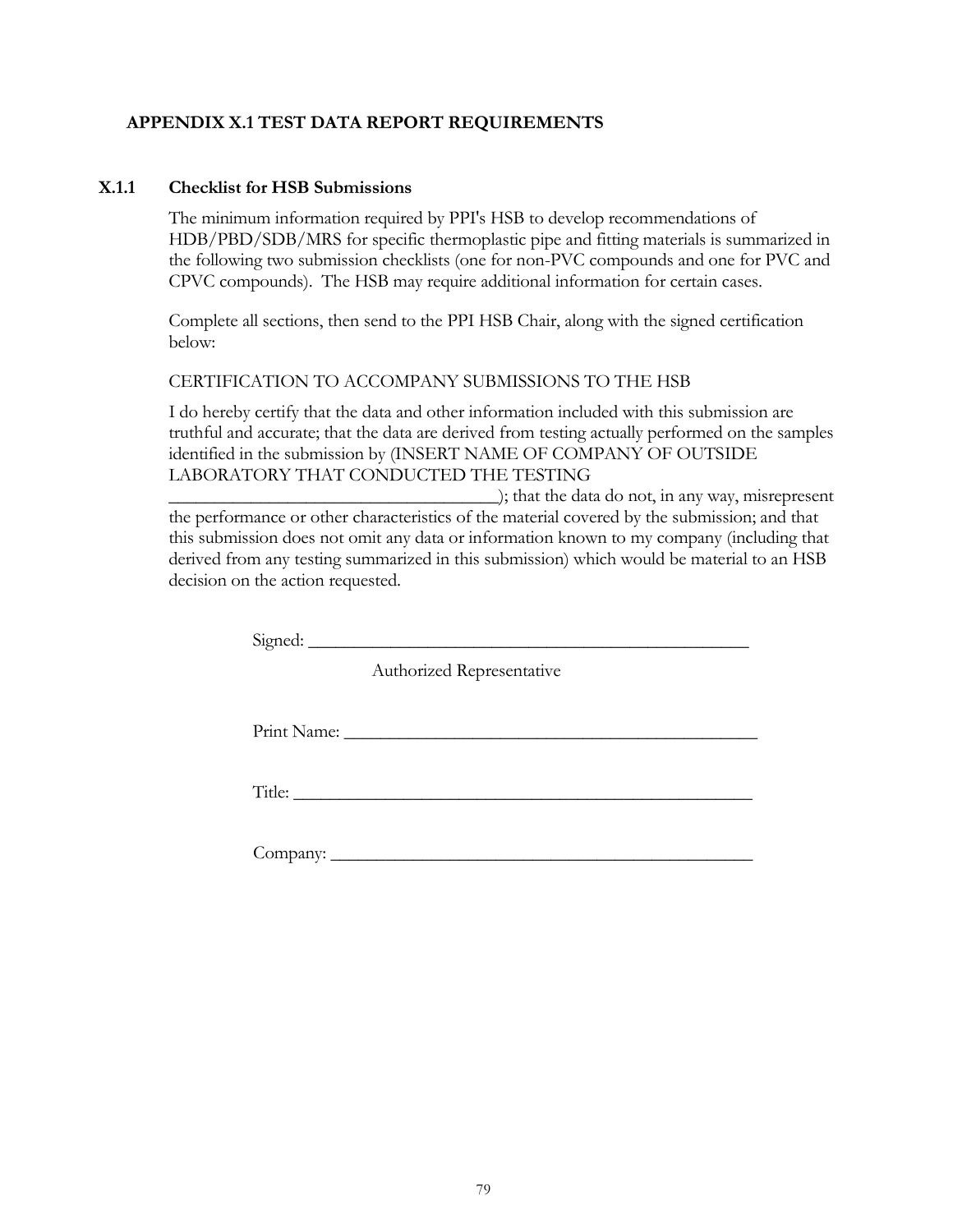

| Consult PPI TR-3 for Definitions, etc.                                                                 | Date:                                                                                                                                                                                                                                                                  |
|--------------------------------------------------------------------------------------------------------|------------------------------------------------------------------------------------------------------------------------------------------------------------------------------------------------------------------------------------------------------------------------|
| 1 - Owner of Proposed PPI Listing<br>Manufacturer:<br>Address:<br>Phone:<br>Contact:                   | Fax:                                                                                                                                                                                                                                                                   |
|                                                                                                        |                                                                                                                                                                                                                                                                        |
| 2 - Data Submission:<br>Compound Designation:<br>Compound is Intended for<br>Data Submission is for a: | <b>Extrusion Only</b><br>Molding Only<br>Either Extrusion or Molding<br>New Formulation<br>Modified Formulation<br>Base, (or Parent), Formulation is:                                                                                                                  |
|                                                                                                        | <b>Description of Modification</b>                                                                                                                                                                                                                                     |
| 3 - Type of Request:<br>Routine Request:<br>Special Case:                                              | The data and other information herewith presented are in full<br>compliance with PPI TR-3 requirements for the requested level, (E2, E4,<br>E6, etc.) of PPI listing.<br>Some of the information, as follows, is not in full compliance with the<br>TR-3 requirements: |
|                                                                                                        | Notwithstanding this, it is believed that the data presented are sufficient<br>for granting the request listing based on the following reasons:                                                                                                                        |
|                                                                                                        | (Note: Special Cases are referred to the HSB for adjudication)                                                                                                                                                                                                         |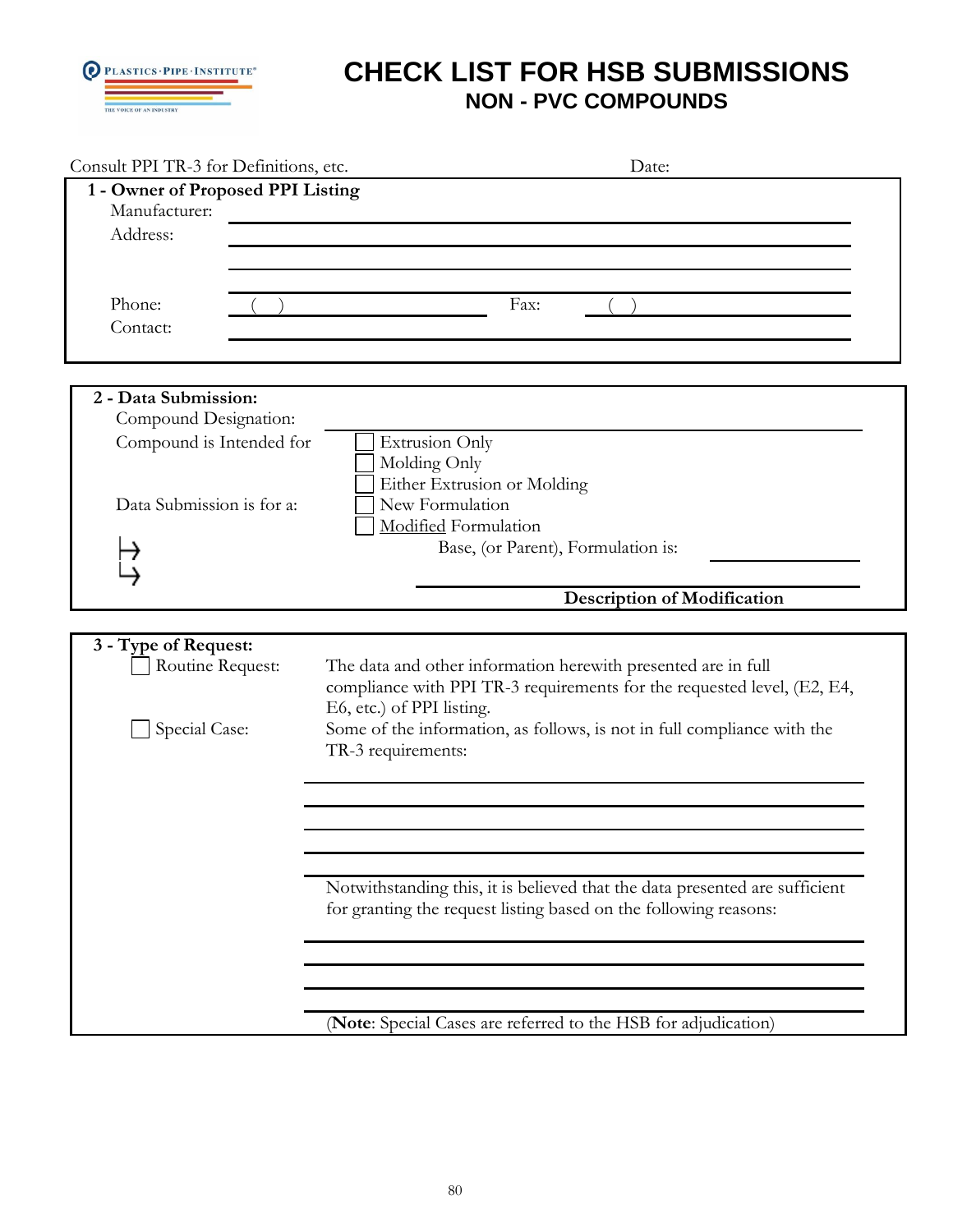

| Consult PPI TR-3 for Definitions, etc.                                                                                                                                                                                                          | Date:                                                                                                                                                                                                                                                                                            |
|-------------------------------------------------------------------------------------------------------------------------------------------------------------------------------------------------------------------------------------------------|--------------------------------------------------------------------------------------------------------------------------------------------------------------------------------------------------------------------------------------------------------------------------------------------------|
| 4 - Requested Action:                                                                                                                                                                                                                           |                                                                                                                                                                                                                                                                                                  |
| Based on this data submission the following action is requested:<br>(Standard, E2,<br>E4, E6, etc.) of<br>for a recommended<br>HDB/PDB/SDB/MRS of<br>for a temperature of<br>external environment of<br>Its own identification, which is:<br>or | A listing of the subject formulation (see Note) for the listing level,<br>psi,<br>$\overline{^{0}F}$ (or $\overline{^{0}C}$ , specify), and<br>Acceptance of the subject formulation as equivalent to the base formulation. It is<br>requested that this equivalent formulation be listed under: |
| The Base formulation.                                                                                                                                                                                                                           |                                                                                                                                                                                                                                                                                                  |
|                                                                                                                                                                                                                                                 | (Note: Consult PPI TR-3, Parts A & B for listing grades, conditions and requirements)                                                                                                                                                                                                            |
|                                                                                                                                                                                                                                                 |                                                                                                                                                                                                                                                                                                  |
| 5 - Other Data or Listings:                                                                                                                                                                                                                     |                                                                                                                                                                                                                                                                                                  |
|                                                                                                                                                                                                                                                 | No                                                                                                                                                                                                                                                                                               |
| Does this material have a PPI listing at<br>other temperatures or conditions?                                                                                                                                                                   |                                                                                                                                                                                                                                                                                                  |
|                                                                                                                                                                                                                                                 |                                                                                                                                                                                                                                                                                                  |
|                                                                                                                                                                                                                                                 | Yes (Provide the details)                                                                                                                                                                                                                                                                        |
|                                                                                                                                                                                                                                                 |                                                                                                                                                                                                                                                                                                  |
|                                                                                                                                                                                                                                                 |                                                                                                                                                                                                                                                                                                  |
|                                                                                                                                                                                                                                                 | No                                                                                                                                                                                                                                                                                               |
| Are there stress-rupture data available for                                                                                                                                                                                                     |                                                                                                                                                                                                                                                                                                  |
| other temperatures?                                                                                                                                                                                                                             |                                                                                                                                                                                                                                                                                                  |
|                                                                                                                                                                                                                                                 | Yes - Have been previously submitted                                                                                                                                                                                                                                                             |
|                                                                                                                                                                                                                                                 | (List the temperatures in ${}^0C$ or ${}^0F$ )                                                                                                                                                                                                                                                   |
|                                                                                                                                                                                                                                                 |                                                                                                                                                                                                                                                                                                  |
|                                                                                                                                                                                                                                                 |                                                                                                                                                                                                                                                                                                  |
|                                                                                                                                                                                                                                                 |                                                                                                                                                                                                                                                                                                  |
|                                                                                                                                                                                                                                                 | s - Are now being submitted via separate data<br>submissions                                                                                                                                                                                                                                     |
|                                                                                                                                                                                                                                                 | (List the temperatures in ${}^{0}C$ or ${}^{0}F$ )                                                                                                                                                                                                                                               |
|                                                                                                                                                                                                                                                 |                                                                                                                                                                                                                                                                                                  |
|                                                                                                                                                                                                                                                 |                                                                                                                                                                                                                                                                                                  |
|                                                                                                                                                                                                                                                 |                                                                                                                                                                                                                                                                                                  |
|                                                                                                                                                                                                                                                 |                                                                                                                                                                                                                                                                                                  |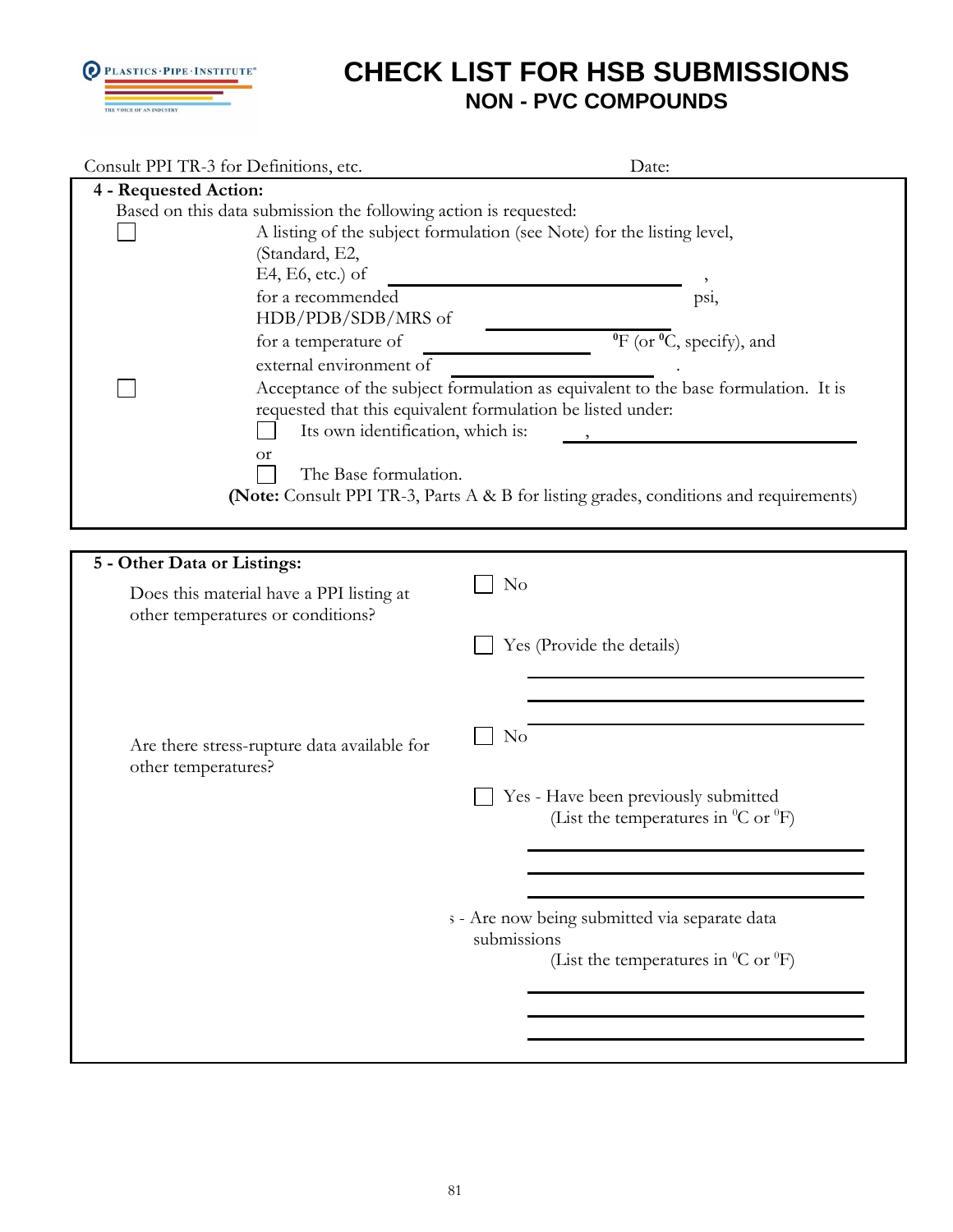

| Consult PPI TR-3 for Definitions, etc.                                                                                                                                                                                                                                                 |                    | Date:                   |
|----------------------------------------------------------------------------------------------------------------------------------------------------------------------------------------------------------------------------------------------------------------------------------------|--------------------|-------------------------|
| 6 - Pipe or Fitting Material Designation and Classification:                                                                                                                                                                                                                           |                    |                         |
| <b>ASTM Standard:</b>                                                                                                                                                                                                                                                                  |                    |                         |
| <b>Cell Classification or Material</b>                                                                                                                                                                                                                                                 |                    |                         |
| Identification (all cell class                                                                                                                                                                                                                                                         |                    |                         |
| values must be listed).                                                                                                                                                                                                                                                                |                    |                         |
| Actual Values (indicate the units):                                                                                                                                                                                                                                                    |                    |                         |
| <b>Physical Property</b>                                                                                                                                                                                                                                                               | <b>Test Method</b> | Average Value, or Range |
| Density, g/cc                                                                                                                                                                                                                                                                          | ASTM D 1505        |                         |
| Melt Index, $g/10$ min.                                                                                                                                                                                                                                                                | ASTMD 1238         |                         |
| Tensile strength, psi or MPa                                                                                                                                                                                                                                                           | ASTM D638          |                         |
| Flexural Modulus, psi or MPa                                                                                                                                                                                                                                                           | ASTM D790          |                         |
| Stress Crack Resistance, hrs.                                                                                                                                                                                                                                                          | ASTMF1473          |                         |
|                                                                                                                                                                                                                                                                                        |                    |                         |
|                                                                                                                                                                                                                                                                                        |                    |                         |
| Others:                                                                                                                                                                                                                                                                                |                    |                         |
|                                                                                                                                                                                                                                                                                        |                    |                         |
|                                                                                                                                                                                                                                                                                        |                    |                         |
|                                                                                                                                                                                                                                                                                        |                    |                         |
|                                                                                                                                                                                                                                                                                        |                    |                         |
|                                                                                                                                                                                                                                                                                        |                    |                         |
|                                                                                                                                                                                                                                                                                        |                    |                         |
|                                                                                                                                                                                                                                                                                        |                    |                         |
|                                                                                                                                                                                                                                                                                        |                    |                         |
|                                                                                                                                                                                                                                                                                        |                    |                         |
|                                                                                                                                                                                                                                                                                        |                    |                         |
|                                                                                                                                                                                                                                                                                        |                    |                         |
|                                                                                                                                                                                                                                                                                        |                    |                         |
| 7 - Compound Mixing:<br>Material is:<br>Pre-Compounded                                                                                                                                                                                                                                 | <b>or</b>          | Blended In-Plant        |
|                                                                                                                                                                                                                                                                                        |                    |                         |
|                                                                                                                                                                                                                                                                                        |                    |                         |
|                                                                                                                                                                                                                                                                                        |                    |                         |
|                                                                                                                                                                                                                                                                                        |                    |                         |
| 8 - Hydrostatic Stress/Time Data:                                                                                                                                                                                                                                                      |                    |                         |
| - Use the form in Section 10 to provide the stress, time and failure mode for each lot of pipe that was tested                                                                                                                                                                         |                    |                         |
|                                                                                                                                                                                                                                                                                        |                    |                         |
|                                                                                                                                                                                                                                                                                        |                    |                         |
|                                                                                                                                                                                                                                                                                        |                    |                         |
|                                                                                                                                                                                                                                                                                        |                    |                         |
| (make copies if necessary). All data points must be reported even though they may not be considered<br>appropriate for the calculation. The reason for the latter is to be given.<br>- Indicate the Mode of Failure in Section 10, using the following codes:<br>N - Non-failure point | <b>B</b> - Brittle |                         |
| S - Shatter                                                                                                                                                                                                                                                                            | ? - Other, Specify |                         |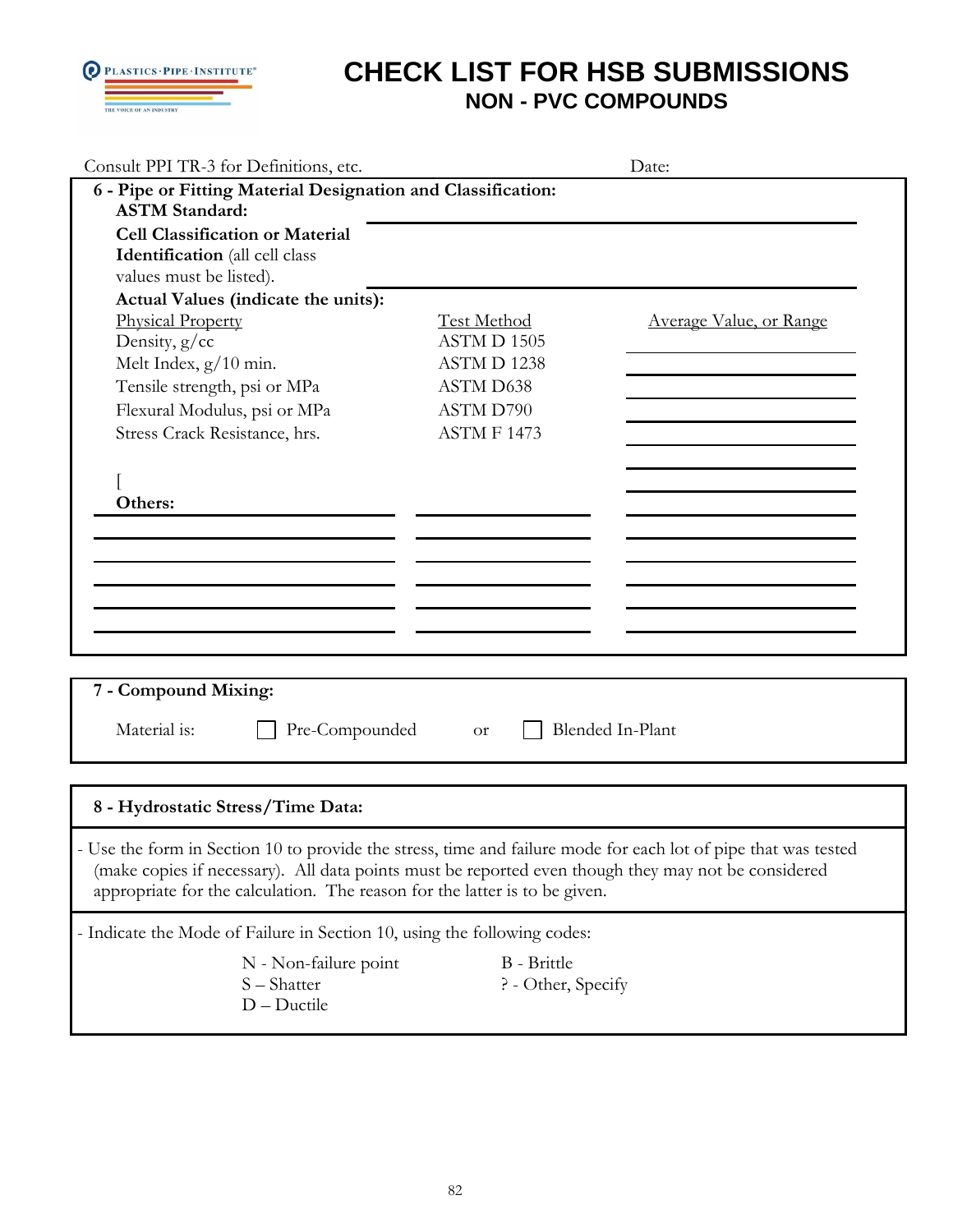

| Consult PPI TR-3 for Definitions, etc.                                                                                                                                                                                                                                                                                                                                       | Date:                                                                                                |
|------------------------------------------------------------------------------------------------------------------------------------------------------------------------------------------------------------------------------------------------------------------------------------------------------------------------------------------------------------------------------|------------------------------------------------------------------------------------------------------|
| 8 - Hydrostatic Stress/Time Data (cont'd):                                                                                                                                                                                                                                                                                                                                   |                                                                                                      |
| - Is Creep the controlling factor?                                                                                                                                                                                                                                                                                                                                           |                                                                                                      |
| (See Paragraph 5.3, "Circumferential Expansion", of ASTM D2837 for details on data requirements for<br>evaluating creep as a potential limiting factor. Based on historical data, PPI's HSB recognizes the following<br>materials as having long term strengths which are not limited by the ASTM D2837 creep criterion: PVC,<br>medium and high density PE, CPVC, PA & PB.) |                                                                                                      |
| No Present the basis for this conclusion if the material is other than those listed above.                                                                                                                                                                                                                                                                                   |                                                                                                      |
| sheet.                                                                                                                                                                                                                                                                                                                                                                       | Yes Present the circumferential expansion data summary and resultant calculations on a separate data |
| - Calculate the 100,000-h LTHS, 50-year intercept, LCL and LCL Ratio and show these results in Section 10.                                                                                                                                                                                                                                                                   |                                                                                                      |
| - Computer printouts of the data and calculations are acceptable if they provide the information requested in<br>Section 10 in an easy to read format.                                                                                                                                                                                                                       |                                                                                                      |
| - Polyethylene materials, which are to be listed with an HDB at 73°F and at higher temperatures, must also<br>undergo supplemental validation of the long-term hydrostatic strength in accordance with Clause 5.6 of<br>ASTM D2837, or Part F.4 of TR-3.                                                                                                                     |                                                                                                      |
| Remember to submit these validation data on a separate data sheet.                                                                                                                                                                                                                                                                                                           |                                                                                                      |
| - For crosslinked polyethylene (PEX) pipe data, what is the measured level of cross-linking for specimens tested?                                                                                                                                                                                                                                                            |                                                                                                      |
| What is the measurement method?                                                                                                                                                                                                                                                                                                                                              |                                                                                                      |
| The listed HDB/MRS for this PEX pipe will be based on this minimum crosslink level.                                                                                                                                                                                                                                                                                          |                                                                                                      |
|                                                                                                                                                                                                                                                                                                                                                                              |                                                                                                      |
| 9 - Hydrostatic Stress Summary (indicate the units)                                                                                                                                                                                                                                                                                                                          |                                                                                                      |
| HDB/PDB/SDB/MRS requested:                                                                                                                                                                                                                                                                                                                                                   | psi or MPa                                                                                           |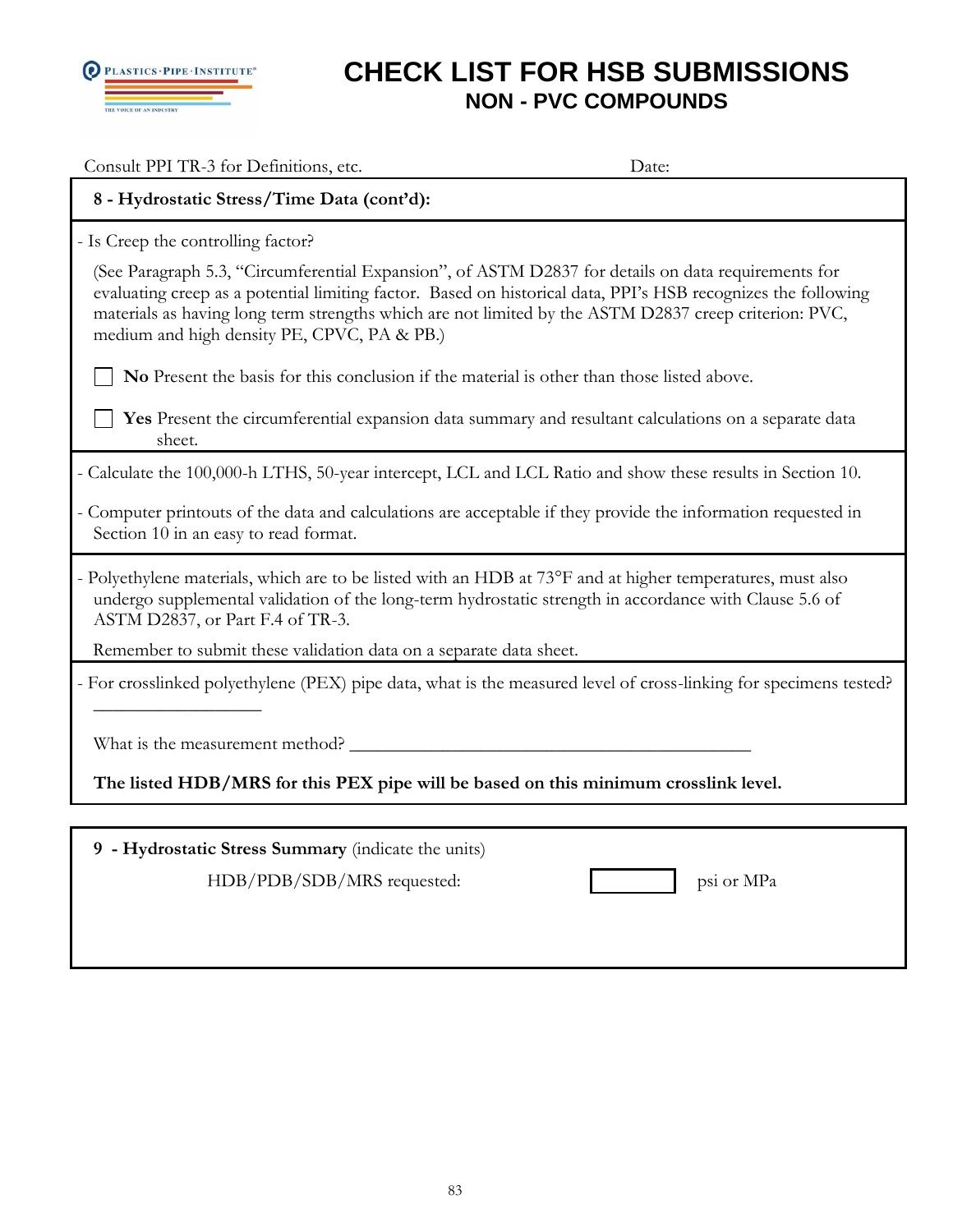

|                                   | Consult PPI TR-3 for Definitions, etc.                                                         |                                 | Date:                                                                                                      |  |  |
|-----------------------------------|------------------------------------------------------------------------------------------------|---------------------------------|------------------------------------------------------------------------------------------------------------|--|--|
|                                   | 10 - Data Submission for Lot #________:                                                        |                                 |                                                                                                            |  |  |
| (approximate values)              | 10.1 - Actual Stress/Time Data<br>Average Outside diameter, in:<br>Minimum Wall Thickness, in: |                                 | 10.2 - Fabrication Process<br>10.2.1 - Extrusion:<br>Extrusion was done on:                                |  |  |
| Stress<br>$\overline{\text{psi}}$ | Time<br>$\rm h$                                                                                | Failure<br>Mode<br>(see $8.2$ ) | poratory Equipment and Conditions<br><b>or</b><br>Production Equipment and Conditions                      |  |  |
|                                   |                                                                                                |                                 | 10.2.2 - Molding:<br>Type of Mold:<br>Side Gated                                                           |  |  |
|                                   |                                                                                                |                                 | <b>or</b><br>End Gated<br>(indicate the units)<br>Outside Diameter:                                        |  |  |
|                                   |                                                                                                |                                 | Average<br>Wall Thickness;<br>Minimum<br>Average<br>Length:<br>Average                                     |  |  |
|                                   |                                                                                                |                                 | 10.3 - Hydrostatic Properties                                                                              |  |  |
|                                   |                                                                                                |                                 | 100,000 h LTHS:<br>psi or MPa                                                                              |  |  |
|                                   |                                                                                                |                                 | 50 year intercept:<br>psi or MPa<br>LCL:<br>psi or MPa                                                     |  |  |
|                                   |                                                                                                |                                 | LCL Ratio:<br>$\frac{0}{0}$                                                                                |  |  |
|                                   |                                                                                                |                                 | $0C$ or $0F$<br>Temperature:                                                                               |  |  |
|                                   |                                                                                                |                                 | Environment:<br>Inside Pipe:                                                                               |  |  |
|                                   |                                                                                                |                                 | Outside Pipe:                                                                                              |  |  |
|                                   |                                                                                                |                                 | $\overline{2}$<br>$\, 8$<br>$\overline{4}$<br>$6\,$<br>$\mathbf{1}$<br>0<br>$\mathop{\hbox{\rm E}}$ Level: |  |  |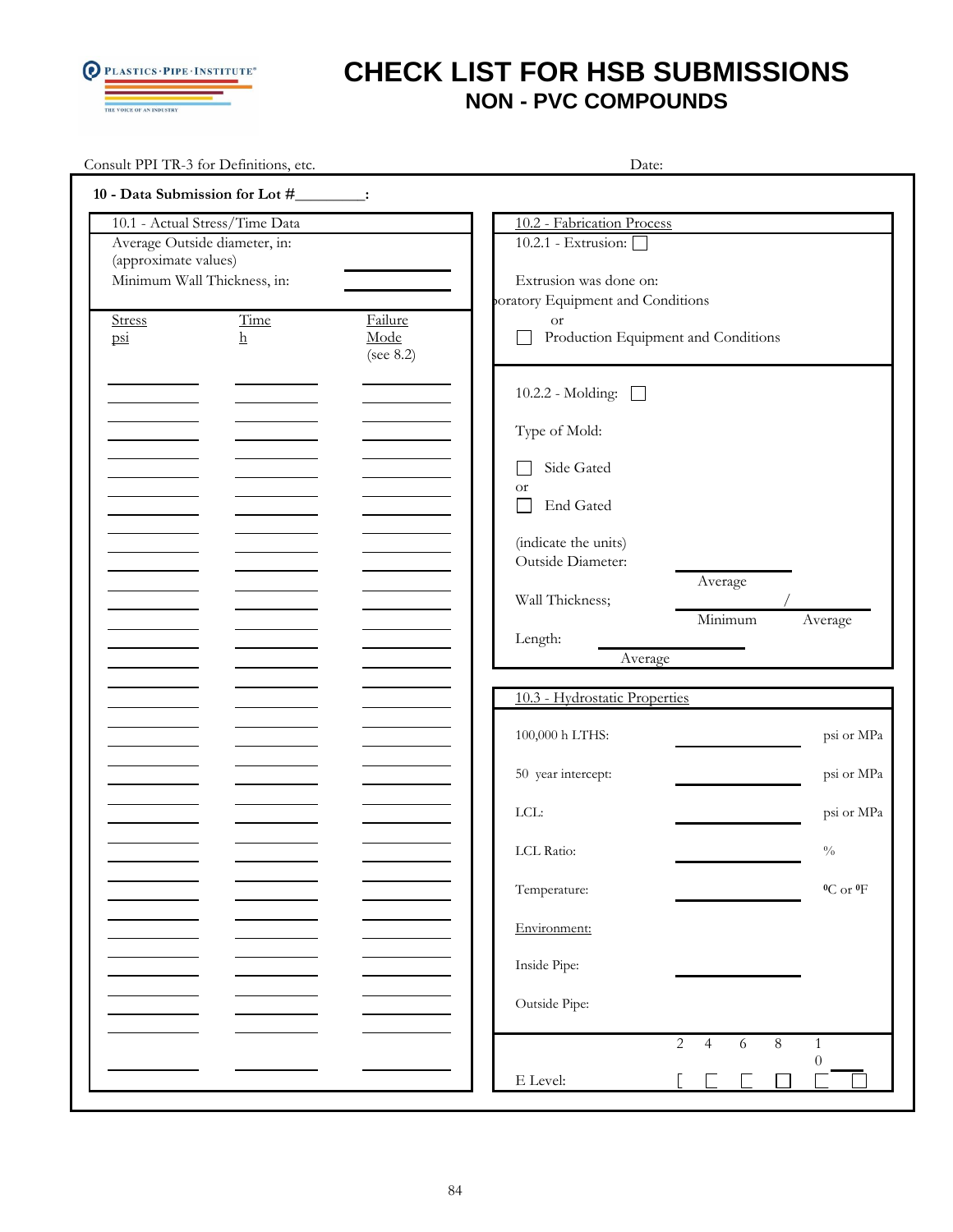| Consult PPI TR-3 for Definitions, etc.                                   |                                                                                                                                                                                                                                                                                                                                  | Date:                                                                                                                         |
|--------------------------------------------------------------------------|----------------------------------------------------------------------------------------------------------------------------------------------------------------------------------------------------------------------------------------------------------------------------------------------------------------------------------|-------------------------------------------------------------------------------------------------------------------------------|
| 1 - Owner of Proposed PPI Listing<br>Manufacturer:<br>Address:<br>Phone: | Fax:                                                                                                                                                                                                                                                                                                                             |                                                                                                                               |
| Contact:                                                                 |                                                                                                                                                                                                                                                                                                                                  |                                                                                                                               |
|                                                                          |                                                                                                                                                                                                                                                                                                                                  |                                                                                                                               |
| 2 - Data Submission:<br>Compound Designation:                            |                                                                                                                                                                                                                                                                                                                                  |                                                                                                                               |
| Submission is a:                                                         | New PVC Formulation (see 6.1.1)<br>New Compound (See 6.1.3), for:<br>(check one of the following:)<br>PVC Resin $(6.1.2)$<br>Process Aid<br>Heat Stabilizer<br>Commercial Designation<br>of the new Component:<br>(Attach Physical Property Data Sheet)<br>Special Case (Attached an explanation of why it should be considered) | PPI Range Formulation<br>Private Formulation<br>Other component not<br>complying<br>to the guidelines of PPI TR-3:<br>Specify |
| 3 - Compound Mixing:                                                     |                                                                                                                                                                                                                                                                                                                                  |                                                                                                                               |
| Equipment:                                                               | High Intensity Mixer<br><b>or</b><br>Describe Other                                                                                                                                                                                                                                                                              | Low Intensity Cooler<br><b>or</b><br>Describe Other                                                                           |
| Procedure:                                                               | Double Batching                                                                                                                                                                                                                                                                                                                  | Single Batching<br>$\mathcal O$<br>$\mathbf r$                                                                                |
| Description:                                                             |                                                                                                                                                                                                                                                                                                                                  |                                                                                                                               |
| (Describe the procedure                                                  |                                                                                                                                                                                                                                                                                                                                  |                                                                                                                               |
| followed in preparing                                                    |                                                                                                                                                                                                                                                                                                                                  |                                                                                                                               |
| the compound. See Note                                                   |                                                                                                                                                                                                                                                                                                                                  |                                                                                                                               |
| 7 of TR-3)                                                               |                                                                                                                                                                                                                                                                                                                                  |                                                                                                                               |
|                                                                          |                                                                                                                                                                                                                                                                                                                                  |                                                                                                                               |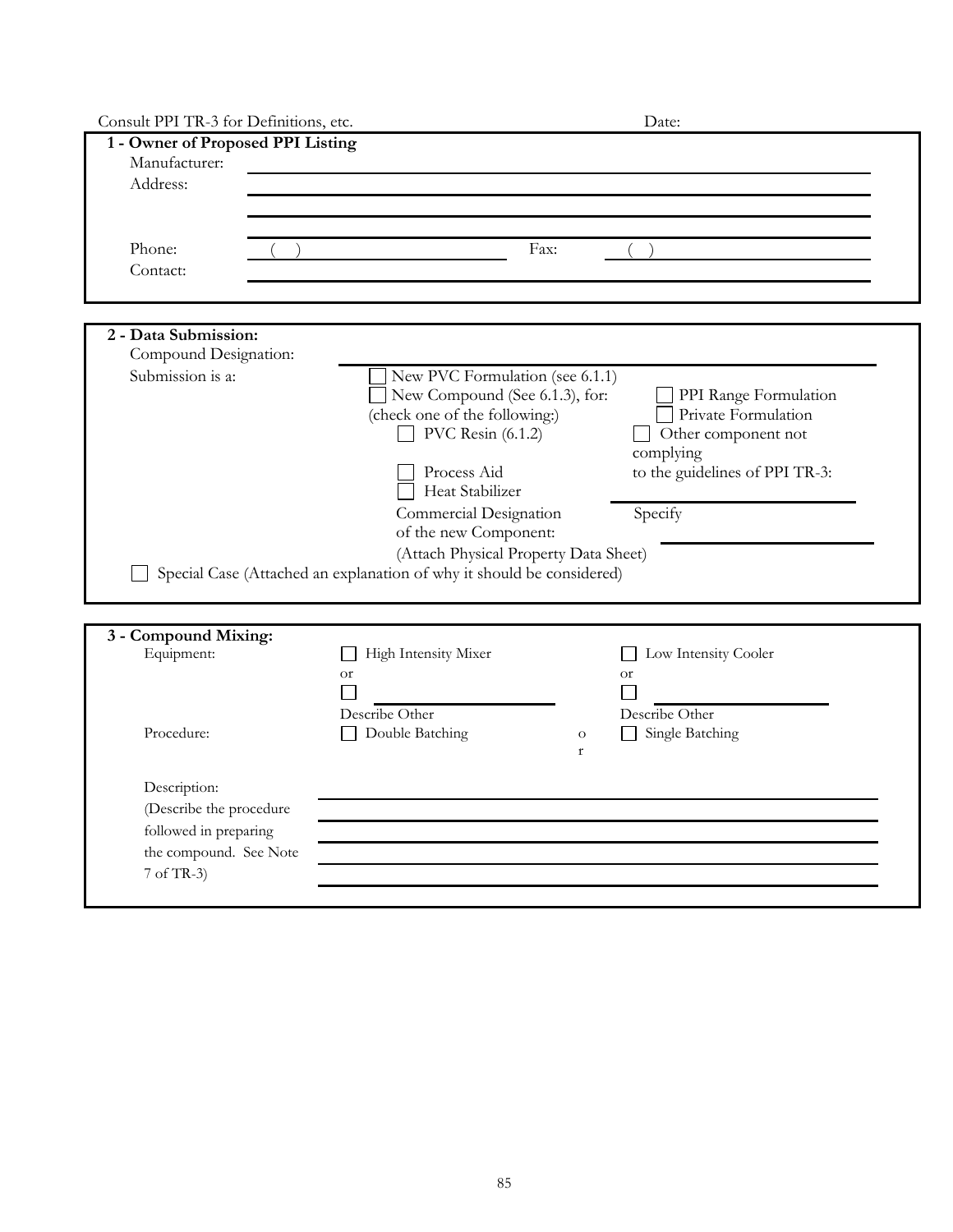| Consult PPI TR-3 for Definitions, etc.                                   |                                                                                  |                    | Date:                           |                 |                       |
|--------------------------------------------------------------------------|----------------------------------------------------------------------------------|--------------------|---------------------------------|-----------------|-----------------------|
| 4 - Fabrication Process:                                                 |                                                                                  |                    |                                 |                 |                       |
| 4.1 - Extrusion:<br>Extrusion was done on:                               | Laboratory Equipment and Conditions<br>0r<br>Production Equipment and Conditions |                    |                                 |                 |                       |
| 4.1 - Molding: $\Box$<br>Specimen Dimensions, in or mm (Indicate Units): | Type of Mold<br>Side Gate                                                        | <b>or</b>          |                                 | End Gate        |                       |
| Outside Diameter:                                                        | Wall Thickness:                                                                  |                    |                                 | Length:         |                       |
| Average                                                                  |                                                                                  | Minimu<br>m        | Averag<br>e                     |                 | Averag<br>$\mathbf e$ |
| 5 - Resin and/or Compound Properties:                                    |                                                                                  |                    |                                 |                 |                       |
| 5.1 - Resin Properties:                                                  |                                                                                  |                    |                                 |                 |                       |
| (Only required if PVC Resin box was checked in Section 2)                |                                                                                  | $Let$<br>1         | $\underline{\mathbf{Lot}}$<br>2 | <u>Lot</u><br>3 |                       |
|                                                                          |                                                                                  |                    | (if required)                   |                 |                       |
| <b>Inherent Viscosity</b>                                                | ASTM D1243                                                                       |                    |                                 |                 | $(0.88 - 0.96)$       |
| Heat Loss (water) % by wt.                                               | 1 hr @ 221 F (105 °C)                                                            |                    |                                 |                 | $(0.5 \text{ max.})$  |
| Apparent Bulk Density, g/cc                                              | ASTM D1895                                                                       |                    |                                 |                 | $(0.46 - 0.62)$       |
| Compacted Bulk density,<br>g/cc                                          | ASTM D1895 (Method C)                                                            |                    |                                 |                 | $(0.54 - 0.72)$       |
| <b>RVCM</b>                                                              | ASTM D3749                                                                       |                    |                                 |                 | $(10$ ppm<br>max.)    |
| 5.1 - Compound Properties:                                               |                                                                                  |                    |                                 |                 |                       |
| Cell Classification per ASTM D1784:                                      |                                                                                  |                    |                                 |                 |                       |
| Actual Values (indicate units):                                          |                                                                                  |                    |                                 |                 |                       |
| <b>Base Resin</b>                                                        |                                                                                  |                    |                                 | <b>PVC</b>      |                       |
| Izod Impact Strength, ft-lb/in or J/m                                    |                                                                                  | ASTM D256 Method A |                                 |                 |                       |
| Tensile strength, psi or MPa                                             |                                                                                  | ASTM D638          |                                 |                 |                       |
| Modulus of elasticity, psi or MPa                                        |                                                                                  | ASTM D638          |                                 |                 |                       |
| Deflection temperature under load, <sup>0</sup> F or <sup>0</sup> C      |                                                                                  | ASTM D648          |                                 |                 |                       |
| $[264 \text{ psi} (1.82 \text{ MPa}) \text{ load}]$                      |                                                                                  |                    |                                 |                 |                       |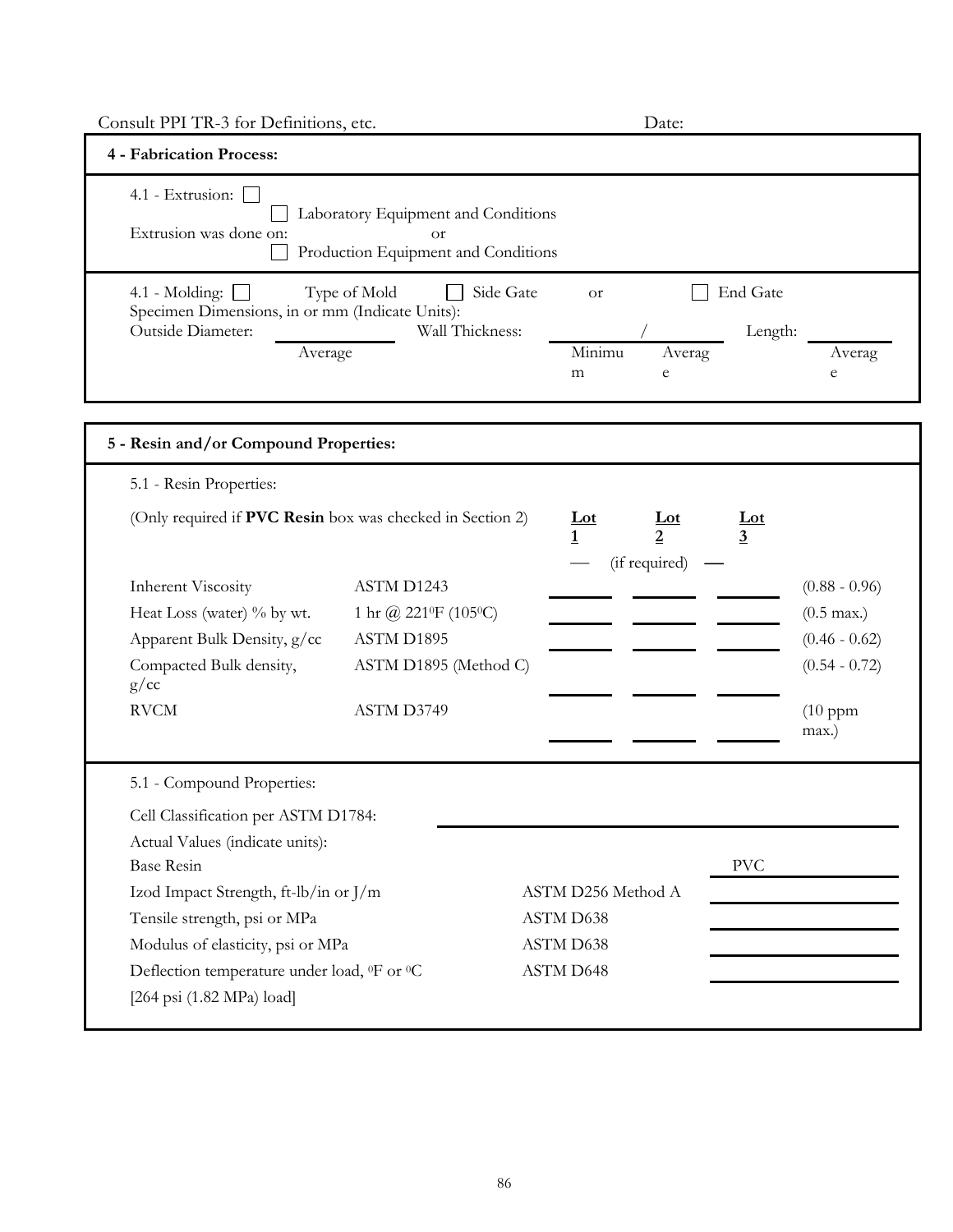Consult PPI TR-3 for Definitions, etc. Date:

| 6.1 - Data Required:<br>6.1.1 - New PVC Formulation:                                                                       |                                                                                                                        | Provisional Listing         | <b>Standard Listing</b>            |
|----------------------------------------------------------------------------------------------------------------------------|------------------------------------------------------------------------------------------------------------------------|-----------------------------|------------------------------------|
|                                                                                                                            |                                                                                                                        | E2<br>$\geq$                | E10<br>$_{\rm lot}$<br>on<br>one   |
|                                                                                                                            |                                                                                                                        | followed by $\geq$ E4, E6,  | E2<br>plus<br>$\geq$               |
|                                                                                                                            |                                                                                                                        | etc.                        | additional<br>on.<br>two           |
|                                                                                                                            |                                                                                                                        | every 6 months.             | lots.                              |
| $6.1.2$ - New PVC Resin::                                                                                                  |                                                                                                                        | Provisional Listing         | <b>Standard Listing</b>            |
| (stabilizer and calcium carbonate must be at the                                                                           |                                                                                                                        | E <sub>6</sub><br>$\geq$    | E10<br>one<br>on<br>$_{\rm lot}$   |
| maximum of range).                                                                                                         |                                                                                                                        | followed by $\geq$ E8, etc. | E2<br>plus<br>$\geq$<br>additional |
|                                                                                                                            |                                                                                                                        | every 6 months.             | two<br>on<br>lots.                 |
| 6.1.3 - New Component:                                                                                                     |                                                                                                                        | Provisional Listing         | <b>Standard Listing</b>            |
| (subject component must be at the maximum of                                                                               |                                                                                                                        | E6<br>$\geq$                | E10<br>$_{\rm lot}$<br>on<br>one   |
| range).                                                                                                                    |                                                                                                                        | followed by $\geq$ E8, etc. | E2<br>$\geq$<br>plus               |
|                                                                                                                            |                                                                                                                        | every 6 months.             | additional<br>on<br>two            |
|                                                                                                                            |                                                                                                                        |                             | lots.                              |
| 6.1.4 - Special Case:<br>(what protocol is proposed?)                                                                      |                                                                                                                        |                             |                                    |
|                                                                                                                            |                                                                                                                        |                             |                                    |
|                                                                                                                            |                                                                                                                        |                             |                                    |
|                                                                                                                            |                                                                                                                        |                             |                                    |
|                                                                                                                            |                                                                                                                        |                             |                                    |
|                                                                                                                            |                                                                                                                        |                             |                                    |
|                                                                                                                            | Use the forms in Section 8 to provide the stress, time and failure mode for each lot of pipe that was tested. All data |                             |                                    |
| the latter is to be given.                                                                                                 | points must be reported even though they may not be considered appropriate for the calculation. The reason for         |                             |                                    |
|                                                                                                                            |                                                                                                                        |                             |                                    |
|                                                                                                                            | N - Non-failure point                                                                                                  | B - Brittle                 |                                    |
|                                                                                                                            | S - Shatter                                                                                                            | ? - Other, Specify          |                                    |
|                                                                                                                            | D - Ductile                                                                                                            |                             |                                    |
|                                                                                                                            | Calculate the 100,000-h LTHS, 50-year intercept, LCL and LCL Ratio and show these results in Section 8.                |                             |                                    |
|                                                                                                                            |                                                                                                                        |                             |                                    |
| 6.2 - Stress/Time Data:<br>Indicate the mode of failure using the following codes:<br>Section 8 in an easy to read format. | Computer printouts of the data and calculations are acceptable if they provide all the information requested in        |                             |                                    |
|                                                                                                                            |                                                                                                                        |                             |                                    |
|                                                                                                                            |                                                                                                                        |                             |                                    |
| 7 - Hydrostatic Stress Summary: (Indicate the units)                                                                       |                                                                                                                        |                             |                                    |
| HDB/PDB/SDB/MRS requested                                                                                                  |                                                                                                                        |                             | psi or MPa                         |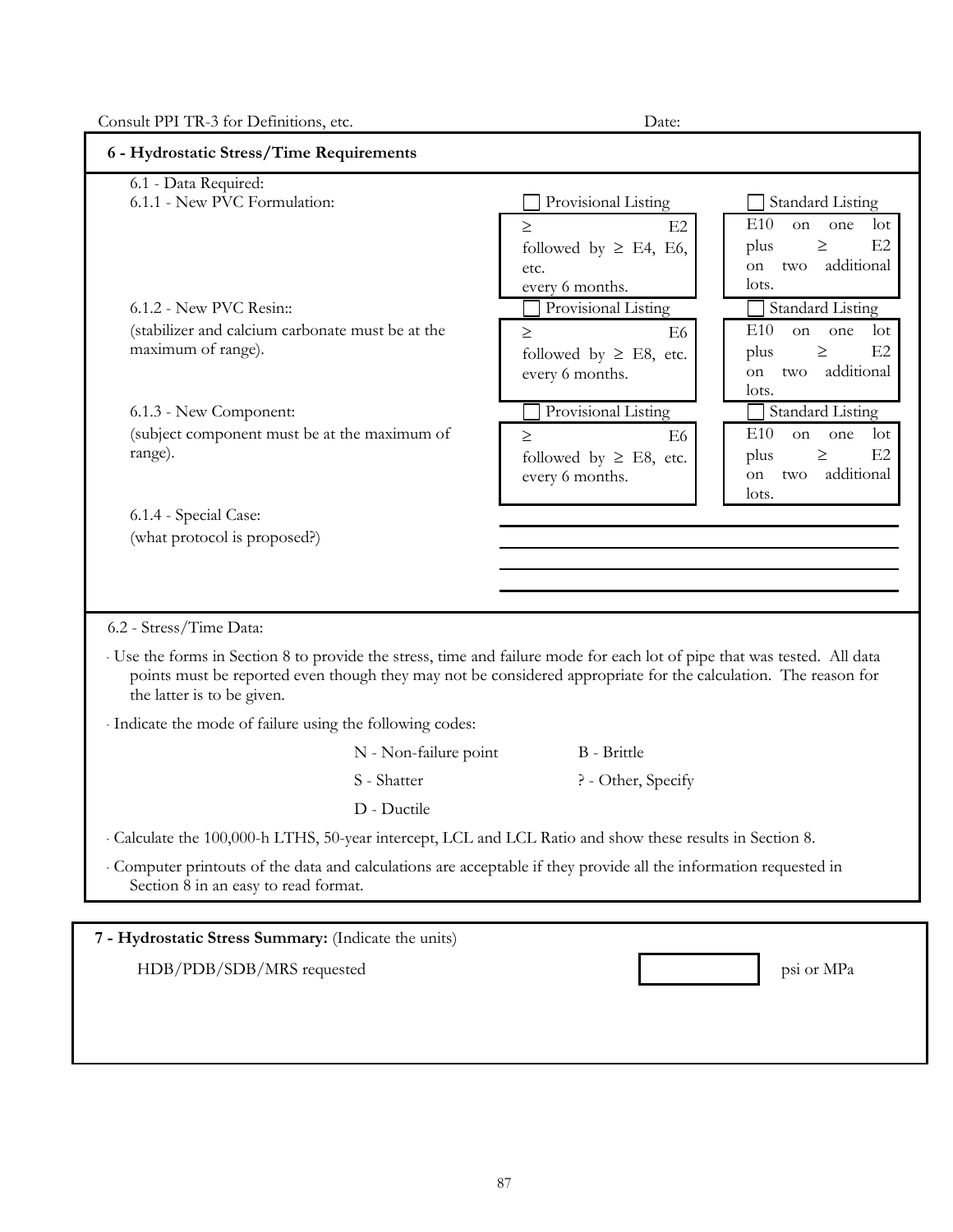Consult PPI TR-3 for Definitions, etc. Date:

| 8 - Actual Stress/Time Data:                                                                |                                       |                                                                                                |                                                                                                |                                                |                                                                                               |
|---------------------------------------------------------------------------------------------|---------------------------------------|------------------------------------------------------------------------------------------------|------------------------------------------------------------------------------------------------|------------------------------------------------|-----------------------------------------------------------------------------------------------|
| Lot $#$                                                                                     |                                       |                                                                                                | Lot $#$                                                                                        |                                                |                                                                                               |
| Size, In:                                                                                   |                                       |                                                                                                | Size, In:                                                                                      |                                                |                                                                                               |
| SDR # or SCH #:                                                                             |                                       |                                                                                                | SDR $\#$ or SCH $\#$ :                                                                         |                                                |                                                                                               |
| Stress<br>$\overline{psi}$                                                                  | Time<br>$\underline{\mathbf{h}}$      | Failure<br>Mode<br>(see 6.2.2)                                                                 | <b>Stress</b><br>$\overline{psi}$                                                              | Time<br>$\underline{h}$                        | Failure<br>Mode<br>(see 6.2.2)                                                                |
|                                                                                             |                                       |                                                                                                |                                                                                                |                                                |                                                                                               |
|                                                                                             |                                       |                                                                                                |                                                                                                |                                                |                                                                                               |
|                                                                                             |                                       |                                                                                                |                                                                                                |                                                |                                                                                               |
|                                                                                             |                                       |                                                                                                |                                                                                                |                                                |                                                                                               |
|                                                                                             |                                       |                                                                                                |                                                                                                |                                                |                                                                                               |
|                                                                                             |                                       |                                                                                                |                                                                                                |                                                |                                                                                               |
|                                                                                             |                                       |                                                                                                |                                                                                                |                                                |                                                                                               |
|                                                                                             |                                       |                                                                                                |                                                                                                |                                                |                                                                                               |
| 100,000 h LTHS:<br>50-Year intercept:<br>LCL:<br>LCL Ratio:<br>Temperature:<br>Environment: |                                       | psi or MPa<br>psi or MPa<br>psi or MPa<br>$\sqrt[0]{_{0}}$<br>$^0\mathrm{C}$ or $^0\mathrm{F}$ | 100,000 h LTHS:<br>50-Year intercept:<br>$LCL$ :<br>LCL Ratio:<br>Temperature:<br>Environment: |                                                | psi or MPa<br>psi or MPa<br>psi or MPa<br>$\sqrt[0]{\!0}$<br>$^0\mathrm{C}$ or $^0\mathrm{F}$ |
| Inside Pipe:<br>Outside Pipe:                                                               | $\overline{2}$<br>$\overline{4}$<br>6 | $\overline{8}$<br>$\mathbf{1}$                                                                 | Inside Pipe:<br>Outside Pipe:                                                                  | $\overline{2}$<br>$\sqrt{6}$<br>$\overline{4}$ | $\overline{8}$<br>$\mathbf{1}$                                                                |
| $\mathop{\hbox{\rm E}}$ Level:                                                              |                                       | $\boldsymbol{0}$                                                                               | $\mathop{\hbox{\rm E}}$ Level:                                                                 |                                                | $\theta$                                                                                      |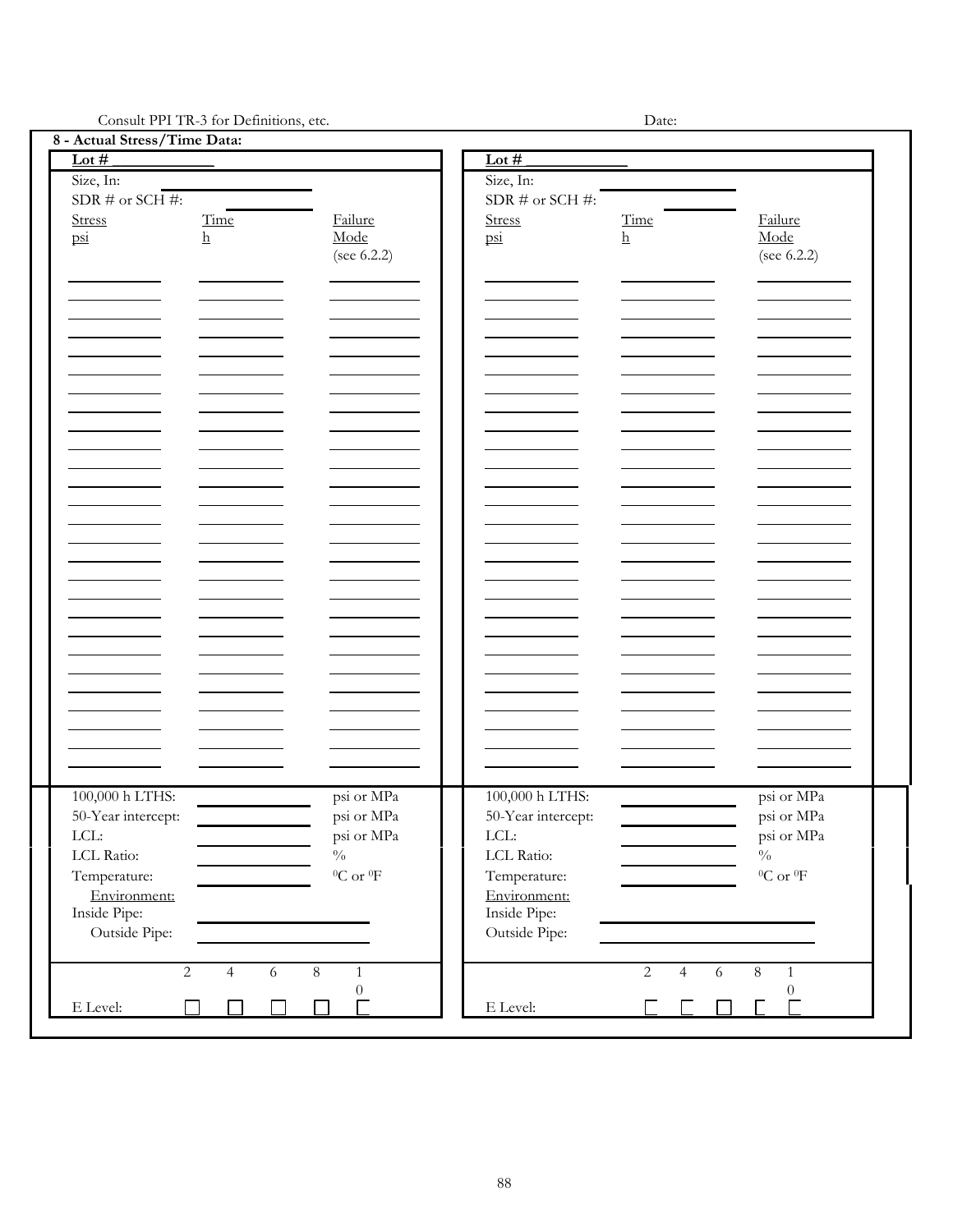### **APPENDIX X.2 SUPPLEMENTAL INFORMATION ON LISTINGS**

### **X.2.1 Additional Information**

Supplemental information useful in the development of new or improved policies and in enhancing the quality of correlation, interpretation and extrapolation of stress-rupture data is welcomed by the HSB. For example, data obtained on poor quality pipe (i.e., pipe that does not meet the latest standards and/or specifications), will be helpful and will be used to study the method and other auxiliary procedures used to develop recommended HDB/PDB/SDB/MRS values and in preparing effective product specifications. The sources of such data and the detailed data itself will be kept confidential if those submitting such data so request. For this purpose, the material identification may be omitted from the report. Data in this category will not be used as a basis for developing recommendations for hydrostatic design stresses for plastic pipe materials. It should be noted that design stresses cannot be recommended for pipe materials that do not meet current standards and specifications.

The submission of results of research and development studies on the stress rupture behavior of thermoplastic pipe and field experiences on the effect of changes in formulations are also requested. Such data are helpful in determining whether or not changes in or additions to these policies and procedures should be made, thereby improving plastic pipe engineering.

### **X.2.2 Release of Recommendations**

The HSB will not issue any recommendations for HDB/PDB/SDB/MRS values for specific commercial materials without the written approval of the manufacturers of the materials. Data and other information should be sent to: PPI Hydrostatic Stress Board Chair

Plastics Pipe Institute, Inc., 105 Decker Court, Suite 825, Irving, TX 75062

### **X.2.3 Appeals of HSB Actions**

It is PPI's hope that a thorough understanding of the policies and procedures for developing recommended HDB/PDB/SDB/MRS values for thermoplastic piping materials will minimize any disputes or disagreements regarding HSB actions on requests for recommendations. However, if a manufacturer disagrees with an action taken by the HSB in regard to his product, he may request that the HSB review its initial determination. The action on any request for review will be subject to approval by PPI's President and Counsel.

A request by a manufacturer for review of a disagreement with the HSB must be in writing and contain a complete description of the manufacturer's original proposal and sufficient information to accurately explain the nature of the disagreement and the decision or action sought by the manufacturer. Upon receipt by the HSB, the Board will consider the matter and reply in writing to the manufacturer within thirty (30) days. The manufacturer may, if he so chooses, request a conference call with, or appear before the Board to discuss the issue. If necessary, the HSB may request any additional information needed to reach a decision.

### **X.2.4 Confidentiality**

Neither PPI staff, PPI members, nor any member of the HSB will make any public comment on the status of a particular manufacturer's products or test results, except to note whether the product is publicly listed in PPI's TR-4.

#### **X.2.5 Request Templates**

Request templates are available on the PPI HSB web section: [https://plasticpipe.org/hsb/.](https://plasticpipe.org/hsb/)